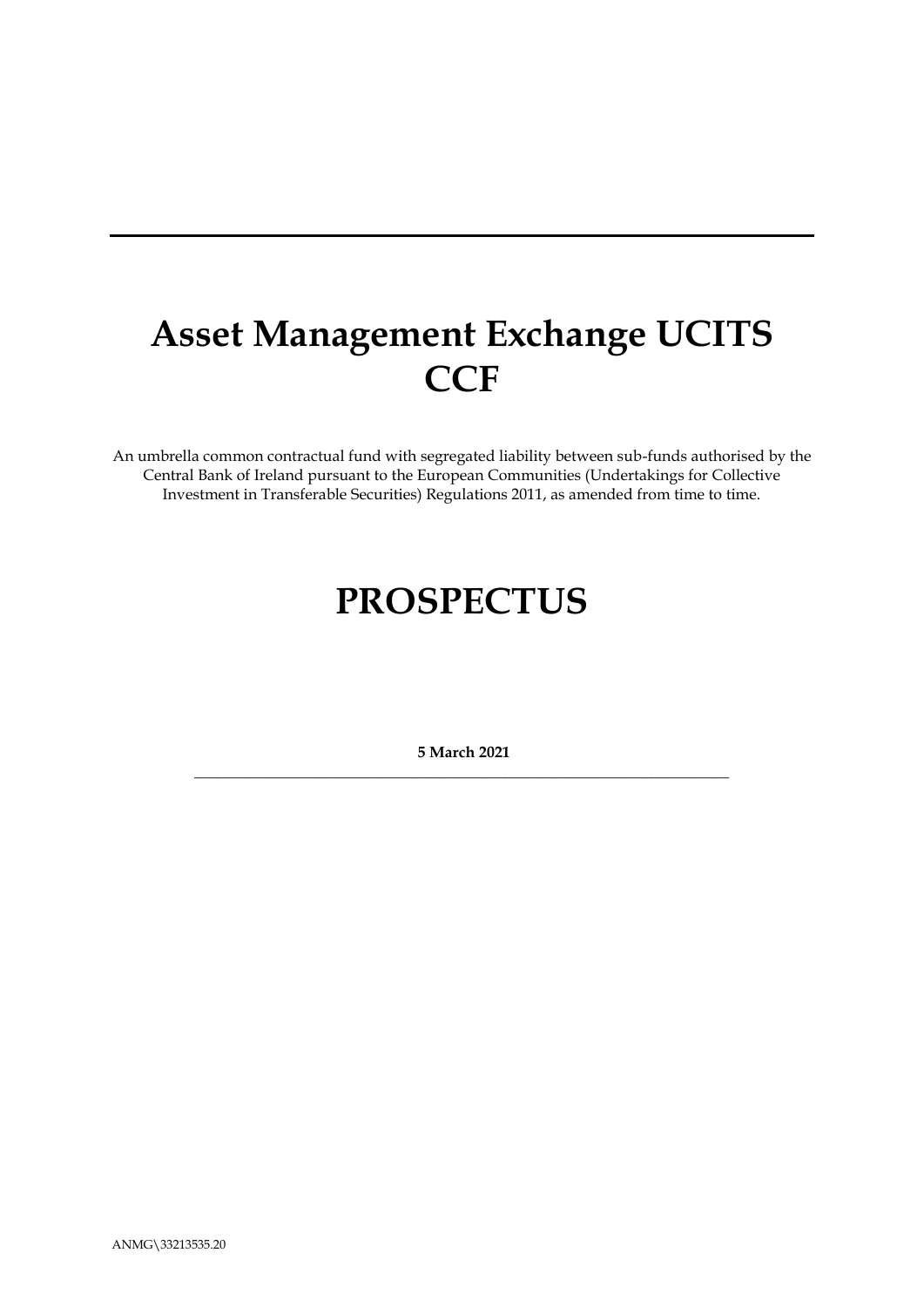#### **IMPORTANT INFORMATION**

The Directors accept responsibility for the information contained in this Prospectus. To the best of the knowledge and belief of the Directors (who have taken all reasonable care to ensure that such is the case) the information contained in this Prospectus is in accordance with the facts and does not omit anything likely to affect the import of such information.

**This Prospectus must be read in conjunction with the Supplement of the particular Sub-Fund in which an investor wishes to invest however, if there is a difference between the information herein and the information contained in the applicable Supplement, the information in the Supplement will prevail.**

Statements made in this Prospectus are based on the law and practice currently in force in Ireland and are subject to changes therein.

After publication of an annual or half yearly report this Prospectus should be accompanied by, and read in conjunction with, the latest annual report and accounts and any subsequent half yearly report.

The Prospectus may be translated into languages other than English provided that any such translation shall only contain the same information and shall have the same meaning as the English language version of the Prospectus. To the extent that a conflict or inconsistency arises between the English language version of the Prospectus and a version prepared in any other language, the English language version shall prevail.

**The CCF has been authorised by the Central Bank as an undertaking for collective investment in transferable securities pursuant to the European Communities (Undertakings for Collective Investment in Transferable Securities) Regulations, 2011, as amended. The authorisation of the CCF by the Central Bank is not an endorsement or guarantee of the CCF by the Central Bank nor is the Central Bank responsible for the contents of this Prospectus. In addition, the authorisation of the CCF by the Central Bank shall not constitute a warranty as to the performance of the CCF and the Central Bank shall not be liable for the performance or default of the CCF.**

**Investors should note that since securities may depreciate as well as appreciate in value, no assurance can be given by the CCF or the Directors or any of the persons referred to in this Prospectus that the CCF will attain its objectives. The price of Units, in addition to the income arising therefrom, may decrease as well as increase. Accordingly, an investment should only be made where the investor is or would be in a position to sustain any loss on his or her investment. In addition investors should note that some Sub-Funds in the CCF may invest in emerging markets, below investment grade securities and equity warrants, and that, therefore, an investment in the CCF or Sub-Funds in question should not constitute a substantial proportion of an investment portfolio and may not be appropriate for all investors. The difference at any one time between the sale and repurchase price of the Units of any Sub-Fund means that the investment should be regarded as medium to long term.**

Investors' attention is drawn to the section entitled "Risk Factors". Investors should not treat the contents of this Prospectus as advice relating to legal, taxation, investment or any other matters. Investors should inform themselves as to: (a) the legal requirements within their own jurisdictions for the purchase, holding or disposal of Units; (b) any applicable foreign exchange restrictions; and (c) any income and other taxes which may apply to their purchase, holding or disposal of Units or payments in respect of Units. Investors should consult, and must rely on, their own independent professional tax, legal and investment advisers as to matters concerning the CCF and their investment in the CCF.

This Prospectus contains a fair summary of the material terms of the information purported to be summarised herein. However, this is a summary only and does not purport to be complete. Accordingly, reference is made to the agreements, documents, statutes and regulations referred to herein for the exact terms of such agreements, documents, statutes and regulations.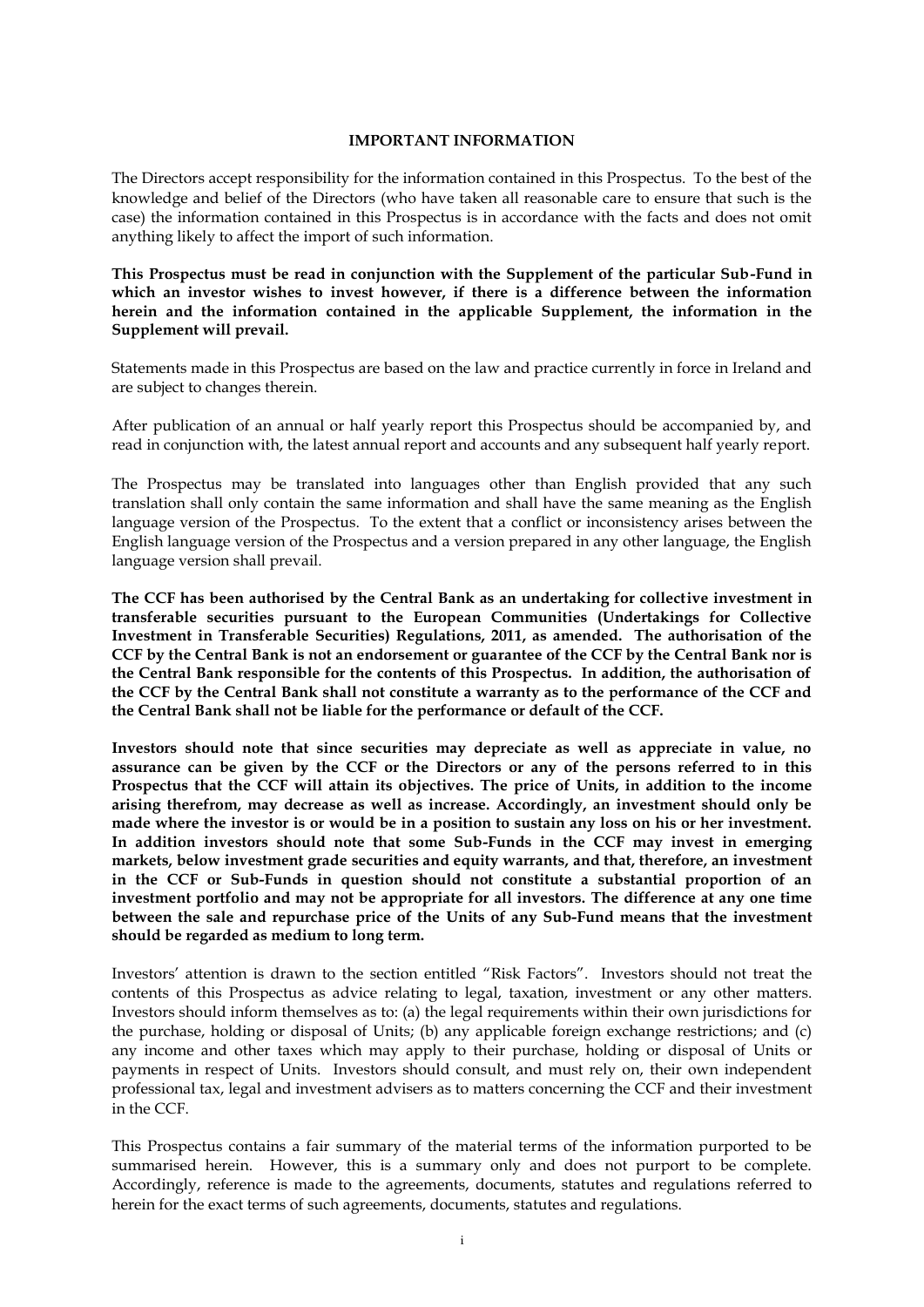No offering literature or advertising in any form whatever shall be employed in the offering of the Units except for this Prospectus and any other offering materials approved by the Manager on behalf of the CCF. No person has been authorised to make any representations or provide any information with respect to the Units except such information as is contained in this Prospectus. Neither the delivery of this Prospectus nor any sales made hereunder shall under any circumstances create an implication that there has been no change in the matters discussed in this Prospectus since the date hereof. The offeree must subscribe for Units solely on the basis of the information set forth in this Prospectus.

**If investors are in any doubt regarding the action that should be taken, they should consult their stockbroker, bank manager, solicitor, accountant or other independent professional adviser.** The distribution of this Prospectus and the offering of the Units in certain jurisdictions may be restricted by law. Persons into whose possession this Prospectus comes are required by the CCF to inform themselves about and to observe any such restrictions. This Prospectus does not constitute, and may not be used for or in connection with, an offer or solicitation by anyone in any jurisdiction in which such offer or solicitation is not authorised or to any person to whom it is unlawful to make such offer or solicitation.

The CCF shall, on request, supply Unitholders with copies of the most recent annual or interim reports (when available) free of charge. Such reports and this document (and any Supplement attached hereto) together constitute the Prospectus for the issue of Units in the CCF.

**The Directors may in their absolute discretion charge a redemption fee, as set out in the applicable Supplement. For the avoidance of doubt, the maximum redemption fee will not exceed 3% of the relevant redemption proceeds.** 

**Unitholders should note that all or part of the fees and expenses (including management fees) may be charged to the capital of the CCF. This will have the effect of lowering the capital value of the Unitholder's investment and therefore, on redemptions of holdings, Unitholders may not receive the full amount invested. The payment of fees and expenses out of the capital of the CCF may result in Unitholders forgoing the potential for future capital growth and the capital of the Sub-Fund may be eroded. Unitholders should further note that Gross Income Payments may also be paid out of the capital of the relevant Sub-Fund. Any such Gross Income Payment would be achieved by forgoing the potential for future capital growth and the capital of the Sub-Fund may be eroded. In such circumstances, Unitholders may not receive back the full amount invested and this cycle may continue until all capital of the Sub-Fund is depleted. Therefore, there is a greater risk of capital erosion that exists in the Sub-Funds and this could result in capital erosion which could diminish the value of future returns for Unitholders. Investors should also seek tax advice on the implications of Gross Income Payments being paid out of capital. Details of the Gross Income Payment Policy for each Sub-Fund are contained in the relevant Supplement. The rationale for these payment mechanisms is to preserve the level of income generated by the underlying investments of each Sub-Fund, as each Sub-Fund is distributing in nature and pays a Gross Income Payment to each Unitholder.**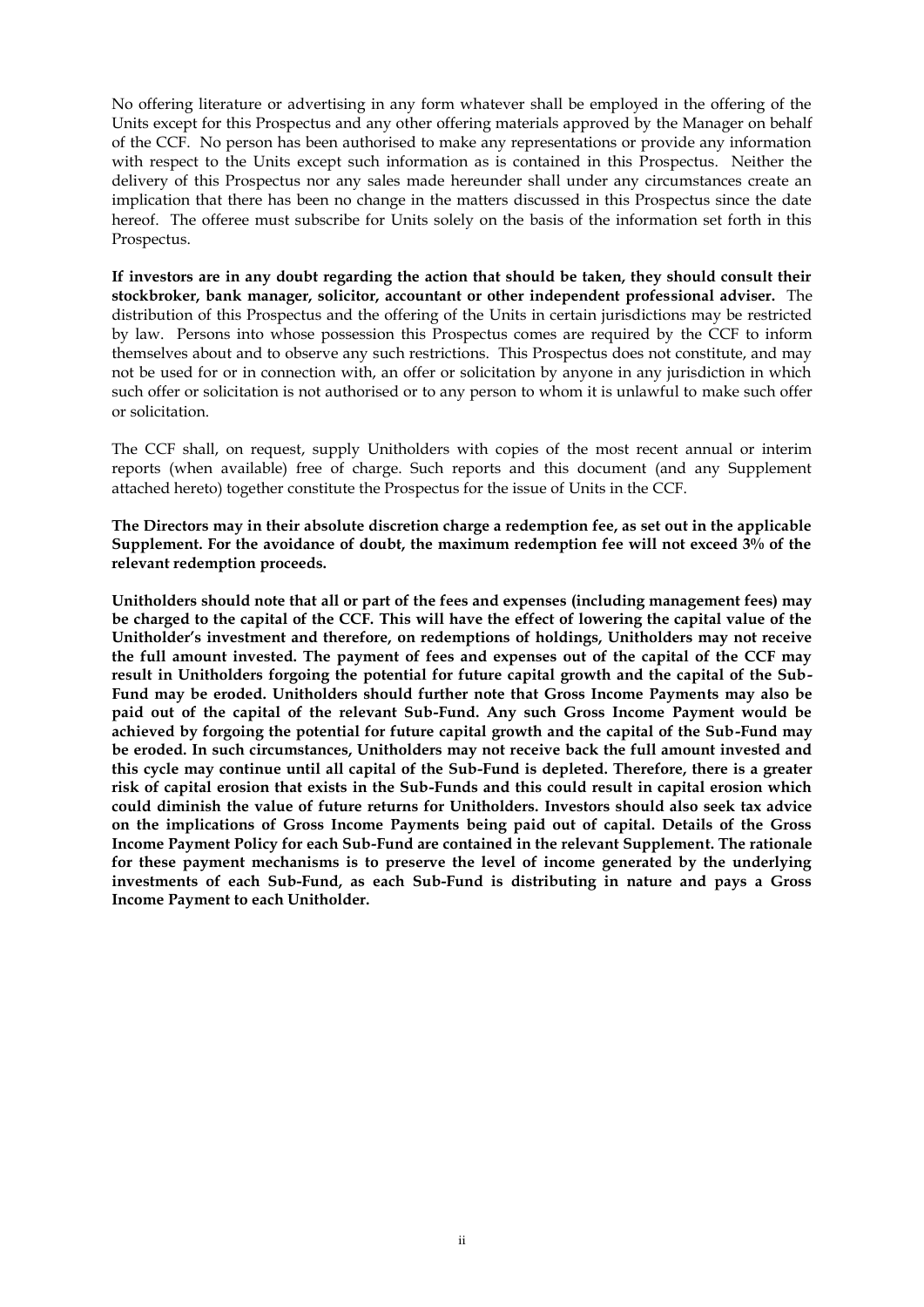#### **DIRECTORY**

The Asset Management Exchange (Ireland) Limited Riverside One Sir John Rogerson's Quay Dublin 2 Ireland

### **Administrator, Registrar, Transfer Agent Depositary**

Northern Trust International Fund Administration Services (Ireland) Limited George's Court 54-62 Townsend Street Dublin 2 Ireland

PriceWaterhouseCoopers One Spencer Dock North Wall Quay Dublin 1 Ireland

# **Tax Advisers**

PriceWaterhouseCoopers One Spencer Dock North Wall Quay Dublin 1 Ireland

# **Registered Office of the CCF**

Riverside One Sir John Rogerson's Quay Dublin 2 Ireland

### **Manager Directors of the Manager**

Andre Bruwer Adrian Waters Eimear Cowhey Eoin Motherway Oliver Jaegemann

Northern Trust Fiduciary Services (Ireland) Limited George's Court 54-62 Townsend Street Dublin 2 Ireland

#### **Auditors Legal Advisers in Ireland**

McCann FitzGerald Riverside One Sir John Rogerson's Quay Dublin 2 Ireland

### **Company Secretary to the Manager**

HMP Secretarial Limited Riverside One Sir John Rogerson's Quay Dublin 2 Ireland

#### **Legal Advisers in the UK**

CMS Cameron McKenna Nabarro Olswang LLP Cannon Place 78 Cannon Street London EC4N 6AF England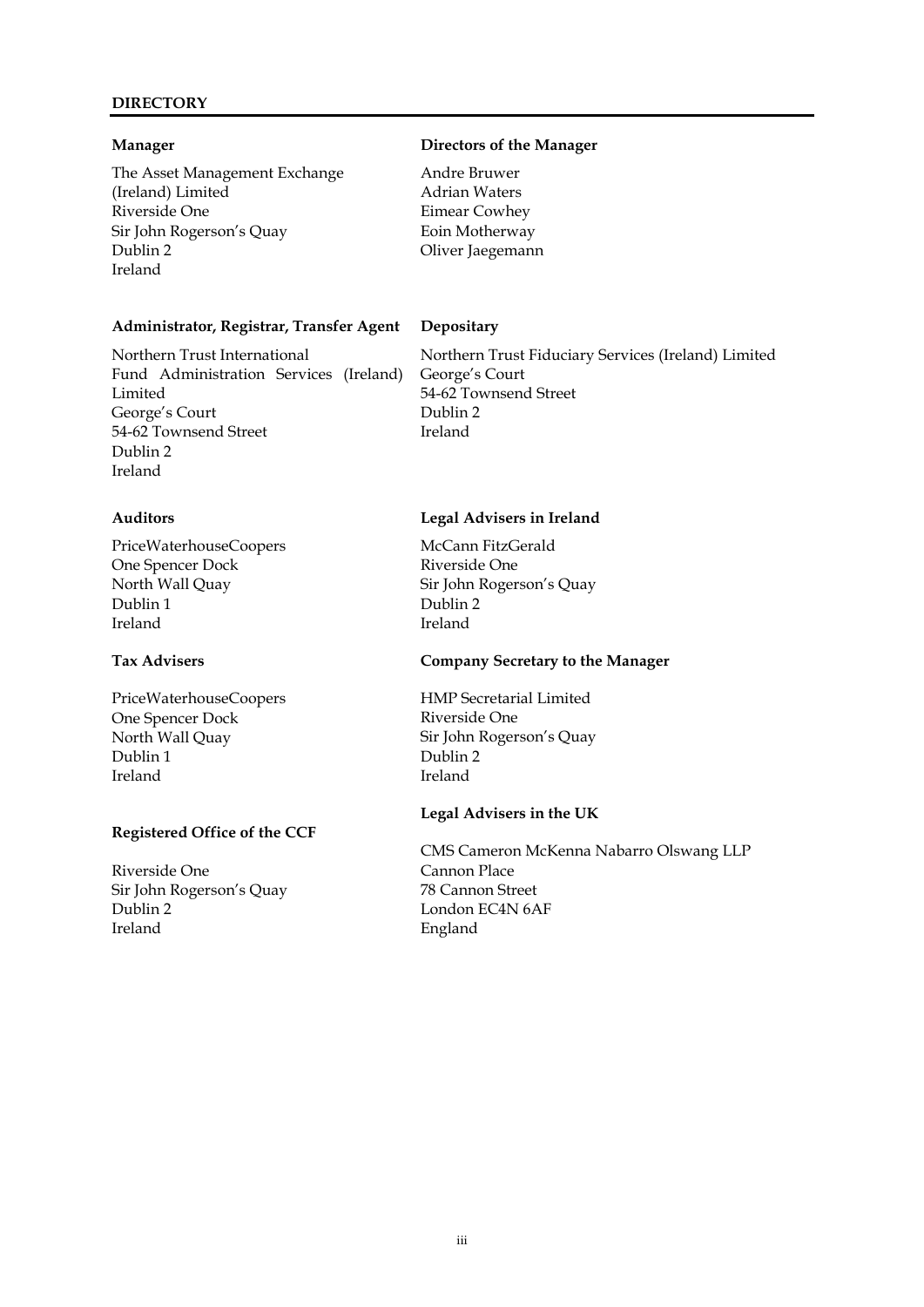| "1933 Act"                              | means the US Securities Act of 1933, as amended;                                                                                                                                                                                                                                                                                                                                                                                                                                                                                                                                                                      |
|-----------------------------------------|-----------------------------------------------------------------------------------------------------------------------------------------------------------------------------------------------------------------------------------------------------------------------------------------------------------------------------------------------------------------------------------------------------------------------------------------------------------------------------------------------------------------------------------------------------------------------------------------------------------------------|
| "1934 Act"                              | means the US Securities Exchange Act of 1934, as<br>amended;                                                                                                                                                                                                                                                                                                                                                                                                                                                                                                                                                          |
| "Act"                                   | means the Investment Funds, Companies and<br>Miscellaneous Provisions Act 2005, as same may be<br>amended, supplemented or otherwise modified from<br>time to time;                                                                                                                                                                                                                                                                                                                                                                                                                                                   |
| "Administrator"                         | Northern<br>International<br>Trust<br>Fund<br>means<br>Administration Services (Ireland) Limited or such<br>other person or persons from time to time appointed<br>by the Manager as the administrator in respect of the<br>CCF in accordance with the requirements of the<br>Central Bank;                                                                                                                                                                                                                                                                                                                           |
| "Administration Agreement"              | means the agreement entered into between the<br>Manager and the Administrator as may be amended,<br>supplemented or modified from time to time;                                                                                                                                                                                                                                                                                                                                                                                                                                                                       |
| "AMX UK"                                | means The Asset Management Exchange (UK)<br>Limited;                                                                                                                                                                                                                                                                                                                                                                                                                                                                                                                                                                  |
| "Base Currency"                         | means the base currency of a Sub-Fund as set out in<br>the applicable Supplement;                                                                                                                                                                                                                                                                                                                                                                                                                                                                                                                                     |
| "Business Day"                          | shall have the meaning as set out in the applicable<br>Supplement;                                                                                                                                                                                                                                                                                                                                                                                                                                                                                                                                                    |
| $^{\prime\prime}$ CCF $^{\prime\prime}$ | means the Asset Management Exchange UCITS CCF;                                                                                                                                                                                                                                                                                                                                                                                                                                                                                                                                                                        |
| "Central Bank"                          | means the Central Bank of Ireland or any successor<br>thereto;                                                                                                                                                                                                                                                                                                                                                                                                                                                                                                                                                        |
| "Central Bank Act"                      | Central<br>Bank<br>(Supervision<br>the<br>and<br>means<br>Enforcement) Act 2013, as such may be amended,<br>supplemented or replaced from time to time;                                                                                                                                                                                                                                                                                                                                                                                                                                                               |
| "Central Bank UCITS Regulations"        | Central<br>the<br>Bank<br>(Supervision<br>means<br>and<br>Enforcement) Act 2013 (Section 48(1) (Undertakings<br>for Collective Investment in Transferable Securities)<br>Regulations 2019, as amended or any further<br>amendment thereto for the time being in force and<br>any guidance, regulations and conditions issued by<br>the Central Bank from time to time pursuant to the<br>UCITS Regulations and/or the Central Bank Act<br>regarding the regulation of undertakings for<br>collective investment in transferable securities, as<br>such may be amended, supplemented or replaced<br>from time to time; |
| "CFTC"                                  | US<br>Commodity Futures<br>the<br>Trading<br>means<br>Commission;                                                                                                                                                                                                                                                                                                                                                                                                                                                                                                                                                     |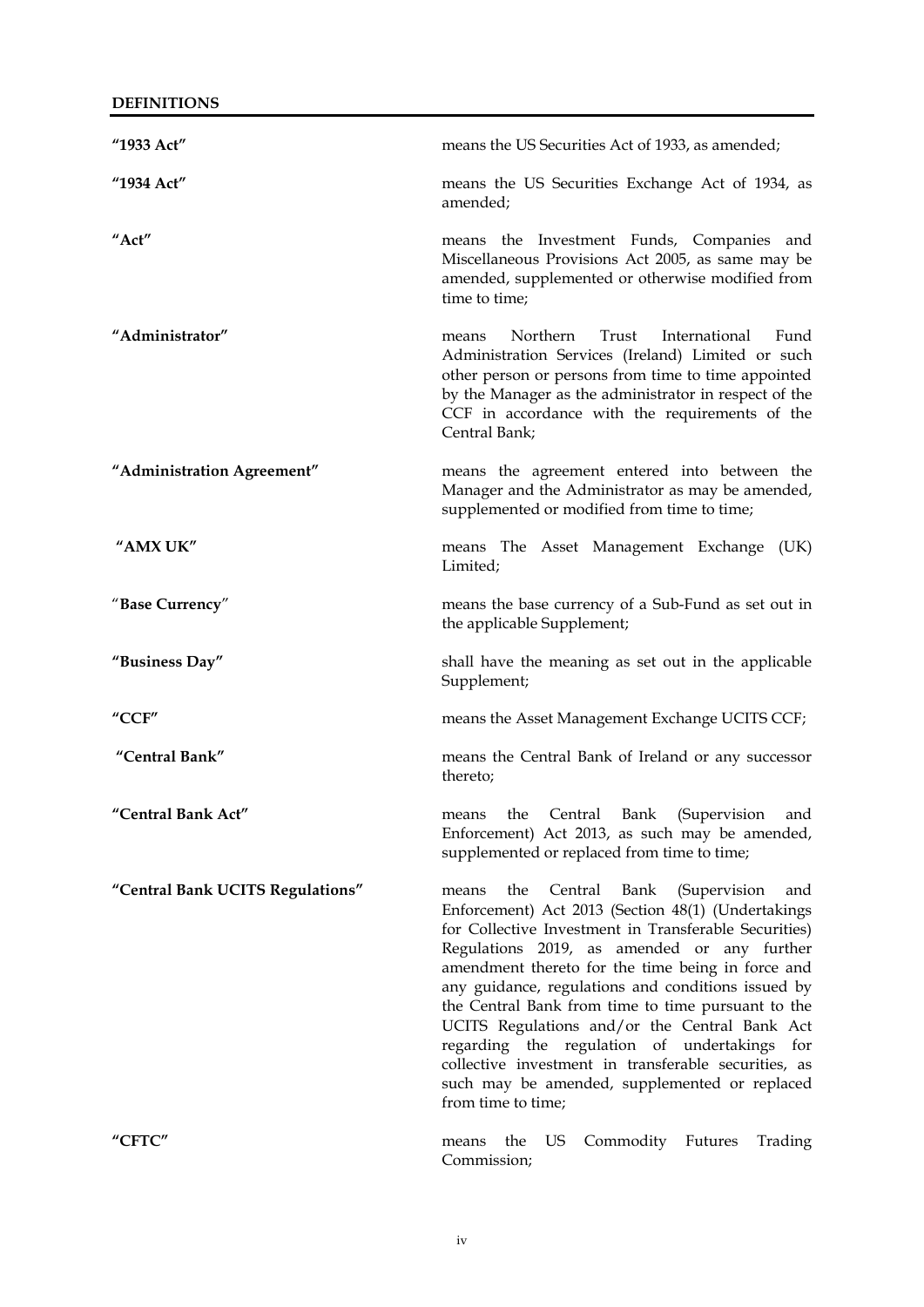**"Closing Date"** means the closing date of the Initial Offer Period in respect of a Sub-Fund as set out in the applicable Supplement; **"Common Contractual Fund"** means a collective investment undertaking, being an unincorporated body established by a deed of constitution, under which the participants by contractual arrangement participate and share in the property of the collective investment undertaking as co-owners and authorised by the Central Bank pursuant to the Act; **"Data Protection Law"** means the Data Protections Acts 1988 and 2003, European Data Protection Directive (95/46/EC) and the European Privacy and Electronic Communications Directive (Directive 2002/58/EC), as may be amended or supplemented, and on and from 25 May 2018, Regulation (EU) 2016/679 of the European Parliament and of the Council of 27 April 2016 on the protection of natural persons with regard to the processing of personal data and on the free movement of such data, as may be amended or supplemented and any guidance, directions, determinations, codes of practice, circulars, orders, notices or demands issued by any supervisory authority and any applicable national, international, regional, municipal or other data privacy authority or other data protection laws or regulations in any other territory in which the services are provided or received or which are otherwise applicable; **"Dealing Day"** means any Subscription Date or Redemption Date in respect of the relevant Sub-Fund; **"Deed of Constitution"** means the Deed of Constitution of the CCF dated 18 October 2019 entered into between the Manager and the Depositary, as may be amended or supplemented from time to time; **"Depositary"** means Northern Trust Fiduciary Services (Ireland) Limited or such other person from time to time appointed by the CCF, in accordance with the requirements of the Central Bank; **"Depositary Agreement"** means the agreement between the Manager and the Depositary as may be amended, supplemented or modified from time to time; **"Directors"** means the board of directors of the Manager of the CCF; **"Distributors"** means an entity appointed from time to time to act as a distributor of the Sub-Funds (which, as at the date of this Prospectus, includes AMX UK which has been appointed to act as a distributor in respect of the CCF); **"ERISA"** means the US Employee Retirement Income Security Act of 1974, as amended;

v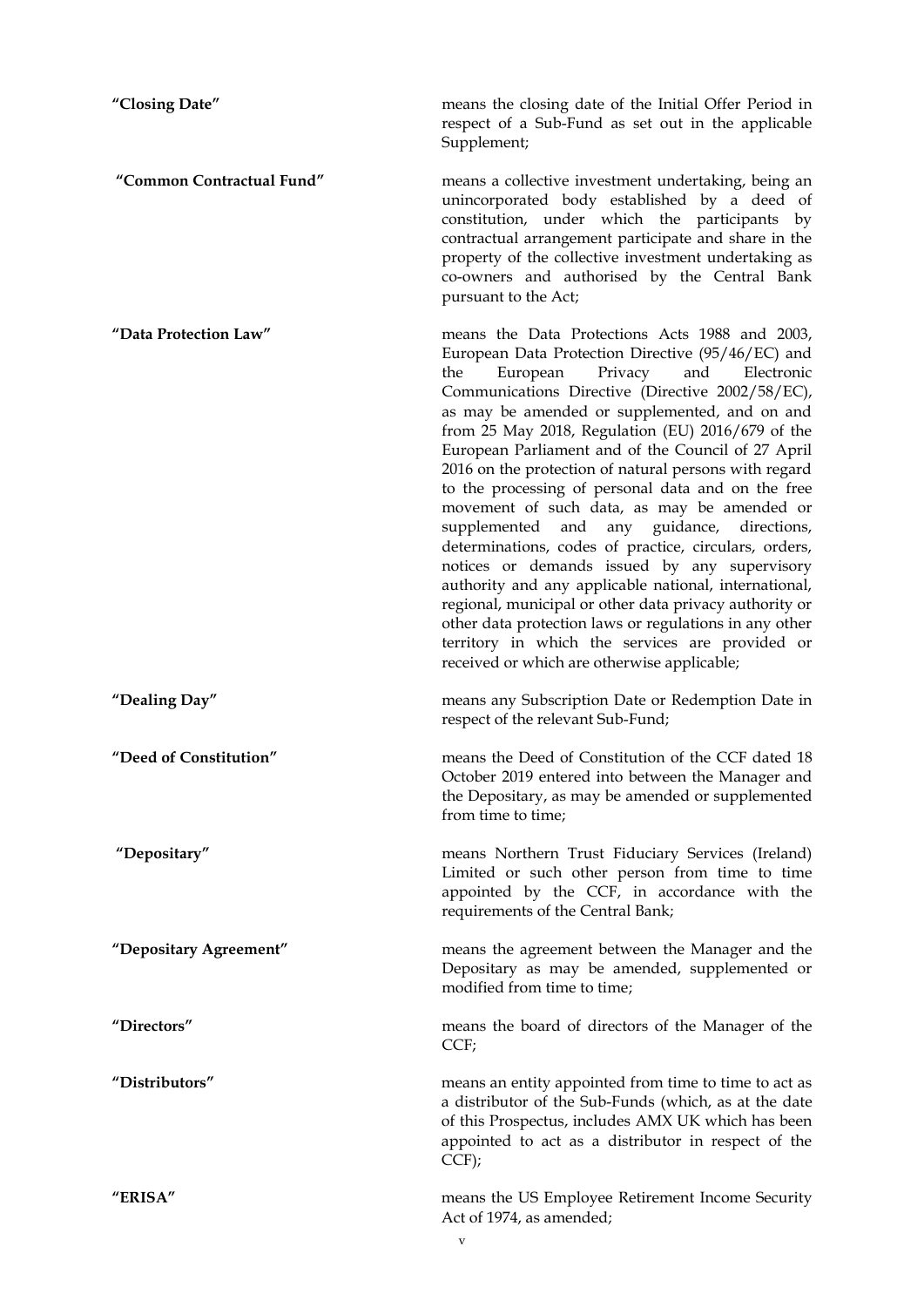| "EU"                           | means the European Union;                                                                                                                                                                                                                                                                                                                                             |
|--------------------------------|-----------------------------------------------------------------------------------------------------------------------------------------------------------------------------------------------------------------------------------------------------------------------------------------------------------------------------------------------------------------------|
| "Euro" or " $\varepsilon$ "    | means the currency referred to in the second sentence<br>of Article 2 of the Council Regulation (EC) No.<br>974/98 of 3 May 1998 and as adopted as the single<br>currency of the participating Member States of the<br>European Union;                                                                                                                                |
| "FINRA"                        | means the US<br>Financial Industry Regulatory<br>Authority, Inc.;                                                                                                                                                                                                                                                                                                     |
| "FINRA Rules"                  | means the rules of FINRA, including Rules 5130 and<br>5131, as the same may from time to time be amended;                                                                                                                                                                                                                                                             |
| "Initial Offer Period"         | means the initial offer period in respect of each series<br>of Units in a Sub-Fund as set out in the applicable<br>Supplement;                                                                                                                                                                                                                                        |
| "Investor Monies"              | means any unprocessed subscription monies received<br>from investors, redemptions monies payable to<br>investors and/or dividends due to investors;                                                                                                                                                                                                                   |
| "Ireland"                      | means the Republic of Ireland;                                                                                                                                                                                                                                                                                                                                        |
| "Manager"                      | means The Asset Management Exchange (Ireland)<br>Limited, which is the UCITS management company<br>appointed to the CCF or any successor UCITS<br>management company to the CCF appointed in<br>accordance with the requirements of the Central<br>Bank. The Manager will act as the responsible person<br>for the purposes of the Central Bank UCITS<br>Regulations; |
| "Member State"                 | means a member state of the EU;                                                                                                                                                                                                                                                                                                                                       |
| "Minimum Holding"              | means the minimum holding in respect of any Sub-<br>Fund as provided for in the applicable Supplement;                                                                                                                                                                                                                                                                |
| "Minimum Initial Subscription" | means the minimum initial subscription in respect of<br>any Sub-Fund, as provided for in the applicable<br>Supplement;                                                                                                                                                                                                                                                |
| "Net Asset Value"              | means the net asset value of the CCF or of a Sub-<br>Fund or of a series of Units of a Sub-Fund, as is<br>relevant in the circumstances as more fully described<br>in the section headed "Valuation";                                                                                                                                                                 |
| "New Issues"                   | means "new issues" as defined pursuant to FINRA<br>amended, extended, consolidated,<br>Rules,<br>as<br>substituted or re-enacted from time to time to include<br>any initial public offering of an equity security as<br>defined in Section $3(a)(11)$ of the 1934 Act;                                                                                               |
| "Northern Trust Company"       | means the Northern Trust Company, London Branch<br>and/or such person appointed by the Depositary<br>from time to time to provide tax reclaim and tax relief<br>at source processing services in relation to the assets<br>of the CCF and who separately is also appointed by<br>the Depositary as a sub-custodian;                                                   |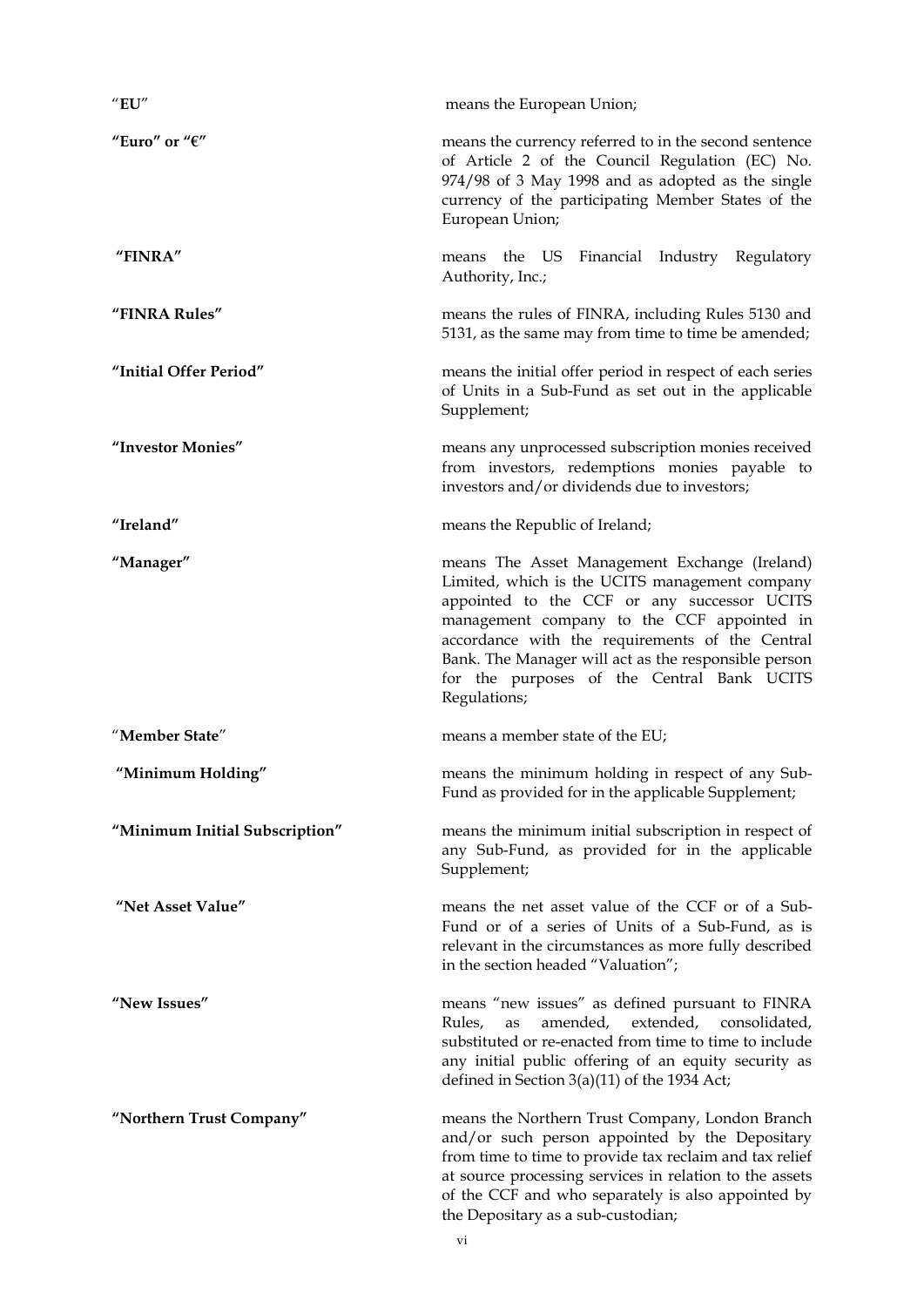| "Portfolio Manager"       | means a third-party investment manager appointed<br>by the Manager to manage the assets of a Sub-Fund;                                                                                                                                                                                                                                                                                                                                                                                                                                                                                                                                                                                   |
|---------------------------|------------------------------------------------------------------------------------------------------------------------------------------------------------------------------------------------------------------------------------------------------------------------------------------------------------------------------------------------------------------------------------------------------------------------------------------------------------------------------------------------------------------------------------------------------------------------------------------------------------------------------------------------------------------------------------------|
| "Recognised Market"       | means a market which is regulated, recognised,<br>operating regularly and open to the public, relevant<br>details of which are set out in Schedule 2 of this<br>Prospectus. The Central Bank does not issue a list of<br>approved markets;                                                                                                                                                                                                                                                                                                                                                                                                                                               |
| "Redemption Date"         | means the relevant Business Day on which the Units<br>in a Sub-Fund can be redeemed as set out in the<br>applicable Supplement;                                                                                                                                                                                                                                                                                                                                                                                                                                                                                                                                                          |
| "Revenue Commissioners"   | means the Revenue Commissioners of Ireland;                                                                                                                                                                                                                                                                                                                                                                                                                                                                                                                                                                                                                                              |
| "SEC"                     | means the US Securities and Exchange Commission;                                                                                                                                                                                                                                                                                                                                                                                                                                                                                                                                                                                                                                         |
| "State"                   | means Ireland;                                                                                                                                                                                                                                                                                                                                                                                                                                                                                                                                                                                                                                                                           |
| "Sterling" or " $E$ "     | means pounds sterling, the currency of the United<br>Kingdom;                                                                                                                                                                                                                                                                                                                                                                                                                                                                                                                                                                                                                            |
| "Sub-Fund"                | means any separate fund or funds from time to time<br>established and maintained by the CCF with the prior<br>approval of the Central Bank;                                                                                                                                                                                                                                                                                                                                                                                                                                                                                                                                              |
| "Subscription Date"       | means the relevant Business Day on which Units in a<br>Sub-Fund can be purchased as set out in the<br>applicable Supplement;                                                                                                                                                                                                                                                                                                                                                                                                                                                                                                                                                             |
| "Supplement"              | means a supplement to this Prospectus containing<br>information relating to a particular Sub-Fund;                                                                                                                                                                                                                                                                                                                                                                                                                                                                                                                                                                                       |
| "Taxes Act"               | means the Taxes Consolidation Act 1997<br>(as<br>amended) of Ireland;                                                                                                                                                                                                                                                                                                                                                                                                                                                                                                                                                                                                                    |
| "Transferable Securities" | means shares in companies and other securities<br>equivalent to shares in companies, bonds and other<br>forms of securitised debt, and any other negotiable<br>securities which carry the right to acquire any such<br>transferable securities by subscription or exchange<br>other than techniques and instruments utilised for<br>efficient portfolio management, and which fulfil the<br>requirements for transferable securities contained in<br>the UCITS Regulations and the Central Bank UCITS<br>Regulations;                                                                                                                                                                    |
| "UCITS"                   | means an undertaking the sole object of which is the<br>collective investment in either or both (i) Transferable<br>Securities, (ii) other liquid financial assets of capital<br>raised from the public, and which operates on the<br>principle of risk-spreading, and the units/shares of<br>which are at the request of the holders repurchased<br>or redeemed directly or indirectly out of those<br>undertakings' assets. Action taken by a UCITS to<br>ensure that the stock exchange value of its units does<br>not vary significantly from their net asset value shall<br>be regarded as equivalent to such repurchase or<br>redemption.<br>Other liquid financial assets include |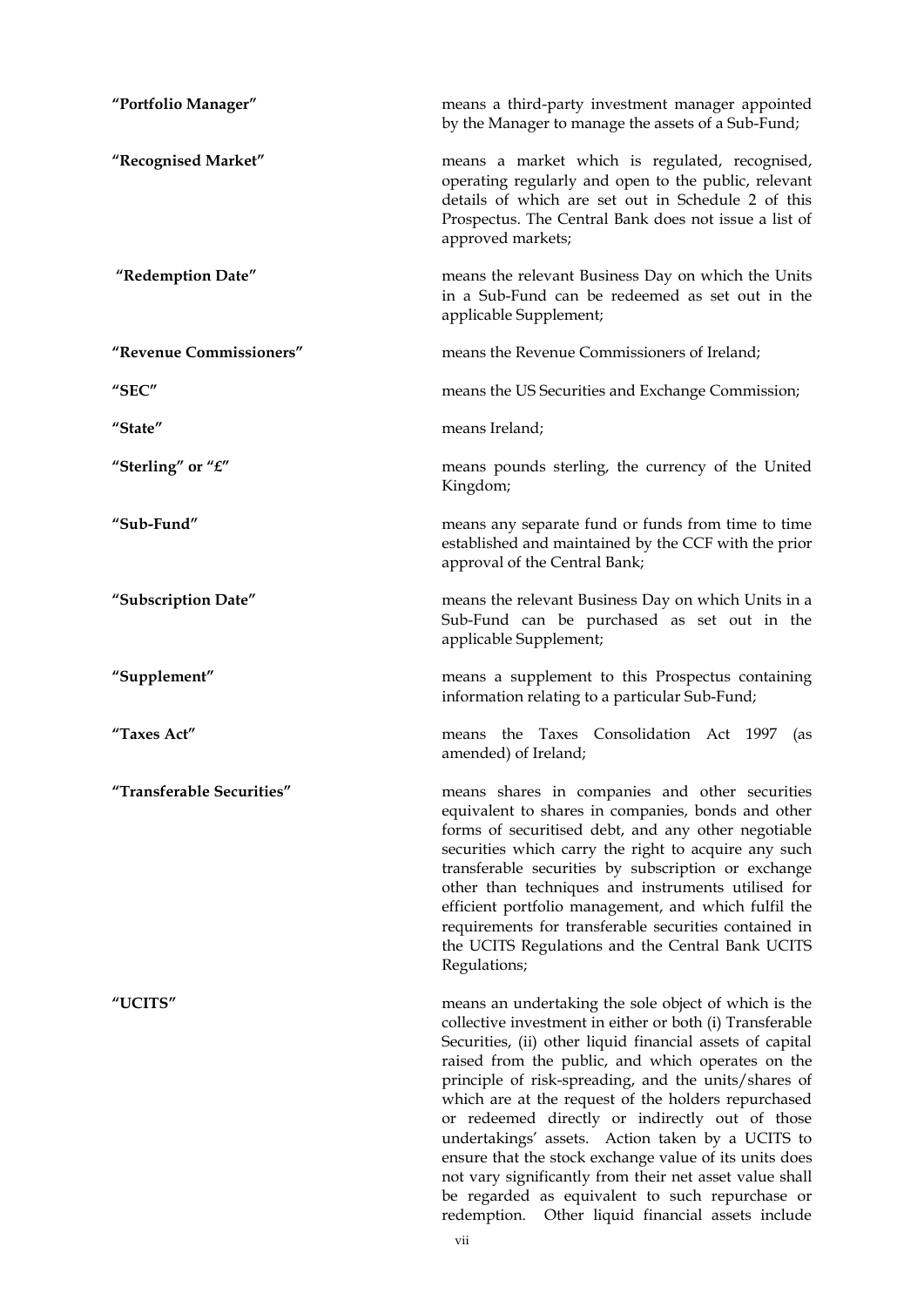cash deposits, financial derivative instruments, other collective investment undertakings, index tracking funds and money market instruments;

"**UCITS Directive**" means Directive 2009/65/EC of the European Parliament and of the Council of 13 July 2009 on the coordination of laws, regulations and administrative provisions relating to undertakings for collective investment in transferable securities (UCITS) recast, including the associated implementing measures contained in Directive 2010/43/EU and Directive 2010/44/EU, and as amended by Directive 2014/91/EU of the European Parliament and of the Council of 23 July 2014, and as may be further amended from time to time;

**"UCITS Regulations"** means the European Communities (Undertakings for Collective Investment in Transferable Securities) Regulations, 2011 as amended by the European Union (Undertakings for Collective Investment in Transferable Securities) (Amendment) Regulations 2016 or any amendment thereto for the time being in force;

"**Unit**" means one undivided interest in the assets of a Sub-Fund which may be further divided into different series of Units. Units in a Sub-Fund are not "shares" but serve to determine the proportion of the underlying assets of the Sub-Fund to which each Unitholder is beneficially entitled;

**"United Kingdom" or "UK"** means the United Kingdom of Great Britain and Northern Ireland;

**"United States" or "US"** means the United States of America, as defined in Regulation S under the 1933 Act;

**"Unitholder"** means a holder of Units in the CCF, entered on the register of the CCF in respect of a particular Sub-Fund as being a holder of Units in that Sub-Fund, such holder being legally entitled to an undivided coownership interest as tenants in common with the other Unitholders of the relevant Sub-Fund in the assets of the relevant Sub-Fund;

**"Unitholder Services Agreement"** means an agreement between each Unitholder and Northern Trust Company in relation to the provision of tax reclaim and tax relief at source processing services to be provided by the Northern Trust Company to the Unitholder in relation to its investment in a Sub-Fund;

**"Unitholder Requirement Form"** means a completed and executed form that may be required of an investor by the Northern Trust Company where the provision of tax reclaim and tax relief at source processing services will not be provided by the Northern Trust Company to such investor;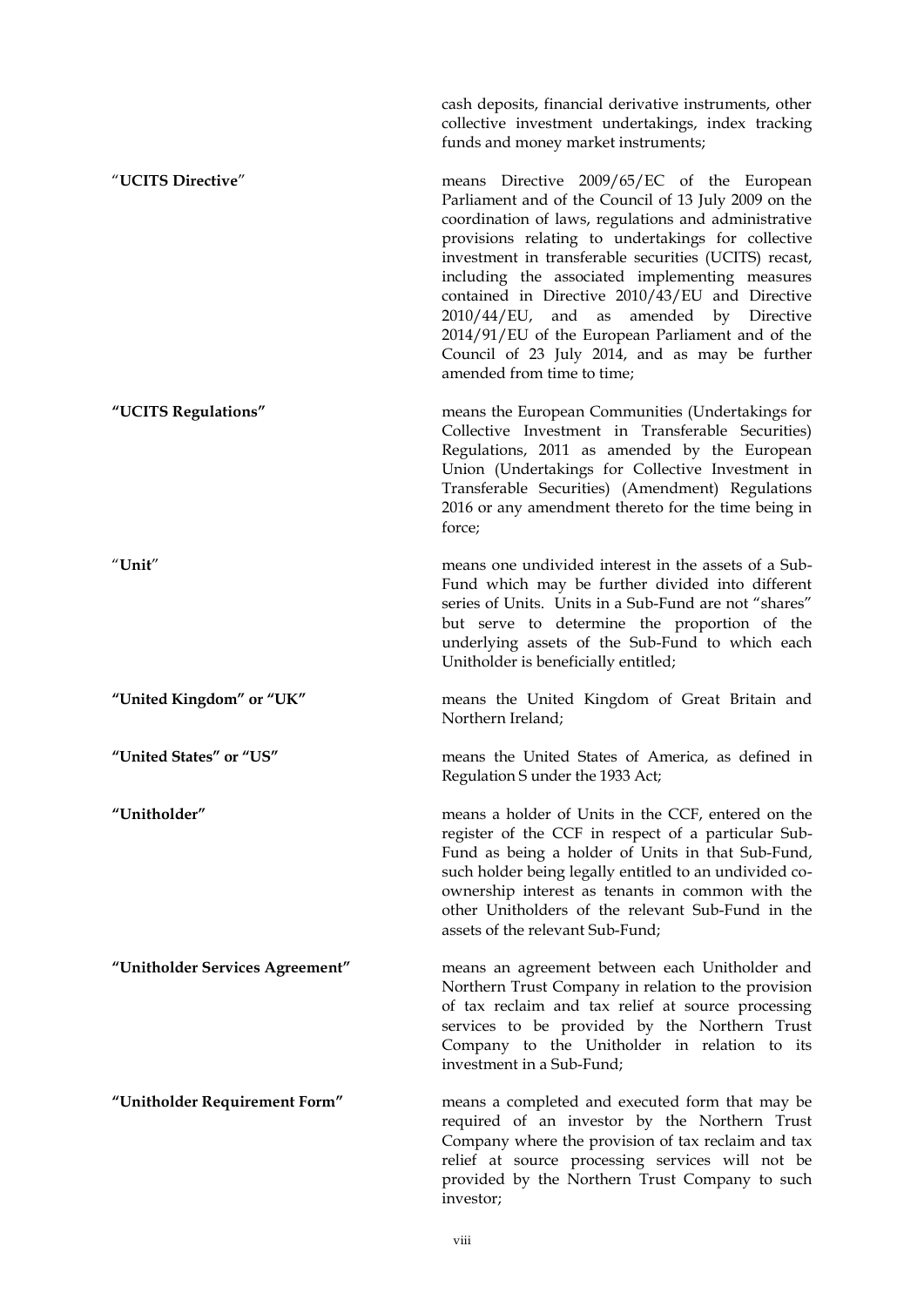| "US Dollars" or "US\$" | means US dollars, the lawful currency of the United<br>States;                                                                                                                                                                                                                                                                                                                                                                                                                                                                                                                                                                                                                                                                                                                                                               |
|------------------------|------------------------------------------------------------------------------------------------------------------------------------------------------------------------------------------------------------------------------------------------------------------------------------------------------------------------------------------------------------------------------------------------------------------------------------------------------------------------------------------------------------------------------------------------------------------------------------------------------------------------------------------------------------------------------------------------------------------------------------------------------------------------------------------------------------------------------|
| "United States Person" | means a citizen or "resident alien" within the<br>meaning of US income tax laws as in effect from time<br>to time, a corporation or partnership or other entity<br>created or organised in the United States or under the<br>laws of the United States or any state, a trust where<br>(a) a US court is able to exercise primary supervision<br>over the administration of the trust and (b) one or<br>more United States Persons have the authority to<br>control all substantial decisions of the trust, an estate<br>which is subject to US tax on its worldwide income<br>from all sources, or any person falling within the<br>definition of the term "US person" under Regulation<br>S promulgated under the 1933 Act or not qualifying<br>as a "Non-United States person" under CFTC<br>Regulation 4.7 under the CEA; |
| "Valuation Date"       | means the relevant Business Day on which the Net<br>Asset Value of a Sub-Fund as is relevant in the<br>circumstances is calculated as set out in the<br>applicable Supplement. For the avoidance of doubt,<br>there will be a Valuation Date in respect of each<br>Subscription Date and Redemption Date;                                                                                                                                                                                                                                                                                                                                                                                                                                                                                                                    |
| "Valuation Point"      | means the relevant time in respect of each Valuation<br>Date at which the Net Asset Value of a Sub-Fund is<br>calculated as set out in the applicable Supplement.                                                                                                                                                                                                                                                                                                                                                                                                                                                                                                                                                                                                                                                            |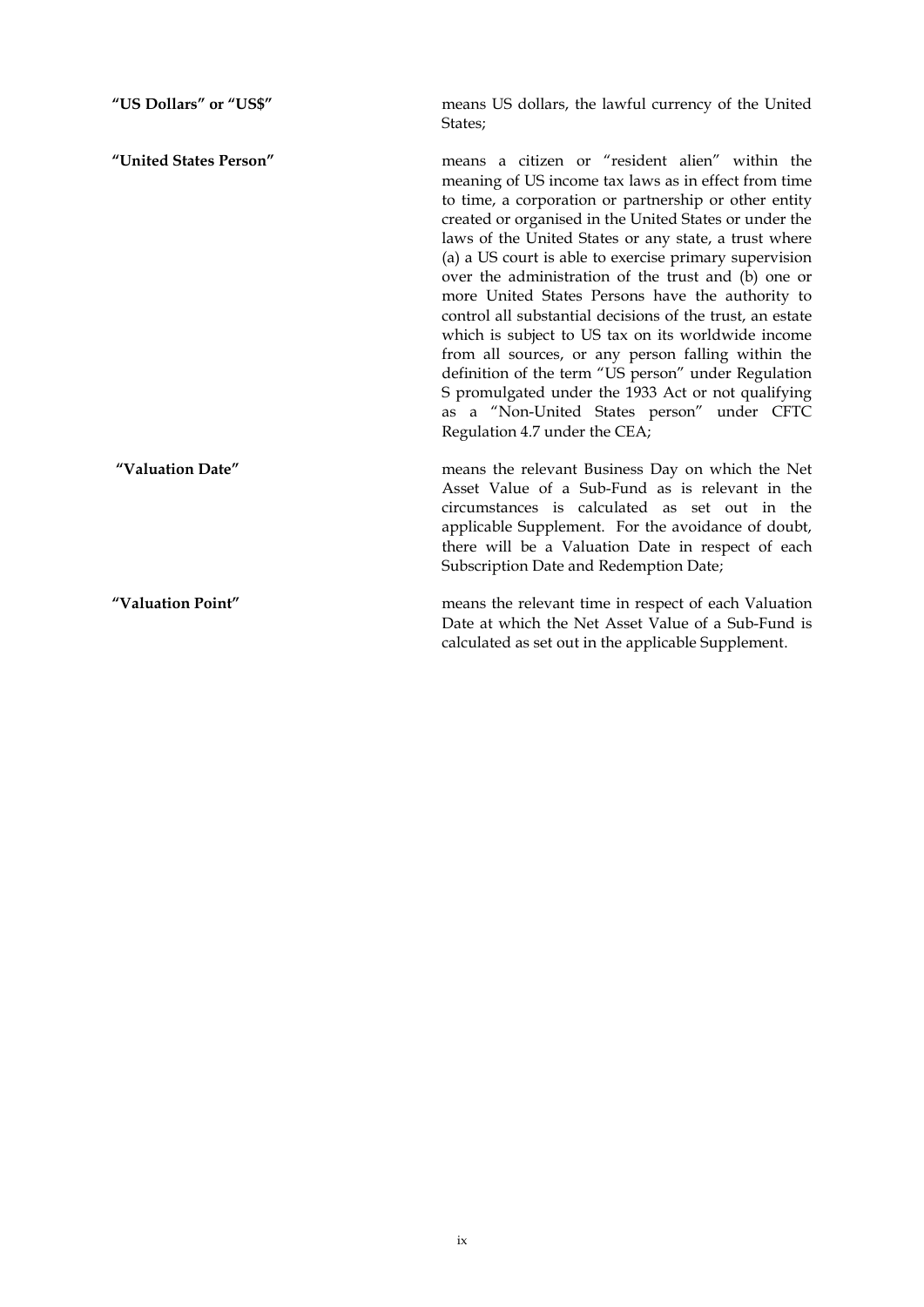# TABLE OF CONTENTS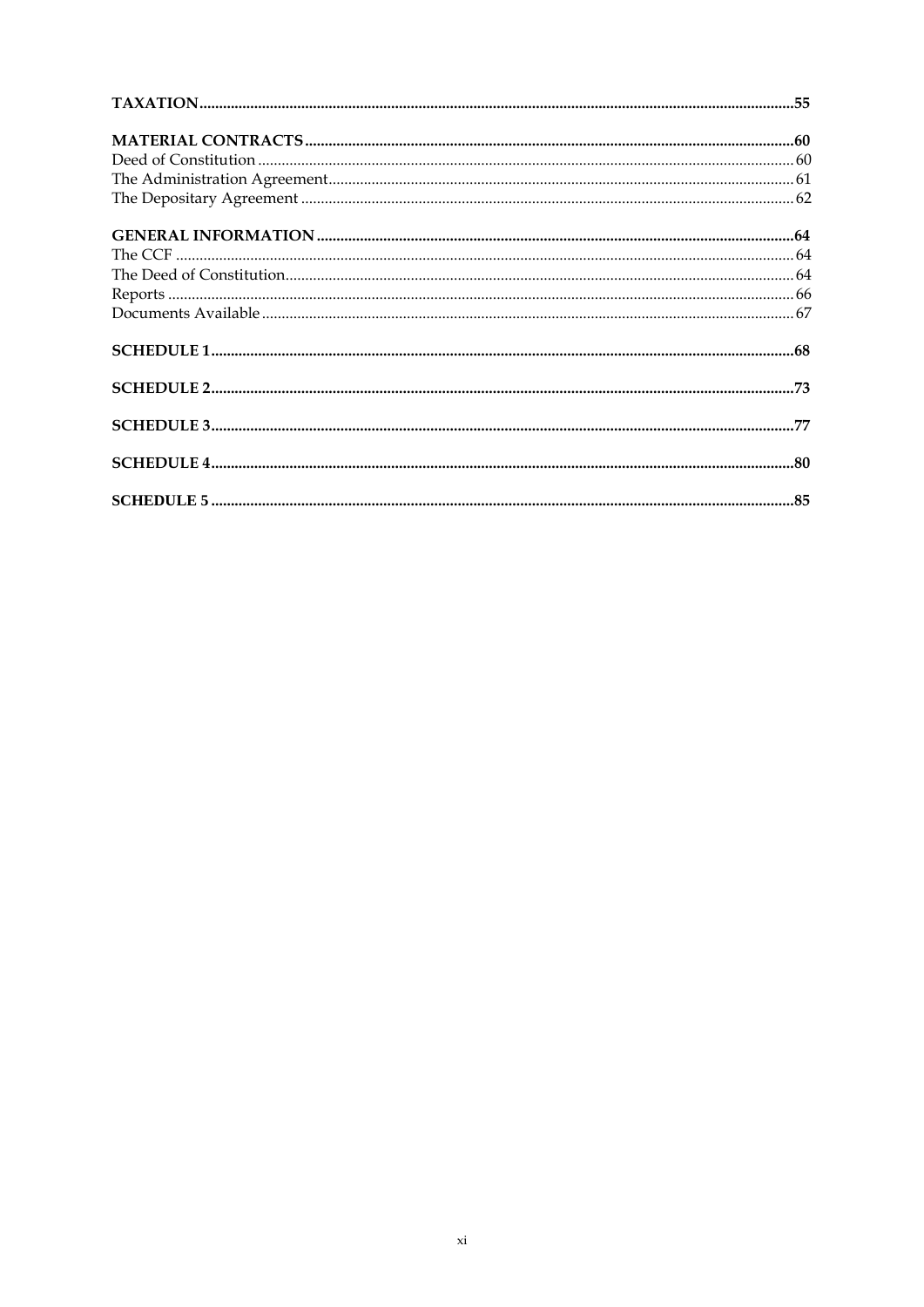# **THE CCF**

The CCF is an open-ended umbrella Common Contractual Fund with segregated liability between its Sub-Funds. The CCF was established as a UCITS under the UCITS Regulations on 18 October 2019 and is constituted by the Deed of Constitution, which is governed by the laws of Ireland.

The CCF is not an incorporated entity and the CCF does not have separate legal personality. In this Prospectus and in any Supplement, a reference to the CCF shall, unless the context otherwise requires, be read as a reference to the Manager acting on behalf of the CCF.

All Unitholders are entitled to the benefit of, are bound by and are deemed to have notice of the provisions of the Deed of Constitution, copies of which are available as mentioned herein. The rules of the CCF which are set out in the Deed of Constitution are binding on all persons acquiring Units in the CCF.

To invest in the CCF is to purchase Units in a Sub-Fund. A Unit in a Sub-Fund represents the beneficial ownership of an undivided share in the assets of that Sub-Fund in proportion to the value of the Unit. Unitholders in the relevant Sub-Fund are entitled as co-owners with other Unitholders in the relevant Sub-Fund, in accordance with the Deed of Constitution, to an undivided co-ownership interest as tenants in common in the assets of the relevant Sub-Fund in proportion to their respective holdings of Units. No Unit shall confer any interest or share in any particular part of the assets of a Sub-Fund.

Units in a Sub-Fund are not shares but serve to determine the proportion of the underlying assets of the Sub-Fund to which each Unitholder is beneficially entitled.

As a Common Contractual Fund, the CCF has certain features which differentiate it from other types of collective investment schemes and rights which normally flow from ownership of shares or units. For example, neither the CCF nor any Sub-Fund will (unless the Manager otherwise determines at its sole discretion) hold Unitholder meetings, the Unitholders shall have no rights with respect to the representation and management of the CCF or any Sub-Fund and their insolvency shall have no effect on the existence of the CCF or any Sub-Fund. Furthermore, although Units may be redeemed, Units are not freely transferable as this may result in the relevant Sub-Fund incurring a tax liability or suffering pecuniary disadvantages.

With limited exceptions, it is expected that each series of Units will provide for Unitholders in the same tax domicile and with the same tax status to share in the withholding tax treatment on certain income from jurisdictions for which a tax opinion or ruling has been obtained. This should allow for each Unitholder of such series to realise tax transparent treatment on certain income within a Sub-Fund in those jurisdictions for which a tax opinion or ruling has been obtained. Each Unitholder may be required to enter into a Unitholder Services Agreement appointing Northern Trust Company to provide certain tax services and Northern Trust Company will be provided with such documents and information as it may require regarding the Unitholder, in particular in relation to such Unitholder's tax status or eligibility for relevant tax treaty benefits. All Unitholders are required to notify the Manager and Northern Trust Company promptly should their tax status change for any reason whatsoever or if a Unitholder anticipates that its tax status may change, to extent possible, such Unitholder is required to notify the Manager and Northern Trust Company in advance of the Unitholder's tax status changing. One or more separate series of Units will be available for Unitholders (i) that may be temporarily deemed, at the discretion of the Manager, to be Restricted Persons (as defined below); (ii) that may be from jurisdictions for which a tax opinion or ruling has not been obtained; (iii) which have not provided the appropriate tax information required by the Depositary and/or Northern Trust Company to receive the benefit of a particular tax opinion or ruling, and such series are expected to have tax withholding treatment at up to the maximum applicable rates. As a result of the tax treatment of the CCF in the various jurisdictions, tax transparency with respect to a given series of Units may not be available or may become unavailable as a result of the actions or inactions of Unitholders of such series, (including without limitation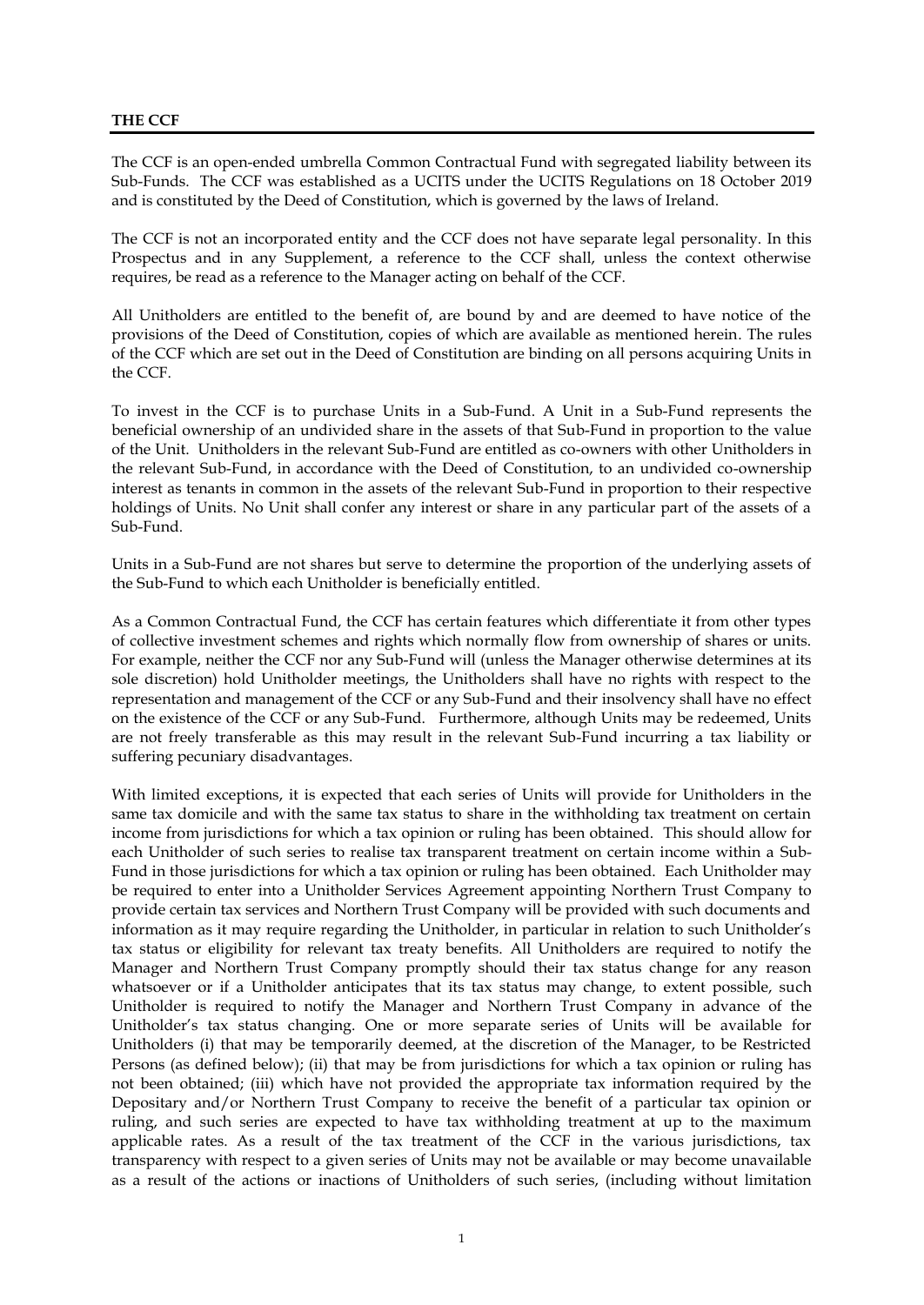where such Unitholders fail to provide the necessary documentation to Northern Trust Company in respect of such tax treatment) which may give rise to, inter alia, a mandatory redemption of such Unitholders' holdings in such series or the conversion of such Unitholders' Units into another series within the same Sub-Fund or into a series of Units within another Sub-Fund. Unitholders may be required to complete and execute a Unitholder Requirement Form where tax reclaim and tax relief at source processing services are not to be provided by the Northern Trust Company to the relevant Unitholder. The tax treatment of a Sub-Fund in the various jurisdictions is based on a subjective analysis in each jurisdiction, and not all Unitholders may be able to realise the benefits of the tax treatment of a Sub-Fund in a given jurisdiction.

Income, expenses and total realised and unrealised gains/losses (gross of withholding taxes) will generally be allocated to each series of Units pro-rata on each Business Day based upon the Net Asset Value of the series as of the previous Business Day and where such Business Day is also a Dealing Day, adjusted for subscriptions and redemptions on such Dealing Day.

The CCF may from time to time create such Sub-Funds as the Directors may deem appropriate and with the prior approval of the Central Bank. Details of any Sub-Fund or Sub-Funds created in the future shall be set out in the applicable Supplement in accordance with the requirements of the Central Bank. The applicable Supplement shall form part of, and should be read in conjunction with, this Prospectus.

Pursuant to Clause 2.1 of the Deed of Constitution, the CCF may from time to time create additional series or sub-series of Units within a Sub-Fund in accordance with the requirements of the Central Bank. The Directors may, in their absolute discretion, differentiate between the rights attaching to the different series or sub-series of Units within a particular Sub-Fund including, without limitation, liquidity rights, gross income payment policies, the level of fees payable in respect of each series of Units, the currencies in which the series or sub-series are denominated or the hedging policies in respect of each series of Units. Different series of Units may be established for the purposes of certain investors participating in New Issues as described herein.

#### **Segregation of Assets and Liabilities**

The CCF is organised in the form of an umbrella fund with segregated liability between Sub-Funds. Each Sub-Fund will have a distinct portfolio of investments. Separate books and records will be maintained for each Sub-Fund. Under the Deed of Constitution, the assets and liabilities attributable to each Sub-Fund established by the Manager will be segregated by the Depositary and the Deed of Constitution provides that there will be no cross-liabilities among the Sub-Funds. Each Sub-Fund will bear its own liabilities.

For the avoidance of doubt, the assets of each Sub-Fund shall belong exclusively to such Sub-Fund and shall not be used to discharge directly or indirectly liabilities or claims against any other Sub-Fund and shall not be available for such purpose.

# **Investment Objectives, Policies and Restrictions**

The assets of each Sub-Fund will be invested in accordance with the investment objectives and policies of that Sub-Fund as set out in the applicable Supplement. The CCF and the Directors, in consultation with any Portfolio Manager, are responsible for the formulation of the investment objectives and policies of each Sub-Fund and any subsequent change to these objectives and policies and for compliance with the investment and borrowing restrictions contained in the UCITS Regulations and the Central Bank UCITS Regulations as set out in Schedule 1, to which each Sub-Fund is subject. Additional restrictions (if any) relevant to each Sub-Fund will be as set out in the applicable Supplement.

Subject always to the requirements of the Central Bank, the Manager may, in consultation with the Depositary, permit a Sub-Fund to invest in other collective investment schemes, including, without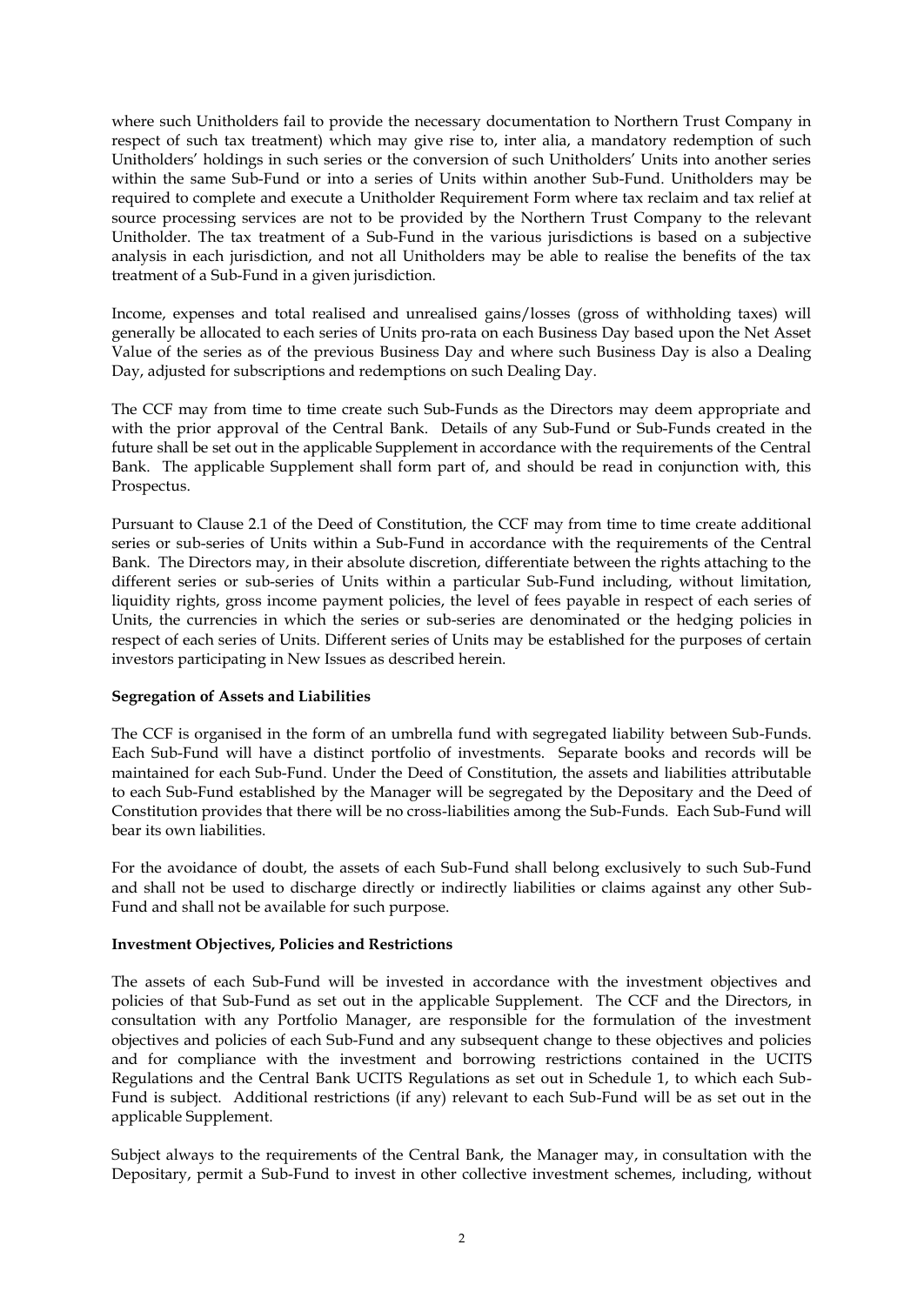limitation, other Sub-Funds. Such investment in other Sub-Funds is known as "**cross-investment**". A Sub-Fund may not, however, invest in another Sub-Fund which itself holds Units in another Sub-Fund of the CCF. There is no investment restriction or limitation imposed by the Manager in the context of the cross-investment. However, for the avoidance of doubt, any cross-investment, as described above, will be carried out in accordance with applicable law, including the U.S. Investment Advisers Act of 1940.

Where a Sub-Fund (the "**Investing Fund**") cross-invests and invests in the Units of another Sub-Fund (each a "**Receiving Fund**"), the rate of the Manager's annual management fee which investors in the Investing Fund are charged in respect of that portion of the Investing Fund's assets invested in Receiving Funds (whether such fee is paid directly at the Investing Fund level, indirectly at the level of the Receiving Funds or a combination of both) may not exceed the rate of the Manager's maximum annual management fee which investors in the Investing Fund may be charged in respect of the balance of the Investing Fund's assets, such that there shall be no double charging of the Manager's annual management fee to the Investing Fund as a result of its investments in the Receiving Fund. Furthermore, where a Sub-Fund managed by a Portfolio Manager cross invests in another Sub-Fund, the Portfolio Manager will waive the portion of its fee relating to that Sub-Fund's cross-investment in the other Sub-Fund.

A Sub-Fund may also invest in investment funds managed by the Manager or by an associated or related company of the Manager. Where a Sub-Fund invests in such an investment fund, the Manager will waive any preliminary/initial/redemption charge which it would normally charge in respect of that investment fund. Furthermore, the Manager in its sole discretion, may choose to waive any portion of its annual management fee at either the level of the CCF or at the level of the related investment fund. In addition, where a commission is received by the Manager by virtue of a Sub-Fund's investment in a related investment fund or another Sub-Fund, this commission must be paid into the property of the investing Sub-Fund.

A Sub-Fund may from time to time hold cash or liquid assets on a short term basis and/or such other instruments as the Manager and/or the applicable Portfolio Manager considers appropriate to achieving the Sub-Fund's investment objective.

The Manager, in respect of one or more Sub-Funds, may delegate the portfolio management of all or a portion of the relevant Sub-Fund's assets to one or more Portfolio Managers. Additional fees will arise from this investment policy, as further detailed below.

# **Change in Investment Objectives and Policies**

A change to the investment objective, or a material change to the investment policy, of a Sub-Fund shall only be permitted if, of the Unitholders in the relevant Sub-Fund responding to a request for confirmation, a simple majority of such Unitholders confirm in writing that they consent to such a change to the investment objective or to such a material change to the investment policy of the relevant Sub-Fund. In the event of a change to the investment objective of a Sub-Fund and/or a material change to the investment policy of a Sub-Fund, a reasonable notification period will be provided by the CCF to enable the Unitholders in the relevant Sub-Fund to redeem their Units prior to implementation of such changes, if they so wish.

# **Financial Derivative Instruments**

Each Sub-Fund may, within the conditions and limits laid down by the Central Bank, for the purposes of investment, hedging and efficient portfolio management, enter into a variety of derivative instruments including swaps, options, embedded derivatives, forward contracts, futures; contracts for differences and, though not a derivative, reverse repurchase agreements (reverse repos). A full explanation of each of the FDIs is outlined at Schedule 4 to this Prospectus and the FDIs used by each Sub-Fund will be set out in the applicable Supplement.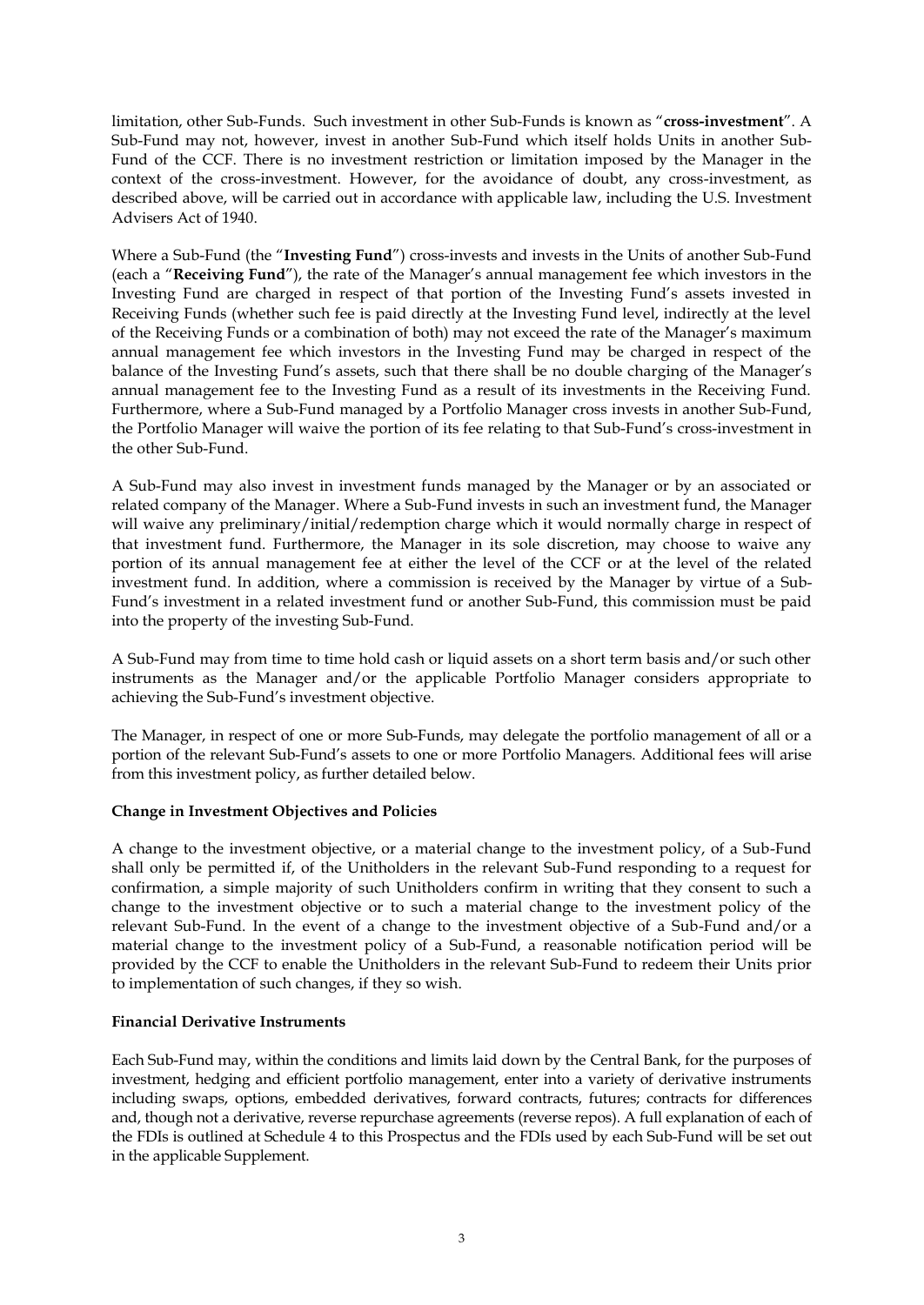"Efficient Portfolio Management" ("**EPM**") for these purposes, means an investment decision involving transactions that are entered into for one or more of the following specific aims:

- a reduction of risk;
- a reduction of cost;
- the generation of additional capital or income for the Sub-Fund with an appropriate level of risk, taking into account the risk profile of the Sub-Fund and the general provisions of the UCITS Regulations.

EPM techniques will be used in accordance with normal market practice. Assets received in the context of EPM are considered as collateral and will comply with the CCF's collateral policy set out in Schedule 3 to this Prospectus. All the revenues arising from transactions relating to EPM shall be returned to the Sub-Fund following the deduction of any direct and indirect operational costs and fees arising from such transactions which shall be payable to the relevant counterparty. Details of the relevant counterparties and whether they are related parties to the Manager or Depositary will be disclosed in the annual reports and interim reports. Such direct and indirect operational costs and fees will be at normal commercial rates together with VAT, if any, thereon, and will be borne by the CCF or the relevant Sub-Fund.

As set out in the applicable Supplement, the Portfolio Manager may also, for EPM purposes, only enter into repurchase arrangements (repos) and stocklending arrangements with one or more counterparties in accordance with the requirements of the Central Bank (the "**stocklending/repurchase transactions**"). Any such stocklending/repurchase transactions will be subject to the conditions, limits and requirements of the Central Bank UCITS Regulations and the provisions of the Prospectus. In these transactions, and in respect of any FDIs traded on exchange or over-the-counter ("**OTC**") , collateral may move between the CCF and the relevant counterparty, in accordance with the CCF's collateral policy set out in Schedule 3 to this Prospectus, in order to secure its obligations to any counterparty or to mitigate any counterparty risk.

Furthermore, as set out in the applicable Supplement, the CCF may, for EPM purposes, enter into contracts for difference with one or more counterparties subject to the conditions and limits set out in the Central Bank UCITS Regulations.

Each Sub-Fund may employ techniques and instruments that are intended to provide protection against exchange rate risks in the context of the management of its assets and liabilities (i.e. currency hedging) by gaining an exposure to one or more foreign currencies or otherwise altering the currency exposure characteristics of securities held by the relevant Fund (i.e. active currency positions).

# *Currency Hedging for Unit Series*

The Manager may, in respect of any hedged series of Units, hedge the currency exposure of that series through a series of FX hedging transactions. Each hedging transaction will be clearly attributable to the relevant series of Units and any gains/losses of the hedging transactions will accrue solely to the relevant series of Units.

While not the intention, over-hedged or under-hedged positions may arise due to factors outside of the control of the Manager or Portfolio Manager provided that the level of the currency exposure hedged does not exceed 105 per cent. of the Net Asset Value of a series. The positions will be reviewed on a daily basis to ensure that over-hedged positions do not exceed 105 per cent. and any over-hedged positions materially in excess of 100 per cent. will not be carried forward from month to month. Furthermore, the CCF will ensure that under-hedged positions do not fall short of 95 per cent. of the portion of the Net Asset Value of the relevant series of Units which is to be hedged and shall keep any such under-hedged position under review so as to ensure it is not carried forward from month to month. While the CCF may attempt to hedge against currency exposure at a series level, there can be no guarantee that the value of a series will not be affected by fluctuations in the value of the Base Currency relative to the currency of the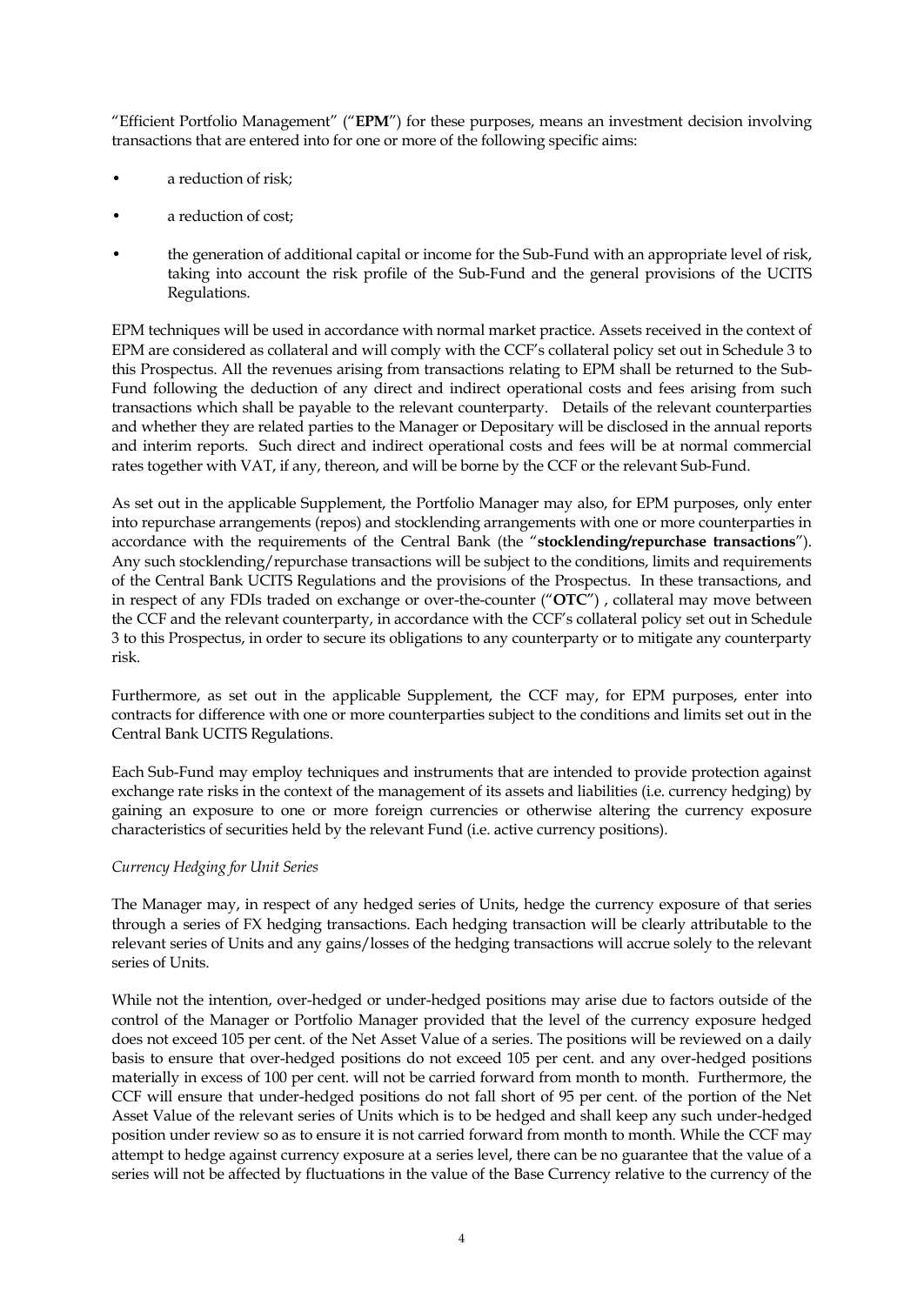series. Any costs related to such hedging shall be borne separately by the relevant series. The CCF shall not combine or offset currency exposures of different currency series and it shall not allocate currency exposures of assets of the CCF to separate series of Units. The use of series hedging strategies may substantially limit holders of Units in the relevant series from benefiting if the series currency falls against the Base Currency and/or the currency in which the assets of a Sub-Fund are denominated. To the extent that the hedging is successful, the performance of the series is likely to move in line with the performance of the Base Currency series. Each Sub-Fund may implement currency hedging strategies by using spot and forward foreign exchange contracts and currency futures, options and swap contracts.

The Manager will employ a risk management process which will enable it to accurately manage, monitor and measure the risks attached to derivative positions and details of this process have been provided to the Central Bank. The CCF will not utilise derivative positions which have not been included in the risk management process until such time as a revised risk management process has been submitted to the Central Bank. The Manager, in conjunction with the Portfolio Manager, will provide on request to Unitholders supplementary information relating to the risk management methods employed by the CCF including the quantitative limits that are applied and any recent developments in the risk and yield characteristics of the main categories of investments of the relevant Sub-Fund.

# **Securities Financing Transactions ("SFTs")**

A Sub-Fund may utilise SFTs including repurchase transactions, securities lending transactions and total return swaps. The proportion of a Sub-Fund's assets under management that will be subject to SFTs will be set out in the applicable Supplement.

The counterparties to such SFTs will be corporate entities (which may or may not be related to the CCF, the Manager, Depositary or their delegates) typically located in OECD jurisdictions. Accordingly, Manager or its affiliate will check that the counterparties will be subject to ongoing supervision by a public authority, be financially sound and have the necessary organisational structure and resources for the relevant type of transaction. In addition, a credit assessment will be undertaken by the Manager or its affiliate with respect to each counterparty to ensure that each counterparty has a minimum credit rating of above investment grade. All revenues generated by SFTs are returned to the Sub-Fund and all fees and operating expenses are also paid for by the Sub-Fund.

SFTs shall be held either in the physical custody of the Depositary, or for the account of the Depositary by an agent or sub-depositary of the Depositary, or a central bank, depository or clearing corporation acting as a depository.

Any collateral used in the context of SFTs shall comply with the ICAV's Collateral Policy as set out in Schedule 3 to this Prospectus. The risks associated with SFTs are more fully described in the section below entitled "Risk Factors", including, "Derivatives Risk" and "Risks Linked to Management of Collateral"and the Risk Factors set out in the applicable Supplement.

#### **Borrowing and Leverage Policy**

The borrowing and leverage limits in respect of any Sub-Fund will be set out in the applicable Supplement.

#### **Gross Income Payment Policy**

The gross income payment policy in respect of each Sub-Fund will be set out in the applicable Supplement.

#### **Risk Factors**

Potential investors in the CCF should understand that all investments involve risks. The following list of risk factors does not purport to be a complete enumeration or explanation of the risks involved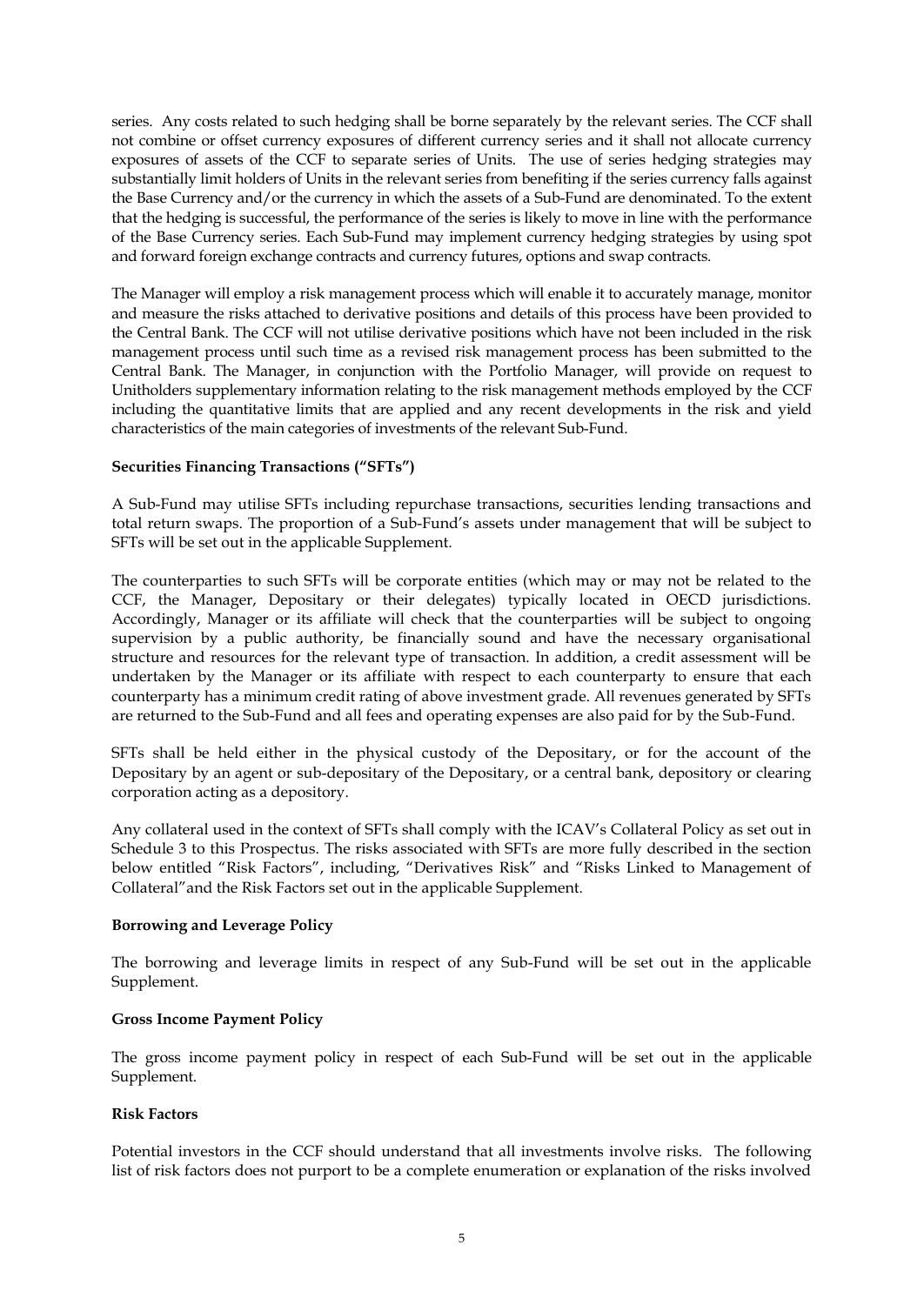in an investment in the CCF. Prospective investors should consider seeking independent professional advice before deciding to invest in the CCF. Except where the context otherwise requires, each reference to the Manager includes the Manager and the Portfolio Manager when acting in its capacity as the discretionary portfolio manager for the relevant Sub-Fund.

## **Investment Strategy and Instruments Risks**

#### *Cross-Series Liability Risk*

Series of Units do not have separate legal personality and there is no legislative segregation of liability between Unit series. Accordingly, in the context of currency hedging transactions at Unit series level, creditors of the Sub-Fund (e.g., the counterparty involved in effecting the hedge for the relevant series), absent contrary contractual provisions, may seek to enforce claims against all assets of the Sub-Fund, even if the creditors' claims relate to a single series of Units. Furthermore, if there is a deficit in one series of Units, assets of another series may be available to creditors to cover this deficit. These risks apply to any currency hedging activities by the Sub-Fund insofar as any gains/losses of the currency hedging transactions will generally accrue solely to the relevant Unit series and not to the Sub-Fund as a whole.

## *Investment Risk*

Potential investors should note that the investments of each Sub-Fund are subject to market fluctuations. There is no assurance that any appreciation in the value of investments will occur or that the investment objective of any Sub-Fund will be achieved. The value of investments and the income derived therefrom may fall as well as rise and investors may not recoup the original amount invested. The difference between the cost of subscribing for Units and the amount received on redemption means that any investment in the CCF should be viewed as a medium to long-term investment. An investment should only be made by those who are able to sustain a loss on their investment.

#### *Currency risk*

Each Sub-Fund's assets may, unless otherwise noted, be invested in securities denominated in currencies other than the relevant currency of such Sub-Fund and any income received from such securities will be received in the currencies of such securities, some of which may fall in value against the relevant currency of such Sub-Fund. Each Sub-Fund will compute its Net Asset Value and make any distributions in the denomination of the Units while each Sub-Fund may, from time to time, engage in forward foreign exchange transactions to provide protection against exchange-rate risk. There is no guarantee that this objective will be achieved and consequently there is therefore a currency exchange risk which may affect the value of the Units to the extent that the Sub-Fund makes investments in currencies other than the relevant currency of the Sub-Fund.

#### *Currency Hedging Risk*

A Sub-Fund may enter into hedging transactions with respect to a particular series to attempt to offset the risk of exchange rate fluctuations between the currency in which such series is denominated and the currency or currencies in which the Sub-Fund's assets are denominated. A series' currency hedging will likely be limited to the estimated Net Asset Value of the relevant series, periodically adjusted (typically monthly or quarterly) for estimated changes in Net Asset Value. Because adjustments are not made more frequently, and because estimates are used in hedging, a currency hedged series will always be over- or under-hedged to some degree against its actual currency exchange risk.

Any currency hedging transactions are intended to protect the relevant series from currency losses but will also prevent any profit from currency gains. Further, there can be no assurance that any currency hedging transactions will be successful, and there are transaction costs associated with hedging, which are borne by those series. Moreover, liquidating Sub-Fund investments in order to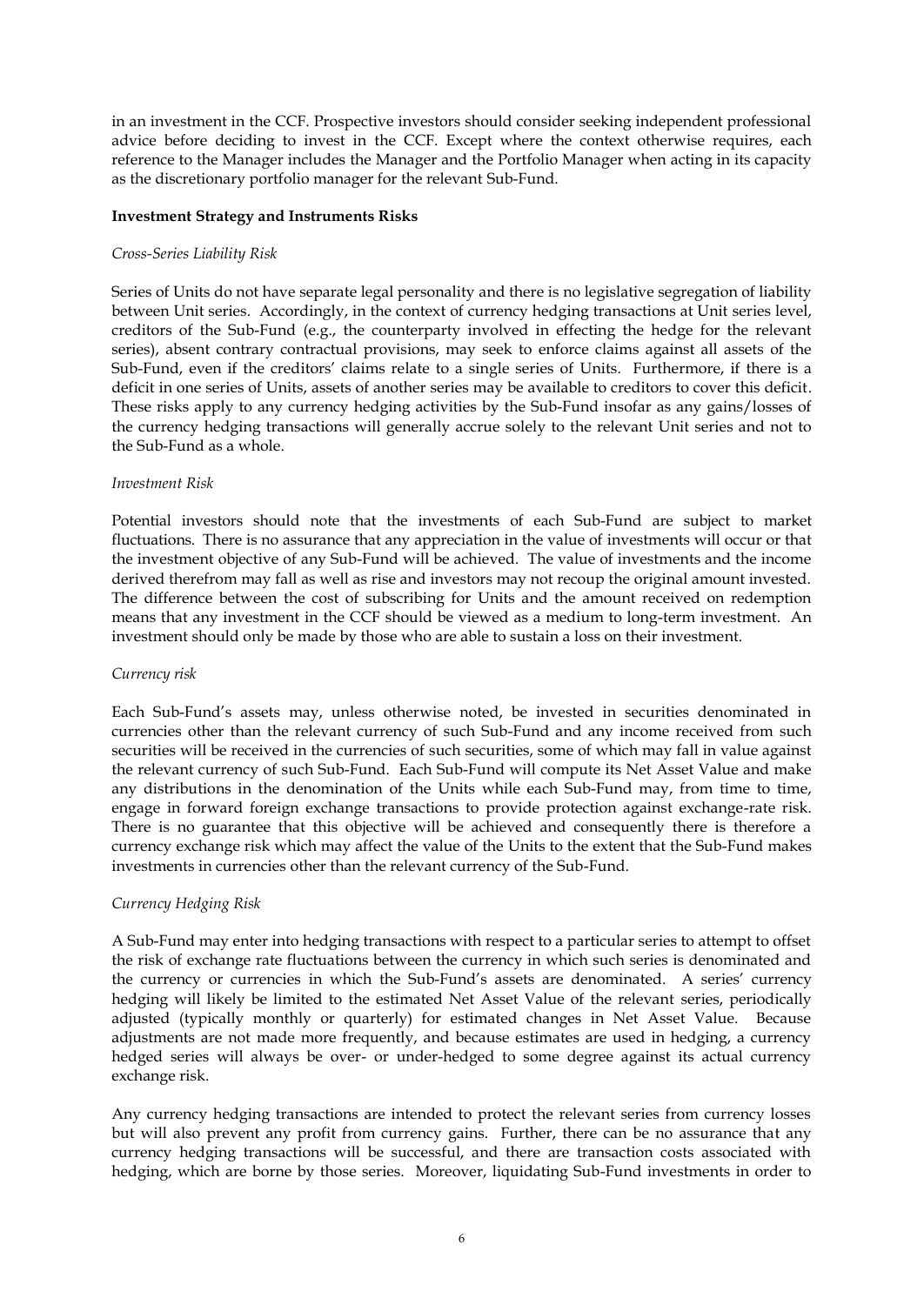settle currency hedging losses may result in a less liquid and less diversified portfolio for a Sub-Fund as a whole, including series other than the series for which the currency hedging transactions are being made.

Where the Portfolio Manager does not hedge against currency risk, performance of the Sub-Fund and the value of its assets may be strongly influenced by movements in currency exchange rates because currency positions held by a Sub-Fund may not correspond with the securities or positions held by the Sub-Fund.

Currency hedging is a trading strategy implemented through the use of derivatives, and a Sub-Fund will be required to settle trading losses on those derivatives, regardless of the liquidity of the Sub-Fund's investment portfolio. A Sub-Fund may seek to obtain a credit facility on which it can draw to post margin, pay fees or settle hedging losses. However, there can be no assurance that a credit facility provider will maintain the facility indefinitely, will not refuse a draw request, or will not itself fail, resulting in the loss of the credit line. Additionally, credit facilities will be limited in size and may not be sufficient to cover all margin calls or hedging losses, and credit facilities increase the cost of hedging because a Sub-Fund may be required to pay, among other things, (i) a commitment fee to obtain the facility, (ii) the initial costs of negotiating and putting in place the facility, and (iii) a spread over a bank lending rate on any borrowing.

The Sub-Fund or a hedging counterparty could determine at any time to discontinue a hedging transaction. Therefore, no prospective investor should invest in a series in reliance on the Sub-Fund hedging its currency risk at all times.

## *Derivatives Risk*

Investment in certain derivatives can expose a Sub-Fund to potentially unlimited liability, especially where there is limited liquidity in the markets.

A Sub-Fund may employ various investment techniques, such as forward foreign exchange contracts, currency futures, swaps, options and swaptions thereon, put and call options on securities, indices, stock index and interest rate futures and options thereon, stocklending, repurchase, reverse repurchase, warrants and contracts-for-difference (together **"derivatives"**) in order to afford the protection of capital or the enhancement of investment returns or for efficient portfolio management purposes. These derivative positions may be executed either on-exchange or over-the-counter. The primary risks associated with the use of such derivatives are (i) failure to predict accurately the direction of the market movements and (ii) market risks, for example, lack of liquidity or lack of correlation between the change in the value of the underlying asset and that of the value of the Sub-Fund's derivatives. These techniques may not always be possible or effective in enhancing returns or mitigating risk.

A Sub-Fund's investments in over-the-counter derivatives are subject to the risk of counterparty default as described under the risk factor "Counterparty and Broker Credit Risk". In addition, a Sub-Fund may have to transact with counterparties on standard terms which can often be difficult to negotiate.

Additional risks associated with FDIs include: (i) failure to predict accurately the direction of any market movements; (ii) market risk, for example, the unpredictable movement of market prices or other variables that may form part of the valuation of a FDIs; (iii) liquidity risk, for example, the lack of appropriate levels of market liquidity leading towards an inability to liquidate or liquidation at unfavourable terms; (iv) credit risk, for example, exposure to the creditworthiness of the counterparty with which the FDI is entered into; and (v) legal risk, for example, the risk of loss due to the unexpected application of a law or regulation, or because contracts are not legally enforceable or documented correctly.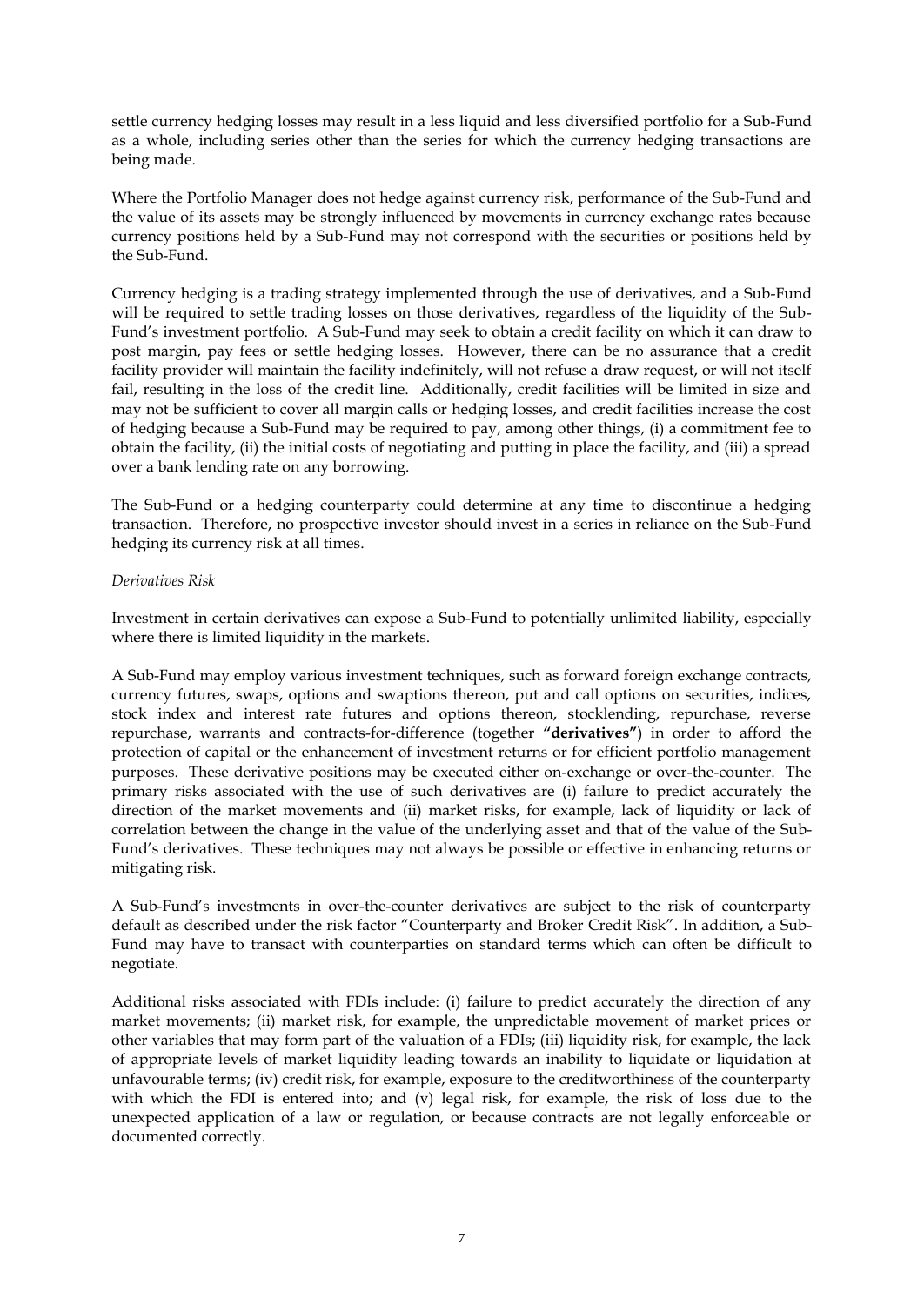Price movements of forward contracts, futures contracts, options, contracts for difference and other derivative contracts in which a Sub-Fund's assets may be invested are influenced by among other things, interest rates, changing supply and demand relationships, trade, fiscal, monetary and exchange control programs and policies of governments, and national and international political and economic events and policies. In addition governments from time to time intervene, directly and by regulation, in certain markets, particularly those in currencies and interest rate-related futures and options. Such intervention often is intended directly to influence prices and may, together with other factors, cause all of such markets to move rapidly in the same direction because of, among other things, interest rate fluctuations. Moreover, since there is generally less government supervision and regulation of emerging market stock exchanges and clearing houses than in more developed markets, a Sub-Fund may also be subject to the risk of the failure of the exchanges on which its positions trade or of their clearing houses, and there may be a higher risk of financial irregularities and/or lack of appropriate risk monitoring and controls.

#### *Risks Linked to the Management of Collateral*

In the event that collateral is received by a Sub-Fund, the risks linked to the management of collateral, such as operational and legal risks, will be identified, managed and mitigated by an updated version of the risk management process. The management and monitoring of collateral received, including monitoring its liquidity is dependent upon systems and technology operated by the Sub-Fund's service providers. Cyber-attacks, disruptions, or failures that affect the Sub-Fund and/or its service providers or counterparties may adversely affect the Sub-Fund, including by causing loses for the Sub-Fund or impairing the Sub-Fund's operations.

Legal and regulatory changes could adversely affect each Sub-Fund in its management of collateral. The effect of any future legal or regulatory change on a Sub-Fund is impossible to predict, but could be substantial and have adverse consequences on the rights and returns of Unitholders.

Where a Sub-Fund receives collateral on any basis other than a legal title transfer basis, local custody services may be underdeveloped in many emerging market countries and there is custody risk involved in dealing in such markets. In certain circumstances, a Sub-Fund may not be able to recover some of its collateral. Such circumstances may include any acts or omissions or the liquidation, bankruptcy or insolvency of a sub-depositary, retroactive application of legislation and fraud.

Liquidity risk can exist when certain non-cash collateral instruments are difficult to purchase or sell. A Sub-Fund's investments in non-cash collateral instruments may reduce the returns of the Sub-Fund because it may be unable to sell the non-cash collateral instruments at an advantageous time or price.

#### *Futures Risk*

Exchange traded future prices may exhibit similar volatility as their underlyings, but because of the low margin deposits normally required in futures trading, an extremely high degree of leverage is achievable in a futures trading account. As a result, a relatively small price movement in a futures contract may result in substantial volatility to a leveraged Sub-Fund.

# *Equity Securities Risk*

A Sub-Fund may hold long and short positions in common stocks, preferred stocks and convertible securities. Any such short positions may only be held synthetically. The Sub-Fund also may invest in depository receipts relating to non-US securities. Equity securities fluctuate in value in response to many factors, including the activities and financial condition of individual companies, the business market in which individual companies compete and general market and economic conditions.

A convertible security may be subject to redemption at the option of the issuer at a price established in the convertible security's governing instrument. If a convertible security held by a Sub-Fund is called for redemption, the Sub-Fund will be required to permit the issuer to redeem the security,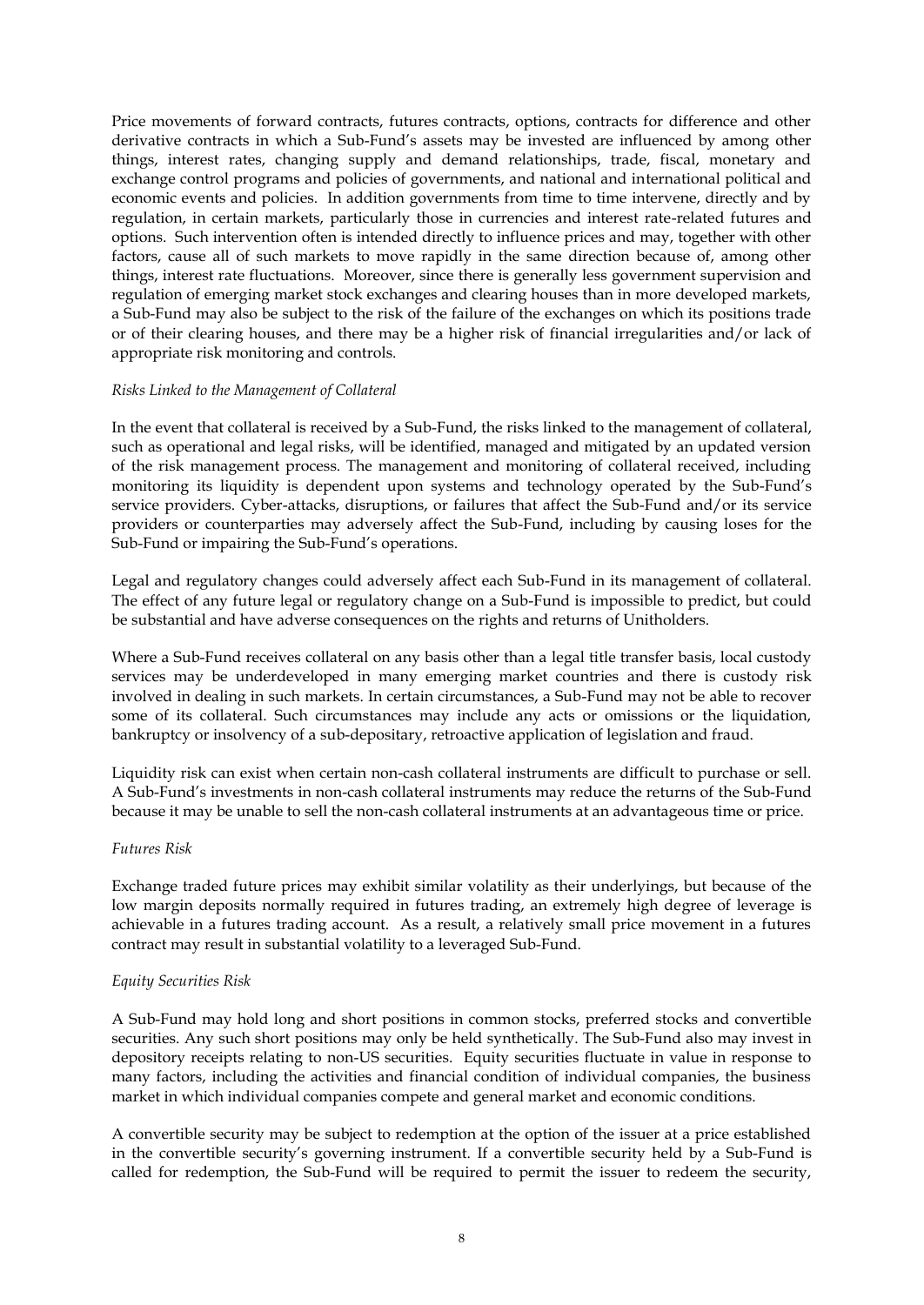convert it into the underlying common stock or sell it to a third party. Any of these actions could have an adverse effect on the Sub-Fund's ability to achieve its investment objective.

#### *Fixed-Income Securities Risk*

The value of fixed-income securities in which a Sub-Fund may invest will change in response to fluctuations in interest rates. For fixed-rate debt securities, when prevailing interest rates fall, the values of already-issued debt securities generally rise. When interest rates rise, the values of alreadyissued debt securities generally fall, and they may sell at a discount from their face amount. In addition, the value of certain fixed-income securities can fluctuate in response to perceptions of credit worthiness, political stability or soundness of economic policies. Valuations of other fixed-income instruments, such as mortgage-backed securities, may fluctuate in response to changes in the economic environment that may affect future cash flows.

#### *Short Selling Risk*

Some of the Sub-Funds may use high-risk strategies, such as selling securities short. Short selling exposes the seller to unlimited risk due to the lack of an upper limit on the price to which a security may rise. Furthermore, the emergency short sale rules adopted by financial market regulators may materially adversely impact the implementation of certain trading strategies making them uneconomical or impractical to implement, exposing a Sub-Fund to potential material losses.

#### *Non-publicly Traded Securities*

A Sub-Fund may invest up to 10% of its Net Asset Value in non-publicly traded securities. A Sub-Fund may not be able to readily dispose of such non-publicly traded securities and, in some cases, may be contractually prohibited from disposing of such investments for a specified period of time.

Where appropriate, positions in a Sub-Fund's investment portfolio that are not publicly traded will be valued at probable realisation value as determined with care and in good faith by such competent person as may be appointed by the Directors and approved for that purpose by the Depositary, taking into account actual market prices, market prices of comparable investments and/or such other factors (e.g., the tenor of the respective instrument) as are deemed appropriate. There is no guarantee that the probable realisation value will represent the value that will be realised by a Sub-Fund on the eventual disposition of the investment or that would, in fact, be realised upon an immediate disposition of the investment. As a result, an investor redeeming from a Sub-Fund prior to realisation of such an investment may not participate in gains or losses therefrom.

### *Credit Risk*

Credit risk refers to potential losses due to counterparty default, such as the failure to pay coupons or principal of a bond. Another type of credit risk is the risk of settlement failure, that is, the failure of a counterparty to deliver or pay for securities.

#### *Counterparty and Broker Credit Risk*

A Sub-Fund will be exposed to the credit risk of the counterparties such as the brokers, dealers and exchanges through which it deals, whether it engages in exchange-traded or off-exchange transactions. In relation to instruments not traded on a recognised exchange, these are not afforded the same protections as may apply to participants trading futures or options on organised exchanges, such as the performance guarantee of an exchange clearing house.

The Sub-Fund will be subject to the possibility of the insolvency, bankruptcy or default of a counterparty or broker with which the Sub-Fund trades or of any clearing broker through which the relevant broker executes and clears transactions on behalf of the Sub-Fund, or of an exchange clearinghouse. This could result in substantial losses to the Sub-Fund.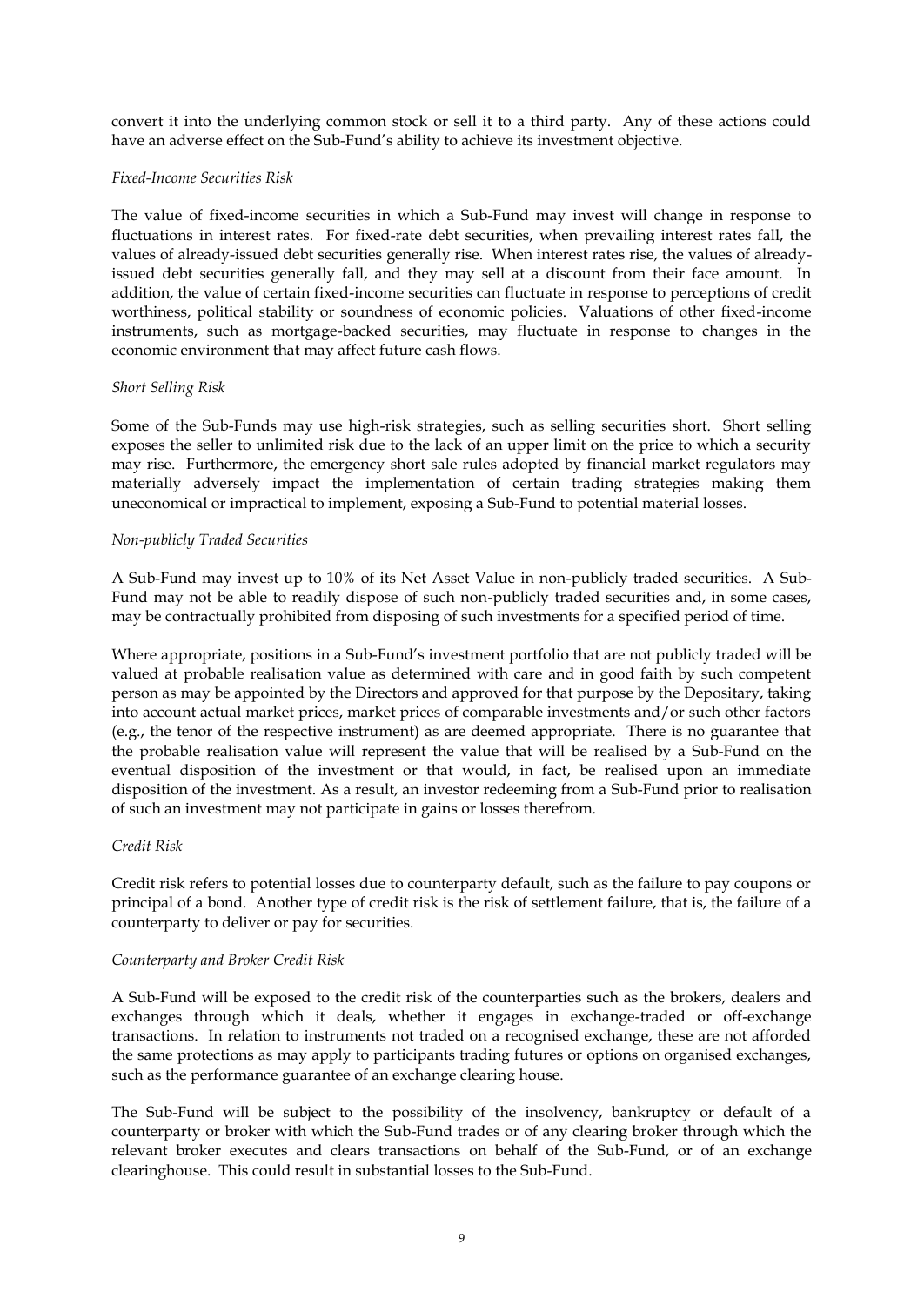#### *Leverage Risk*

Leverage, through the use of margin and other forms of debt to finance portfolio purchases, increases returns to the investors if the Sub-Fund earns a greater return on leveraged investments than a Sub-Fund's cost of such leverage. However, the use of leverage exposes a Sub-Fund to additional levels of risk including (i) greater losses from investments than would otherwise have been the case had a Sub-Fund not borrowed to make the investments, (ii) margin calls or changes in margin requirements may force premature liquidations of investment positions and (iii) losses on investments where the investment fails to earn a return that equals or exceeds a Sub-Fund's cost of leverage related to such investments. In the event of a sudden, precipitous drop in value of the Sub-Fund's assets, a Sub-Fund might not be able to liquidate assets quickly enough to repay its borrowings, further magnifying the losses incurred by a Sub-Fund.

## *Valuation Risk*

Due to the nature of certain investments of a Sub-Fund, the counterparty may be the only party who can provide a valuation of such investments. As such, it may not always be possible to obtain a valuation from an independent third party. If such a situation arises, a Sub-Fund will seek to ensure that the counterparty will execute the transactions on normal commercial terms which are negotiated at arms' length.

#### *Market Risk*

Each Sub-Fund's investment approach is subject to various investment-related types of risks, including market risk. Market risk includes unexpected directional price movements, deviations from historical pricing relationships, changes in the regulatory environment, changes in market volatility, panicked or forced selling of riskier assets and contraction of available credit or other financing sources.

# *Emerging Markets Risk*

Emerging markets require consideration of matters not usually associated with investing in securities of issuers in developed capital markets. Emerging markets may present different economic and political conditions from those in western markets, and less social, political and economic stability. The absence, until relatively recently, of any move towards capital markets structures or to a free market economy mean that exposure to emerging markets is more risky than investing in western markets.

Investments in emerging markets may carry risks with failed or delayed settlement and with registration and custody of securities. Companies in emerging markets may not be subject to accounting, auditing and financial reporting standards or be subject to the same level of government supervision and regulation as in more developed markets. The reliability of trading and settlement systems in some emerging markets may not be equal to that available in more developed markets which may result in problems in realising investments. Lack of liquidity and efficiency in certain stock markets or foreign exchange markets in certain emerging markets may mean that from time to time there may be difficulties in purchasing or selling securities there.

The Net Asset Value of a Sub-Fund may be affected by uncertainties such as political or diplomatic developments, social instability and religious differences, changes in government policies, taxation and interest rates, currency conversion and repatriation and other political and economic developments in law or regulations in emerging markets and, in particular, the risks of expropriation, nationalisation, confiscation or other taking of assets, debt moratoria and/or debt defaults and changes in legislation relating to the level of foreign ownership in certain sectors of the economy.

A Sub-Fund may invest in emerging markets where custodial and/or settlement systems are not fully developed. The assets of the Sub-Funds which are traded in such markets and which have been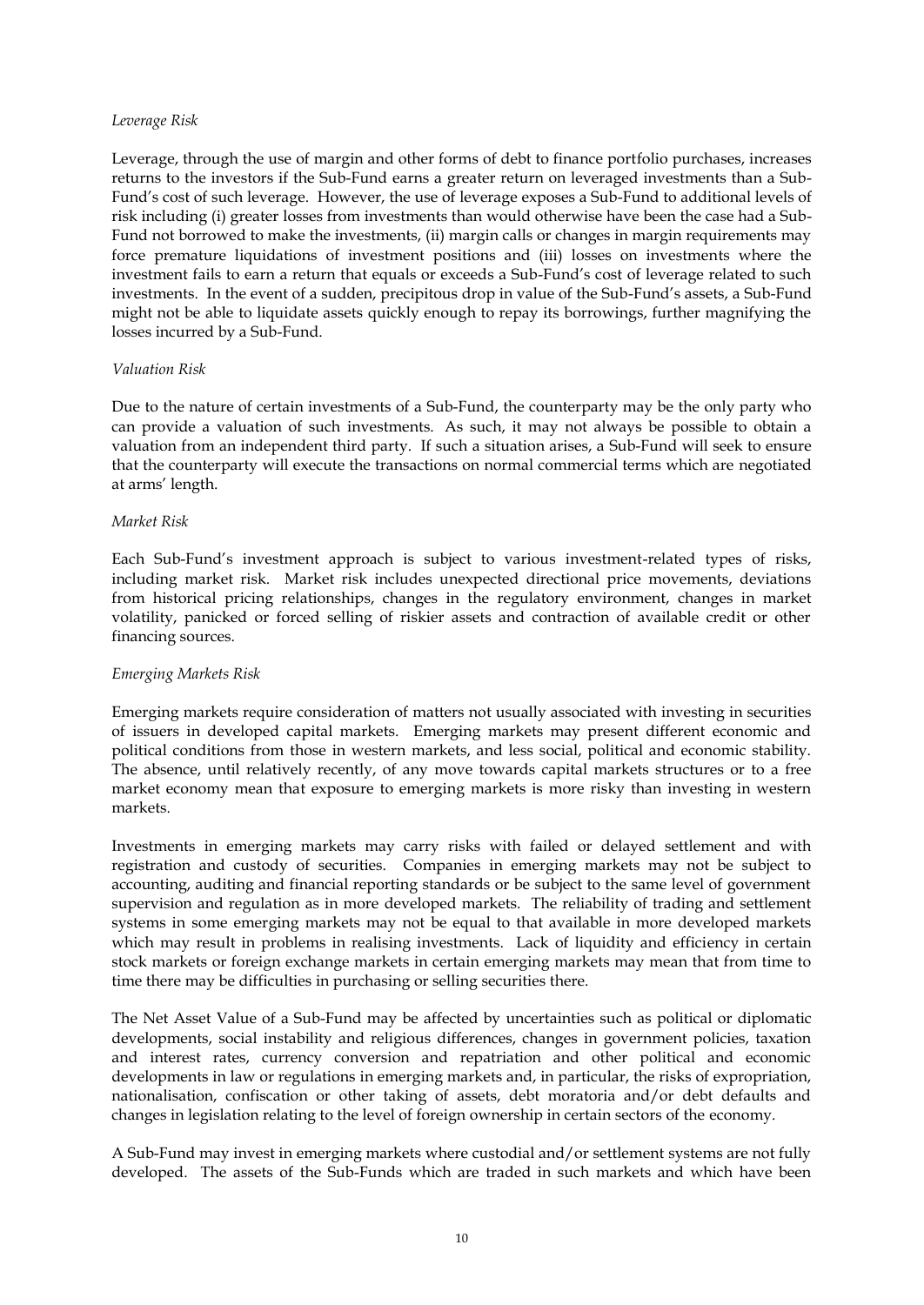entrusted to sub-custodians, in circumstances where the use of such sub-custodians is necessary, may be exposed to market risks. Such risks include (i) a non-true delivery versus payment settlement, (ii) a physical market, and as a consequence the circulation of forged securities, (iii) poor information with regard to corporate actions, (iv) a registration process that affects the availability of the securities, (v) lack of appropriate legal/fiscal infrastructure, and (vi) lack of compensation/risk funds with the relevant central depository. Furthermore, even when a Sub-Fund settles trades with counterparties on a delivery-versus-payment basis, it may still be exposed to credit risk to parties with whom it trades.

There are also other risks associated with investment in emerging markets. Such risks include a potentially low level of investor protection (the absence of, or the failure to observe, legal and regulatory standards designed to protect investors); poor or opaque corporate governance (loss may be caused owing to the ineffective manner in which an organisation is controlled or managed); legislative risk (that laws may be changed with retrospective and/or immediate effect); and political risk (that the interpretation or method of enforcement of laws may be changed with a consequent and adverse effect on a Sub-Fund).

#### *Investment in high yield securities*

Each Sub-Fund may invest in higher yielding (and therefore higher risk) debt securities. Such securities may be below "investment grade" and face on-going uncertainties and exposure to adverse business, financial or economic conditions, which could lead to the issuer's inability to meet timely interest and principal payments. The market prices of certain of these lower rated debt securities tend to reflect individual corporate developments to a greater extent than do higher rated securities, which react primarily to fluctuations in the general level of interest rates. High yielding securities also tend to be more sensitive to economic conditions than higher rated securities. It is likely that a major economic recession or an environment characterised by a shortage of liquidity could severely disrupt the market for such securities and may have an adverse impact on the value of such securities. In addition, it is likely that any such economic downturn or liquidity squeeze could adversely affect the ability of the issuers of such securities to repay principal and pay interest thereon and increase the incidence of default for such securities.

The market for lower-rated securities is thinner and less active than that for higher-rated securities, which can adversely affect the prices at which these securities can be sold. In addition, adverse publicity and investor perceptions about lower-rated securities, whether or not based on fundamental analysis, may result in a decrease in the value and liquidity of such lower-rated securities.

#### *Strategy Risk*

Each Sub-Fund is subject to strategy risk. Strategy risk is associated with the failure or deterioration of an entire strategy. Strategy-specific losses can result from excessive concentration in the same investment approach or broad events that adversely affect particular strategies (*e.g.*, illiquidity within a given market). Certain Portfolio Managers will employ high risk strategies.

# *Volatility Risk*

The performance of a Sub-Fund's investments and the pursuit of its investment objectives could be affected by market volatility. A Sub-Fund's investment programme may involve the purchase and sale of relatively volatile instruments such as derivatives, which are frequently valued based on implied volatilities of such derivatives compared to the historical volatility of underlying securities. Fluctuations or prolonged changes in the volatility of such securities, therefore, can adversely affect the value of investments held by a Sub-Fund.

#### *Changes in Portfolio Managers and Allocations*

The Manager may from time to time select new or replacement Portfolio Managers to manage each Sub-Fund. These changes will be made in the Manager's sole discretion. Each Sub-Fund's success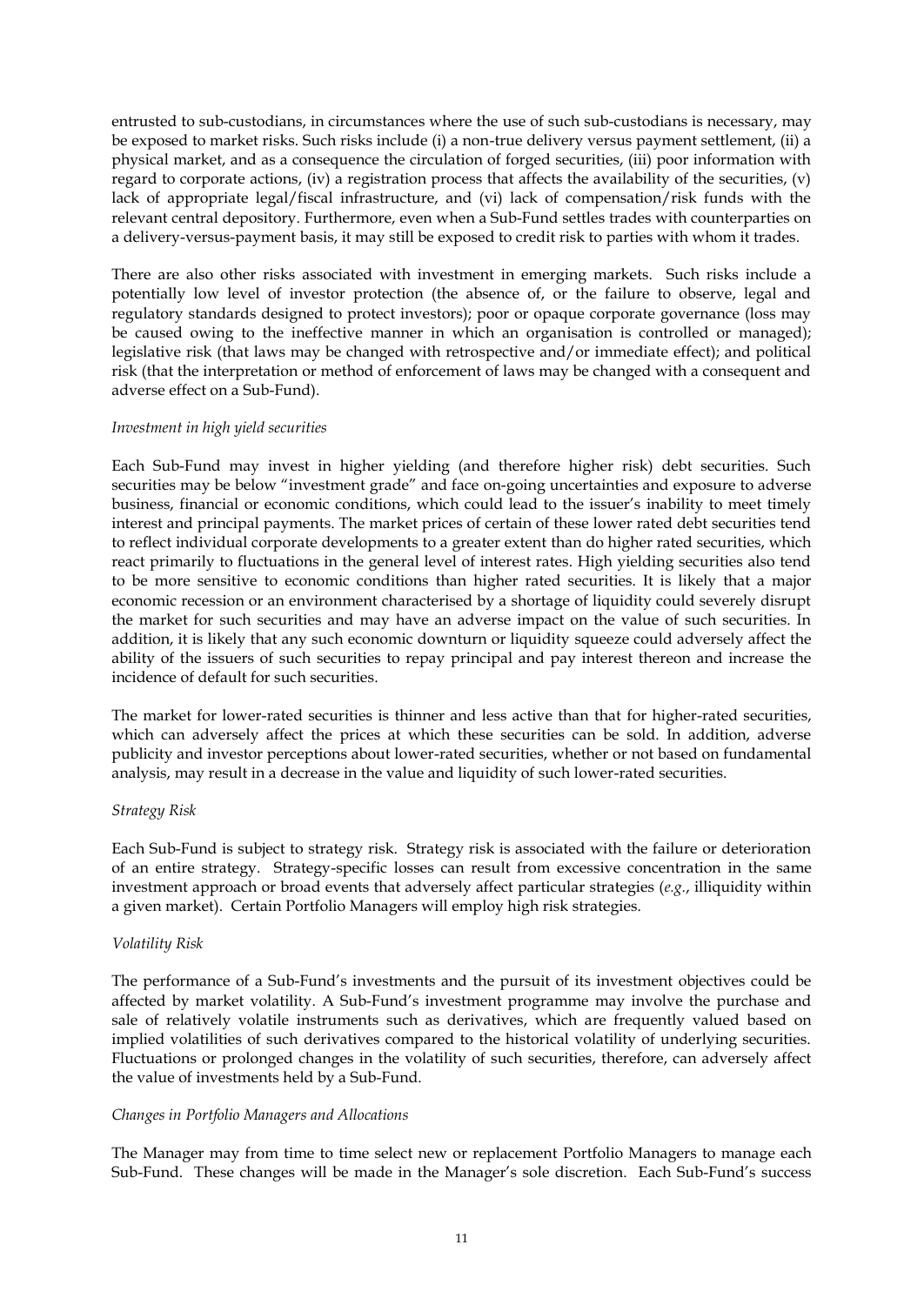depends to a great extent on the Manager's ability to identify and select a successful Portfolio Manager for the relevant Sub-Fund.

#### *Cyber Security Risk*

Cyber security breaches may occur allowing an unauthorised party to gain access to assets of the Sub-Funds, Unitholder data, or proprietary information, or may cause the Manager, a Portfolio Manager, any Distributor, the Administrator, the Depositary or Northern Trust Company to suffer data corruption or lose operational functionality.

The Sub-Funds may be affected by intentional cyber security breaches which include unauthorised access to systems, networks, or devices (such as through "hacking" activity); infection from computer viruses or other malicious software code; and attacks that shut down, disable, slow, or otherwise disrupt operations, business processes, or website access or functionality. In addition, unintentional incidents can occur, such as the inadvertent release of confidential information (possibly resulting in the violation of applicable privacy laws). A cyber security breach could result in the loss or theft of Unitholder data or funds, the inability to access electronic systems, loss or theft of proprietary information or corporate data, physical damage to a computer or network system, or costs associated with system repairs. Such incidents could cause the Manager, any Distributor, the Administrator, the Depositary, a Portfolio Manager, or other service providers to incur regulatory penalties, reputational damage, additional compliance costs, or financial loss. Consequently, Unitholders may lose some or all of their invested capital. In addition, such incidents could affect issuers in which a Sub-Fund invests, and thereby cause a Sub-Fund's investments to lose value, as a result of which investors, including the relevant Sub-Fund and its Unitholders, could potentially lose all or a portion of their investment with that issuer.

#### *Data Protection Risk*

In order to maintain security and to prevent infringement of Data Protection Law, the Manager, the Administrator or the Depositary where acting as a "data controller" are each required to evaluate the risks inherent in the processing of data and implement measures to mitigate those risks, such as encryption. Such measures are required to ensure an appropriate level of security, including confidentiality, taking into account the state of the art and the costs of implementation in relation to the risks and the nature of the personal data to be protected. Potential investors and Unitholders should be aware that certain data security risks can arise by processing of personal data, such as accidental or unlawful destruction, loss, alteration, unauthorised disclosure of, or access to, personal data transmitted, stored or otherwise processed which may in particular lead to physical, material or non-material damage. There may be instances where processing operations by the Manager, the Administrator and/or the Depositary are likely to result in a high risk to the rights and freedoms of potential investors or Unitholders, however, the relevant data controller will be responsible for the carrying out of a data protection impact assessment to evaluate, in particular, the origin, nature, particularity and severity of any such risk. A personal data breach may, if not addressed in an appropriate and timely manner, result in physical, material or non-material damage to potential investors or Unitholders such as loss of control over their personal data or limitation of their rights, discrimination, identity theft or fraud, financial loss, damage to reputation, loss of confidentiality of personal data protected by professional secrecy or any other significant economic or social disadvantage to the natural person concerned and/or to the CCF.

#### *Concentrated Portfolio; Possible Positive Correlation Amongst Sub- Funds*

Each Sub-Fund may concentrate its investments in sub-investment grade instruments. Sub-Funds may, therefore, hold similar portfolios, increasing the concentration of a Sub-Fund's portfolio. The strategies utilised by the Portfolio Managers are expected to exhibit a substantial degree of positive correlation, reducing the diversification, and, accordingly, the risk control profile, of a Sub-Fund's portfolio. The Portfolio Managers' strategies may follow the same general investment thesis. As a result, the Sub-Funds may incur losses at or about the same time.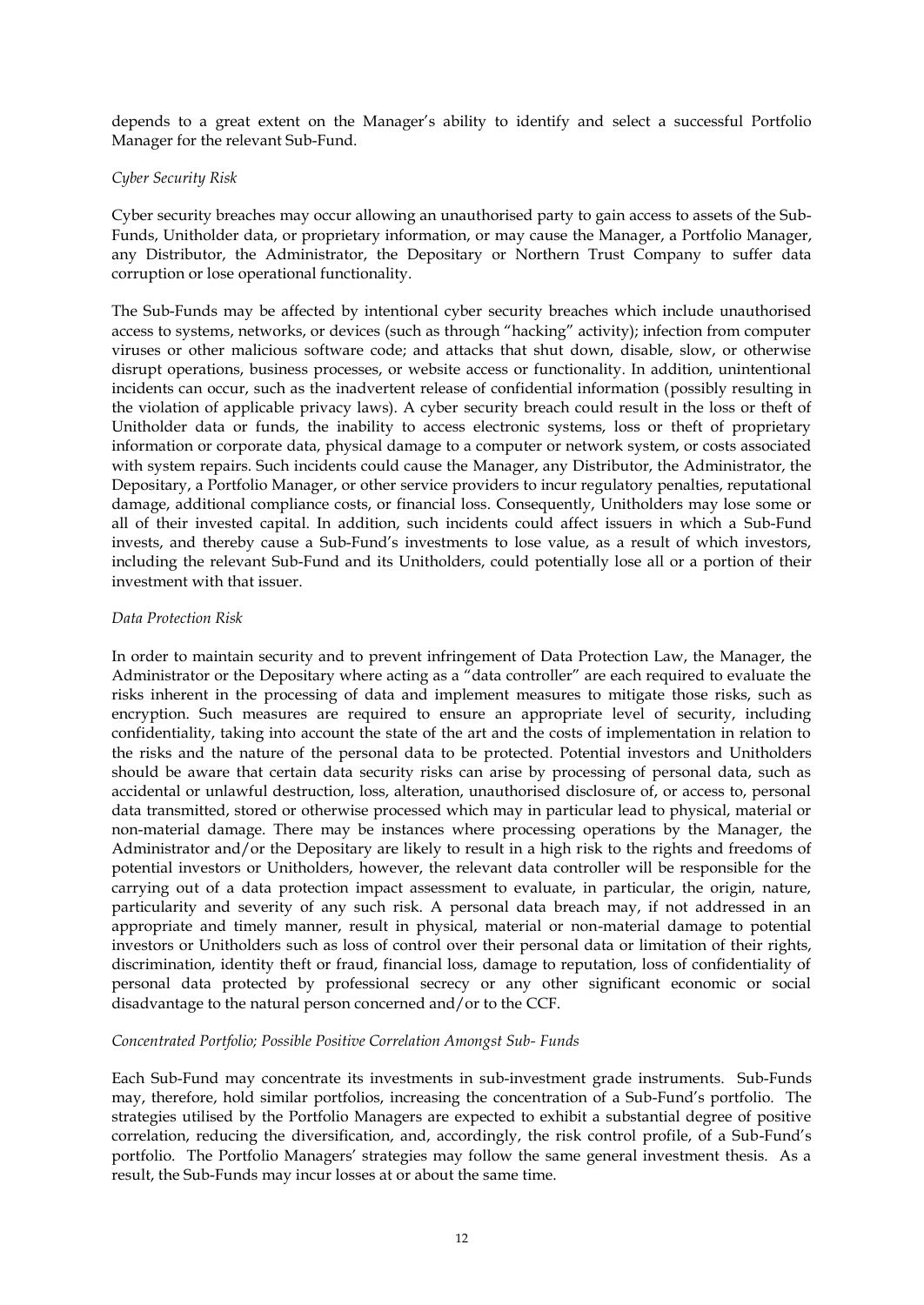#### *Credit Markets*

The Manager expects certain of the Sub-Funds' portfolios to be concentrated in the credit markets. The identification of attractive investment opportunities in these markets is difficult and involves a significant degree of uncertainty. The credit markets are, in general, highly susceptible to interest-rate movements, government interference, economic news and investor sentiment. There has recently been significant volatility in the credit markets. There was significant volatility in the credit markets in 2007-2009, and volatility can be expected to arise in the future.

During periods of "credit squeezes" or "flights to quality," the market for credit instruments other than high-quality government debt instruments can become substantially reduced. This poses the risk that a Portfolio Manager may need to sell leveraged credit instrument positions at discounts to fair value in order to meet margin calls. At the same time, the dealers may correspondingly reduce the value of outstanding positions, resulting in additional margin calls as loan-to- value triggers are hit under prime brokerage and swap agreements. Downward pressures on price and leverage could cause substantial or total losses for a Sub-Fund.

During the financial market crisis of 2007-2009, the market for credit instruments was so illiquid that a number of investment funds had to sell otherwise desirable investments in other asset classes in order to meet margin calls on their credit positions. Some investment grade securities and money market funds also became relatively illiquid.

#### *Asset-Backed Securities ("ABS")*

The primary risks associated with ABS investing include liquidity, volatility, complexity, valuation, interest rate and prepayment risks. The liquidity of ABS can vary substantially depending on where in the ABS capital structure the Portfolio Manager invests and the nature of the investment strategy. The lack of liquidity in the ABS markets, and the possibility of forced selling by distressed banks and other holders of ABS, increases the likelihood of significant return volatility, especially on a mark-tomarket basis, which could affect the calculation of Net Asset Value and, therefore, the calculation of management fees and the valuation of in-specie distributions. The complex nature of ABS requires that Portfolio Managers make certain assumptions regarding outcomes of a number of factors affecting security valuations, including home price appreciation (depreciation), delinquencies, default and recovery rates, etc. If Portfolio Managers are not conservative in their analysis of these factors, they risk underestimating the actual risk of their investment. Additional complexity arises because ABS rely on on-going execution to realise value, such as loan servicing and high quality reporting of loan performance within a pool. Portfolio Managers must also be capable of assessing the quality of this execution in order to accurately price ABS. Valuations in this sector are also influenced by the potential for government intervention in the housing and mortgage markets, which could influence residential mortgage-backed securities prices in unforeseen ways. Each type of ABS also entails unique risks depending on the type of assets involved and the legal structure used. ABS typically experience credit risk. There is also the possibility that recoveries on repossessed collateral may not, in some cases, be available to support payments on these securities because of the inability to perfect a security interest in that collateral.

#### *Loans in Lesser Developed Markets*

Sub-Funds may acquire interests in loans made to borrowers in lesser developed markets. Investing in such loans may present a greater degree of risk than investing in loans issued to borrowers in more developed markets due to possible exchange rate fluctuations, possible exchange controls, less publicly-available information, more volatile markets, less securities regulation, and less favourable tax provisions (including possible withholding taxes). Investments in such loans may be affected by political, social, and economic uncertainty affecting a country or region. The legal and regulatory environment may also be different between countries, particularly as to bankruptcy and reorganisation, and it may be impossible or prohibitively expensive for a Sub-Fund to enforce its rights in the courts of a lesser developed jurisdiction. There may be less publicly available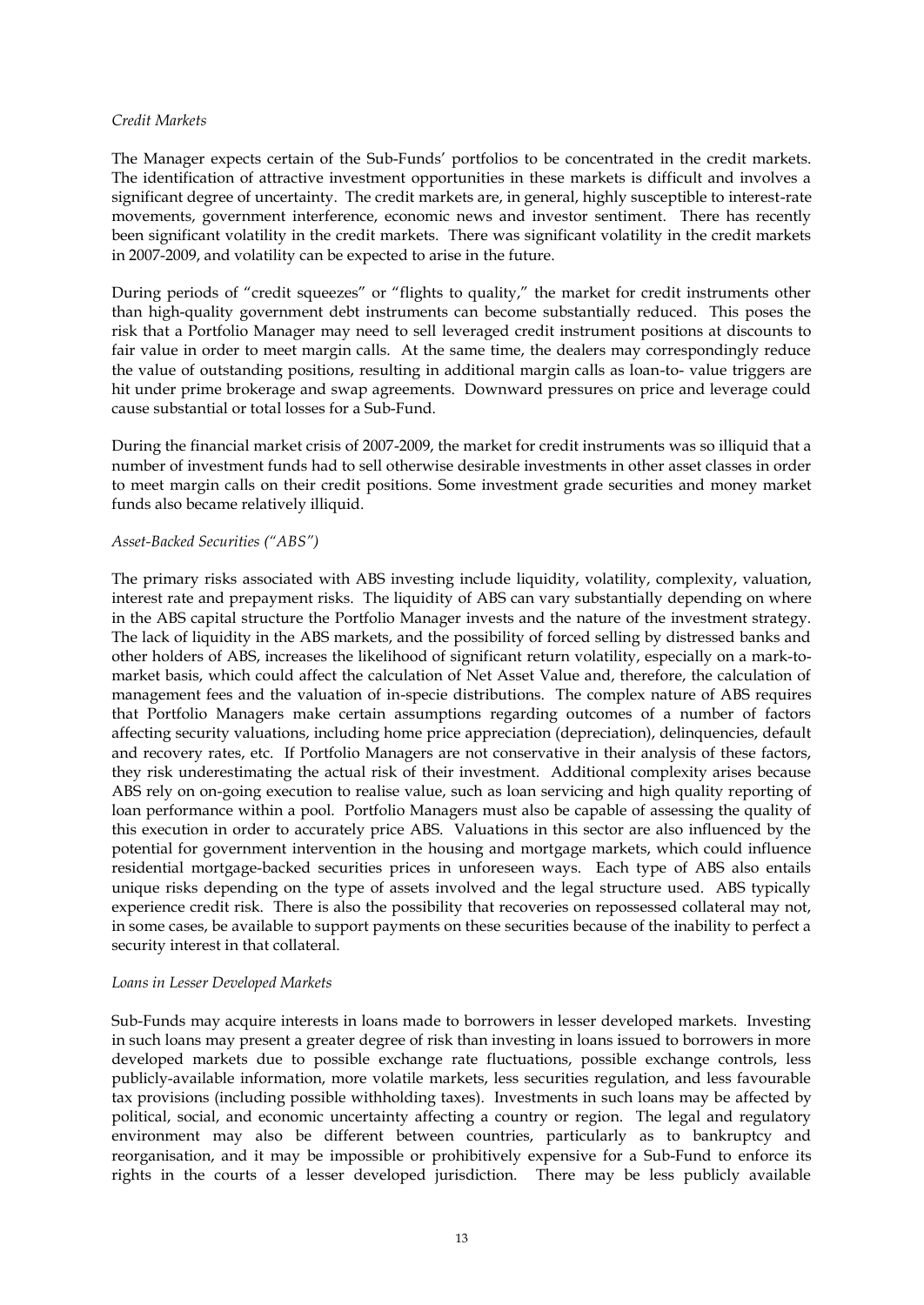information about certain companies in lesser developed markets than would be the case for comparable companies in more developed markets and certain companies in lesser developed markets may not be subject to accounting, auditing and financial reporting standards and requirements comparable to or as uniform as those of companies in more developed markets. In addition, the marketability of loans in lesser developed markets can be expected to be less liquid and subject to greater volatility than comparable loans to companies or individuals in more developed markets.

#### *Securities Lending and Loss of Voting Rights*

A Sub-Fund may engage in securities lending. When a security is loaned as part of such Sub-Fund's securities lending programme, title of the security will typically transfer to the borrower. In this regard, the borrower of the security will, in such circumstances, temporarily become the legal and beneficial owner of the security and all voting rights in respect of the security will be transferred to the borrower for the period during which the relevant security is on loan to it. Therefore, while a securities loan is outstanding, and until the loaned securities are credited back to the Sub-Fund's account upon termination of the loan, the relevant Sub-Fund will not be in a position to exercise any of the rights it may have ordinarily have had with respect to the relevant security out on loan and any entity which may be appointed to provide a proxy voting service will not be in a position to carry out its proxy voting or corporate engagement services with respect to investee companies.

## *Collateral for Loaned Securities*

In order to secure any loaned securities, the borrower will transfer collateral to the relevant Sub-Fund or the Sub-Fund's securities lending intermediary. The borrower will typically over-collateralise the securities on loan, such that the value of the posted collateral (together with margin) will typically be in excess of 100% of the value of the loaned securities (the "**Over-Collateralisation**"). Where, however, a borrower of loaned securities fails to return the securities to the Sub-Fund or to the Sub-Fund's securities lending intermediary by the agreed delivery date, notwithstanding the Over-Collateralisation, the value of the collateral could, in certain market conditions, fall in value and be insufficient replace the full value of the loaned securities.

Additionally, if the borrower defaults and the market value of the loaned securities increases on the day that the borrower defaults, the collateral provided by the borrower may be insufficient to fully collateralise the loaned securities.

# *Securities Lending Counterparty and Credit Risk*

Any Sub-Fund which engages in securities lending will be exposed to the credit risk presented by the counterparty to any securities lending contract. The risks associated with lending portfolio securities include the possible loss of rights against the collateral for the securities should the borrower fail financially. If the borrower files for bankruptcy or proves insolvent, the relevant Sub-Fund's entitlement to liquidate the collateral may be restricted.

# **Structural Risks**

#### *Common Contractual Fund*

The CCF is a Common Contractual Fund. The CCF is an unincorporated entity which does not have a legal personality. Accordingly, the CCF has certain features which differentiate it from other types of collective investment schemes and the rights which normally flow from ownership of shares. For example, the CCF will not hold Unitholder meetings and subject to the requirements of the Central Bank, no voting rights will attach to Units. Units may be redeemed but they are not freely transferable as only certain types of investors subject to a specific tax treatment may invest in the CCF. Any such transfers could result in a regulatory, pecuniary, legal, taxation or material administrative disadvantage for the CCF or the Unitholders as a whole or in relation to a particular group of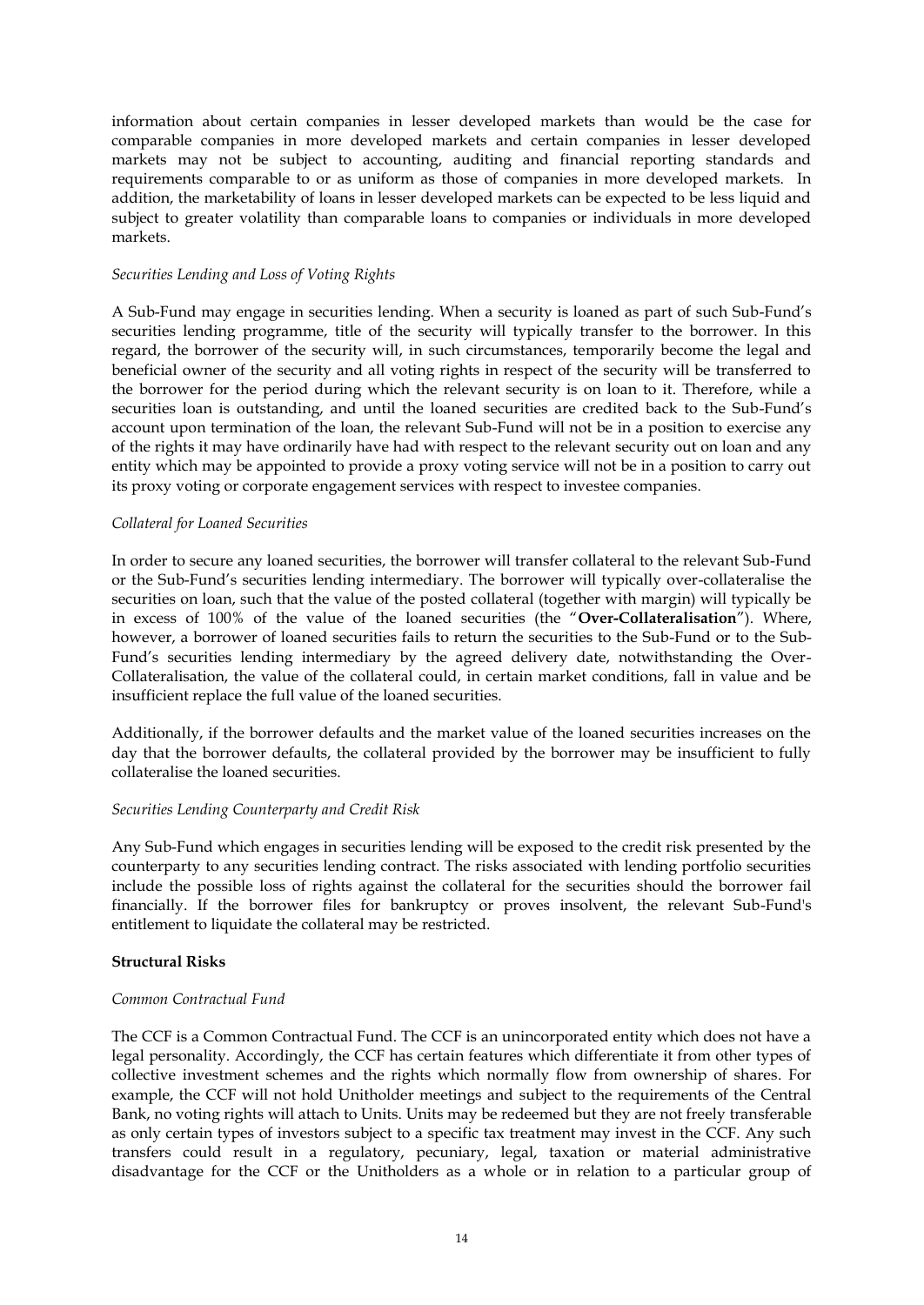Unitholders. In addition, due to the tax treatment of the CCF in the various jurisdictions, tax transparency with respect to a given series of Units may not be available or may become unavailable as a result of the actions or inactions of Unitholders of such series, including without limitation with respect to such Unitholders providing the necessary documentation to the Administrator and/or Northern Trust Company in respect of such tax treatment. The tax treatment of a Sub-Fund in the various jurisdictions is based on a subjective analysis in each jurisdiction, and not all Unitholders may be able to realise the benefits of the tax treatment of a Sub-Fund in a given jurisdiction.

#### *Taxation*

Potential Unitholders' attention is drawn to the taxation risk associated with investing in any Sub-Fund.

Without prejudice to the generality of the foregoing, potential investor's attention is drawn to the following specific risks: (a) should the potential investor be, or hold on behalf of, a Restricted Person, it may be liable to the CCF for any actions, proceedings, claims, costs, demands, charges, losses, damages or expenses and tax arising as a result of misrepresentation made to the Manager or its delegate or may, under the terms of the Deed of Constitution, be called upon to indemnify the CCF for all actions, proceedings, claims, costs, demands, charges, losses, damages or expenses as a result of such misrepresentation (b) a person who the Manager or its delegate suspects may be a Restricted Person may have its Units redeemed from the CCF (c) a person who is a Restricted Person may cause the CCF as a whole to cease to be fiscally transparent under the provisions of Irish law which in turn may prejudice the treatment of the CCF as fiscally transparent for the purposes of withholding taxes in respect to dividends and gains, including but not restricted to US equities (d) an investor, who is a Restricted Person, may cause the relevant profits of the CCF (broadly, the income and profits of the CCF) to be liable to Irish taxation (e) should the CCF not prove to be fiscally transparent resulting in a retrospective liability to withholding tax or liability for increased withholding taxes, the Net Asset Value will not be retrospectively revised and remaining holders in the CCF will accordingly rateably bear any additional liability.

The CCF and/or the Unitholders may be subject to withholding, capital gains or other taxes on income and/or gains arising from the assets of the Sub-Funds including without limitation taxes imposed by the jurisdiction in which the issuer of securities held by a Sub-Fund is incorporated, established or resident for tax purposes.

Where the Sub-Fund invests in securities that are not subject to withholding or other taxes at the time of acquisition, there can be no assurance that tax may not be withheld or imposed in the future as a result of any change in applicable laws, treaties, rules or regulations or the interpretation thereof. The CCF and/or (depending on their circumstances) certain Unitholders may not be able to recover such tax.

The income of the Sub-Fund from its assets may suffer withholding tax which may not be reclaimable in the countries where such income arises. If this position changes in the future and the application of a lower rate results in a repayment to the Sub-Fund, the Net Asset Value of the Sub-Fund will not be re-stated and the benefit will be allocated to the existing Unitholders of the Sub-Fund ratably at the time of repayment.

Where the CCF chooses or is required to pay taxation liabilities and/or account for reserves in respect of taxes that are or may be payable in respect of current or prior periods by the CCF (whether in accordance with current or future accounting standards), this could have an adverse effect on the Net Asset Value of a Sub-Fund, which could in turn result in benefits or detriments to certain Unitholders, depending on the timing of their entry to and exit from the CCF.

It will be the responsibility of Northern Trust Company acting as the Unitholder's agent to prepare and submit filings for reclaims of any tax withheld in those jurisdictions where such reclaims are available or to claim relief at source in those jurisdictions where such relief is available on behalf of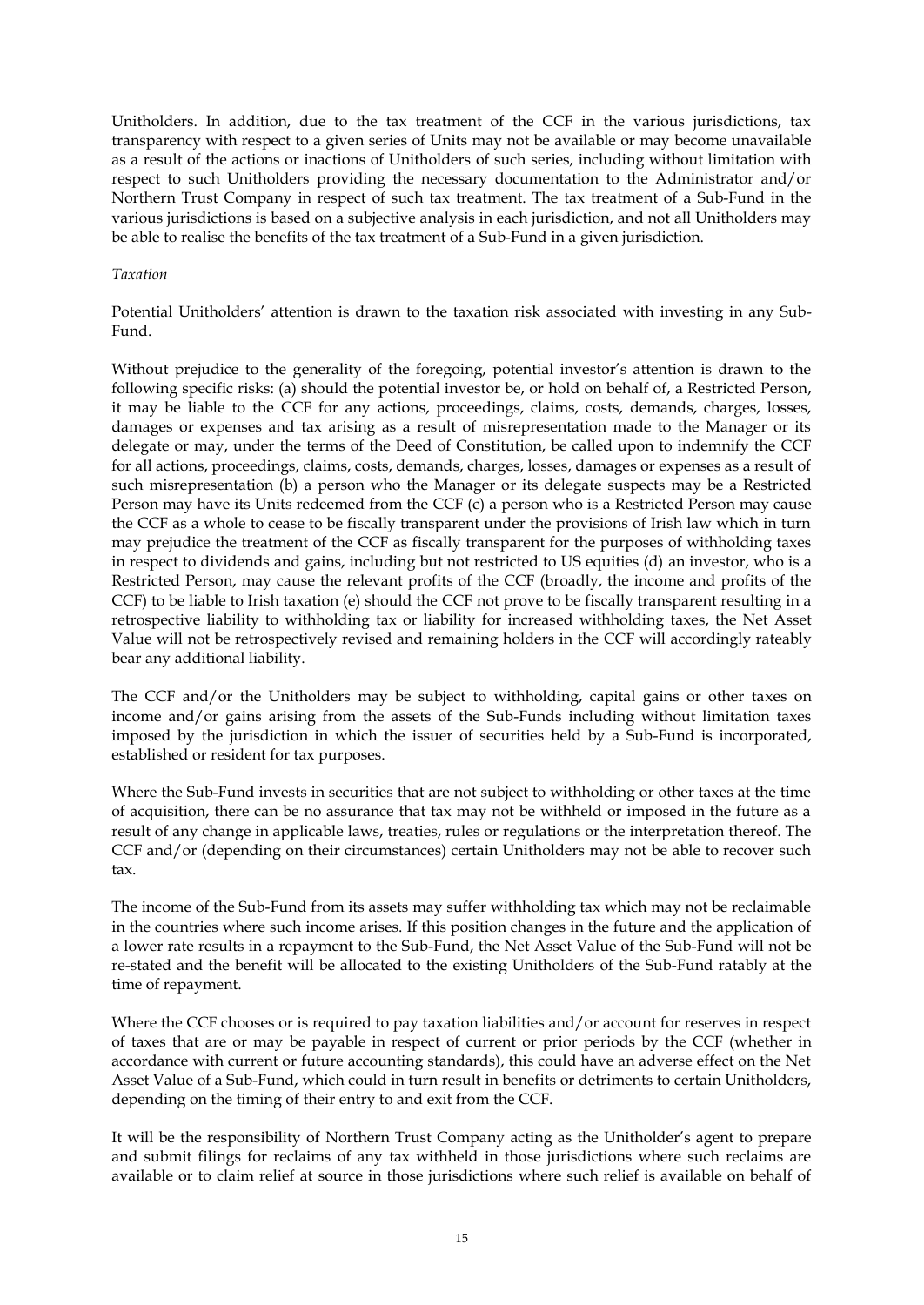the Unitholder. Any economic benefit from such claims will be attributed to the appropriate series of Units in the relevant Sub-Fund in order that only the Unitholders entitled to relevant treaty benefits should benefit from the amounts reclaimed. To this end, Unitholders will be required to provide the Manager with evidence of their tax residence and of their particular tax status for treaty benefit purposes within that jurisdiction. It will be the responsibility of the Unitholder to notify the Manager promptly should there be a change in such status. Northern Trust Company will have no responsibility for providing any tax reclaim and tax relief at source processing services to a Unitholder in relation to its investment in a Sub-Fund where the Manager has redeemed the Unitholder's units as a result of a change in the Unitholder's tax status, where the Unitholder has failed to provide complete and accurate documents and information as it may require regarding the Unitholder in a timely fashion, where the Unitholder fails to meet any other investment criteria for the relevant Sub-Fund or series of Units; or in markets where the market costs of issuing the claim exceed the value of the tax reclaim benefit; or where of the Manager has instructed the Depositary to apply for a CCF or Sub-Fund-level withholding tax exemption or relief in a particular market on behalf of the CCF or a Sub-Fund.

Where required, tax reclaims will be filed on behalf of Unitholders by the Northern Trust Company and may be recorded in the relevant series of Units by accounting on an accruals basis. Therefore, reclaims may be shared at the time of origination amongst the existing Unitholders in a series of Units. The composition of Unitholders and/or their holdings in the series of Units at the time at which reclaims are paid may change. Tax reclaims may be filed, provided the Unitholders are entitled to the benefits of a double taxation treaty and that transparency is recognised in both the Unitholder's jurisdiction and the jurisdiction of the investments, on the basis of the confirmations received in any tax documentation completed by the Unitholders.

Any change in the CCF's tax status or in legislation could affect the value of investments held by the CCF and affect the CCF's ability to provide a return to investors. Potential investors and Unitholders should note that the statements on taxation, which are set out herein and in each Supplement, are based on advice which has been received by the Directors regarding the law and practice in force in the relevant jurisdiction as at the date of this Prospectus and each Supplement. As is the case with any investment, there can be no guarantee that a tax position or proposed tax position prevailing at the time an investment is made in the CCF will endure indefinitely. The attention of potential investors is drawn to the tax risks associated with investing in the CCF, particularly the section headed "Taxation".

# *Tax Audits*

The CCF may be audited by tax authorities in various jurisdictions. An income tax audit may result in an increased tax liability of the CCF including with respect to years when an investor was not a Unitholder of the CCF, which could reduce the Net Asset Value of the CCF and affect the return of all Unitholders.

#### *Temporary suspension*

Investors are reminded that in certain circumstances their right to redeem or convert Units may be temporarily suspended as set out in more detail in the section headed "Suspension of Valuation".

# *Controlling Unitholder*

There is no restriction on the percentage of the CCF's or a Sub-Fund's Units that may be owned by one person or a number of connected persons. A redemption by a controlling Unitholder or other large Unitholder may impact on a Sub-Fund's portfolio as described under the section entitles "Possible Effects of Substantial Redemptions".

#### *Past Performance Not Indicative of Future Results*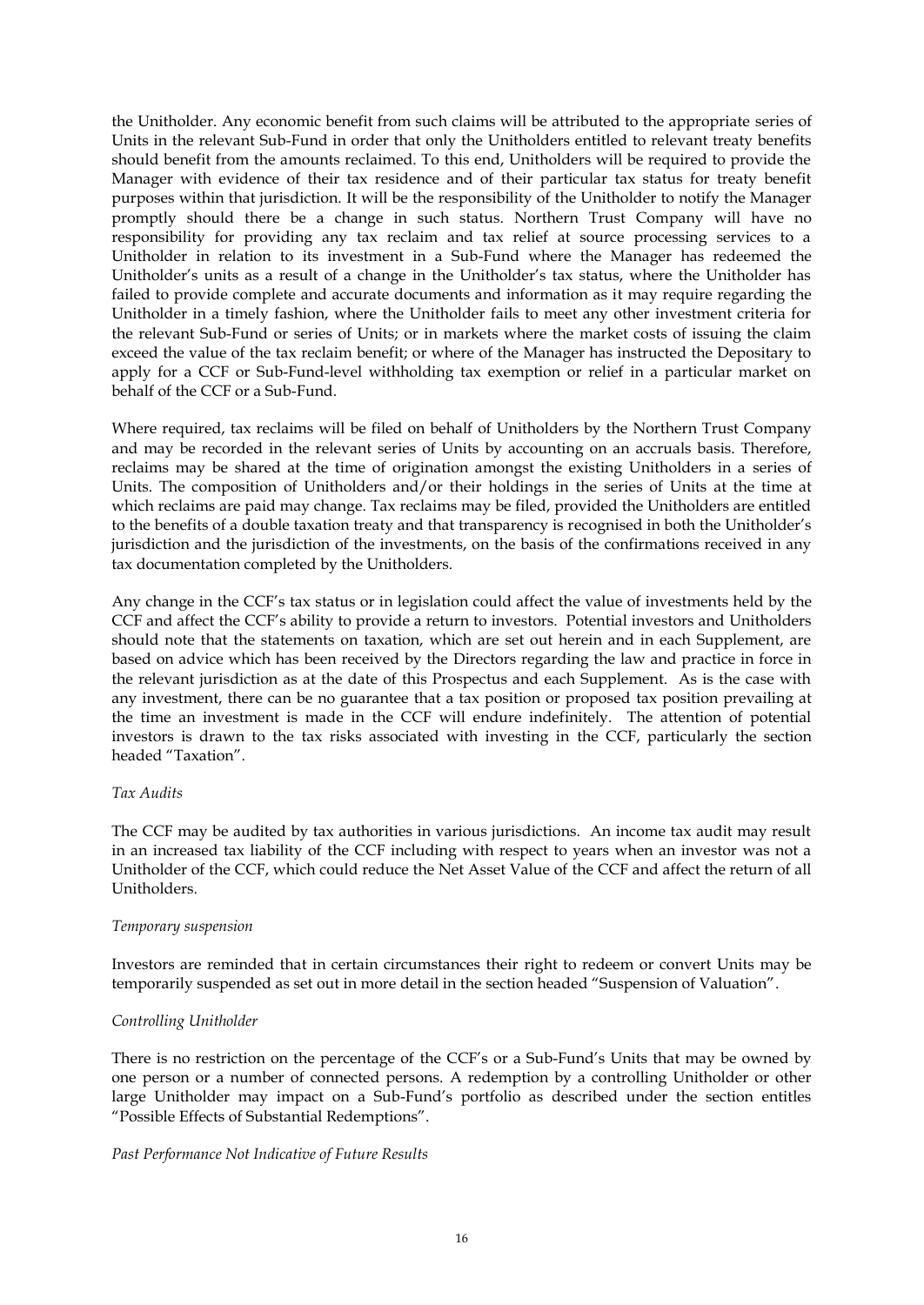There can be no assurance that (i) a Sub-Fund's investment objective will be realised; (ii) a Sub-Fund's investment policy will prove successful; or (iii) investors will not lose all or a portion of their investment in a Sub-Fund. For further details see the sections headed "Investment Objectives, Policies and Restrictions" and "Management and Administration - The Manager".

The past performance of the CCF, any Sub-Fund or other investment funds or accounts managed or sponsored by the Manager or any Portfolio Manager or its affiliates is not indicative of the future performance of any Sub-Fund. There can be no assurance any Portfolio Manager will be able to manage a Sub-Fund successfully.

# *Limited Operating History of Portfolio Managers*

Some of the Portfolio Managers appointed to a Sub-Fund may have short performance records that may not be indicative of their longer term or future performance.

## *In Specie Distributions*

Although it is the Manager's preference on redemptions by investors from or the termination of a Sub-Fund that the Sub-Fund will liquidate all of its investments and distribute only cash to Unitholders, there can be no assurance that this objective will be attained and in certain situations a Sub-Fund may pay the proceeds in specie. Distributions may be made partly in cash and partly in specie.

## *Cross-Liability between Sub*-*Funds*

The CCF is established as a segregated portfolio company. As a matter of Irish law, the assets of one Sub-Fund will not be available to satisfy the liabilities of another. However, the CCF is a single legal entity which may operate or have assets held on its behalf or be subject to claims in other jurisdictions which may not necessarily recognise such segregation. There is no guarantee that the courts of any jurisdiction outside Ireland will respect the limitations on liability associated with segregated portfolio companies nor is there any guarantee that the creditors of one Sub-Fund will not seek to enforce such Sub-Fund's obligations against another Sub-Fund. At the date of this document, the Directors are not aware of any such existing or contingent liability.

#### *Risk of Regulatory Action and Litigation; Possible Indemnification Obligations*

The CCF, a Sub-Fund, the Manager, or a Portfolio Manager could be named as a defendant in, or otherwise become involved in, litigation or a regulatory proceeding. Legal and regulatory actions can be time-consuming and expensive, and can frequently lead to unexpected delays or losses. The outcome of such proceedings, which may materially and adversely affect the value of the Sub-Fund, may be impossible to anticipate, and such proceedings may continue without resolution for long periods of time. Litigation may consume substantial amounts of a defendant's time and attention, often to an extent disproportionate to the amounts at stake in the litigation. The Manager, acting for and on behalf of a Sub-Fund would likely be required to expend significant resources responding to any litigation or regulatory action related to it. Moreover, the Manager, acting for and on behalf of a Sub-Fund may be obligated to indemnify certain counterparties, and any of their respective principals and affiliates under the various agreements entered into with such parties against certain liabilities they may incur in connection with their relationship with the Sub-Fund. The Manager pursuant to the Deed of Constitution is indemnified out of the assets of the CCF.

# *Other Accounts Advised by Portfolio Managers*

The Portfolio Managers may manage other accounts (including other accounts in which such Portfolio Managers may have an interest) that, together with accounts already being managed, could increase the level of competition for the same trades a Sub-Fund might otherwise make, including the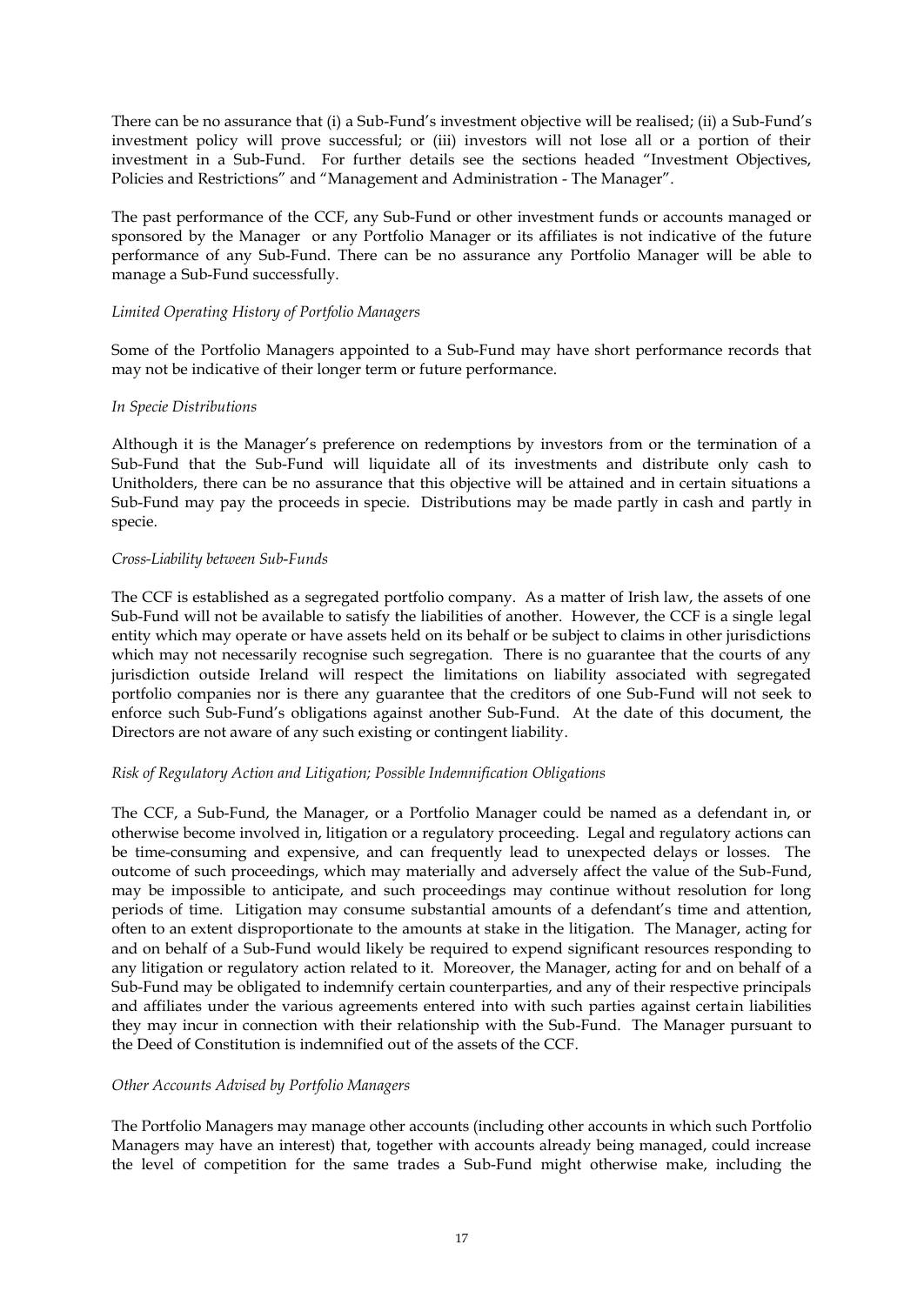priorities of order entry. This could make it difficult or impossible to take or liquidate a position in a particular security or futures contract at a price indicated by a Portfolio Manager's strategy.

#### *Credit Facilities*

In the discretion of the Manager, any redemption or subscription receivable may be funded through credit facilities provided to a Sub-Fund at prevailing market rates by the Sub-Fund's custodian or its affiliates or from unaffiliated third parties. A Sub-Fund may also utilise credit facilities for portfolio management purposes, including but not limited to posting margin for, paying fees or expenses relating to or settling currency hedging transactions. Should such credit facilities be utilised, a Sub-Fund would be subject to greater risk of loss than if it did not utilise such credit facilities. Moreover, the Sub-Fund would incur additional interest and other expenses with respect to such facilities. Lenders typically accept a Sub-Fund's assets as collateral and would be able to keep such assets in satisfaction of the Sub-Fund's debts should the Sub-Fund default on its obligations to the credit facility provider.

Credit arrangements typically include a number of different terms which permit the lender to effectively require that the credit line be materially reduced or terminated. Upon an event of default relating to a credit facility, it is likely that the credit facility provider would attempt to exercise its remedies, including the sale or redemption of a Sub-Fund's assets, on shorter notice and more frequent redemption dates than those available to Unitholders. Certain terms of credit facilities may also have the effect of imposing constraints on a Sub-Fund's investment programs and the liquidity and other parameters of an investment in the Sub-Fund.

## *Risks Related to the Manager* and *Portfolio Managers*

Day-to-day decisions with respect to the investment activities of the Sub-Funds will be made by the Manager and/or the Portfolio Managers. Investors will not have the opportunity to evaluate fully for themselves the relevant economic, financial, and other information regarding any Sub-Fund's investments. Unitholders will be dependent on the Manager's judgment and abilities in selecting Portfolio Managers and effecting any strategy overlays, as well as the Portfolio Managers' judgment and abilities in selecting investments. There is no assurance that the Manager or any Portfolio Manager will be successful. Accordingly, no subscriber should purchase any Units unless it is willing to entrust all aspects of the selected Sub-Fund's investment activities to the relevant Portfolio Manager.

#### *Other Clients*

A Portfolio Manager may manage other investment vehicles aside from the relevant Sub-Fund and has not agreed to commit any particular percentage of its time or resources to the management of the relevant Sub-Fund.

#### *Possible Effects of Substantial Redemptions*

Substantial redemptions of Units could require a Sub-Fund to liquidate its positions more rapidly than would otherwise be desirable to raise the necessary cash to fund redemptions and achieve a market position appropriately reflecting a smaller asset base. Under these circumstances, the Directors also may defer redemptions in accordance with the provisions of the Prospectus. These factors could adversely affect the Net Asset Value per Unit of the Units redeemed and those remaining outstanding, and could also adversely affect future trading decisions, which could in turn adversely affect future results. The obligation to provide for periodic redemptions may require a Portfolio Manager to trade a Sub-Fund's portfolio differently than if it was not subject to such redemption right, which may adversely affect the performance of such Sub-Fund.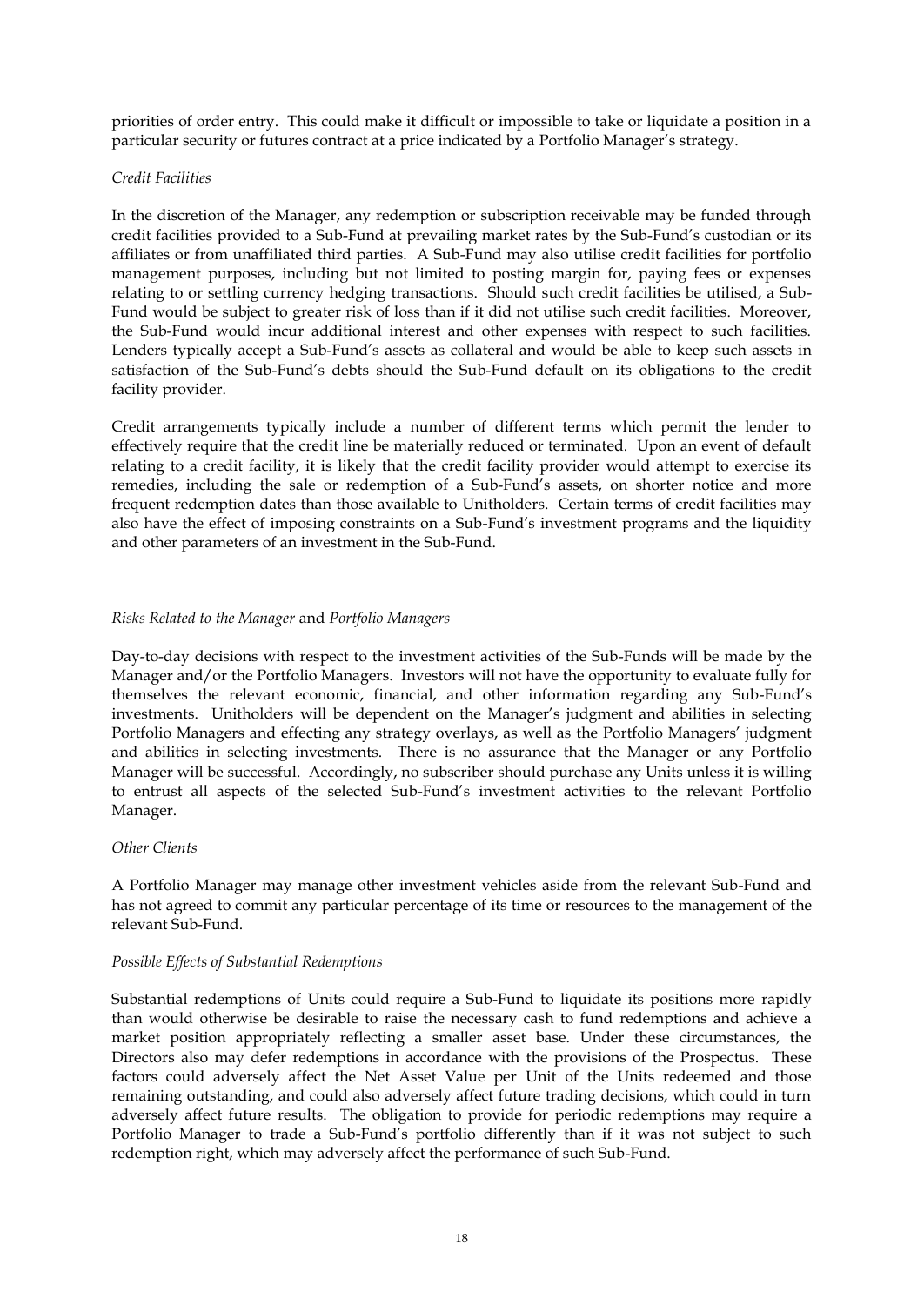### *Compulsory Redemption of Units*

The Units of any Unitholder may be compulsorily redeemed as more fully described in the section headed "Compulsory Redemptions".

#### *Risks Associated with Umbrella Fund Cash Accounts*

An umbrella fund cash account will operate in respect of the CCF rather than a relevant Sub-Fund and the segregation of Investor Monies from the liabilities of Sub-Funds other than the relevant Sub-Fund to which the Investor Monies relate is dependent upon, among other things, the correct recording of the assets and liabilities attributable to individual Sub-Funds by or on behalf of the CCF.

In the event of an insolvency of the Sub-Fund, there is no guarantee that the Sub-Fund will have sufficient monies to pay unsecured creditors (including the investors entitled to Investor Monies) in full.

Monies attributable to any other Sub-Funds will also be held in the umbrella fund cash accounts. In the event of the insolvency of a Sub-Fund (an "Insolvent Sub-Fund"), the recovery of any amounts to which another Sub-Fund (the "Beneficiary Sub-Fund") is entitled, but which may have transferred in error to the Insolvent Sub-Fund as a result of the operation of the umbrella fund cash account, will be subject to applicable law and the operational procedures for the umbrella fund cash account. There may be delays in effecting, and/or disputes as to the recovery of, such amounts, and the Insolvent Sub-Fund may have insufficient funds to repay amounts due to the Beneficiary Sub-Fund.

In the event that an investor fails to provide the subscription monies and all requisite documentation associated with its subscription application within the timeframe stipulated in the applicable Supplement, the investor will be required to indemnify the Sub-Fund against the liabilities that may be incurred by it. The Manager may cancel any Units that have been issued to the investor and charge the investor interest and other expenses incurred by the relevant Sub-Fund. In the event that the Manager is unable to recoup such amounts from the defaulting investor, the relevant Sub-Fund may incur losses or expenses in anticipation of receiving such amounts, for which the relevant Sub-Fund, and consequently its Unitholders, may be liable.

It is not expected that any interest will be paid on the amounts held in the umbrella fund cash account. Any interest earned on the monies in the umbrella fund cash account will be for the benefit of the relevant Sub-Fund and will be allocated to the Sub-Fund on a periodic basis for the benefit of the Unitholders at the time of the allocation.

The Central Bank's guidance titled "Umbrella funds- cash accounts holding subscription, redemption and dividend monies" is new and, as a result, may be subject to change and further clarification. Therefore, the structure of any umbrella fund cash account maintained may differ materially from that outlined in this Prospectus.

#### *Different Investment Experience of Investors*

Because investors will both acquire and redeem Units of a Sub-Fund at different times, certain investors may experience a loss on their Units even though other investors experience gains and the particular Sub-Fund, as a whole, is profitable. Consequently, the performance of a Sub-Fund will not necessarily be representative of any particular Unitholder's investment experience in it.

#### *Charges*

In addition to normal and usual operating expenses, each Sub-Fund will be subject to the management fee and the administration fee, payable irrespective of profitability, and its transactional expenses and custodial costs. Such fees may be substantial even during losing fiscal periods. In addition, some of the investment strategies employed by the Sub-Funds may require a high volume of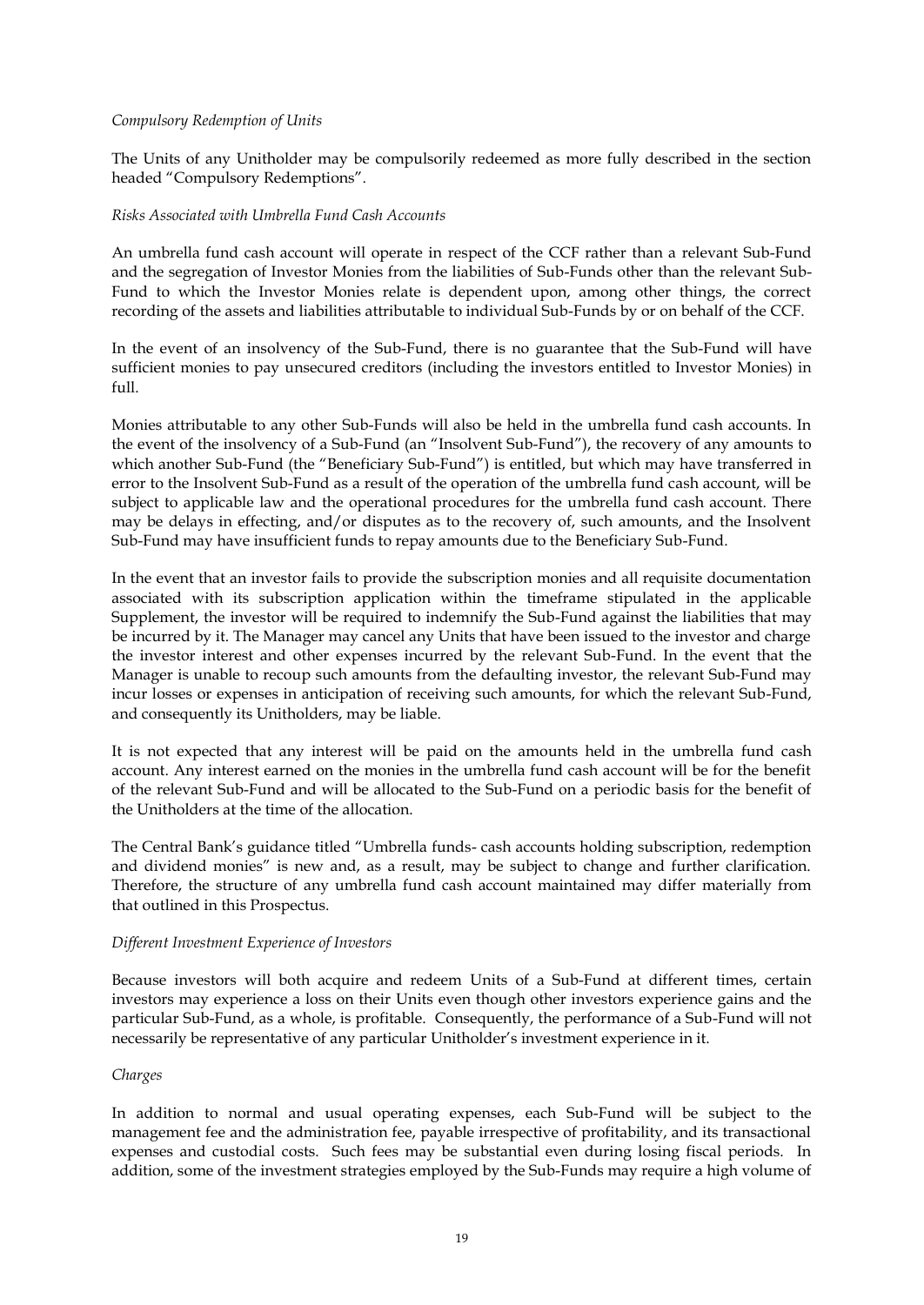trading. Therefore, turnover and brokerage commissions may be greater than for other investment entities of similar size.

# **Market and Regulatory Risks**

#### *Market, Economic and Regulatory Changes*

Changes in political, market and economic conditions, tax or other laws or regulations or accounting standards and/or government intervention in markets may have an adverse effect on a Sub-Fund's investments and on Unit value. The likelihood of these types of adverse changes and the extent to which they may affect the business of a Sub-Fund cannot be foreseen.

#### *Governmental Intervention*

Global financial markets have in recent years undergone pervasive and fundamental disruptions which have led to extensive and unprecedented governmental intervention. Such intervention has, in certain cases, been implemented on an "emergency" basis, suddenly and substantially eliminating market participants' ability to continue to implement certain strategies or manage the risk of their outstanding positions. In addition—as one would expect given the complexities of the financial markets and the limited time frame within which governments have felt compelled to take action these interventions have typically been unclear in scope and application, resulting in confusion and uncertainty which in itself has been materially detrimental to the efficient functioning of the markets as well as previously successful investment strategies. The Sub-Funds may incur major losses in the event of disrupted markets and other extraordinary events in which historical pricing relationships become materially distorted.

## *Changes in the UK Political Environment*

As a result of the outcome of the UK Referendum on continued membership of the European Union held on 23 June 2016, sometimes referred to as 'Brexit' the UK has indicated its intention to withdraw its membership from the European Union. The terms of any withdrawal and the on-going relationship between the UK and the European Union are currently being negotiated and this uncertainty may impact on the CCF and/or the financial markets within which it operates.

Brexit has led to political, legal, tax and economic uncertainty. This may impact on the general economic conditions in the UK and various other countries. It is not yet clear whether and to what extent EU regulations will remain applicable or will be replaced by different UK regulations with respect to the activities of any UK service providers or counterparties utilised by the CCF following a UK exit from the EU or what legal or cooperation arrangements the UK may put in place with the EU. It is possible that UK investors in the CCF may be subject to fewer regulatory protections than would otherwise be the case. A UK exit may adversely affect the ability of UK service providers or UK counterparties to access markets, make investments or enter into agreements (on either their own behalf or on behalf of the CCF or a Sub-Fund), or continue to work with non-UK counterparties and service providers, all of which may result in increased costs to the CCF and/or a Sub-Fund. UK based investors may no longer be allowed to invest in a Sub-Fund or suffer negative consequences from an investment in a Sub-Fund.

In addition, Brexit has caused the financial markets, including currency exchange rates, to experience volatility and disruptions. Investors should be aware that Brexit may introduce potentially significant new uncertainties and instabilities in the financial markets. These uncertainties and instabilities could have an adverse impact on the business, financial condition, results of operations and prospects of the CCF and certain of its service providers and counterparties and the companies in which the Sub-Funds invest, and could therefore also adversely affect Unitholders.

#### *Pandemic could result in adverse performance of a Sub-Fund*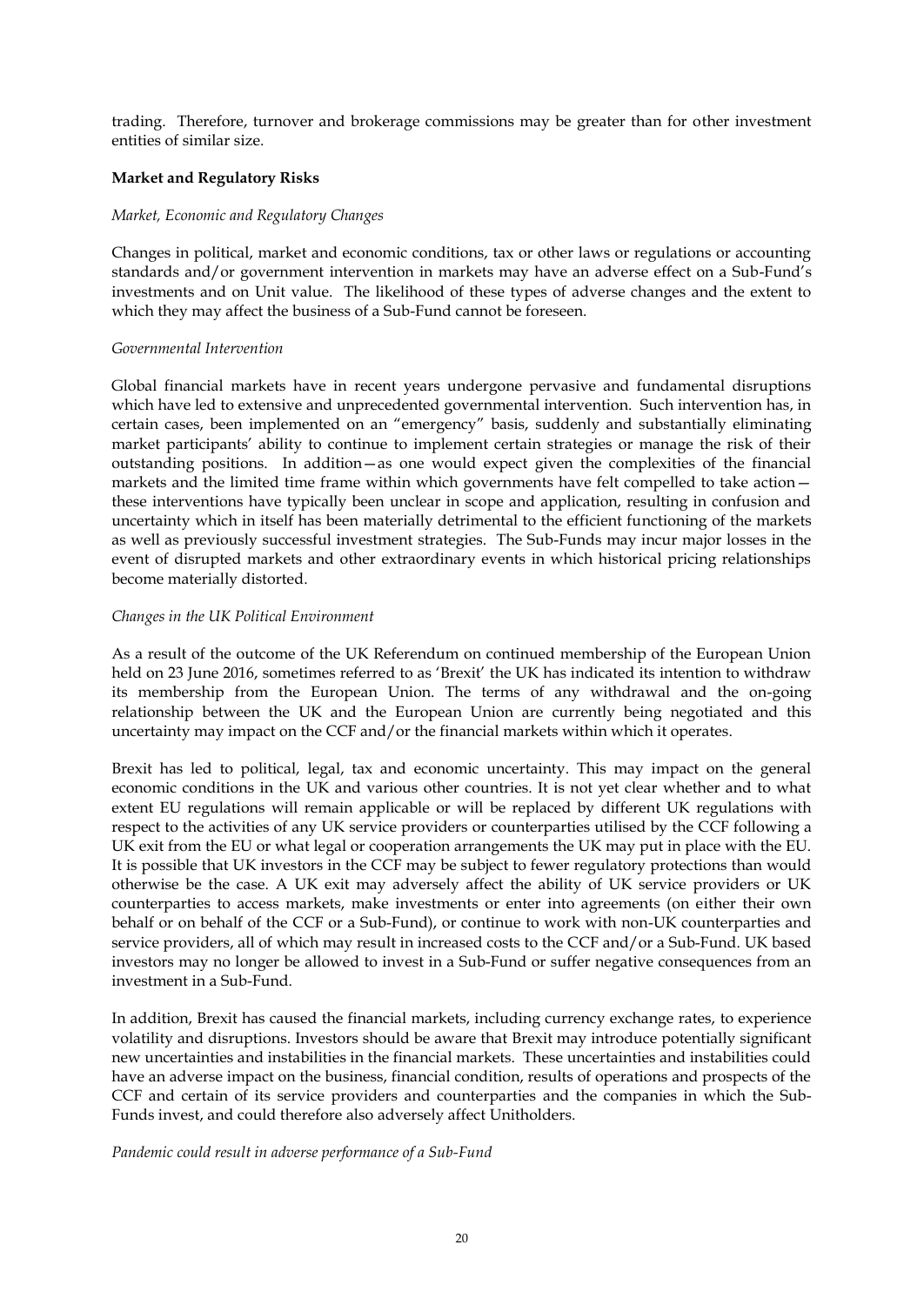A new strain of coronavirus, COVID-19, has quickly spread, resulting in severe illness and, in some cases, death. The spread of COVID-19 has adversely affected markets and world economies. Continued proliferation of COVID-19 may adversely affect a Sub-Fund and/or the Shareholders, which could be more or less adverse depending on, among other things: geographical range, infection rates, severity and mortality of the virus; the types of measures taken by governments and private organizations to prevent the spread of the virus; the timing and efficacy of a vaccine; and the effect of the virus on global markets and interest rates. Early responses have included quarantines or bans on public events, each of which can adversely affect commerce, spending, local economies and businesses dependent on transportation and personal interaction. COVID-19 has been declared a pandemic by The World Health Organization and U.S. Center for Disease Control which could lead to unforeseeable negative consequences to a Sub-Fund, including the potential suspension of a Sub-Fund's Net Asset Value calculation and the suspension of subscriptions, redemptions and/or switches in respect of a Sub-Fund subject to and in accordance with the "Suspension of Valuation" section of this Prospectus.

#### *MiFID II*

The package of European Union market infrastructure reforms known as "MiFID II" (Markets in Financial Instruments Directive 2014/65/EU) is expected to have a significant impact on the European capital markets. MiFID II, which took effect from 3 January 2018, increases the regulation of trading platforms and firms providing investment services.

Among its many reforms, MiFID II will bring in significant changes to pre-trade and post-trade transparency obligations in respect of financial instruments admitted to trading on EU trading venues, including a new transparency regime for non-equity financial instruments; an obligation to execute transactions in shares and derivatives on a regulated trading venue; and a new focus on regulation of algorithmic and high frequency trading. These reforms may lead to a reduction in liquidity in certain financial instruments, as some of the sources of liquidity exit European markets, and an increase in transaction costs, and, as a consequence, may have an adverse impact on the ability of the Portfolio Managers to execute the investment programs effectively.

MiFID II imposes new rules on MiFID investment firms requiring them to unbundle the costs of research and other services from dealing commission and restricting their ability to receive certain types of goods and services from brokers.

Where a Portfolio Manager which is a MiFID investment firm receives research in relation to a Sub-Fund, such research shall be received in accordance with applicable laws, including MiFID II. Where a Portfolio Manager is not directly subject to the requirements of MiFID II (because, for example, the Portfolio Manager is based outside the E.U.), such research will be received in accordance with applicable laws or measures designed to achieve broadly equivalent outcomes.

In either case, this may result in an increase in the investment-related expenditure of the CCF and/or negatively impact a Portfolio Manager's ability to access investment research.

#### *US Dodd-Frank Wall Street Reform and Consumer Protection Act*

In response to the financial crises of 2008 - 2009, the US Dodd-Frank Wall Street Reform and Consumer Protection Act (the "Reform Act") was enacted in July 2010. The Reform Act established a comprehensive framework for the regulation of markets, market participants and financial instruments that previously were unregulated and substantially alters the regulation of many other markets, market participants and financial instruments. The Reform Act and regulations adopted pursuant to the Reform Act could have a material adverse impact on the profit potential of the Sub-Funds.

The Reform Act includes provisions that comprehensively regulate the US over-the-counter derivatives markets for the first time. The Reform Act requires that a substantial portion of over-the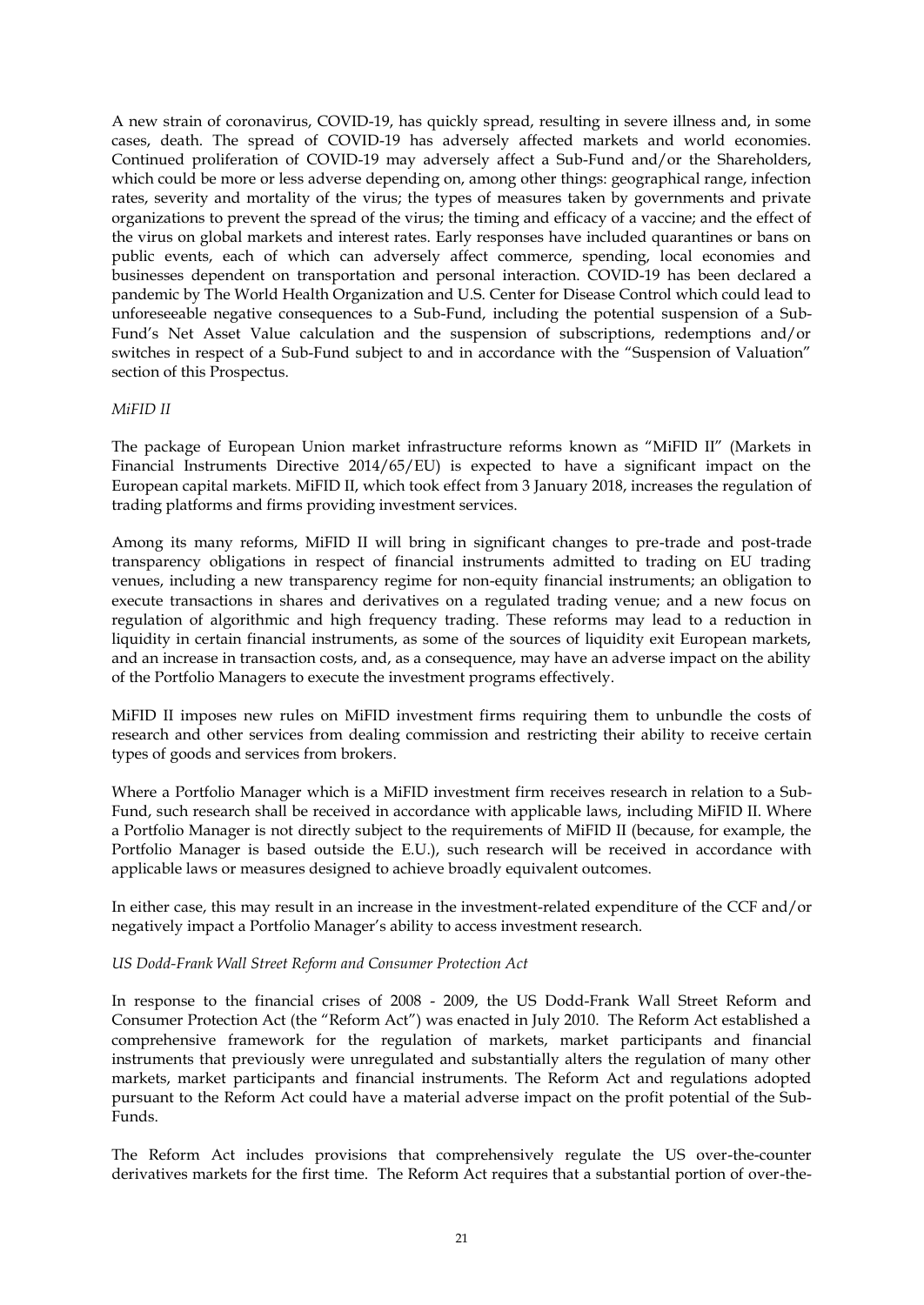counter derivatives must be executed in regulated markets and be submitted for clearing to regulated clearinghouses. Over-the-counter trades submitted for clearing are subject to minimum initial and variation margin requirements set by the relevant clearinghouse. Over-the-counter derivative dealers also are required to post margin to the clearinghouses through which they clear their customers' trades instead of using such margin in their operations, as was widely permitted before the Reform Act. This has increased and will continue to increase the dealers' costs, which costs are generally passed through to other market participants in the form of higher fees and less favourable dealer marks. Over-the-counter trades that are not submitted for clearing are subject to minimum initial and variation margin requirements mandated by the CFTC, SEC and/or U.S. Federal prudential regulators. Over-the-counter derivatives dealers are also subject to new business conduct standards, disclosure requirements, reporting and recordkeeping requirements, transparency requirements, position limits, limitations on conflicts of interest, and other regulatory requirements. These requirements further increase the overall costs for over-the-counter derivative dealers, which may be passed along to market participants, including the Sub-Funds, as market changes continue to be implemented. It remains unclear how the US over-the-counter derivatives markets will continue to adapt to this new regulatory regime, along with additional, sometimes overlapping, regulatory requirements imposed by non-US regulators.

Although the Reform Act requires many US over-the-counter derivative transactions previously entered into on a principal-to-principal basis to be submitted for clearing by a regulated clearinghouse, some of the US derivatives that may be traded by the Sub-Funds may not be centrally cleared. The risk of counterparty non-performance can be significant in the case of these over-thecounter instruments, and bid-ask spreads may be unusually wide in these heretofore substantially unregulated markets. While the Reform Act is intended in part to reduce these risks, its success in this respect remains uncertain.

# **Conflicts of Interest**

Due to the operations which are or may be undertaken by the Manager, the Administrator, the Depositary, the Directors, any other service providers appointed by the Manager and their respective holding companies, subsidiaries and affiliates (each an "**interested party**"), conflicts of interest may arise. Conflicts of interest will be resolved fairly.

Certain of the conflicts outlined below apply directly to the CCF and the Sub-Funds and others apply to the Portfolio Managers to whom the Sub-Funds assets may be allocated. Except where the context otherwise requires, each reference to the Manager includes the Manager acting in its capacity as UCITS management company of the CCF, as well as the Portfolio Managers.

In the event that a conflict of interest does arise, the Directors will endeavour to ensure that any such conflict is resolved fairly and in the best interests of the Unitholders.

#### *Directors*

It is envisaged that some or all of the Directors may hold directorships of investment funds (other than the CCF) which may have similar or overlapping investment objectives to or with the CCF. Each of the Directors will respectively ensure that the performance of their respective duties will not be impaired by any such involvement that they may have.

#### *Proprietary Investments*

An interested party may acquire or dispose of any investment, notwithstanding that the same or similar investments may be owned by or for the account of or otherwise connected with the CCF. This proprietary investing may compete with the Sub-Funds. Unitholders will not be permitted to inspect the records of any proprietary investing.

#### *Transactions Involving the CCF and Interested Parties*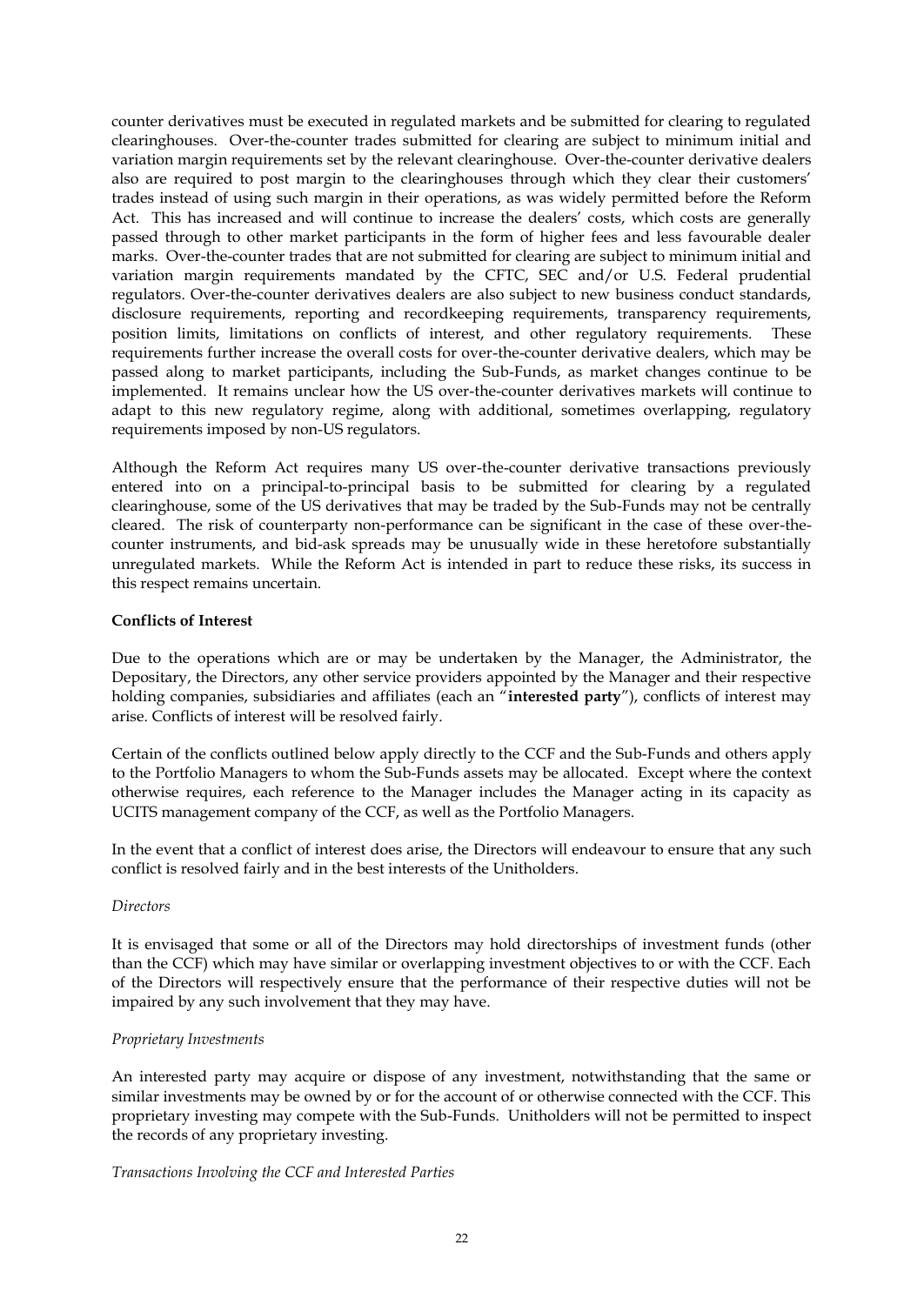An interested party may acquire, hold or dispose of investments notwithstanding that such investments had been acquired or disposed of by or on behalf of the CCF by virtue of a transaction effected by the CCF in which the interested party was concerned, provided that the acquisition or disposal by an interested party of such investments in a transaction with the CCF is effected on normal commercial terms as if negotiated on an arm's length basis and transactions must be in the best interests of the Unitholders and done in compliance with the requirements of the Central Bank.

Such dealings will be deemed to have been effected on normal commercial terms negotiated at arm's length for purposes of Irish law if: (1) a person approved by the Depositary (or the Directors in the case of a transaction involving the Depositary) as independent and competent certifies that the price at which the transaction is effected is fair; or (2) the transaction is executed on best terms on an organised investment exchange in accordance with the rules of such exchange; or (3) where (1) and (2) are not practical, the transaction is executed on terms which the Depositary is, or the Directors in the case of a transaction involving the Depositary are, satisfied are normal commercial terms negotiated at arm's length and are in the best interests of Unitholders.

Where transactions are conducted in accordance with (1) or (2) above, the Depositary must document how it complied with the requirements therein. Where transactions are conducted in accordance with (3) above, the Depositary, or the Manager in the case of transactions involving the Depositary, must document their rationale for being satisfied that the transaction conformed to the principles outlined above.

The Manager may cause a Sub-Fund to purchase or sell securities from or to other clients or funds advised by the Manager or its affiliates, including other Sub-Funds, when the Manager believes such transactions are appropriate and in the best interests of the Sub-Fund and such other clients or funds. In the event the Manager or its affiliates wishes to reduce the investment of one or more such clients or funds in such a security and increase the investment of other clients or funds in such security, it may effect such transactions by directing the transfer of the security between the clients or funds. The Manager or its affiliates may also effect such transactions in order to re-balance portfolios and provide better liquidity to the clients or funds involved. Any such purchase and sale will take place at the stated net asset value of the security being purchased or sold. Any incremental costs and expenses associated with any such investment will be borne by all such clients or funds on a *pro rata* basis. In addition, the Manager or its affiliates may recommend that a Sub-Fund purchase or sell an investment that is being sold or purchased, respectively, at the same time by the Manager, an affiliate or another advisory client. In relation to cross trades and such simultaneous purchases and sales, the Manager or its affiliates may have a conflict of interest between acting in the best interests of the Sub-Fund and assisting another client or fund by selling or purchasing a particular security.

#### *Other Activities/Clients*

The interested parties may invest, directly or indirectly, or manage or advise other investment funds or accounts which invest in assets that may also be purchased or sold by the CCF. In particular, Towers Watson Limited ("**TWL**") and its affiliates directly advise numerous clients on a discretionary and non-discretionary basis. Neither of TWL nor the Manager's other affiliates is under any obligation to offer investment opportunities of which any of them becomes aware to the CCF or to account to the CCF in respect of (or share with the CCF or inform the CCF of) any such transaction or any benefit received by any of them from any such transaction. However, such other funds or accounts will compete for the time and attention of such parties and might create other conflicts of interest. The agreements with such parties do not require them to devote any particular amount of time to the CCF or any Sub-Fund.

The Manager also has a conflict of interest in managing multiple Sub-Funds, as what may be in the best interest of one Sub-Fund may be to the detriment of another Sub-Fund.

*Valuation of Assets*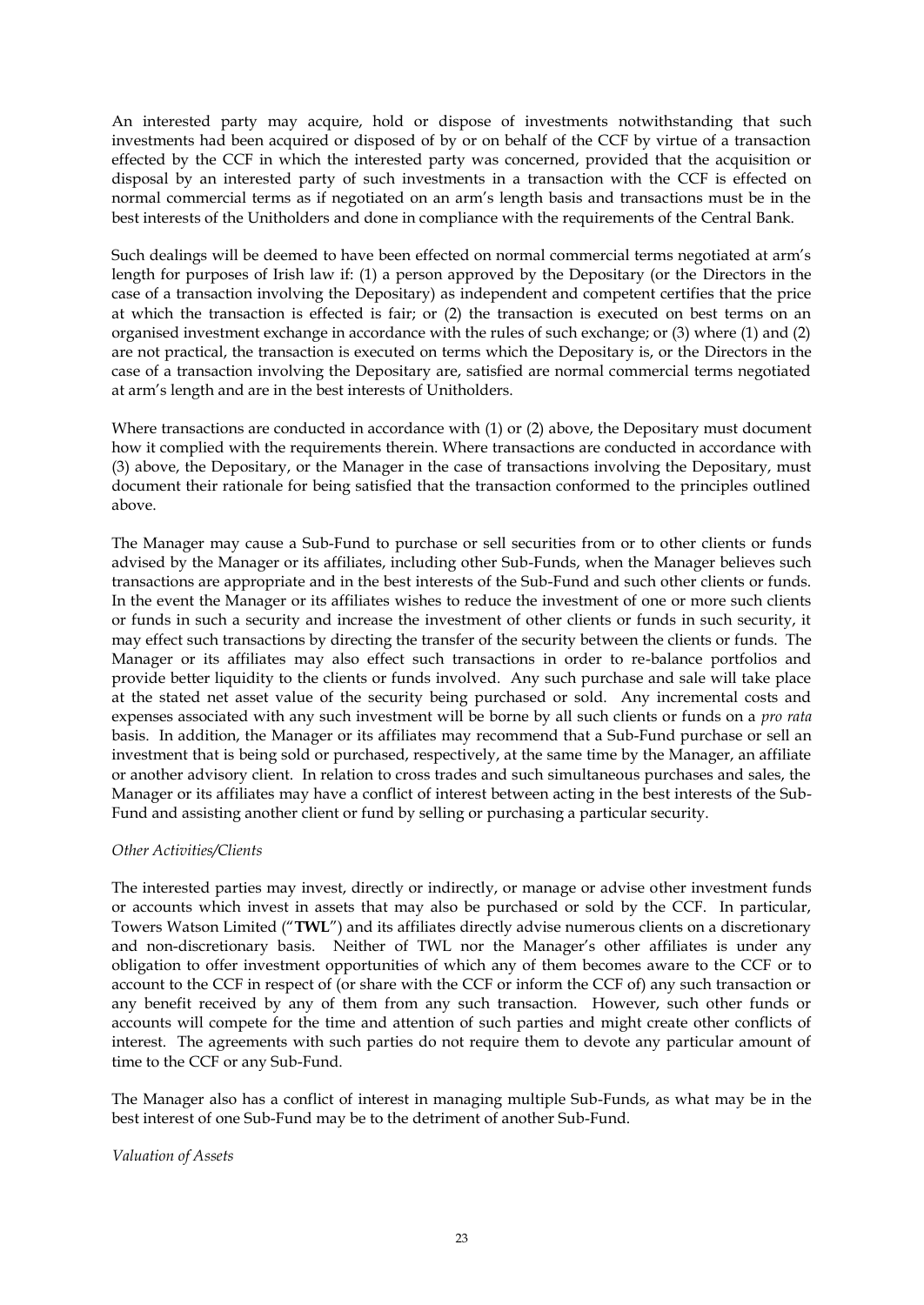From time to time, the Manager may require that a competent person be appointed to value assets belonging to a Sub-Fund in circumstances set out in the "Valuation" section of this Prospectus. Where such competent person to value any asset belonging to a Sub-Fund is an interested party, a conflict of interest may arise. For example, where a valuation is provided by the Portfolio Manager or an affiliate, such Portfolio Manager's fee may increase as the value of the assets of the Sub-Fund increases.

#### *Manager Personnel*

Manager personnel may perform services for TWL or other of its affiliates and their clients at the same time that they also perform services for the Manager and the Sub-Funds. In serving in such capacities, such personnel will have access to confidential information regarding the Sub-Funds and affiliates and their clients. Accordingly, the Manager and TWL will implement policies and procedures to safeguard any such confidential information and to address any potential conflicts.

# *Client and Non-Client Unitholders*

It is anticipated that the substantial majority, but possibly not all, of the Unitholders in any Sub-Fund may separately be clients of TWL and its affiliates. Permitting different investor populations to participate in the same underlying portfolios increases both the conflicts of interest and the potential risks to which the Unitholders are subject. Under certain circumstances, the potentially disparate interests of the Unitholders who are not themselves clients of the TWL and its affiliates, on the one hand, and Unitholders who are clients of TWL and its affiliates, on the other hand, could materially adversely affect one or both groups of investors. For example, TWL and its affiliates may make substantial client allocations to a particular Sub-Fund which could prevent other Unitholders in that Sub-Fund from themselves investing more in that Sub-Fund due to strategy capacity constraints. Conversely, TWL and its affiliates may submit substantial redemption requests on behalf of its clients within a particular Sub-Fund which could substantially reduce the Net Asset Value of that Sub-Fund as a whole for the remaining Unitholders in that Sub-Fund.

# *Advisory Consultants*

The advisory consultants of Unitholders who are separately clients of TWL and its affiliates may have an incentive to recommend an investment in the Sub-Funds over other possible investments, or to advise retaining investments in the Sub-Funds longer than they otherwise would, due to the possible greater economic or reputational benefit to the Willis Towers Watson ("**WTW**") organisation for increased assets in the Sub-Funds. Although TWL and its affiliates intend to have mechanisms in place to address and mitigate these conflicts, there can be no assurance that such mechanisms will effectively do so or that similar conflicts will not otherwise exist.

# *Compensation for Sales of Units*

Certain parties that sell Units and their employees may receive ongoing compensation in respect of selling Units. As a result, they have a conflict of interest in consulting with investors as to the purchase and redemption of Units. Further, different parties involved in the sales of Units may receive different amounts of compensation with respect to the Units, and Distributors may receive different amounts of compensation with respect to sales of Units of the Sub-Funds than from other products advised by the Manager and/or its affiliates, including different Sub-Funds, or third parties and therefore may have incentives to favor one or more products over others.

#### *Variation in Terms and Fair Treatment of Unitholders*

Pursuant to the UCITS Directive, the Manager will at all times ensure that Unitholders are treated fairly and in accordance with the terms of the Sub-Fund or, if applicable, the series of Units within a relevant Sub-Fund, in which a Unitholder has invested. The Manager will ensure the fair treatment of Unitholders within the same Sub-Fund or, if applicable, the fair and equal treatment of Unitholders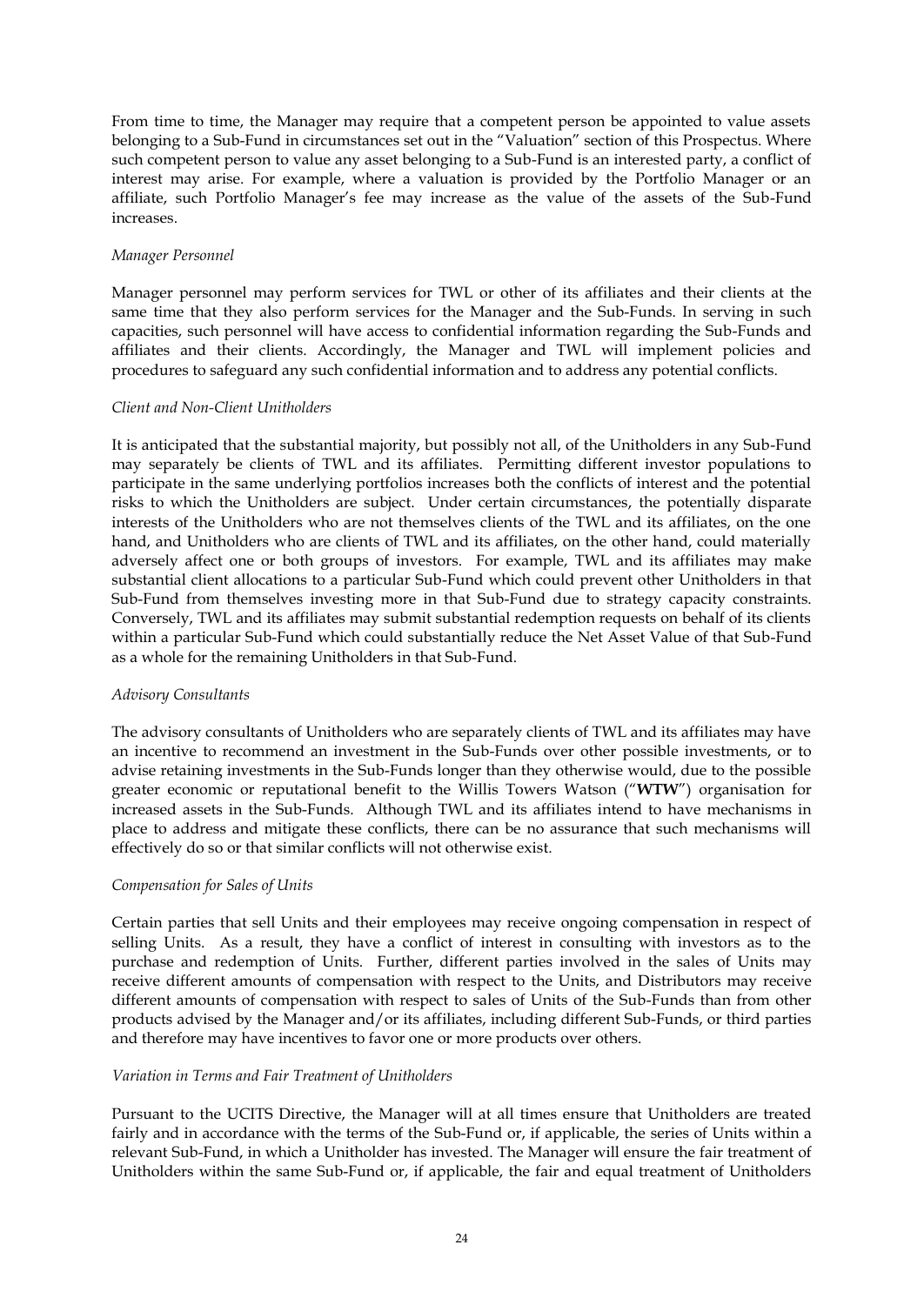within the same series within a Sub-Fund, through its decision-making procedures and organisational structure which identify any differential treatment, or the right thereto, accorded to any Unitholder. In addition, the Manager will monitor the terms of any side arrangements (if any) entered into with Unitholders in relation to their investment in the CCF to seek to ensure the fair treatment of Unitholders.

Subject to the Manager's obligation to treat investors fairly, a Sub-Fund, through the establishment of a separate series or sub-series or entering into a separate agreement or some other mechanism, may enter into an arrangement with one or more Unitholders that has the effect of establishing rights under, or altering or supplementing the terms of, this Prospectus, the relevant Supplement, the Deed of Constitution, or the relevant Unitholder's subscription documents solely with respect to that or those Unitholders. This type of arrangement may grant a Unitholder preferential rights with regard to, for example: timing of redemptions (including Redemption Dates, lock up periods etc.); prior notice period for redemptions; notice of certain events affecting, or information regarding, the Manager and its affiliates, any of their principals, the Sub-Fund, the Directors, a Portfolio Manager and its principals; management fees; the extent of any direct indemnification of any Sub-Fund by a Unitholder; or other matters. The Manager will not enter into this type of arrangement if the Manager or the Directors determine that the arrangement would have a material adverse effect on other Unitholders. Furthermore, details of the terms of such differential treatment, together with a description of the type of investor that has been afforded such treatment and details of any economic or legal links which such investor may have with the CCF or the Manager will be made available to investors, upon request, before they invest in such Sub-Fund.

A Sub-Fund may provide certain information regarding the Sub-Fund's investments to certain Unitholders and not to other Unitholders. This information could give the Unitholders that receive the information an actual or perceived advantage in determining whether to purchase or redeem Units. Funds and/or accounts that the Manager or its affiliates manage, other than the Sub-Funds, that invest in the Sub-Funds may also enter into arrangements with their investors, similar to those described above. Affiliates of the Manager and their principals or employees, or funds or accounts advised by them other than the Sub-Funds, may invest with a Portfolio Manager on terms more favourable than those available to the Sub-Funds, and, as investors in any third party fund managed by a Portfolio Manager, may act in ways adverse to the interests of the Sub-Funds. It is the intention of some or all Portfolio Managers generally not to provide Unitholders in the Sub-Funds with regular access to its portfolio managers (the "PMs"). However, as a result of arrangements outside of and the Manager's control, certain Unitholders may (directly or indirectly) have access to the PMs, including in connection with investments in other funds that are directly managed by the Portfolio Manager or through investment consulting or other commercial relationships. The other Unitholders will have no recourse against any Sub-Fund, the Manager, and/or any of their affiliates in the event that certain Unitholders receive additional and/or different rights and/or terms as a result of such arrangements.

#### *Service Provider Discounts*

The Manager, as the UCITS management company in respect of the CCF and/or a Sub-Fund, may avail of services from AMX group companies and/or affiliates for no fee or for a reduced fee.

Certain advisors, vendors or other service providers to or in respect of the CCF and/or a Sub-Fund may also provide goods or services to or have business, personal, financial or other relationships with the Manager, its affiliates and/or their principals ("Management Company Parties"). Such advisors, vendors and service providers may include accountants, administrators, lenders, bankers, brokers, attorneys, consultants, and investment or commercial banking firms ("Service Providers"). In certain circumstances, Service Providers or their affiliates may charge different rates or have different arrangements for services provided in respect of one or more of the aforementioned parties as compared to services provided in respect of the CCF and/or a Sub-Fund. In certain circumstances, such different arrangements may result in one or more of such parties paying more favorable rates, or being subject to more favorable arrangements, than those to which the CCF and/or a Sub-Fund is subject. In particular, such parties may receive legal services at more favorable rates than the rates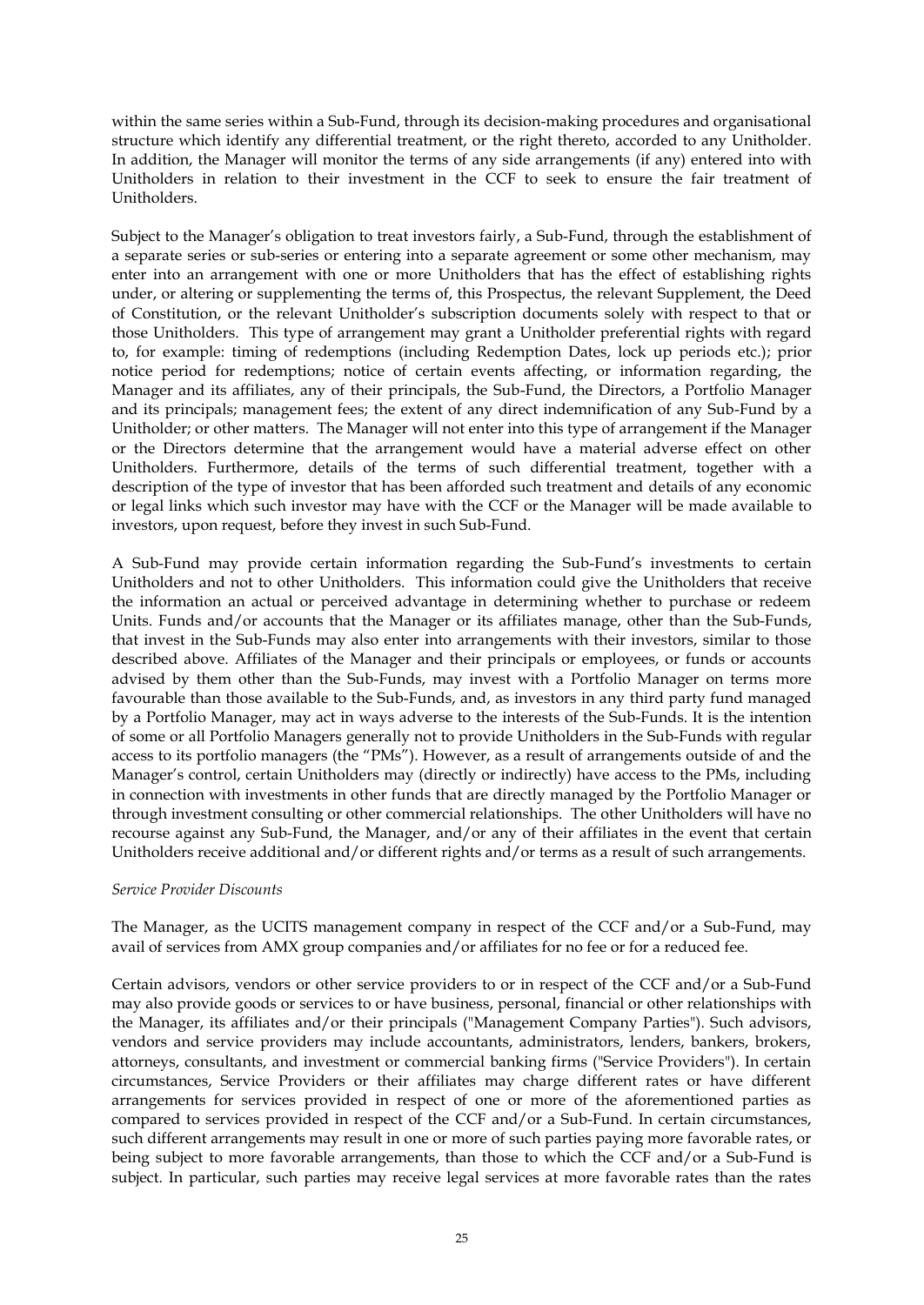applicable to legal services performed by the same legal counsel in respect of investment funds managed by the Manager and/or its affiliates. The Manager does not have any obligation to obtain similar benefits *(e.g.,* rate reductions or discounts from Service Providers) for the CCF and/or a Sub-Fund as it may obtain for the Manager, its affiliates and/or their principals.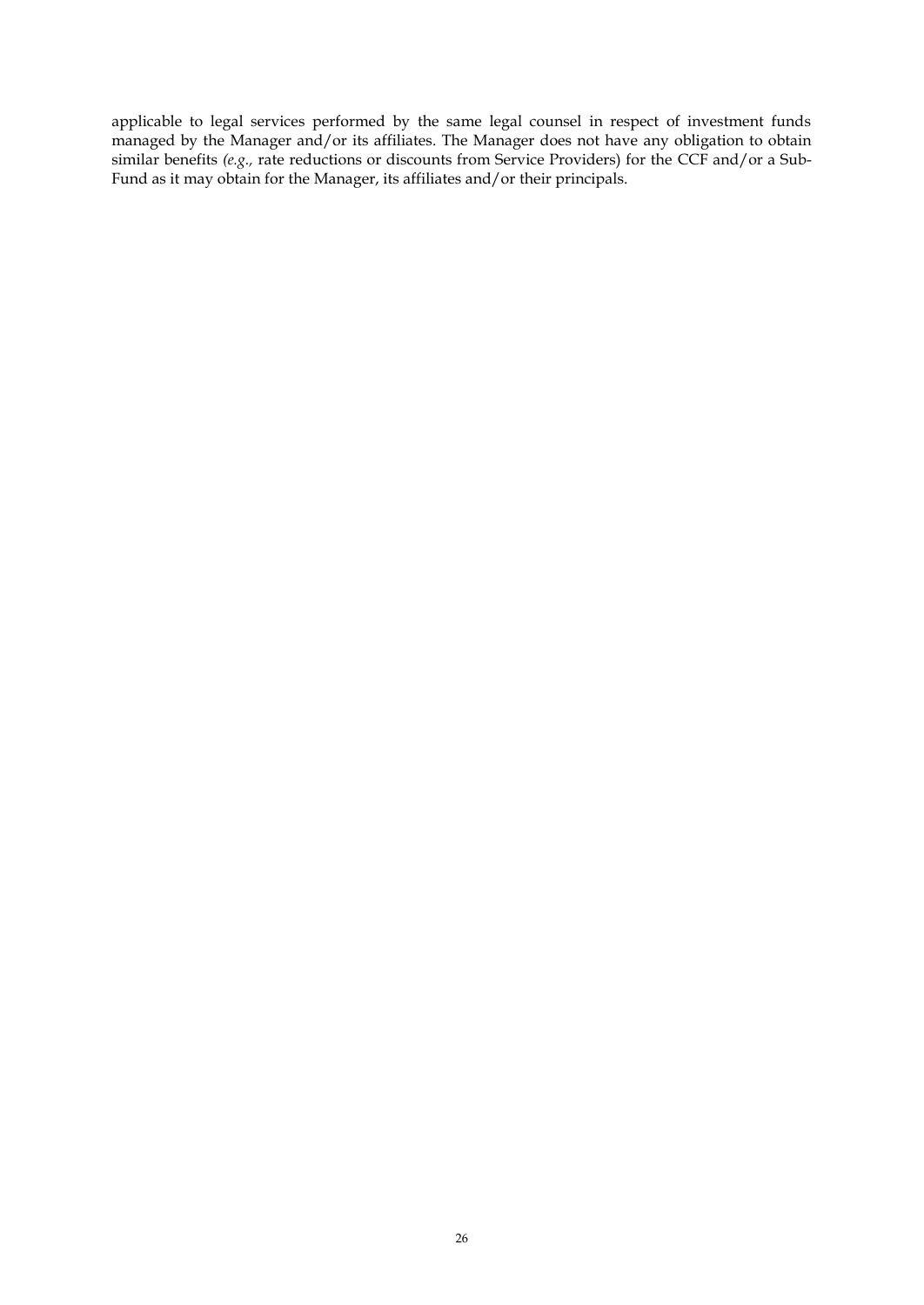## **MANAGEMENT AND ADMINISTRATION**

#### **The Manager**

The Manager was incorporated as a private limited company in Ireland on 17 August 2018 under registration number 632258 with its registered office at Riverside One, Sir John Rogerson's Quay, Dublin 2, Ireland. The Manager has an authorised share capital of €10,000,000 divided into 10,000,000 ordinary shares of €1 each. The Manager is a subsidiary of the Willis Towers Watson Group. The Manager's principal business is the provision of fund management services to collective investment schemes. The Manager has been authorised by the Central Bank as a UCITS management company and is regulated by the Central Bank.

Pursuant to the terms of the Deed of Constitution, the Manager shall provide or procure the provision of investment management services, distribution, registration, transfer agency and administrative services to the CCF. The Manager also acts as promoter of the CCF.

The Deed of Constitution allows the Manager, with the prior approval of the Central Bank and in accordance with the Central Bank UCITS Regulations, to delegate its management duties to other parties. The Manager intends to appoint a Portfolio Manager to provide discretionary investment management services to a Sub-Fund and/or an investment adviser to provide investment advisory services to a Sub-Fund or to the Manager. Any such appointment will be in accordance with the requirements of the Central Bank and details will be as set out in the applicable Supplement. In accordance with the requirements of the UCITS Directive, the liability of the Manager to the CCF and its Unitholders shall not be affected by the delegation of investment management functions to a Portfolio Manager or by any further sub-delegation by a Portfolio Manager.

The appointment of a new Manager must be approved by the Central Bank.

The Manager is the UCITS management company of the CCF. To cover potential professional liability risks resulting from activities which the Manager, as the UCITS management company may carry on, the Manager has professional indemnity insurance against liability arising from professional negligence which is appropriate to the risks covered.

The relevant experience, past and present, of each Director of the Manager is outlined below, along with their main activities outside of acting as the Directors.

The Directors will have responsibility for the administrative management and supervisory functions of the Manager, along with the Manager's risk officer and compliance officer.

#### **The Directors**

The Directors are responsible, *inter alia,* for the establishment of the CCF and its Sub-Funds and for the appropriate management and control of the CCF.

The following are the Directors:

#### **André Bruwer**

André has extensive experience in the offshore fund industry and has been closely involved in managing the fund governance for some of the world's largest fund groups. André completed his Law degree at the University of Stellenbosch in 1994 and subsequent post graduate qualification in law in 1998. André initially worked as a Lecturer and Assistant Lecturer in The University of Western Cape and the University of Stellenbosch. André qualified as an Attorney in 2002 working with Bowman Gilfillian in South Africa before moving to Lenz and Staehelin in Switzerland. André requalified and was submitted as a Solicitor in England and Wales in 2003. André then joined Man Investments and after a number of senior management roles was appointed Global Head of Product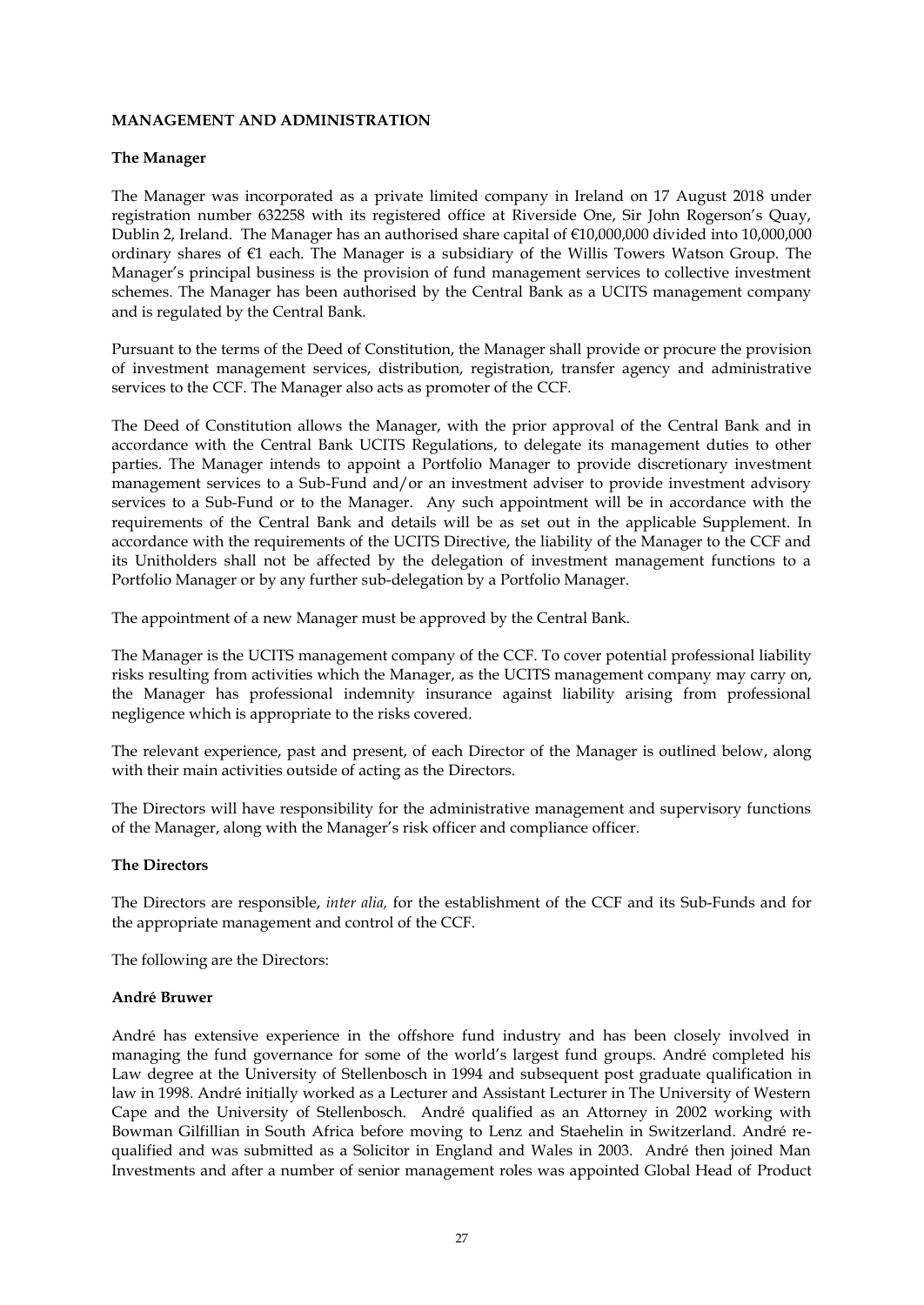Legal managing multi-jurisdictional teams based in New York, Chicago, Guernsey, London and Switzerland.

André left Man Group at the end of 2011 before becoming an Independent Advisor for various clients in the investment management industry, including PGGM, the investment manager of the Dutch based pension scheme PFZW. André worked as a consultant to the PGGM Legal, Tax and Regulatory team with a particular focus on legacy hedge fund portfolios and was closely involved in managing the liquid alternatives platform at PGGM.

## **Oliver Jaegemann**

Oliver is a Fellow of The Institute of Actuaries specialising in Investments.

Oliver completed a Bachelor of Actuarial and Financial Studies in University College Dublin in 2003. Additionally, in 2010, he completed a Master's in Business Administration from the Northwestern University, Kellogg School of Management focusing on Finance, Entrepreneurship and Marketing. Oliver originally joined Willis Towers Watson in 2003 before leaving five years later to complete his MBA. He gained additional experience at Russell Investments where he participated in a two year leadership development program which included working on their retail sales team, index group and on their global innovation council.

Oliver returned to Willis Towers Watson in May 2012 where he worked as Global Head of Product for Towers Watson Investment Management responsible for both the ongoing product management of existing pooled fund solutions globally and the product development of pooled fund solutions covering all sectors and geographies. In October 2015, Oliver was appointed Global Head of The Asset Management Exchange with overall responsibility for running and developing the exchange.

### **Eoin Motherway (Irish)**

Eoin joined AMX in May 2016 and leads the AMX Investment Operations team based in Ireland. Eoin completed a Bachelor of Commerce at University College Cork in 1994 with a focus on IT and Accounting. Eoin trained as a chartered accountant in Deloitte in Cork for four years before joining Goldman Sachs in London in 1998. While at Goldman Sachs, Eoin held the positions of Senior Account Officer for Goldman Sachs and EMEA Funding Controller.

Eoin returned to Ireland in 2004 where he joined Investors Bank & Trust as Director of Fund Accounting prior to it being acquired by State Street International and subsequently aced as European Head of Private Equity. In 2008, he left State Street to join BNY Mellon where he remained for 8 years until 2016. His most recent post in BNY Mellon being Head of Fund Accounting for Ireland & UK and EMEA Head of Operations Client Management. Although based in Cork, Eoin worked with teams in Cork, Dublin, Wexford, London, Manchester, Edinburgh, and Luxembourg and he helped establish the BNY Mellon EMEA Centre of Excellence in Poland. Eoin is a sitting member of Board of Cork Chamber of Commerce and has chaired the Financial Services Forum for 10 years seeking to enhance Cork as an International Financial Services location.

## **Eimear Cowhey (Irish)**

Eimear Cowhey (Irish Resident) has over 30 years' experience in the offshore funds industry and currently acts as a non-executive independent chairman, director and committee member of various investment fund and management boards in Dublin, Luxembourg and the U.K.. From 1999 to 2006 she held various executive positions within Amundi Pioneer, including Head of Legal and Compliance and Head of International Product Development. From 1992 to 1999 she held various executive positions within Invesco Asset Management, including Managing Director, Global Fund Director and Head Legal Counsel. Eimear is a qualified Irish lawyer with a Diploma in Accounting and Finance, Diploma in Company Direction (IoD), Certificate in Financial Services Law and is in the course of achieving Chartered Director status from the IoD (London).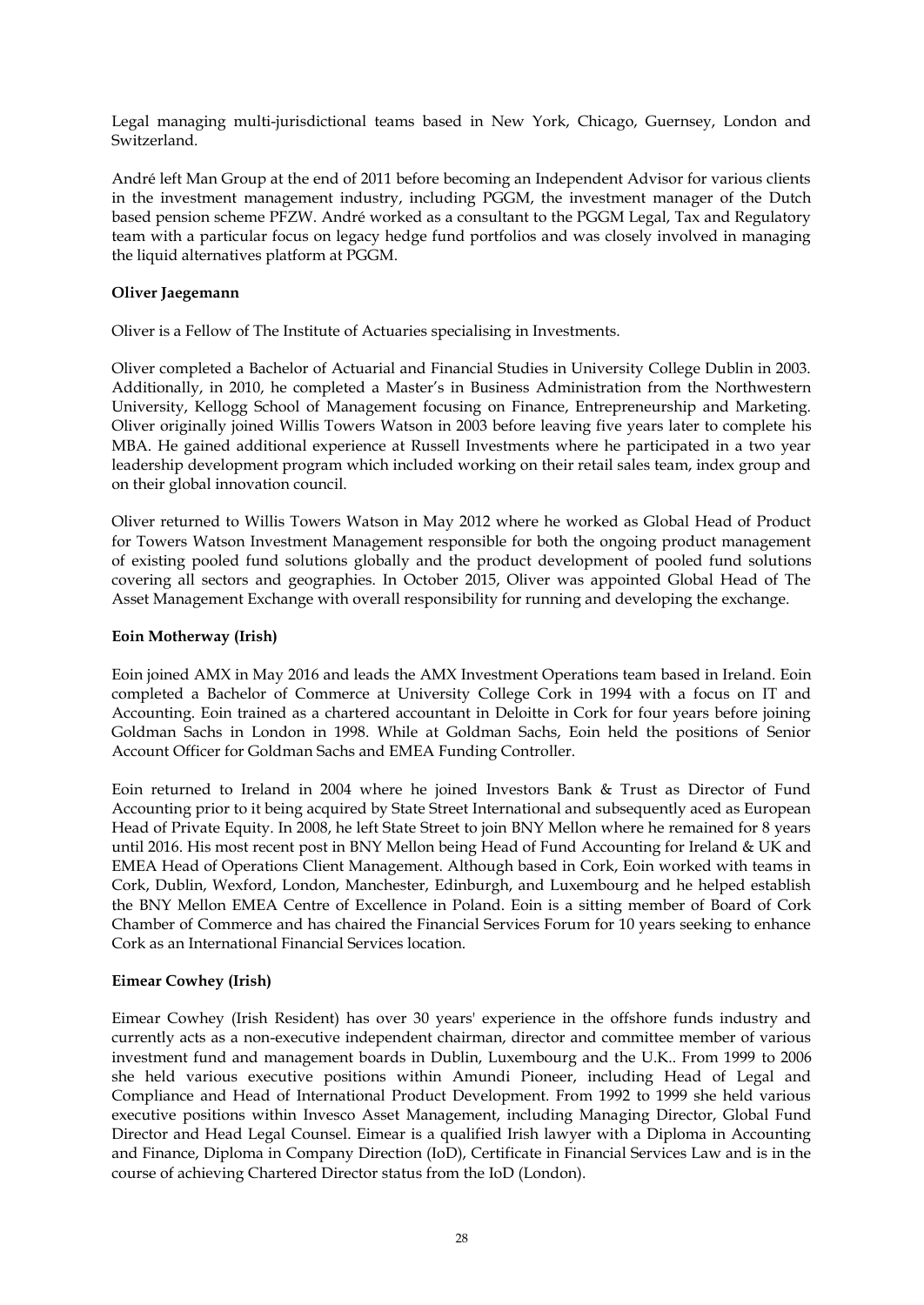Eimear was a member of the Committee on Collective Investment Governance ("**CCIG**") which was established by the Central Bank of Ireland in December 2013 and which issued an expert report in July 2014 on recommendations for good governance practice for investment funds.

She is a former Council member and past Chairman of Irish Funds (formerly IFIA) and is a former member of the IFSC Funds Group a joint government/industry group to advise the government of investment fund related matters. She is a founder and director of basis.point which is the Irish investment fund industry charity focused on alleviating poverty through education, particularly among the youth of Ireland.

## **Adrian Waters (Irish)**

Adrian is a Fellow of The Institute of Chartered Accountants in Ireland and of The Institute of Directors. He is a Chartered Director (UK Institute of Directors) and he specializes in risk management and governance. He has over 30 years' experience in the funds industry. From 1993 to 2001, he held various executive positions within The BISYS Group, Inc. (now part of the Citi Group), including Chief Executive Officer of BISYS Fund Services (Ireland) Limited and finally as Senior Vice President – Europe for BISYS Investment Services out of London. From 1989 to 1993, he was employed by the Investment Services Group of PricewaterhouseCoopers in New York and prior to that by Oliver Freaney and Company, Chartered Accountants, in Dublin. Adrian holds a Bachelor of Commerce degree and a Post Graduate Diploma in Corporate Governance both received from University College Dublin in 1985 and 2005, respectively. Additionally, in 2013, he has received a Master of Science degree in Risk Management from the Stern Business School at New York University.

All of the Directors, with the exception of Eoin Motherway, are non-executive directors. Eoin Motherway will act as executive director. The directors' address, for the purpose of the CCF, is the registered office of the Manager.

## *Remuneration Policy*

An effective remuneration policy (the "**Remuneration Policy**") has been put in place by the Manager and it complies with the UCITS Regulations, together with the ESMA Guidelines on sound remuneration policies under the UCITS Directive and the Alternative Investment Fund Managers Directive (the "**Guidelines**"). Each of the Directors, together with the Compliance Officer and the Risk Officer (the "**identified staff**") will be subject to the Remuneration Policy.

The key tenets of the Remuneration Policy are that any Directors who are also associates of an AMX entity will not be remunerated for their services to the Manager.

In addition the Directors' remuneration will be outlined in a services agreement and the level of remuneration will be reviewed annually by the Directors collectively, taking into account market rates and the level of risk and complexity of the Manager. The Directors' remuneration is not dependent on the performance of the Sub-Funds.

The Manager believes that the proposed Remuneration Policy is in line with the strategy, objectives, values and interests of the Manager, the CCF, the Sub-Funds and the Unitholders and includes measures to avoid conflicts of interest. In particular, the Remuneration Policy provides that the remuneration of the identified staff should not contain any variable or performance related element and accordingly it promotes sound and effective risk management.

Furthermore, the Portfolio Managers (being the only entities to which portfolio management activities are delegated by the Manager) are subject to regulatory requirements on remuneration that are equally as effective as those applicable under the Guidelines or are subject to appropriate contractual arrangements in order to ensure that there is no circumvention of the remuneration rules set out in the present guidelines.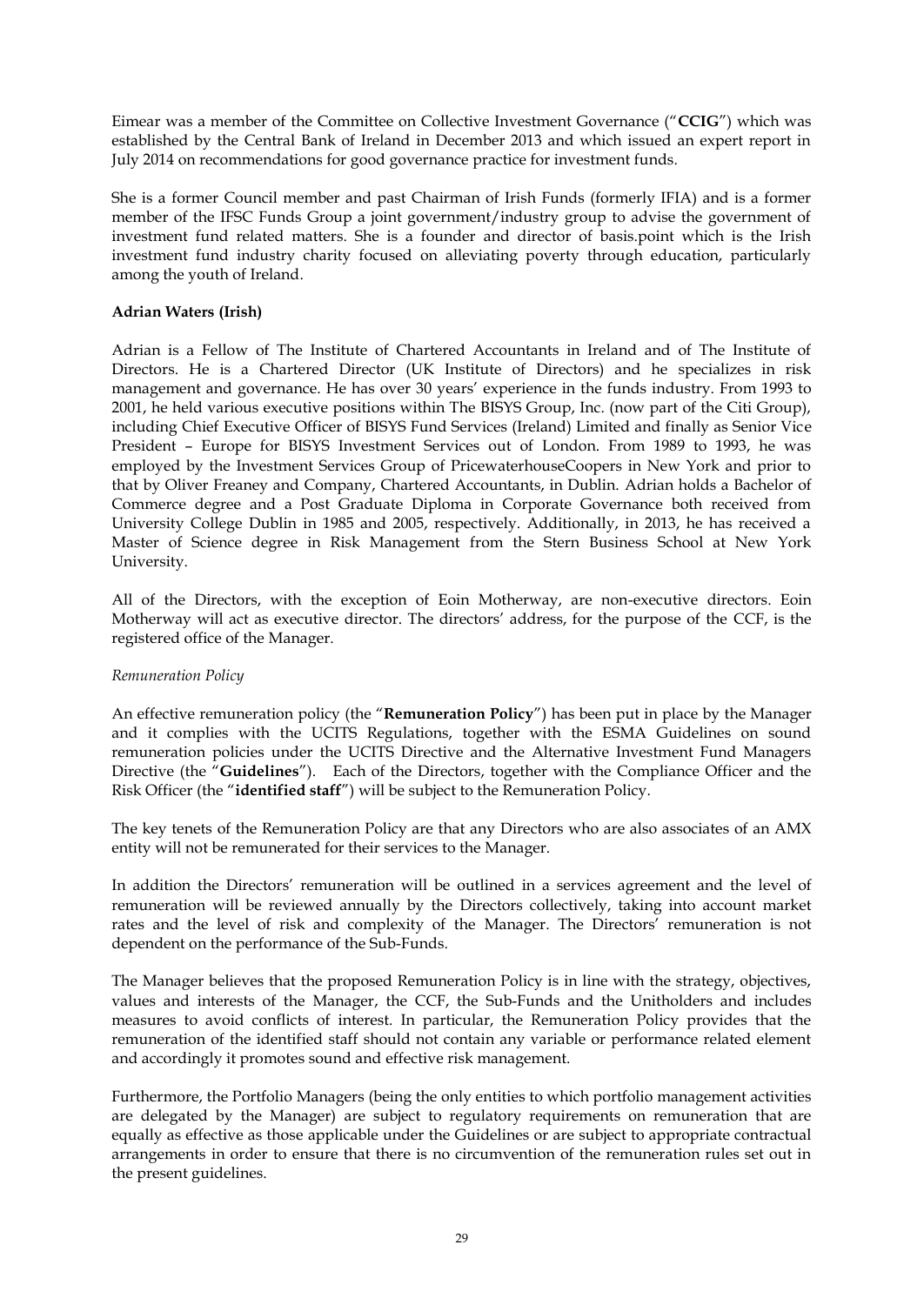Details of the up-to-date remuneration policy of the Manager (including, but not limited to: (i) a description of how remuneration and benefits are calculated; (ii) the identities of persons responsible for awarding the remuneration and benefits; and (iii) the composition of the remuneration committee, where such a committee exists) will be available by means of a website https://theamx.com/ and a paper copy will be made available to Unitholders free of charge upon request.

### *Benchmarks Regulation*

Pursuant to Regulation (EU) 2016/1011 on indices used as benchmarks in financial instruments and financial contracts or to measure the performance of investment funds (the "**Benchmarks Regulation**"), where a benchmark is used by a Sub-Fund within the meaning of the Benchmarks Regulation, the Manager is required to produce and maintain a robust written plan setting out the actions that it would take in the event that such a benchmark materially changes or ceases to be provided. The Manager shall comply with its obligations under the Benchmarks Regulation and further information on the written plan is available on request.

### **The Administrator**

Northern Trust International Fund Administration Services (Ireland) Limited has been appointed by the Manager to act as administrator, registrar and transfer agent under the terms of the Administration Agreement.

The Administrator is a private limited liability company incorporated in Ireland on 15 June 1990 and is an indirect wholly owned subsidiary of Northern Trust Corporation. Northern Trust Corporation and its subsidiaries comprise the Northern Trust Group, one of the world's leading providers of global custody and administration services to institutional and personal investors. As at 30 June 2019, the Northern Trust Group's assets under custody and administration totalled in excess of US\$11.3 trillion. The principal business activity of the Administrator is the administration of collective investment schemes.

The duties and functions of the Administrator include, inter alia, the calculation of the Net Asset Value and the Net Asset Value per Unit, the keeping of all relevant records in relation to the CCF as may be required with respect to the obligations assumed by it pursuant to the Administration Agreement, the preparation and maintenance of the CCF's books and accounts, liaising with the auditors in relation to the audit of the financial statements of the CCF and the provision of certain Unitholder registration and transfer agency services in respect of Units of each Sub-Fund.

The Administrator is not involved directly or indirectly with the business affairs, organisation, sponsorship or management of the Manager or the CCF and is not responsible for the preparation of this Prospectus other than the preparation of the above description and accepts no responsibility or liability for any information contained in this Prospectus except disclosures relating to it.

As at the date of this Prospectus, the Administrator is not aware of any conflicts of interest in respect of its appointment as administrator to the CCF. If a conflict of interest arises, the Administrator will ensure it is addressed in accordance with the Administration Agreement and in the best interests of the Unitholders.

## **The Depositary**

The Manager has appointed Northern Trust Fiduciary Services (Ireland) Limited to act as the depositary to the CCF. The Depositary is a private limited liability company incorporated in Ireland on 5 July 1990. Its main activity is the provision of custodial services to collective investment schemes. The Depositary is an indirect wholly-owned subsidiary of Northern Trust Corporation. Northern Trust Corporation and its subsidiaries comprise the Northern Trust Group, one of the world's leading providers of global custody and administration services to institutional and personal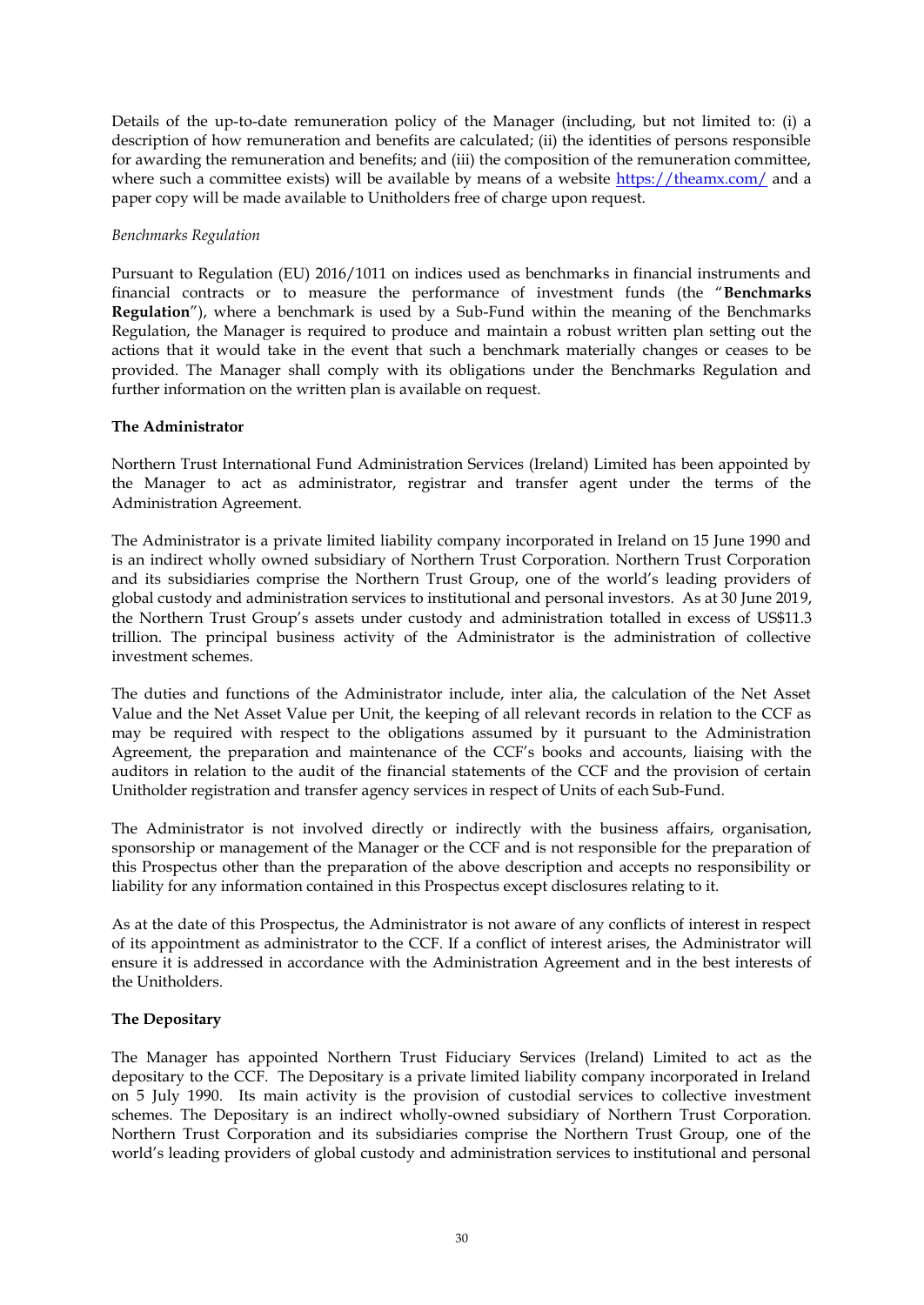investors. As at 30 June 2019, the Northern Trust Group's assets under custody and administration totalled in excess of US\$11.3 trillion.

The Depositary is responsible for providing safe custody, oversight and asset verification services for all of the CCF's assets which are held under the control of the Depositary in a segregated account in the name of the Manager on behalf of the CCF or CCF and therefore, not available to the creditors of the Depositary, in the event of its insolvency. Pursuant to the UCITS Regulations, the Depositary, in respect of the CCF, shall, inter alia, monitor and verify the CCF's cash flows, custody all of the CCF's financial instruments that are capable of being held in custody and shall perform verification and record keeping services in respect of the CCF's other assets.

Up-to-date information on: the identity of the Depositary; a description of the Depositary's duties; a description of any conflicts of interest that may arise in the context of the appointment of the Depositary; and a description of any safekeeping functions delegated by the Depositary, the list of delegates and sub-delegates and any conflicts of interest that may arise from such delegation will be made available to investors upon request.

### *Conflicts of Interest related to the Depositary*

Pursuant to the UCITS Regulations the Depositary must act in accordance with the best interests of the Unitholders of the CCF.

Potential conflicts of interest may arise as between the CCF, the Manager and the Depositary in circumstances, where in addition to providing depositary services to the CCF, the Depositary or its affiliates may also provide other services on a commercial basis to the CCF including administration and transfer agency services, currency hedging services as well as acting as counterparty to OTC transactions and providing credit facility arrangements.

To manage these situations, the Depositary has implemented, and keeps up to date, a conflicts of interest management policy intended to identify and analyse potential conflict of interest situations and record, manage and track conflict of interest situations by:

- (a) implementing permanent measures to manage conflicts of interest including the separation of tasks, the separation of reporting and functional lines, the tracking of insider lists and dedicated information technology environments;
- (b) implementing, on a case-by-case basis:
	- appropriate preventive measures including the creation of an ad hoc tracking list and new ethical wall arrangements, and by verifying that transactions are processed appropriately and/or by informing the clients in question; or

#### by refusing to manage activities which may involve potential conflicts of interest.

## *Description of the safekeeping functions delegated by the Depositary, list of delegates and sub-custodians and identification of potential conflicts of interest resulting from delegation*

Under the terms of the Depositary Agreement, the Depositary may delegate its safekeeping obligations provided that (i) the services are not delegated with the intention of avoiding the requirements of the UCITS Regulations, (ii) the Depositary can demonstrate that there is an objective reason for the delegation and (iii) the Depositary has exercised all due, skill, care and diligence in the selection and appointment of any third party to whom it wants to delegate parts of the services, and keeps exercising all due skill, care and diligence in the periodic review and ongoing monitoring of any third party to whom it has delegated parts of its safekeeping services and of the arrangements of the third party in respect of the matters delegated to it. The liability of the Depositary will not be affected by virtue of any such delegation. The Depositary has delegated to its global sub-custodian,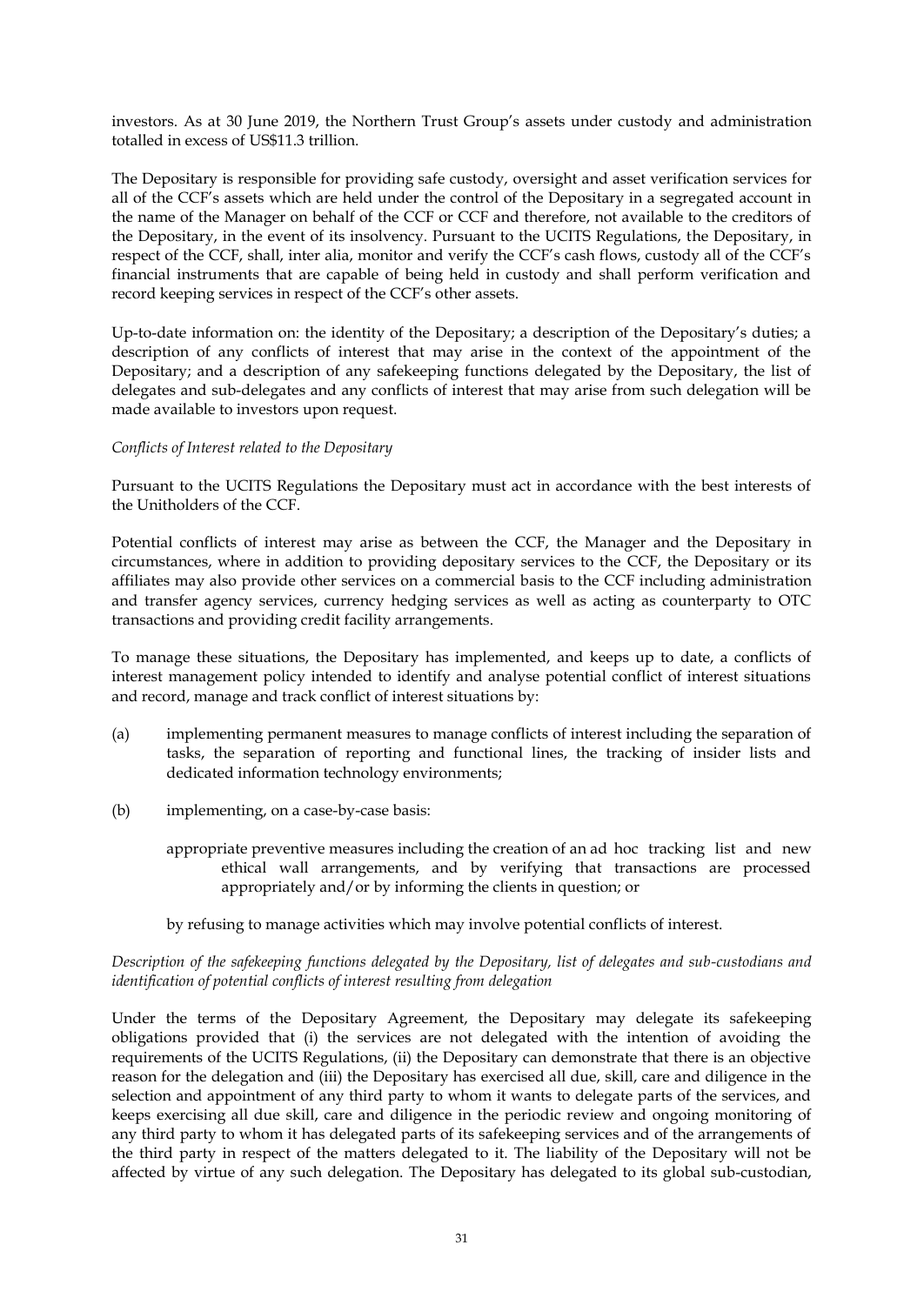The Northern Trust Company, London branch, responsibility for the safekeeping of the CCF's financial instruments and cash. The global sub-custodian proposes to further delegate these responsibilities to sub-delegates, the identities of which are set forth in Schedule 5, and an up-to-date list of the Depositary's sub-custodians will be available to the Unitholders upon request.

The Depositary Agreement provides that the Depositary shall be liable, (i) in respect of a loss of a financial instrument held in its custody (or that of its duly appointed delegate) unless it can prove that the loss has arisen as a result of an external event beyond the Depositary's reasonable control, the consequences of which would have been unavoidable despite all reasonable measures to the contrary, and (ii) in respect of all other losses as a result of the Depositary's negligent or intentional failure to properly fulfil its obligations pursuant to the UCITS Regulations.

In accordance with the UCITS Regulations, the Depositary seeks to ensure that the process of appointing and supervising its sub-custodians meets the highest quality standards, including the management of potential conflicts of interest which may arise as a result of such appointments. The Depositary has established an effective conflict of interest identification, prevention and management policy in line with applicable laws, regulations and standards.

Delegation of the Depositary's safekeeping duties may entail potential conflicts of interest, which have been identified and will be monitored. The conflicts of interest policy implemented by the Depositary consists of a system which prevents conflicts of interest and enables the Depositary to exercise its activities in a way that ensures that the Depositary always acts in the best interests of the CCF. The conflicts of interest prevention measures consist, specifically, of ensuring the confidentiality of the information exchanged, the physical separation of the main activities which may create potential conflicts of interest, the identification and classification of remuneration and monetary and non-monetary benefits, and the implementation of systems and policies for gifts and events.

## **The Distributors and Other Parties**

The Manager may, from time to time, appoint distributors, sub-distributors, paying agents, representative agents, facilities agents, information agents or other entities in the context of the distribution, placement or marketing of Units.

Although it is intended that the Manager shall bear the costs of any distribution fees out of the Management Fee, the fees and expenses of sub-distributors, paying agents, representative agents, facilities agents, information agents or such other entities appointed to market, distribute or place the Units of a Sub-Fund shall, where those fees and expenses are to be borne by the Sub-Fund in question, be at normal commercial rates.

Local regulations in EEA countries may require the appointment of paying agents and the maintenance of accounts by such agents through which subscriptions and redemption monies may be paid. Investors who choose, or are obliged under local regulations to pay or receive subscription or redemption monies via an intermediary entity rather than directly to or from the Depositary (e.g. a sub-distributor or agent in the local jurisdiction) bear a credit risk against that intermediate entity with respect to (i) subscription monies prior to the transmission of such monies to the Depositary for the account of the relevant Sub-Fund, and (ii) redemption monies payable by such intermediate entity to the relevant investor.

## **Data Protection Information**

Prospective investors should note that by completing the application form they are providing personal information to the Manager and/or the Administrator, which may constitute personal data within the meaning of Data Protection Law. This personal data will be kept only for as long as necessary and used for the purposes of client identification, administration, updating the Manager's records for fee billing, to monitor and record calls and electronic communications for quality, business analysis, training, investigation and fraud prevention purposes, for crime detection,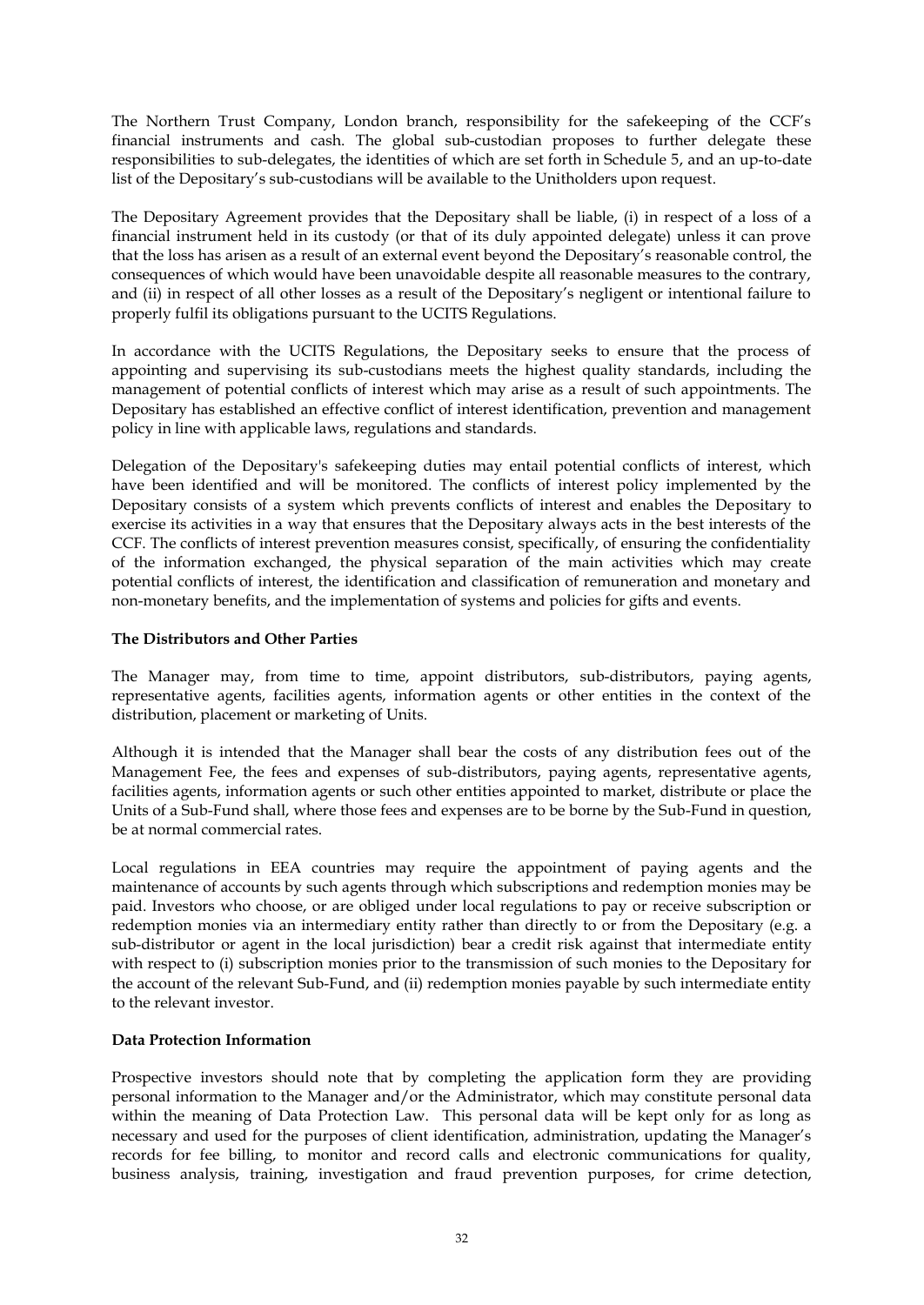prevention, investigation and prosecution and to enforce or defend the Manager's, the Administrator's or Depositary's rights directly or through third parties to whom either the Manager, Administrator or Depositary delegates such rights or responsibilities, statistical analysis, market research, and to comply with any applicable legal or regulatory requirements, such as anti-money laundering checks and related actions which the Manager, the Administrator or the Depositary considers necessary to meet any legal obligations. The Manager and the Administrator will retain your personal information for the duration of your investment in the CCF and for as long as is required for the Manager or the Administrator to perform the services or perform investigations in relation to same depending on whether additional legal/regulatory obligations mandate that the Manager retains your personal information. Data may be disclosed to third parties including regulatory bodies, tax authorities in accordance with the CRS and any other tax reporting obligations under legislation or regulation, delegates, advisers and service providers of the CCF and their or the Manager's duly authorised agents and any of their respective related, associated or affiliated companies wherever located (including outside the EEA) for the purposes specified. Investors have the following rights in respect of their personal data kept by the Manager, the Administrator or the Depositary: the right to access their personal information, the right to rectify their personal information, the right to restrict the use of their personal information, the right to request that their personal information is erased, the right to object to processing of their personal information and the right to data portability (in certain specific circumstances as set out in more detail in the application form).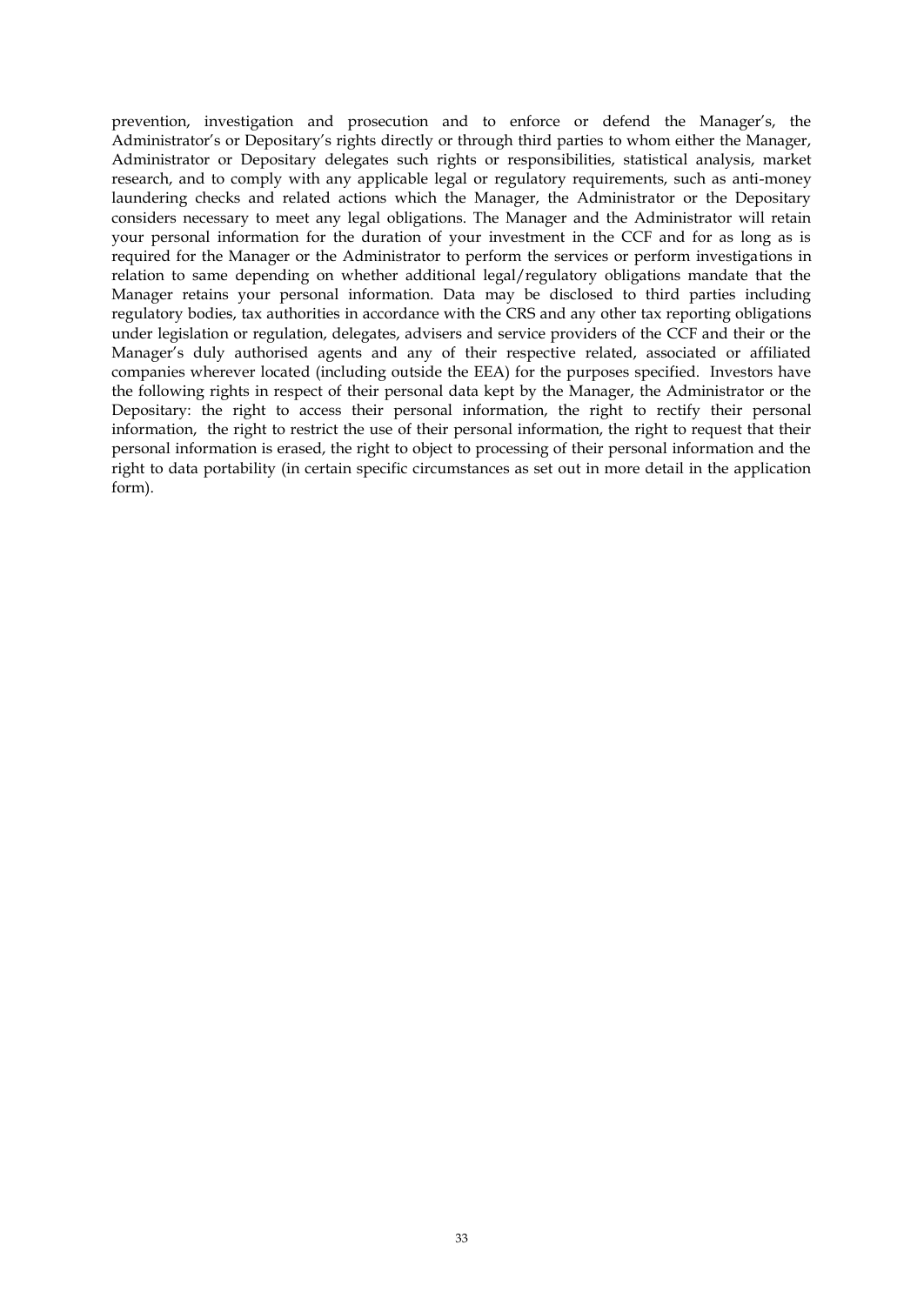## **SUBSCRIPTIONS, TRANSFERS AND REDEMPTIONS**

*The discussion below relates to subscription, transfer and redemption terms applicable to the Sub-Funds.* 

The Directors shall, before the initial offer of Units in any Sub-Fund, determine the terms on which such Units will be issued, details of which will be as set out in the applicable Supplement.

After the relevant Closing Date for each Sub-Fund, the CCF may offer Units in each Sub-Fund on each Subscription Date at an issue price equal to the Net Asset Value per Unit of the relevant Sub-Fund on each Valuation Date, subject to an Equalisation Amount (as defined below), if any. Where the amount subscribed for Units is not equivalent to an exact number of Units, fractions of Units may be issued up to four decimal places.

Dealing in each Sub-Fund is on a forward pricing basis. A forward price is the price calculated at the next Valuation Point of the Sub-Fund after the subscription, redemption or transfer of Units is agreed.

The subscription procedures for each Sub-Fund are set out in the applicable Supplement.

Each Unitholder must notify the Administrator in writing of any change in the information contained in the application form and furnish the Administrator with whatever additional documents relating to such change as it may request.

It is the responsibility of each Unitholder to verify that it is permitted to own Units and to ensure that the Units held at no time be held by it for the account of benefit of any person prohibited from owning such Units.

Each Unitholder must complete an application form (available from the Administrator) and send it by post, delivery, fax or such other electronic means as agreed with the Administrator (with the original form and supporting documentation in relation to anti-money laundering checks to follow promptly by post, where required) to the Administrator by the relevant subscription dealing deadline set out in the applicable Supplement.

Measures aimed at the prevention of money laundering may require an applicant to provide verification of identity, verification of address and source of funds to the Administrator.

The Administrator reserves the right to request such information as is necessary to verify the identity, address and source of funds of the applicant. This information may also include details as to the tax residency of an applicant together with relevant documentary evidence. Investors should refer to the anti-money laundering requirements within the application form. Depending on the circumstances of each application, a detailed verification of the source of funds might not be required where the application is made through a recognised intermediary (and in such cases, a due diligence check and verification of funds will be carried out by the intermediary itself). These exceptions will only apply if the financial institution or intermediary referred to above is located within a country recognised in Ireland as having equivalent anti-money laundering regulations or satisfies other applicable conditions. In the event of delay or failure by the applicant to produce any information required for verification purposes, the Administrator or the Directors may refuse to accept the application and all subscription monies. The Administrator may also refuse to process redemption or pay out redemption proceeds if any requested information is not received.

The Administrator will notify applicants if additional proof of identity is required. In the case of corporate applicants, this may require production of certified copies of all documentation including the certificate of incorporation (and any change of name), bye-laws, memorandum and articles of association (or equivalent), and an authorised signatories list together with the names, occupations, residential and business addresses and dates of birth of all directors, beneficial owners and authorised signatories. Detailed verification of directors' and substantial beneficial owners' identity and address may also be required.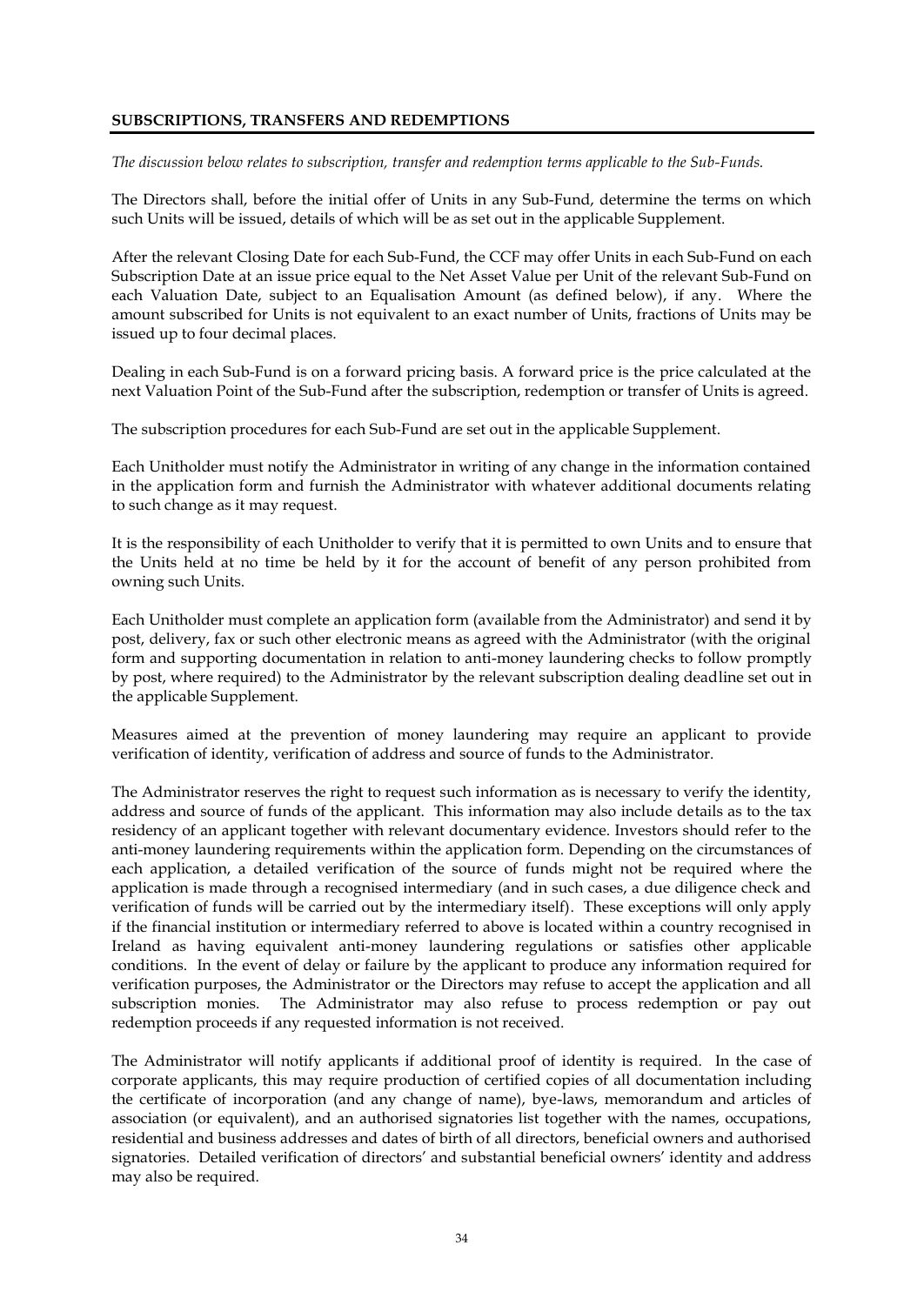Notwithstanding the foregoing, the Administrator may process redemption requests absent original application forms and/or supporting documentation provided that the Administrator will not pay out redemption proceeds until such time as the original of the application form used on initial subscription and any other documentation required by the Administrator, including all anti-money laundering and tax documentation is received by the Administrator.

Units will not be issued until such time as the Administrator has received and is satisfied with all the information and documentation required to verify the identity, address, tax status and source of funds of the applicant. This may result in Units being issued on a Subscription Date subsequent to the Subscription Date on which an applicant initially wished to have Units issued to him/her. It is further acknowledged that the Administrator shall be held harmless by the applicant against any loss arising as a result of the failure to process the subscription or pay out redemption proceeds if such information as has been requested by the Administrator has not been provided by the applicant. In addition, the Directors or the Administrator will not pay out redemption proceeds until such time as the original of the application form used on initial subscription and any other documentation required by the Administrator, including all anti-money laundering documentation, is received by the Administrator.

Units will be issued in registered form. A contract note, which will constitute a written confirmation of ownership of the Units to which it relates, will normally be sent to each successful applicant within two Business Days of the determination of the Net Asset Value in respect of the relevant Subscription Date on which the application is being processed. The contract note will detail the number of Units to which it relates, the series of Units to which it relates, the Sub-Fund to which it relates and the price at which the Units have been issued. Unit certificates will not be issued. No Units will be issued to investors if they subscribe for less than the Minimum Initial Subscription (or such other minimum amount as the Directors have in their absolute discretion determined). Investors must re-submit their application along with the Minimum Initial Subscription (or such other amount as the Directors have in their absolute discretion determined) in those circumstances.

Units will be issued upon: (i) fulfilment of the conditions for acceptable subscriptions; (ii) the provision of all relevant money laundering documentation and tax documentation; and (iii) receipt of cleared funds by the CCF and the Administrator in accordance with the terms and conditions of the Prospectus and Supplements in force at the time of the subscription. Failure by the CCF to receive cleared funds within the relevant time limit as set out in the relevant Supplement will result in the cancellation of the subscription.

Investors will be required to agree to indemnify and hold harmless the CCF, the Manager, AMX UK, the Administrator and the Depositary for any losses, costs or expenses incurred by them as a result of the failure or default of the investor to transmit subscription monies in immediately available funds to the account of the CCF within the time specified in the applicable Supplement.

In addition, the Directors or the Administrator will delay processing a redemption request or paying out redemption proceeds until proper information has been provided including any relevant money laundering documentation and such delays could lead to redemption requests being held over to subsequent Redemption Dates. The Directors, the CCF and the Administrator shall be held harmless by the applicant against any loss arising as a result of such delays.

The Directors or the Administrator may, in their absolute discretion, reject any application for Units in full or in part. Amounts paid to the CCF in respect of subscription applications which are rejected (or, in the case of applications which are not accepted in full, the balance of the amount paid) will be returned, where permitted by applicable law, to the applicant at his/her own risk and expense without interest.

By submitting an application form to the Administrator, an investor makes an offer to subscribe for Units which, once it is accepted by the Manager on behalf of CCF, has the effect of a binding contract. Upon the issue of Units, a prospective investor will become a Unitholder and will be bound by the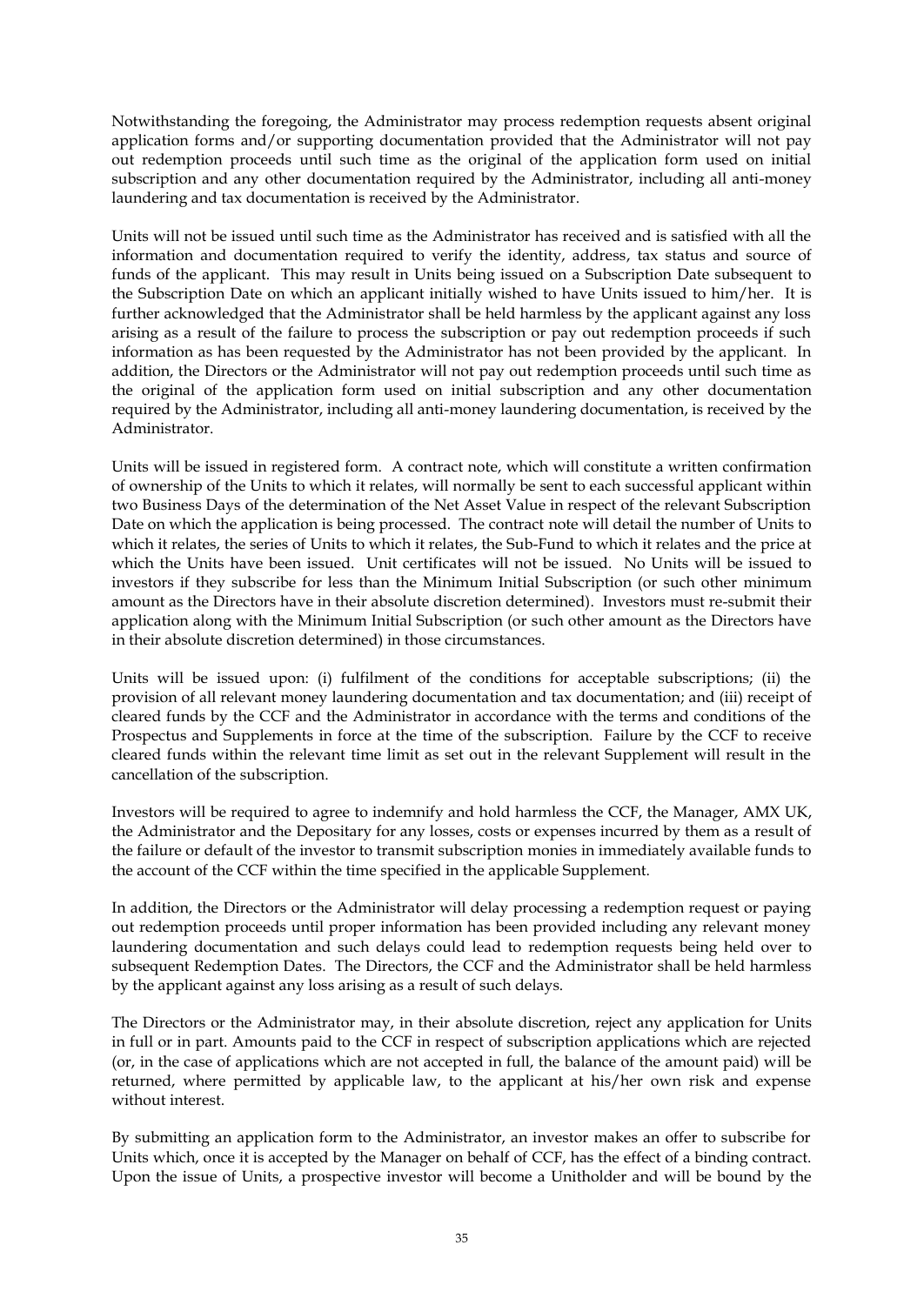terms of the Deed of Constitution. The Deed of Constitution is governed by, and construed in accordance with, the laws of Ireland. Pursuant to its terms, the application form is also governed by, and construed in accordance with, the laws of Ireland. Subject to any indemnities provided by a Unitholder to the CCF or to any other service provider in respect of the CCF, a Unitholder's liability to the CCF will generally be limited to the issue price of the Units for which such Unitholder has agreed to subscribe. A Unitholder's rights in respect of its investment in the CCF are governed by the Deed of Constitution, the Act, the terms set out in this Prospectus, the relevant Supplement and the application form

Statutory enforcement in Ireland of civil or commercial judgments obtained in a foreign jurisdiction is available, subject to satisfying certain conditions, in respect of such judgments originating in other European Union Member States (under Council Regulation (EU) No 1215/2012 of 12 December 2012 on jurisdiction and the recognition and enforcement of judgments in civil and commercial matters and Council Decision 2006/325/EC of 27 April 2006 concerning the Agreement between the European Community and the Kingdom of Denmark on jurisdiction and the recognition and enforcement of judgments in civil and commercial matters) and in respect of such judgments originating in Norway, Iceland or Switzerland (under the Convention on jurisdiction and the recognition and enforcement of judgments in civil and commercial matters signed at Lugano on 30 October 2007 as applied in Ireland by Part IIIA of the Jurisdiction of Courts and Enforcement of Judgments Act 1998 as amended). Additionally, a final and unappealable judgment originating in any other foreign jurisdiction which imposes a liability to pay a liquidated sum will be recognised and enforced in the courts of Ireland at common law, without any re-examination of the merits of the underlying dispute, provided such judgment satisfies certain criteria.

# **Equalisation**

On the purchase of Units in a Sub-Fund, there may be included in the subscription price a sum per Unit which the Manager deems to represent the amount of income of the Sub-Fund accrued but undistributed up to the time of the issue the relevant Units. This sum is known as the "**Equalisation Amount**".

On the first payment of a Gross Income Payment (as defined in the applicable Supplement) in respect of a Unit of a Sub-Fund subject to equalisation, the Unitholder shall receive a Gross Income Payment of the same net amount as the Gross Income Payment paid to other Unitholders in the relevant Sub-Fund, but that Gross Income Payment amount may include a capital sum representing that part of the subscription price of the Units which represents the Equalisation Amount.

Where an investor purchases Units in a Sub-Fund during a Gross Income Period (as defined in the applicable Supplement), that Unitholder should not be entitled to share in the income of the Sub-Fund arising before that Unitholder's acquisition of those Units. However, the purpose of the subscription price reflecting the Equalisation Amount is to ensure that all Unitholders in the Sub-Fund receive the same Gross Income Payment per Unit. Where Units in a Sub-Fund are subject to equalisation, this will be disclosed in the relevant Supplement.

## **In Specie Subscriptions**

The Manager may, in its absolute discretion, accept payment for Units by a transfer in specie of assets, the nature of which shall be within the investment objective, policy and restrictions of the Sub-Fund and the value of which (including the Net Asset Value per Unit, thereof) shall be calculated by the Administrator, having consulted with the Manager, in accordance with the valuation principles governing the Sub-Fund and applicable law. The Directors and the Depositary will also ensure that the number of Units issued in respect of any such in specie transfer will be the same amount which would have fallen to be allotted for settlement in cash. Any prospective investor wishing to subscribe for Units by a transfer in specie of assets will be required to comply with any administrative and other arrangements (including any warranties to the Sub-Fund in relation to the title of such assets being passed to the Depositary, if applicable) for the transfer specified by the Depositary and the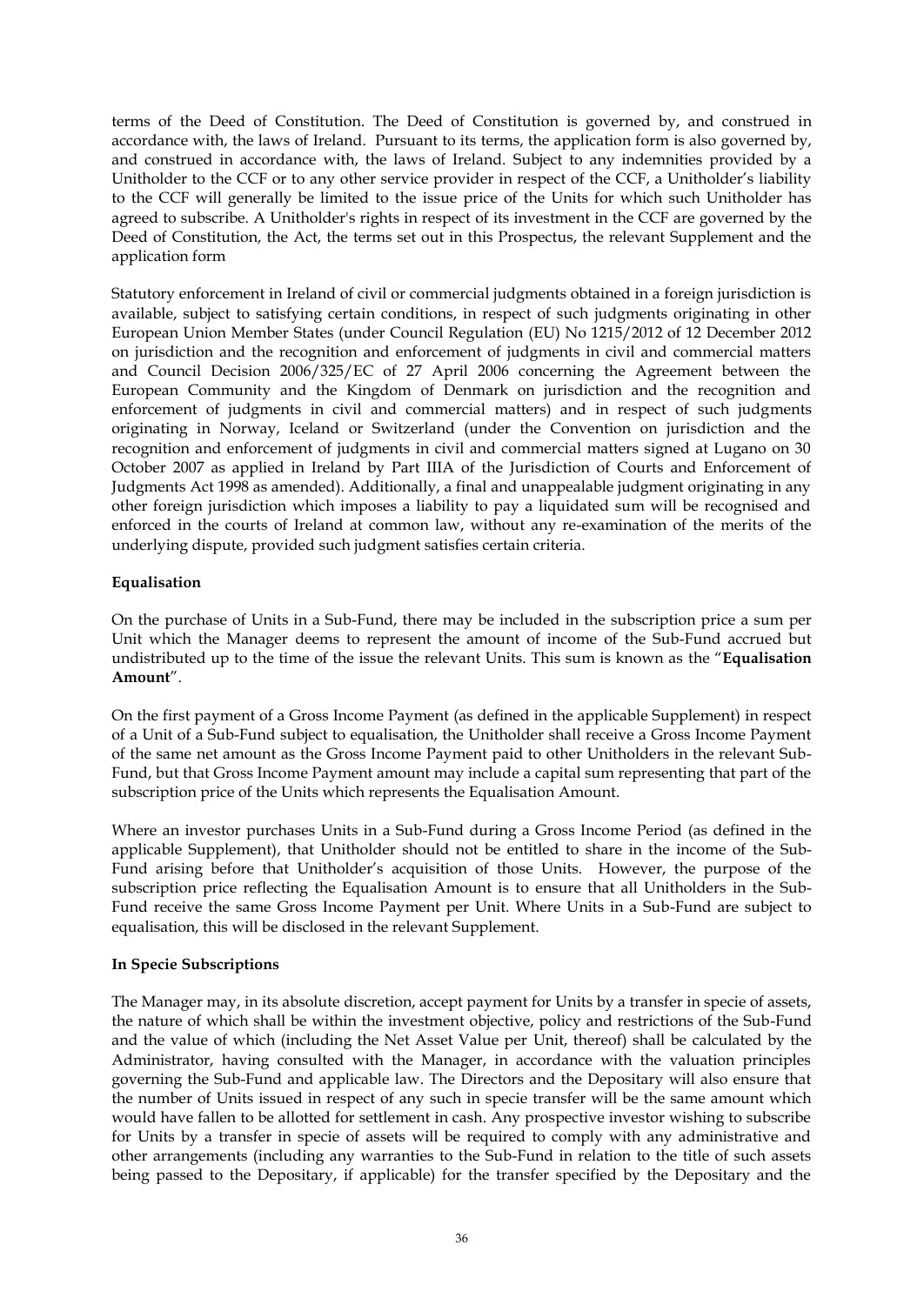Administrator. The Directors and the Depositary must be satisfied that any such in specie transfer and the terms of the exchange will not be such as are likely to result in any material prejudice to existing Unitholders. No Units shall be issued until the ownership of the securities or other assets shall have been transferred to the Sub-Fund and deposited with, and vested in, the Depositary or its agent to the Depositary's satisfaction.

### **Subscription Fees**

Details in respect of any subscription fee charged by a Sub-Fund shall be set out in the applicable Supplement.

## **Transfers**

Although the transfer of Units is not currently permitted, should the Directors in their absolute discretion determine otherwise, a transfer of Units may only occur with the prior consent of the Directors and where the Directors conclude that such a transfer would not result in a regulatory, pecuniary, legal, taxation or material administrative disadvantage for the CCF or the Unitholders as a whole or in relation to a particular group of Unitholders. Furthermore, the Directors have the ability at any time, without notice to Unitholders, to absolutely prohibit the transfer of Units within the CCF and/or a particular Sub-Fund and such a prohibition will be reflected within an updated version of this Prospectus.

### **Switching or Conversion of Units**

With the consent of the Directors, a Unitholder may switch or convert Units of one Sub-Fund or series into Units of another Sub-Fund or series or Units of one series within a Sub-Fund into Units of another series within the same Sub-Fund by submitting a switching or conversion request by 5:00 p.m. on the Business Day falling 10 Business Days' notice prior to the relevant Redemption Date to the Administrator in such form as the Administrator may require, subject always to any applicable lock-up periods (as may be provided for within the relevant Supplement) and the Unitholder's full compliance with all subscription and redemption procedures applicable to the relevant Sub-Funds. Conversions will only be accepted where cleared funds and completed application forms (including any documents required in connection with anti-money laundering procedures) have been received in respect of the original subscriptions.

A conversion or switch is effected by arranging for the redemption of Units of one Sub-Fund or one series, converting the redemption proceeds into the currency of another Sub-Fund or series where required, and subscribing for the Units of the other Sub-Fund or series with the redemption proceeds or the proceeds of the currency conversion. No conversion fee will be levied. During the period between the determination of the Net Asset Value applicable to the Units being redeemed and the subscription for Units, the Unitholder will not be the owner of, or be eligible to receive gross income payments with respect to, either the Units which have been redeemed or the Units being acquired.

Conversion will take place in accordance with the following formula:

| <b>NSH</b> | = | $OSH \times RP$ |
|------------|---|-----------------|
|            |   | ςp              |

where:

| NSH        | $\mathbf{r} = \mathbf{r}$ | the number of Units which will be issued in the new Sub-Fund;                                       |
|------------|---------------------------|-----------------------------------------------------------------------------------------------------|
| <b>OSH</b> | $\mathbf{r} = \mathbf{r}$ | the number of the Units to be converted;                                                            |
| RP         | $=$                       | the Net Asset Value of the Units to be converted after deducting the redemption fee,<br>if any; and |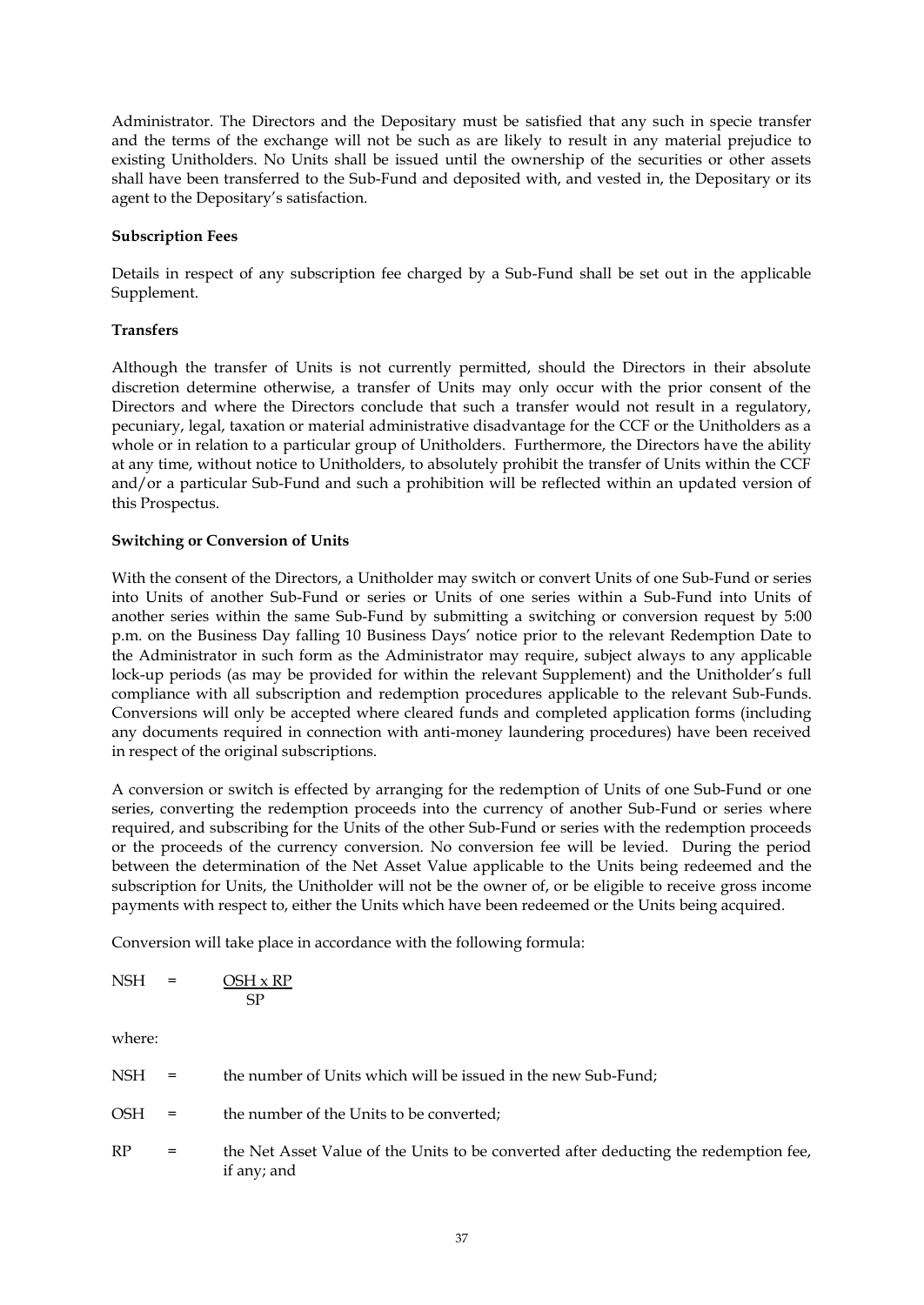SP = the issue price of Units in the new Sub-Fund on that Business Day after adding the subscription fee, if any.

If NSH is not a whole number of Units, the Administrator reserves the right to issue fractional Units in the new Sub-Fund or series or to return the surplus arising to the Unitholder seeking to convert the Units.

A Unitholder is not required to submit a new application form for the purchase of Units in connection with a conversion.

A conversion or a switch may be adjusted, as appropriate, in order to provide for any accrued recoverable tax amounts applicable to the relevant Unitholder, and such accrued recoverable tax amounts may be transferred to the Unitholder's new holding.

Should the Directors be of the view that a Unitholder is a Restricted Person (as defined below), the Directors may, in their absolute discretion, immediately switch or convert the Units of the relevant Unitholder from one series (the "**Original Series**") into Units of another series within the same Sub-Fund or into a series of Units within another Sub-Fund (the "**New Series**") (a "**Compulsory Switch or Conversion**"). If, after a Compulsory Switch or Conversion has been effected, the relevant Unitholder is no longer deemed to be a Restricted Person and is permitted to hold Units in the Original Series, the relevant Unitholder, with the consent of the Directors, may switch or convert the Units of the New Series back into Units of the Original Series, however, the relevant Unitholder will bear any tax leakage incurred during the time that the Unitholder did not hold Units in the Original Series.

## **Redemptions**

After the relevant Closing Date for each Sub-Fund, the CCF may accept requests for redemptions on each Redemption Date at a price equal to the Net Asset Value per Unit of the relevant Sub-Fund on each relevant Redemption Date.

Redemption requests may be sent by post, delivery, fax or such other electronic means as agreed by the Administrator. No redemption payments will be made until the complete subscription documentation in original form where required has been received by the Administrator (including any documents in connection with anti-money laundering procedures) and the anti-money laundering procedures have been completed. Redemption requests will only be processed on receipt of faxed instructions where payment is made to a bank account on record. Where payment is to be made to a bank account not on record, the redemption request will be accepted by the Administrator if the redemption request is signed by an authorised signatory of the Unitholder. However, the redemption proceeds will not be released to the Unitholder until the bank account on record has been formally amended. In addition, the Administrator or the Directors may refuse to process a redemption request unless proper information has been provided. The Administrator and the Directors shall be held harmless by the applicant against any loss arising as a result of such refusal. Any amendments to a Unitholder's registration details or payment instructions will only be effected upon receipt of original documentation by the Administrator.

Any redemption request provided by a Unitholder will be deemed irrevocable; provided, that the CCF may, in its sole discretion, elect to waive a redemption request or allow a redemption request to be revoked.

Further information in relation to the procedure for redeeming Units will be set out in the applicable Supplement.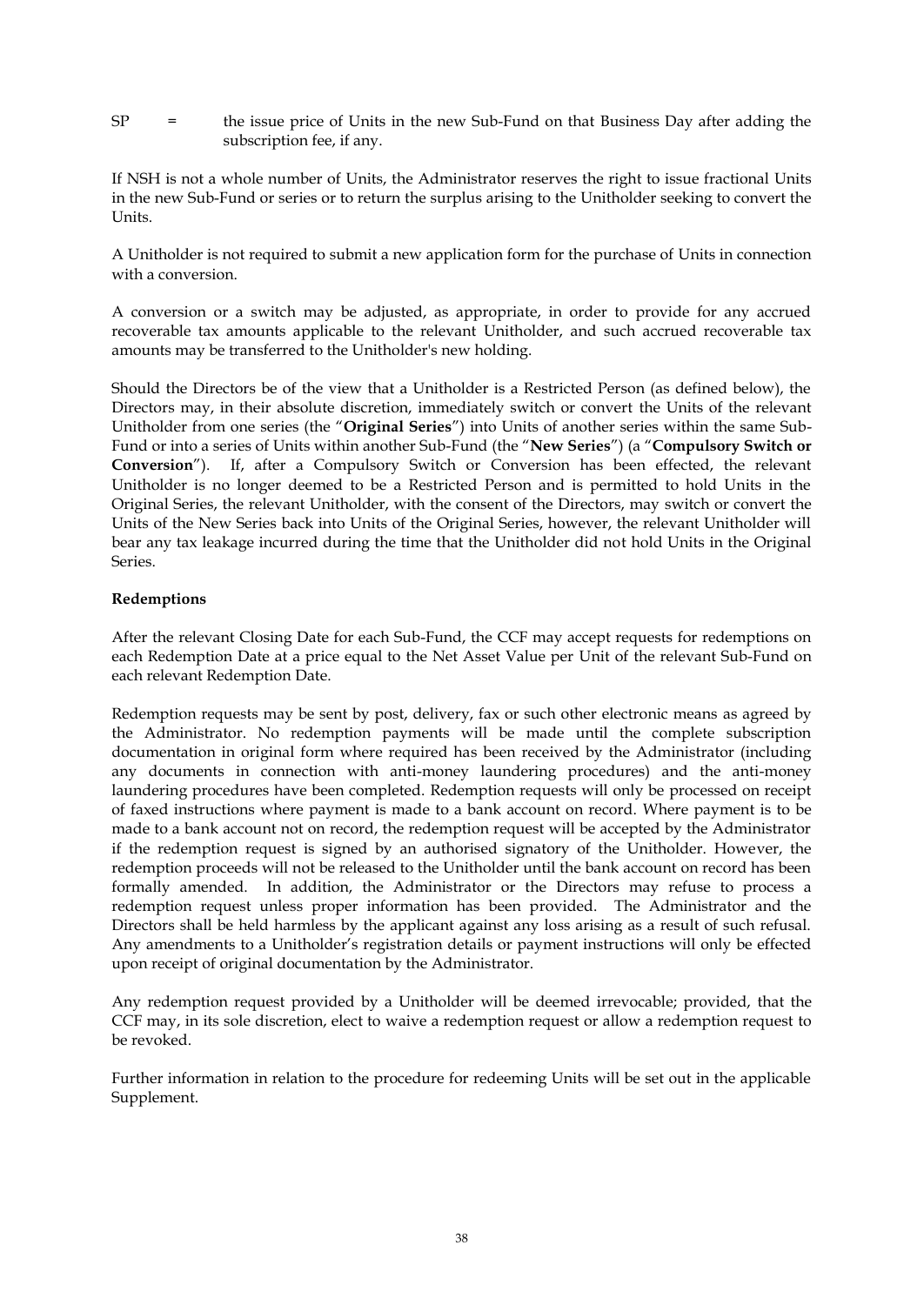## **Redemption Fees**

Details in respect of any redemption fee charged by a Sub-Fund shall be set out in the applicable Supplement.

## **Deferral of Redemptions**

The Manager may, in its absolute discretion, limit the number of Units that can be redeemed on any one Redemption Date to such amount as may be set out in the applicable Supplement. In this event, the limitation will apply *pro rata* so that all Unitholders wishing to have their Units redeemed on that Redemption Date redeem the same proportion of such Units, and Units not redeemed will be carried forward for redemption on the next Redemption Date and all following Redemption Dates (in relation to which the CCF will carry out the same procedure as described herein) until the original request has been satisfied in full. If requests for redemption are so carried forward, the Administrator will inform the Unitholders affected. Where part of a redemption request is carried forward to subsequent Redemption Dates, it will be treated as if it was received on each subsequent Redemption Date, without priority over new redemption requests received on the same Redemption Date.

Further detail in relation to the process for the deferral of redemptions in respect of each Sub-Fund shall be set out in the applicable Supplement.

## **In specie Redemptions**

The Manager may, in their absolute discretion, determine that the payment of redemption proceeds shall be satisfied in whole or in part by the in specie transfer of assets of the relevant Sub-Fund having a value equal to the Net Asset Value of the Units to be redeemed. Such in specie transfers may only be made with the consent of the redeeming Unitholder, unless the redemption request represents 5% or more of the Net Asset Value of the Sub-Fund, in which case the consent of the redeeming Unitholder is not required but the Manager will use its reasonable efforts to, if requested by such Unitholder, sell the assets which have been allocated to satisfy the redemption request, with the costs of the sale of the assets being deducted from the redemption proceeds which are to be remitted to such Unitholder. The Directors and the Depositary must be satisfied that any such in specie redemption and the terms of the exchange will not be such as are likely to result in any material prejudice to existing Unitholders. The allocation of the assets of the Sub-Fund used to satisfy all in specie redemption requests are subject to the approval of the Depositary.

## **Anti-dilution Levy**

The Sub-Fund may suffer a reduction in value as a result of the costs incurred in dealing in its underlying investments and of any spread between the buying and selling prices of such investments. This is known as "dilution". To prevent this and to protect the interests of all Unitholders including potential Unitholders an anti-dilution levy may be charged, which will be for the benefit of the Sub-Fund. Details of any such anti-dilution levy will be set out in the applicable Supplement.

#### **Compulsory Redemptions**

The Directors may compulsorily redeem or transfer any holding of Units if it comes to their attention that those Units are being held directly or beneficially by any person who is not entitled to apply for Units as described more fully in the section headed "Investor Restrictions" below. Should the Directors decide to compulsorily redeem or transfer any holding of Units on the basis that those Units are being held directly or beneficially by any person who is not entitled to apply for Units as described more fully in the section headed "Investor Restrictions" below, the Directors may effect the compulsory redemption immediately in their absolute discretion. Furthermore, the Manager may apply the proceeds of such a compulsory redemption in the discharge of any taxation or withholding tax arising as a result of the holding or beneficial ownership of Units by such person including any interest or penalties payable thereon.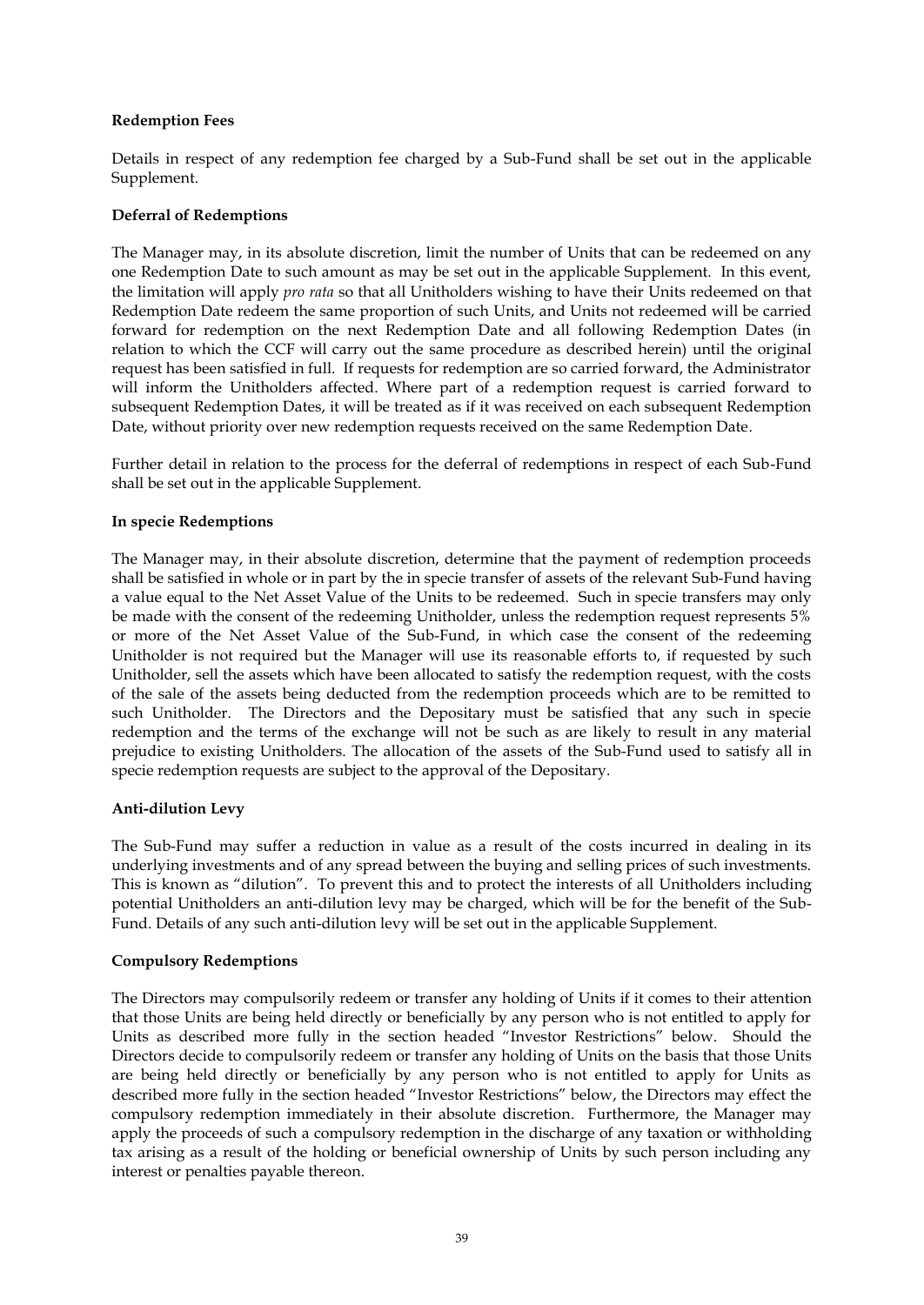The Directors also reserve the right to the compulsory redemption of all Units held by a Unitholder if the aggregate Net Asset Value of the Units held by the Unitholder is less than the Minimum Holding specified in the applicable Supplement. In this regard, prior to any compulsory redemption of Units, the Directors will notify the Unitholder in writing and allow such Unitholder fifteen days, or such other period of time as set out in the applicable Supplement, to purchase additional Units to meet this minimum holding requirement.

The Directors also have the power to compulsorily redeem Units in certain other circumstances, as may be provided for within the Supplement for the relevant Sub-Fund.

# **Withholdings and Deductions**

In the event that the Manager is required to account for tax on a disposal of Units or upon payment of a gross income payment to a Unitholder or in any other circumstances in which a taxation liability arises in connection with a Unitholder's holding of Units, the Manager reserves the right to redeem (and cancel) such number of Units held by a Unitholder as may be necessary to discharge the tax liability arising.

The Manager may, but shall not be obliged to, estimate the value of the cash dividends, tax reclaims and interest which comprise the gross income payments declared or accrued and not yet received by the relevant Sub-Fund as at the relevant Dealing Day, and not include them as part of the redemption proceeds paid to the redeeming Unitholder. Upon actual receipt and reconciliation of such cash dividends, tax reclaims and/or interest, the Manager shall calculate the Unitholder's actual entitlement to such cash dividends and interest as of the Dealing Day applicable to the redemption and make a payment to the Unitholder taking into account the foreign exchange rate applied to such cash dividends or interest when it is received and after deducting any relevant fees, costs, charges and expenses payable by the Unitholder in relation to such cash dividends and interest.

## **Suspension of Valuations and Subscriptions, Conversions and Redemptions**

Subscriptions, conversions and redemptions for any Sub-Fund will be suspended for as long as the calculation of the Net Asset Value of that Sub-Fund is suspended as more fully described in the section headed "Valuation – Suspension of Valuation". In the case of suspension of dealings in Units, any subscription requests or redemption requests will be dealt with on the next Dealing Day following the end of such suspension period at the Net Asset Value per Unit, unless such a request has been withdrawn in the interim by the relevant Unitholder.

The Directors may alternatively declare a temporary suspension of subscriptions and redemptions from a Sub-Fund during any of the circumstances listed in the section headed "Valuation – Suspension of Valuation", but permit the determination of the Net Asset Value of the relevant Sub-Fund and the Net Asset Value per Unit of any series to continue, provided that such Net Asset Value figures shall not be used as the basis for dealing in Units of that Fund.

## **Investor Restrictions**

Potential investors should note that restrictions apply regarding the types of persons who may invest in the CCF. These restrictions apply in order to comply with the laws and regulations of certain jurisdictions, including Ireland and the United Kingdom.

Investment in the CCF will be limited to those investors who, in the opinion of the Directors, are not Restricted Persons. A "Restricted Person" is a person in respect of whom the Directors have imposed restrictions for the purpose of ensuring that no investment in the CCF is made by any person or persons:

(i) who is a natural person;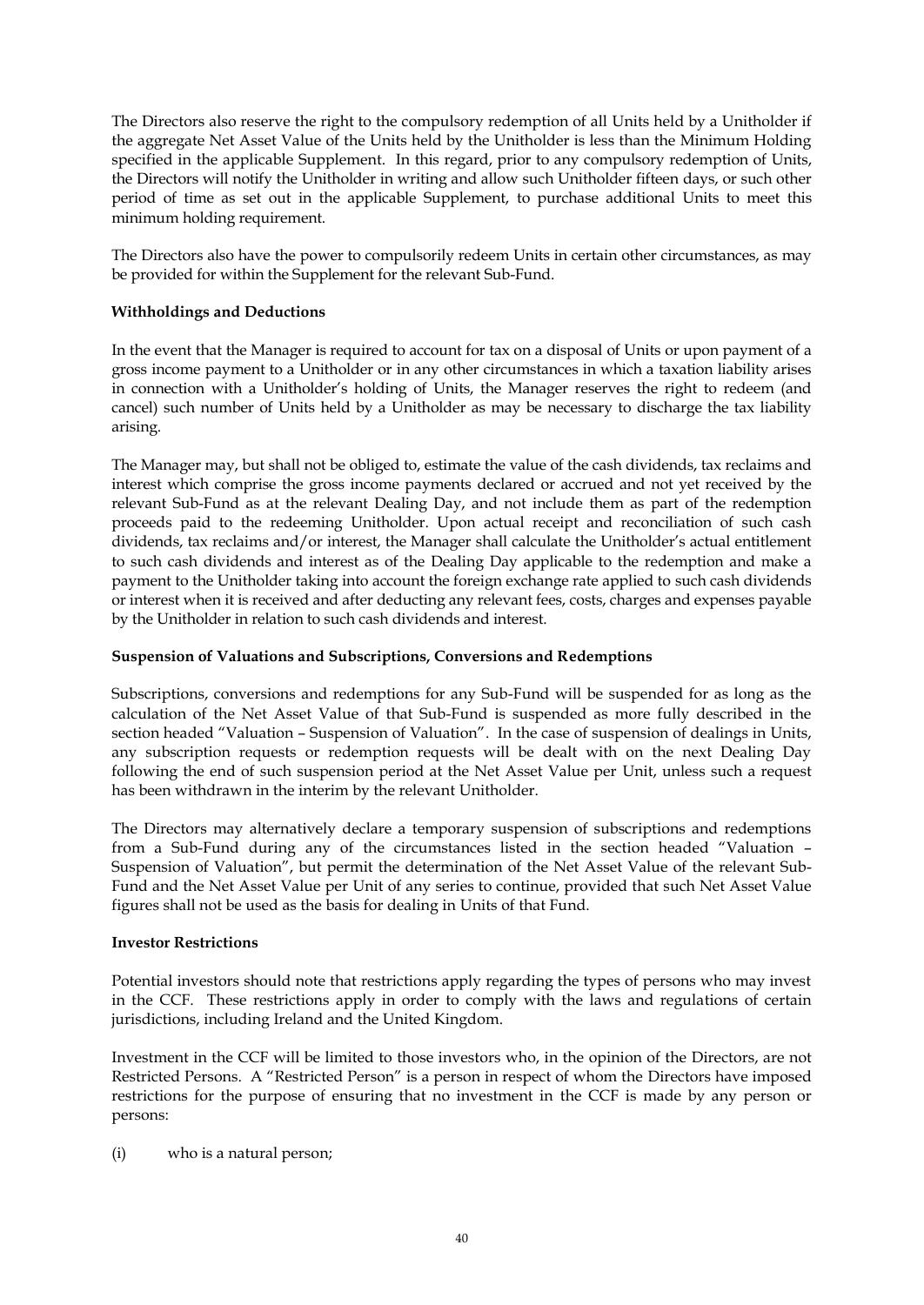- (ii) whose investment in the CCF may result in a breach of any law or requirement of any country or governmental authority or may result in the CCF or any Sub-Fund incurring a tax liability or suffering a pecuniary disadvantage which the CCF or the relevant Sub-Fund might not otherwise have incurred or suffered;
- (iii) whose holding of Units in a particular series is not permitted by the Supplement in respect of the Sub-Fund;
- (iv) who appears to have breached or falsified representations on subscription documents or if the holding of the Units by such Unitholder is unlawful;
- (v) who does not supply the information, documentation or declarations required (which may include tax documentation or supporting documentation for money laundering prevention) following a request to supply such information, documentation or declarations by the Manager or the Administrator or who lets such information, documentation or declarations lapse and fails to provide the Manager or the Administrator with up-to-date information, documentation or declarations that may be required by the Manager or the Administrator;
- (vi) such that the status, standing or tax residence of the CCF is or may be prejudiced or the CCF (and/or its Unitholders as a whole) may suffer any taxation, legal, pecuniary, fiscal or regulatory disadvantage which it would not otherwise have suffered;
- (vii) any Unitholder whose withholding rate or tax reclaim rate diverges from the other Unitholders in the series of Units due to changes in taxation treaties or domestic exemptions affecting the Unitholder;
- (viii) any person in breach of any restrictions on ownership from time to time specified by the Manager in this Prospectus or in the relevant Supplement;
- (ix) any person who holds less than the Minimum Holding;
- (x) who may cause the assets of a Sub-Fund to be deemed to constitute "plan assets" (as such term is defined under Section 3(42) of ERISA; or
- (xi) who is a United States Person.

The Manager may compulsorily redeem Restricted Persons and may apply the proceeds of such compulsory redemption in the discharge of any taxation or withholding tax arising as a result of the holding or beneficial ownership of Units by such person including any interest or penalties payable thereon.

## **Abusive Trading Practices**

Excessive, short-term (or market timing) or other abusive trading practices may disrupt portfolio management strategies and harm performance of a Sub-Fund. To minimise harm to a Sub-Fund and its Unitholders, the Directors, in consultation with the designated money laundering reporting officer, reserve the right to reject any subscription (including any transfer) from any investor whom they believe has a history of abusive trading or whose trading, in their judgement, has been or may be disruptive to a Sub-Fund. In making this judgement, the Directors may consider trading done in multiple accounts under common ownership or control.

#### **Umbrella Fund Cash Accounts**

In connection with the processing of subscriptions, redemptions, distributions or other relevant payments to or from investors or Unitholders, the Manager on behalf of the CCF may establish or operate an umbrella fund cash account in accordance with the requirements of the Central Bank. Any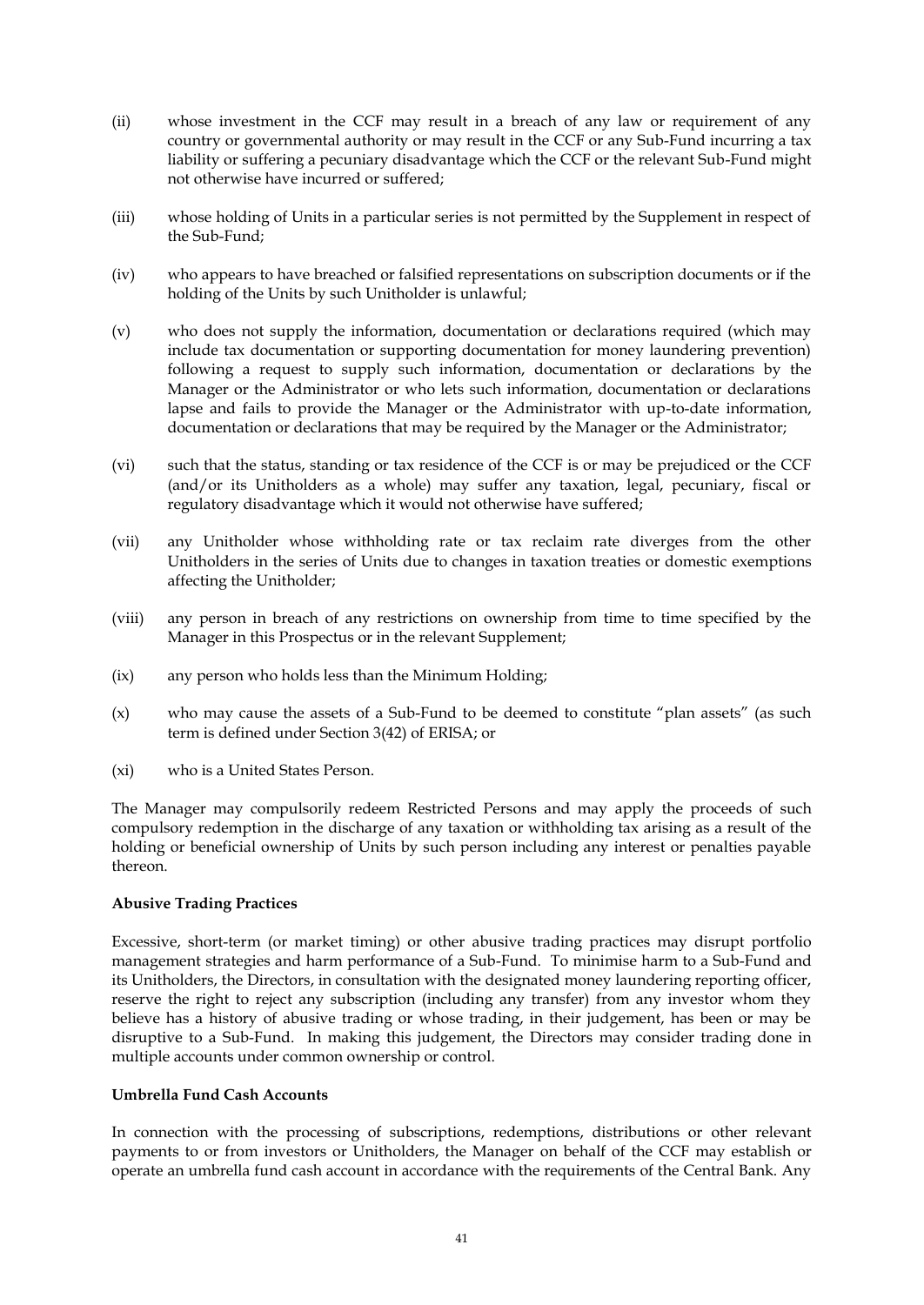balances on such accounts shall belong to the CCF or the relevant Sub-Fund and are not held on trust on behalf of any investors or Unitholders or any other persons.

Cash subscriptions received in advance of the relevant Dealing Day will be held as an asset of the relevant Sub-Fund in cash in an umbrella fund cash account until the relevant Dealing Day, at which time the Units will be issued and the investor will become a Unitholder in the relevant Sub-Fund. In respect of such subscription proceeds received in advance of the relevant Dealing Day and until such time as the Units have been issued to the investor, in the event of the CCF or the relevant Sub-Fund becoming insolvent, the investor will rank as a general unsecured creditor of the CCF or relevant Sub-Fund in respect of such subscription proceeds.

Should the CCF be unable to issue Units to an investor who has paid the requisite subscription amount to the CCF but has yet to provide the CCF or the Administrator with all requisite information or documentation in order to verify the investor's identity, the Depositary shall ensure that in the event that such subscription proceeds cannot be applied, it will return such subscription proceeds without interest to the relevant investor normally within five working days.

The CCF may temporarily borrow an amount equal to a subscription amount, subject to a Sub-Fund's borrowing limits as set out in the applicable Supplement, and invest the amount borrowed in accordance with the investment objective and policies of the Sub-Fund. Once the required subscription monies have been received, the CCF will use this to repay the borrowings. In the event of any delay in the settlement of the investor's subscription monies, the CCF reserves the right to charge that Unitholder for any interest or other costs incurred by the CCF as a result of this borrowing. If the Unitholder fails to reimburse the CCF for those charges, the CCF will have the right to sell all or part of the investor's holdings of Units in the Sub-Fund in order to meet those charges and/or to pursue that Unitholder for such charges.

In respect of a gross income payment declared and owing to a Unitholder that is unable to be paid for any reason whatsoever, such as, for example, if the relevant Unitholder has not provided the requisite information or documentation to the CCF or the Administrator, such distribution amount will be reinvested in further Units of the relevant Unit series.

In respect of a redemption request, the CCF or the Administrator may refuse to remit the redemption proceeds until such time as the Unitholder has provided the requisite information or documentation to the CCF or the Administrator, as requested by the CCF or the Administrator from time to time. In such circumstances, the Administrator will process the redemption request received by the Unitholder, at which point in time the Unitholder will no longer be considered a Unitholder of the relevant Sub-Fund and the proceeds of that redemption shall be held as an asset of the relevant Sub-Fund in cash in an umbrella fund cash account until such time as the CCF or the Administrator has received all requisite information or documentation and has verified the Unitholder's identity to its satisfaction, following which the redemption proceeds will be released. In this regard, the relevant Unitholder should seek to promptly address the reason for the CCF or the Administrator being unable to pay the redemption proceeds to the relevant Unitholder. In respect of such redemption proceeds that are unable to be paid and until such time as the redemption proceeds have been released to the investor, in the event of the CCF or the relevant Sub-Fund becoming insolvent, the investor will rank as a general unsecured creditor of the CCF or relevant Sub-Fund in respect of such redemption proceeds.

For information on the risks associated with umbrella fund cash accounts, see "Risks Associated with Umbrella Fund Cash Accounts" in the section entitled "Risk Factors" in this Prospectus.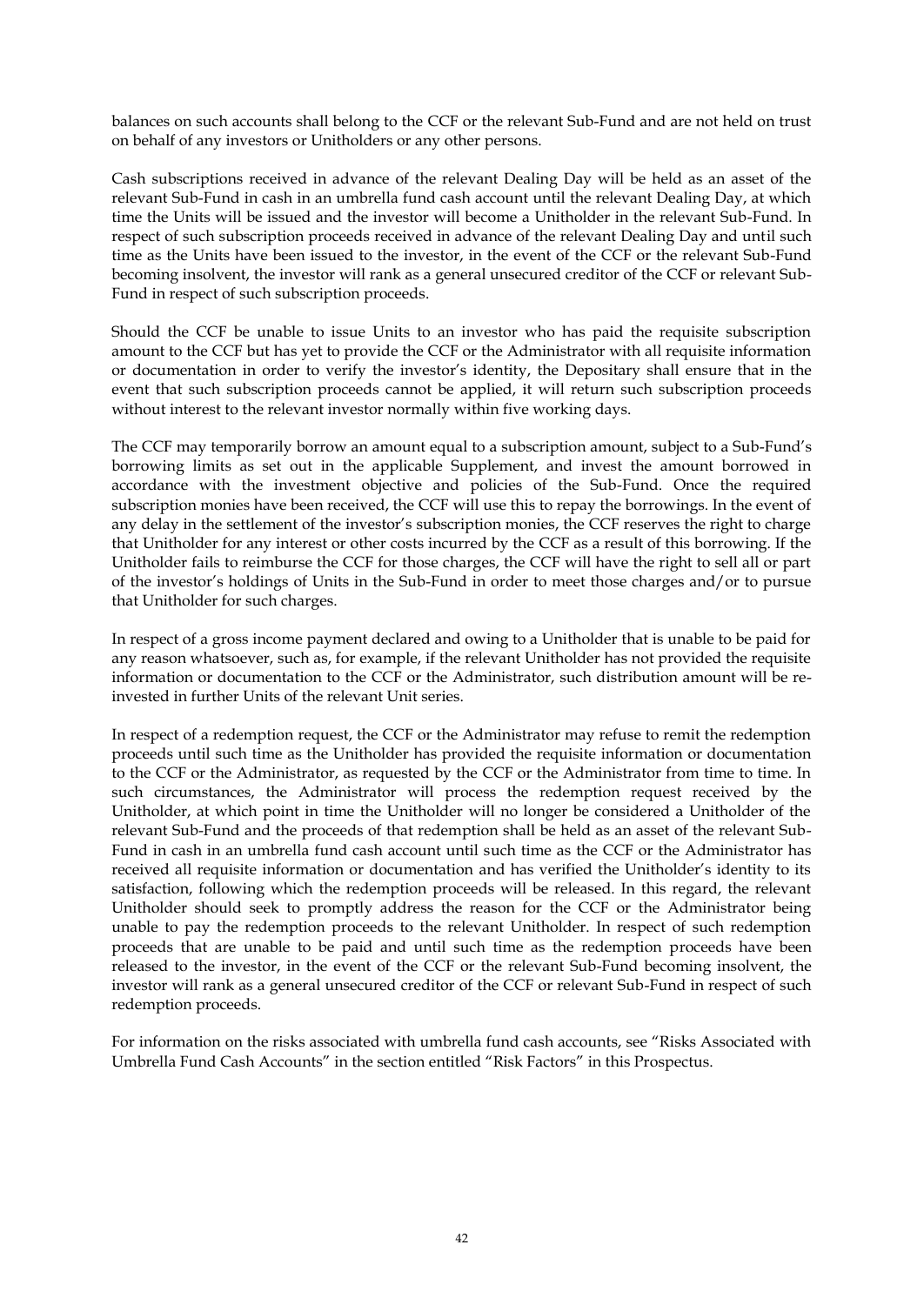# **VALUATION**

The Net Asset Value of the CCF and of each Sub-Fund or of each series of Units, as the case may be, will be calculated by the Administrator at the relevant Valuation Point for each Valuation Date in accordance with the principles more fully described in the section headed "Valuation Principles" below.

The Net Asset Value of each Sub-Fund is, as at any Valuation Point, the aggregate value of the assets attributable to each Sub-Fund (including, without limitation, any unamortised expenses) less the aggregate liabilities attributable to each Sub-Fund(including, without limitation, its accrued expenses and such amount in respect of contingent or projected expenses as the Directors consider fair and reasonable). The Net Asset Value per Unit in each Sub-Fund will be calculated by dividing the Net Asset Value of such Sub-Fund by the number of Units in issue in respect of that Sub-Fund.

Where a Sub-Fund is made up of more than one series of Units, the Net Asset Value of each series of Units will be calculated by determining that part of the Net Asset Value of each Sub-Fund attributable to each such series of Units and dividing this value by the number of Units of that series in issue to the nearest four decimal places to give the Net Asset Value per Unit. Any increase or decrease in the Net Asset Value of each Sub-Fund will be allocated between the Unit series based on their *pro rata* Net Asset Values. The Net Asset Value of Unit series denominated in currencies other than the base currency of a Sub-Fund will be calculated using the relevant exchange rate prevailing at the relevant Valuation Point. The Base Currency of each Sub-Fund will be as set out in the applicable Supplement.

Where series of Units denominated in different currencies are created within a Sub-Fund and currency hedging transactions are entered into in order to hedge any relevant currency exposure, such transactions will be clearly attributable to a specific Unit series. Save as provided for below in circumstances whereby the Directors refuse, in their absolute discretion, to issue Units to an incoming investor (or if the incoming investor is not issued Units for any other reason) after receipt by the Administrator of the CCF of an investor's instruction of investment, the costs and gains/losses of the hedging transactions will accrue solely to the relevant series of Units. This strategy may substantially limit Unitholders of the series of Units from benefiting if the series currency falls against the Base Currency and/or the currency in which the assets of a Sub-Fund are denominated.

In an effort to achieve appropriate currency hedging provisions for incoming investors, currency hedging will be executed upon an investor's instruction of investment, as dictated by the relevant dealing deadlines set out in the applicable Supplement. Although these currency hedging transactions may be executed prior to the Valuation Point, they will not be included in the Net Asset Value calculation in respect of the relevant Dealing Day. Any gains or losses associated with these transactions will be shared by all Unitholders in the relevant Unit series when such gains or losses are accounted for in the following Net Asset Value calculation in the relevant Sub-Fund.

The Net Asset Value per Unit will increase or decrease in accordance with profits earned or losses incurred by the CCF.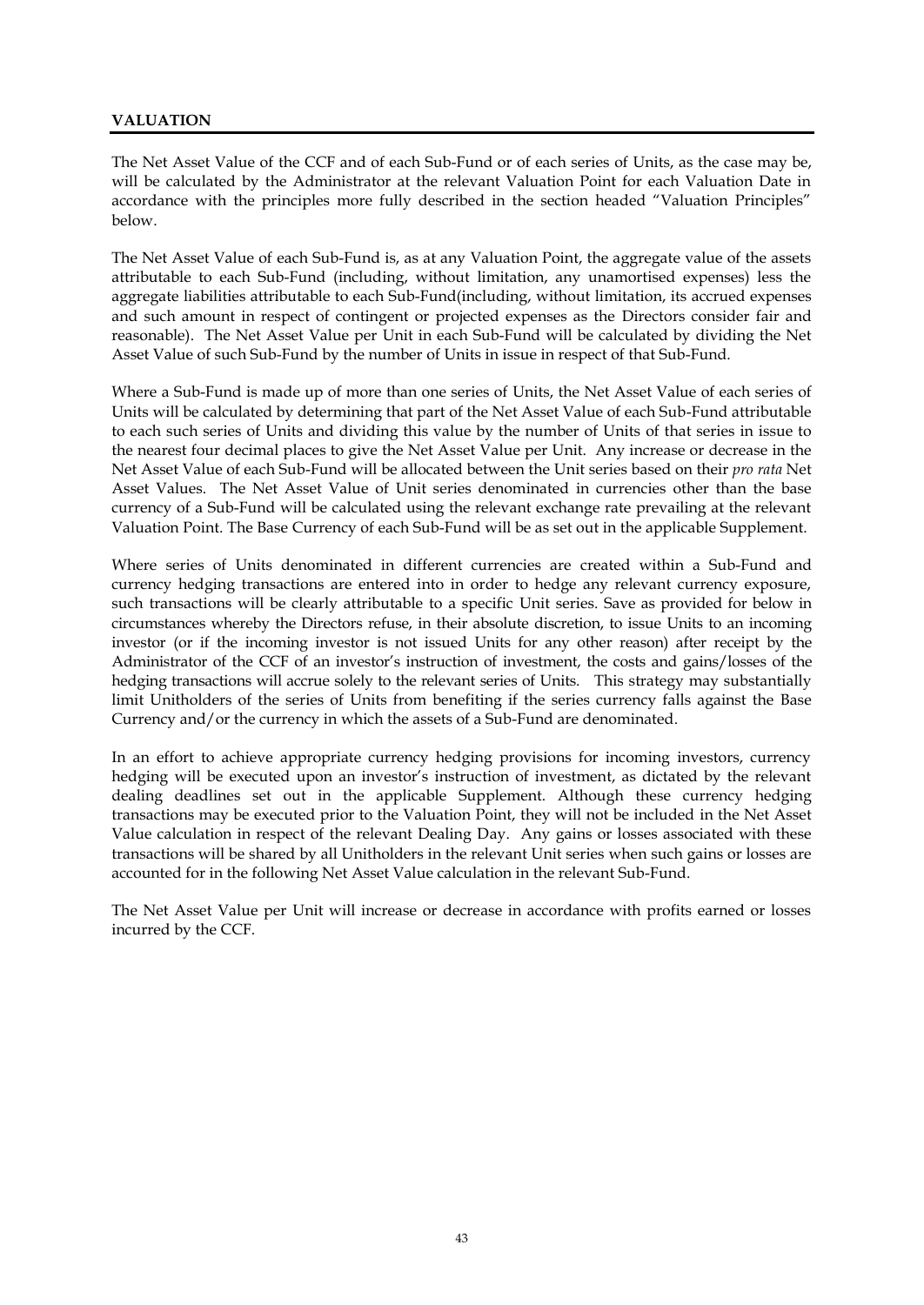### **Allocation of Assets and Liabilities**

The Deed of Constitution requires the Directors to establish separate Sub-Funds in the following manner:

- *(a)* the proceeds from the issue of each Unit shall be applied in the books and records of the Sub-Fund established for that Unit, and the assets less the liabilities plus income less expenditure attributable thereto shall be applied to such Sub-Fund subject to the provisions of the Deed of Constitution;
- *(b)* where any asset is derived from another asset (whether cash or otherwise), the derived asset shall be applied to the same Sub-Fund as the assets from which it was derived and on each revaluation of an asset the increase or diminution in value shall be applied to the relevant Sub-Fund;
- *(c)* in the case of any asset which the Directors do not consider as attributable to a particular Sub-Fund, the Directors shall have discretion, subject to the approval of the Depositary, to determine the basis upon which any such asset shall be allocated between Sub-Funds and the Directors shall have the power at any time, subject to the approval of the Depositary, to vary such basis provided that the approval of the Depositary shall not be required in any such case where the asset is allocated between all Sub Funds *pro rata* to their Net Asset Values at the time when the allocation is made; and
- *(d)* the Directors shall have the discretion, subject to the approval of the Depositary, to determine the basis upon which any liability (which, without limitation, may include all operating expenses of the CCF such as stamp duties, taxes, brokerage or other expenses of acquiring and disposing of investments, the fees and expenses of the auditors and legal advisers, the costs of printing and distributing reports, accounts and any prospectus, publishing prices and any relevant registration fees etc.) shall be allocated between the Sub-Funds (including conditions as to the subsequent re-allocation thereof if circumstances so permit) and shall have the power at any time and from time to time to vary such basis, provided that the approval of the Depositary shall not be required in any such case where a liability is allocated between the Sub-Funds *pro rata* to their Net Asset Values.

## **Valuation Principles**

The Net Asset Value for each series of Units shall be determined separately by reference to the Sub-Fund appertaining to that series of Units and to each such determination the following provisions shall apply:

- (1) The Net Asset Value of each Sub-Fund shall be determined and shall be equal to the value as at the relevant Valuation Point of all the assets, less all the liabilities, of that Sub-Fund.
- (2) The assets of the Sub-Fund shall be deemed to include:
	- *(a)* all cash in hand, on loan or on deposit, or on call including any interest accrued thereon;
	- *(b)* all bills, demand notes, promissory notes and accounts receivable;
	- *(c)* all bonds, certificates of deposit, shares, equity securities, units in collective investment schemes debentures, debentures stock, subscription rights, warrants, options, forwards, swaps, other derivatives, and other investments and securities owned and contracted for, (other than rights and securities issued by it);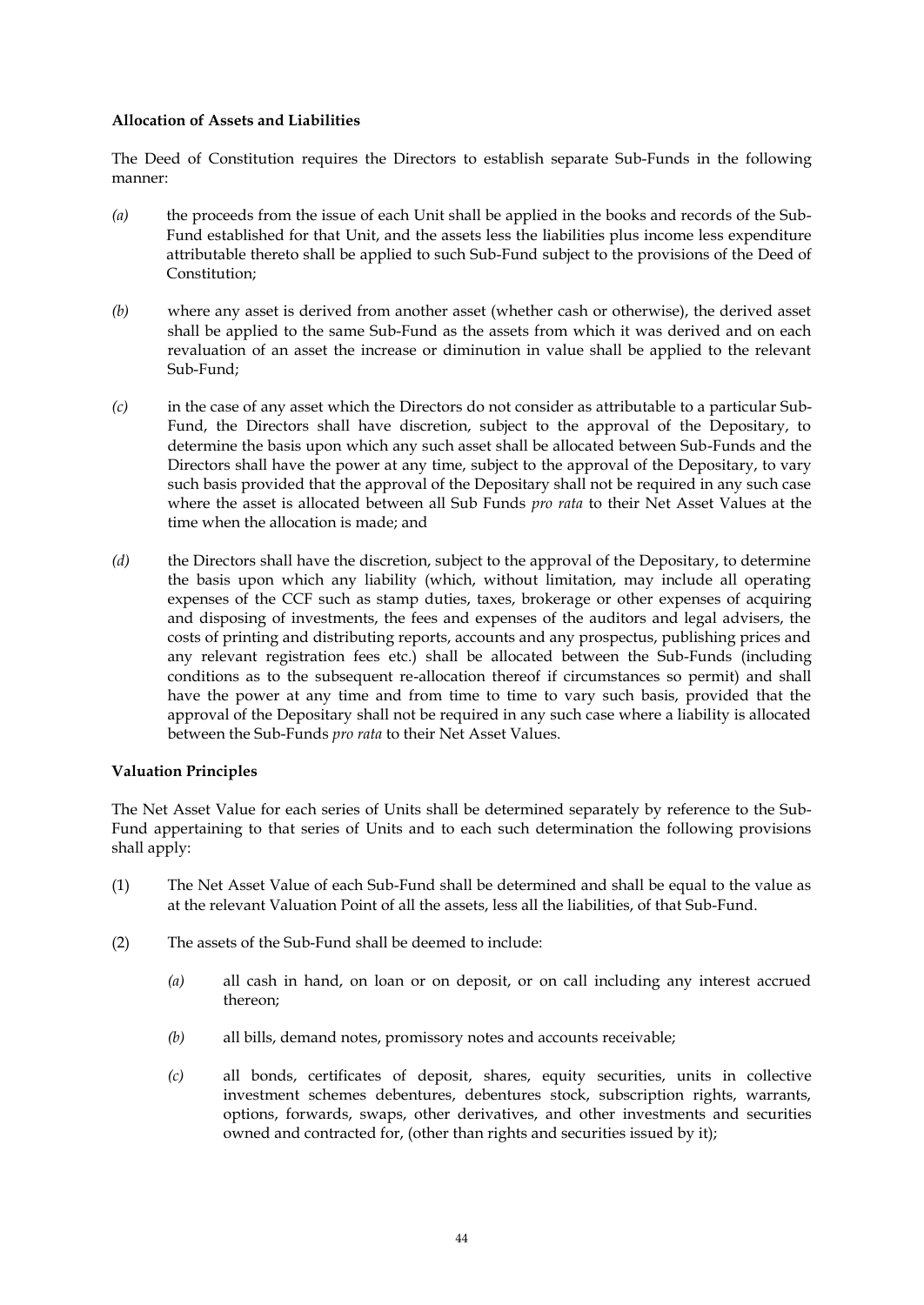- *(d)* all stock and cash dividends and cash distributions which the Directors consider will be received by the CCF in respect of a Sub-Fund but which have not yet been received by it but have been declared payable to stockholders of record on a date before the day as of which the assets are being valued;
- *(e)* all interest accrued on any interest-bearing securities forming part of a Sub-Fund;
- *(f)* mark-to-market profits on derivatives;
- *(g)* all prepaid expenses including dividends receivable by the CCF relating to that Sub-Fund and a proportion of any prepaid expenses relating to the CCF generally, such prepaid expenses to be valued and defined from time to time by the Directors; and
- *(h)* all other assets of the Sub-Fund of whatsoever kind and nature.
- (3) The liabilities of a Sub-Fund shall be deemed to include:
	- *(a)* all bills, notes and accounts payable;
	- *(b)* all expenses payable and/or accrued (the latter on a day to day basis) including but not limited to the fees and expenses incurred by the Depositary and the Manager in the performance of their obligations hereunder;
	- *(c)* all known liabilities including the amount (if any) of any unpaid distribution declared upon the Units in the Sub-Fund, contractual obligations for the acquisition of investments or other property or for the payment of money and outstanding payments on any Units previously redeemed;
	- *(d)* an appropriate provision for taxes (other than taxes taken into account as duties and charges) and contingent liabilities as determined from time to time by the Administrator;
	- *(e)* mark-to market losses on derivatives; and
	- *(f)* all other liabilities of the Sub-Fund of whatsoever kind and nature except liabilities represented by Unit in the Sub-Fund.

In determining the amount of such liabilities the Administrator may calculate administrative and other expenses of a regular or recurring nature on an estimated figure for yearly or other periods in advance and accrue the same in equal proportions over any such period.

- (4) Any expense or liability of the CCF may be amortised over such period as the Directors (with the approval of the auditors) may determine (and the Directors may at any time and from time to time determine with the approval of the auditors to lengthen or shorten any such period), and the unamortised amount thereof at any time shall also be deemed to be an asset of the CCF.
- (5) Assets shall be valued as follows:
	- (a) deposits shall be valued at their nominal amount plus accrued interest from the date on which the same was acquired or made;
	- (b) save as otherwise herein provided, listed securities quoted or dealt in on a Recognised Market shall be valued at the Valuation Point in each case being one of the closing bid, the last bid, the last traded price, the closing mid-market price, the latest mid-market price or the official closing price published by an exchange as may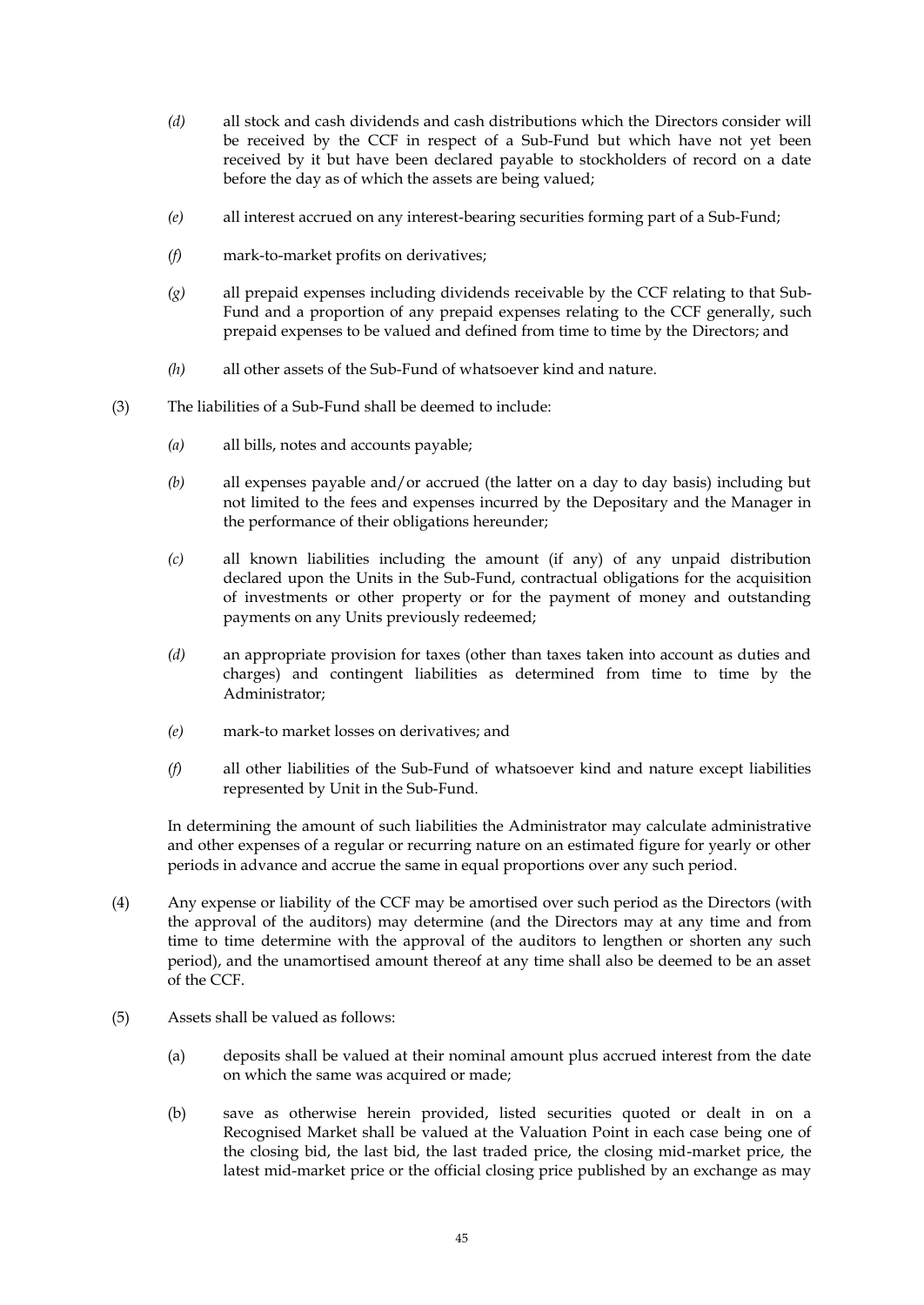be deemed appropriate by the Manager (or Portfolio Manager) and set out in the applicable Supplement for each Sub-Fund, on the Recognised Market on which these securities are traded or admitted for trading. If such securities are dealt in on more than one Recognised Market, the relevant Recognised Market will be, in the sole opinion of the Manager, the relevant market which the Manager determines provides the fairest criteria in a value of the relevant security. If, in the sole opinion of the Manager, the dealing price (which will be one of the closing bid, the last bid, the last traded price, the closing mid-market price, the latest mid-market price or the official closing price published by an exchange as may be deemed appropriate by the Manager (or Portfolio Manager) and set out in the applicable Supplement for each Sub-Fund) for the securities, calculated as at the Valuation Point is unavailable or not representative of the value of the securities, or in the context of unlisted securities or securities that are not quoted or dealt in on a Recognised Market, the value will be (i) the probable realisation value, estimated with care and in good faith by the Manager or such competent person(s) as may be appointed by the Manager and approved for the purpose by the Depositary; or (ii) calculated by any other means provided that the valuation is approved by the Depositary. Securities listed or traded on a Recognised Market but acquired at a premium or at a discount outside or off the Recognised Market may be valued taking into account the level of premium or discount at the relevant valuation;

- (c) exchange-traded derivative instruments shall be valued at the settlement price as determined by the market where the exchange-traded derivative is traded. If such settlement price is not available, the value will be (i) the probable realisation value, estimated with care and in good faith by the Manager or such competent person(s) as may be appointed by the Manager and approved for the purpose by the Depositary; or (ii) calculated, by the Manager or such competent person(s) as may be appointed by the Manager and approved for the purpose by the Depositary; or (iii) calculated by any other means provided that the valuation is approved by the Depositary;
- (d) off-exchange derivative contracts shall be valued by the counterparty on a daily basis. The valuation must be approved or verified weekly by a third party who is independent of the counterparty and who is approved for the purpose by the Depositary. An alternative valuation may also be used. Where an alternative valuation is used, the following conditions will be satisfied:
	- the Manager will follow international best practice and adhere to the principles on valuation of OTC instruments established by bodies such as the International Organization of Securities Commissions ("IOSCO") and AIMA;
	- the alternative valuation is that provided by a competent person appointed by the Manager and approved for the purpose by the Depositary or a valuation by any other means provided that the value is approved by the Depositary;
	- the alternative valuation must be reconciled to the counterparty valuation on a monthly basis. Where significant differences arise these must be promptly investigated and explained; and
	- as foreign exchange hedging may be used for the benefit of a particular Unit series within a Sub-Fund, its costs and related liabilities and/or benefits shall be for the account of that Unit series only. Accordingly, such costs and related liabilities and/or benefits will be reflected in the Net Asset Value per Unit for Units of any such Unit series;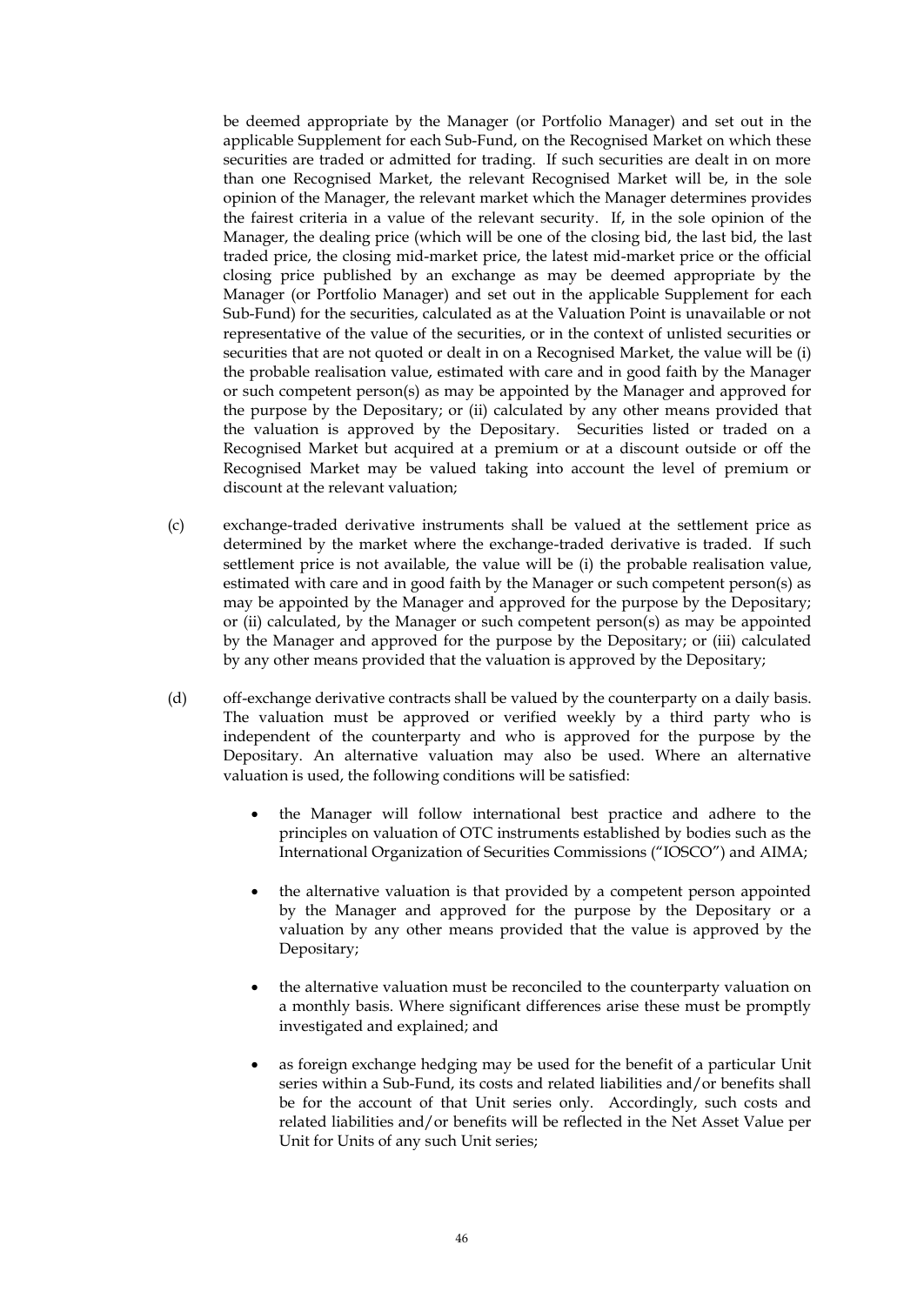- (e) cash shall be valued at face value (together with accrued interest to the relevant Valuation Date);
- (f) the value of units or shares or other similar participation in any collective investment scheme shall be (i) if listed, quoted or traded on a Recognised Market valued in accordance with paragraph (b) above; or (ii) valued at the latest available net asset value or bid price of the collective investment scheme, as published by the collective investment scheme;
- (g) where it is not the intention or objective of the Manager to apply amortised cost valuation to the portfolio of a Sub-Fund as a whole, a money market instrument within such a portfolio shall only be valued on an amortised basis if the money market instrument has a residual maturity of less than 3 months and does not have any specific sensitivity to market parameters, including credit risk. In this regard, where utilised, a review of the amortised cost valuation vis-à-vis market valuation will be carried out in accordance with the requirements of the Central Bank;
- (h) forward foreign exchange contracts or foreign exchange swaps will be valued in accordance with paragraph (d) above or, alternatively by reference to freely available market quotations. If such freely available market quotations are used, there is no requirement to have such prices independently verified or reconciled on a weekly basis;
- (i) notwithstanding the foregoing, where at the time of any valuation any asset of the CCF has been realised, or is contracted to be realised (the "**Realised Asset**"), there shall be included in the assets of the CCF in place of such Realised Asset the net amount receivable by the CCF in respect of the Realised Asset. If the amount receivable by the CCF in respect of the Realised Asset is not known exactly then its value shall be the net amount estimated by the Manager or such competent person(s) as may be appointed by the Manager and approved for the purpose by the Depositary;
- (j) notwithstanding the foregoing, the Manager may, if it deems it necessary, with the approval of the Depositary, permit some other method of valuation to be used for any particular asset if the Manager considers that the alternative method of valuation better reflects the fair value of that asset and the Manager shall clearly document the rationale and methodology of the alternative method of valuation; and
- (k) the value of an asset may be adjusted by the Manager with the approval of the Depositary where such an adjustment is considered necessary to reflect the fair value in the context of currency, marketability, dealing costs and/or such other considerations as are deemed relevant.
- (6) Pricing services, whether automated or not, of one or more third parties may be engaged to ascertain the value of any investment (in accordance with the valuation provisions set out herein). Pricing services will be selected by the Manager or a delegate of the Manager.
- (7) Currencies or values in currencies other than in the currency of designation of a particular Sub-Fund shall unless the Directors determine otherwise be converted or translated at the rate which the Manager may consider appropriate having regard (inter alia) to any premium or discount which may be relevant and to costs of exchange into the currency of designation of that Sub-Fund.
- (8) In calculating the Net Asset Value, the Administrator shall (subject to the general liability standard provided for in the Administration Agreement) not be liable for any loss suffered by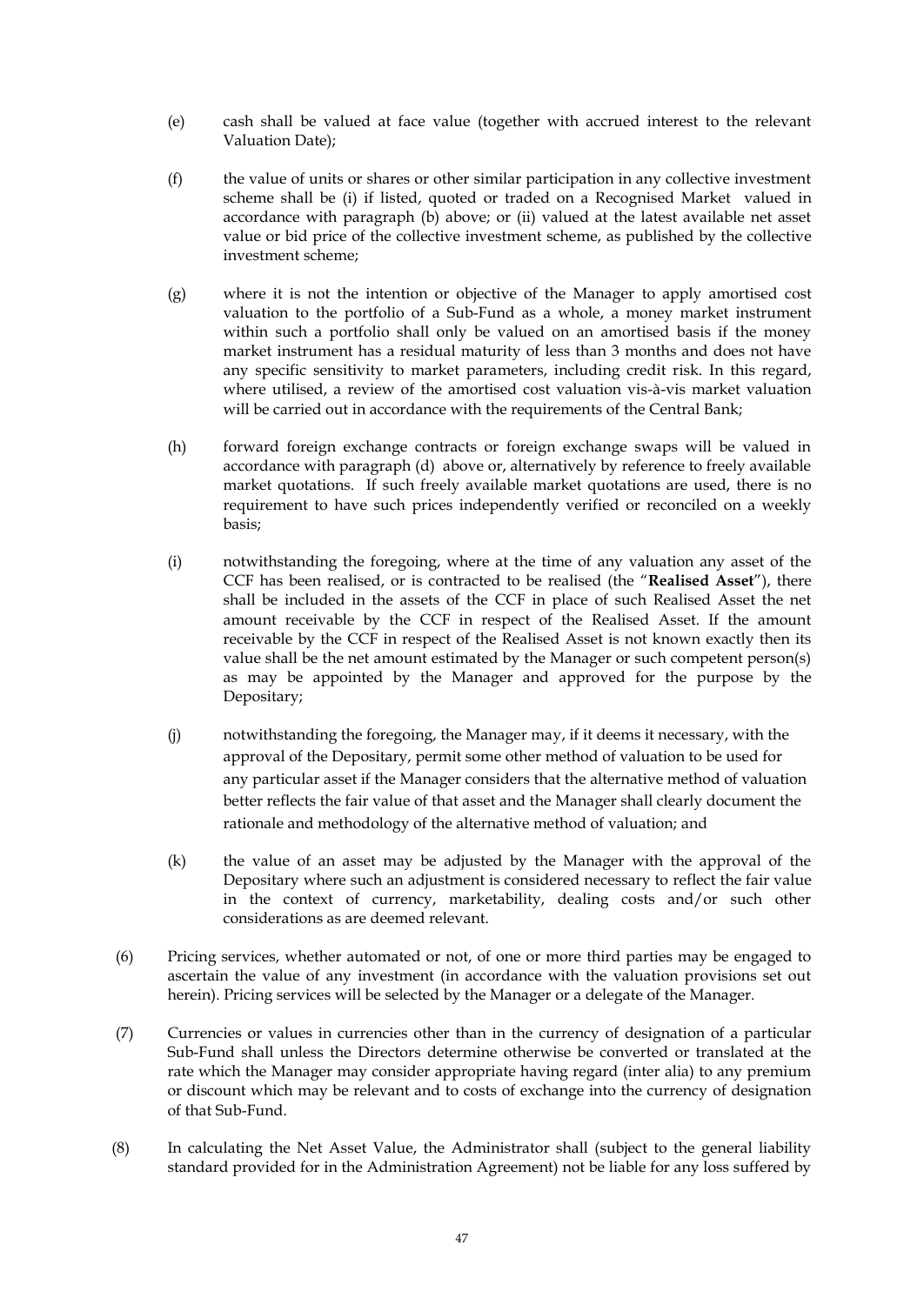the CCF by reason of any error resulting from any inaccuracy in the information provided by any third party pricing service that the Administrator is directed to use by the CCF.

(9) In the event that there is an error in the calculation of the Net Asset Value of any Sub-Fund or series of Units which results in a Unitholder receiving proceeds from the Manager, the Manager reserves the right to seek to recover from such Unitholder any excess amount recovered by them or to re-issue a contract note with the correct Net Asset Value of the relevant Sub-Fund or series of Units.

For the avoidance of doubt, the Manager acknowledges that the Administrator has not been retained to act as its external valuer or independent valuation agent.

### **Suspension of Valuation**

The Directors may at any time temporarily suspend the calculation of the Net Asset Value of the CCF or any Sub-Fund during:

- *(a)* any period during which one or more of a Sub-Fund's investments has suspended the determination of its or their net asset value(s) and/or has suspended redemptions or withdrawals.
- *(b)* any period when any of the principal markets or stock exchanges on which a substantial part of the investments of the relevant Sub-Fund are quoted is closed, otherwise than for ordinary holidays, or during periods in which dealings thereon are restricted or suspended;
- *(c)* the existence of any state of affairs which, in the opinion of the Directors, constitutes an emergency as a result of which disposal or valuation of a substantial part of the investments of the relevant Sub-Fund is not reasonably practicable or would be seriously detrimental to the interests of the Unitholders in the relevant Sub-Fund (or any series thereof);
- *(d)* any breakdown in the means of communication normally employed in determining the value of any portion of the investments of the relevant Sub-Fund or when for any reason the current prices on any market of a substantial part of the investments of the relevant Sub-Fund cannot be promptly and accurately ascertained;
- *(e)* any period when the transfer of funds involved in the realisation or acquisition of any investments cannot, in the opinion of the Directors, be effected at normal rates of exchange;
- *(f)* any period when, in the opinion of the Directors, the effect of redemptions, including redemptions for which redemption requests have been received, would materially impair a Fund's ability to operate in pursuit of its objectives, or any of the remaining investors in that Sub-Fund (or any series thereof) would be unfairly and materially disadvantaged or the effect of redemptions would otherwise jeopardise the tax status of that Sub-Fund (or any series thereof);
- *(g)* subject to the approval of the Directors, during any other such period when, in the opinion of the Manager, disposal of all or part of a Sub-Fund's assets, or determination of the Net Asset Value of the relevant Sub-Fund (or one or more series thereof) would not be reasonable or practicable or would be prejudicial to the investors in that Sub-Fund (or any series thereof) or
- *(h)* any period when a resolution calling for the termination of the relevant Sub-Fund or the winding up of the CCF has been proposed or the Sub-Fund is otherwise winding down its business.

Any such suspension will be notified to the Central Bank immediately (and in any event within the working day on which such suspension took effect) and shall be notified to the relevant Unitholders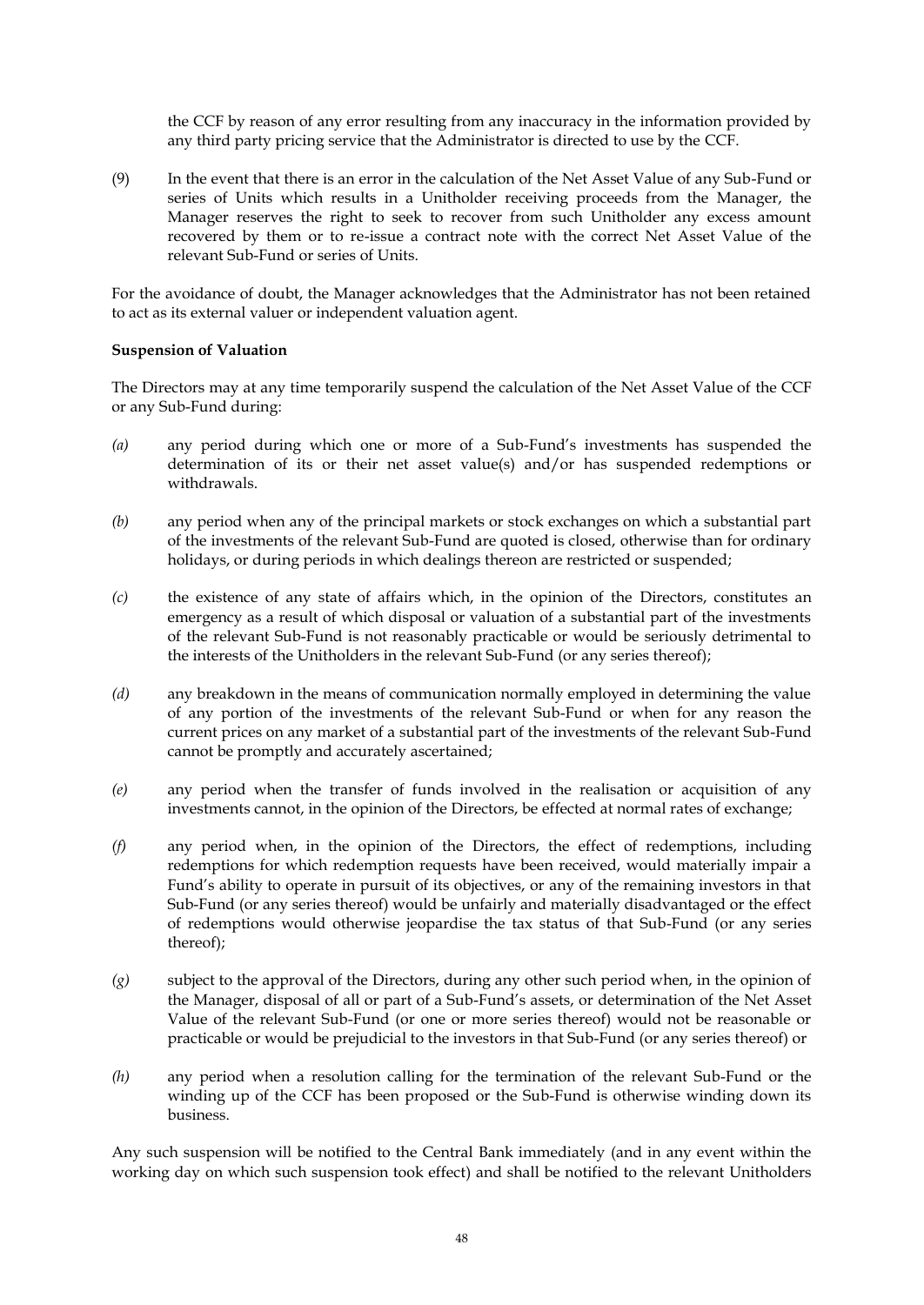and applicants for Units in such manner as the Directors may deem appropriate if, in the opinion of the Directors, it is likely to exceed fourteen (14) days and any such suspensions will be notified to applicants for Units or Unitholders requesting issue or redemption of Units of the relevant Sub-Fund by the Directors promptly following receipt of an application for such issue or filing of the written request for redemption. Where possible, all reasonable steps will be taken to bring any period of suspension to an end as soon as possible.

#### **Publication of the Net Asset Value**

The latest Net Asset Value per Unit of each Sub-Fund is calculated for each Valuation Point and will be available from the Administrator upon request and will be published on https://theamx.com/ on each Dealing Day as soon as reasonably practicable. The historical performance of each Sub-Fund will be available from the Administrator upon request. The subscription and redemption prices will be made available promptly to Unitholders on request.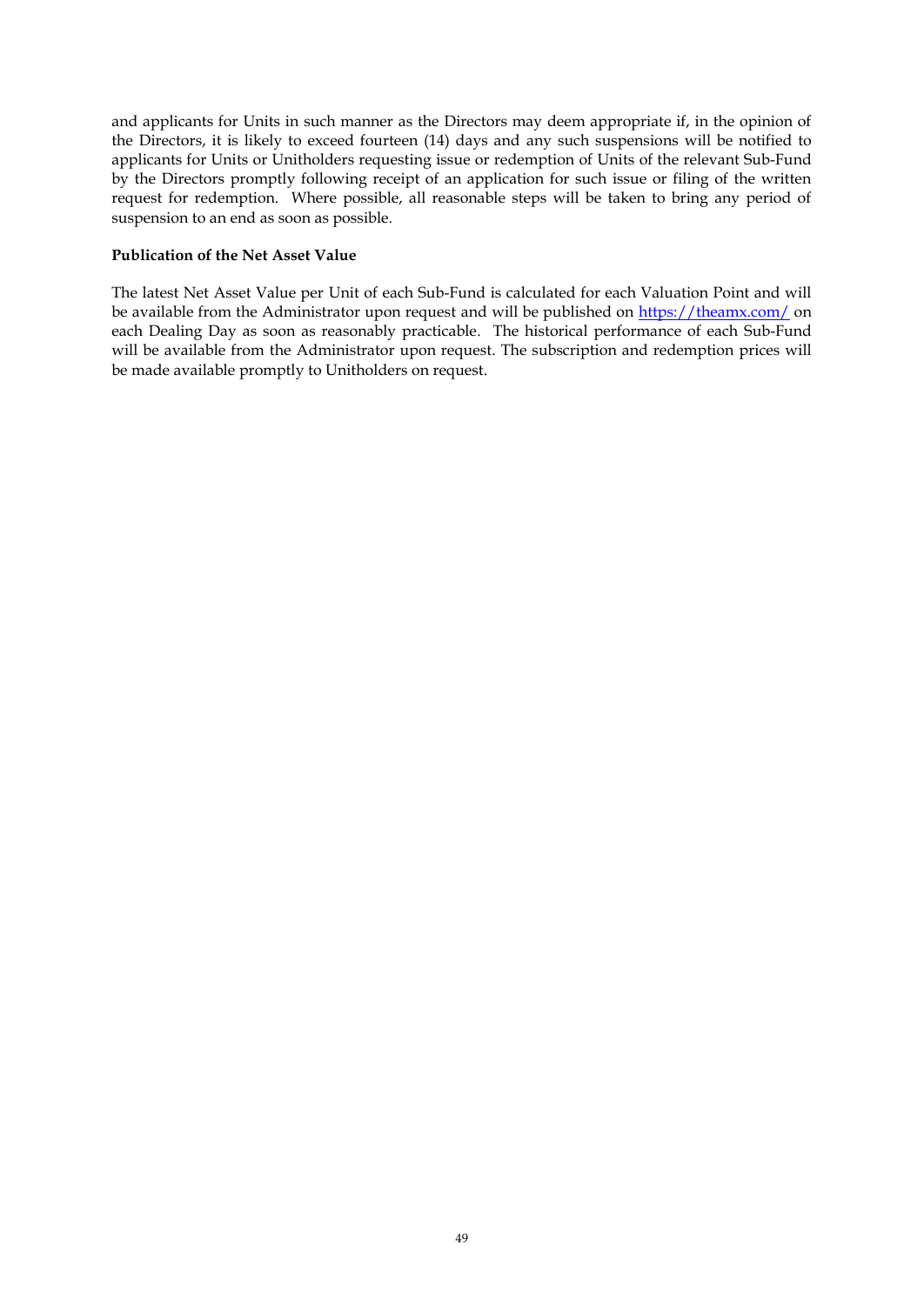### **FEES AND EXPENSES**

### **Management Fee**

Under the provisions of the Deed of Constitution, each Sub-Fund or series of Units will pay the Manager a fee in respect of its duties as manager of that Sub-Fund or series of Units. Details of such fees will be as set out in the applicable Supplement. The Manager shall also be entitled to be reimbursed all reasonable out-of-pocket expenses incurred by it in the performance of its duties.

### **Portfolio Management Fee**

Under the provisions of the relevant portfolio management agreement, a Portfolio Manager will be entitled to a portfolio management fee in respect of acting as the portfolio manager to the relevant Sub-Fund. Details of such fees will be as set out in the applicable Supplement. The Portfolio Manager shall also be entitled to be reimbursed all reasonable out-of-pocket expenses incurred by it in the performance of its duties.

### **Administration Fee**

Under the provisions of the Administration Agreement, each Sub-Fund or series of Units will pay the Administrator a fee in respect of its duties as Administrator of that Sub-Fund or series of Units. Details of such fees will be as set out in the applicable Supplement. The Administrator shall also be entitled to be reimbursed all reasonable out-of-pocket expenses incurred by it in the performance of its duties.

### **Depositary Fee**

Under the provisions of the Depositary Agreement, each Sub-Fund or series of Units will pay the Depositary a fee in respect of its duties as Depositary of that Sub-Fund or series of Units. Details of such fees will be as set out in the applicable Supplement. The Depositary shall also be entitled to be repaid out of the assets of each Sub-Fund any transaction charges and sub-Depositary fees, which will be charged at normal commercial rates. The Depositary shall also be entitled to be reimbursed all reasonable out-of-pocket expenses incurred by it in the performance of its duties.

## **Distribution Fee**

The Manager or its affiliates may pay a Distributor (such as AMX UK) a fee in respect of the services provided by the relevant Distributor under their respective distribution agreement. Such fees and all reasonable out-of-pocket expenses incurred by the Distributor in the performance of its duties will be paid out of the management fee or otherwise by the Manager or its affiliates and will not be borne by any Sub-Fund.

#### **Establishment Expenses**

The fees and expenses incurred in connection with the establishment of the CCF, the preparation and publication of this Prospectus and all legal costs and out-of-pocket expenses are not expected to exceed €200,000. Such expenses are being amortised on a straight-line basis in the accounts of the CCF over a 48 month period commencing from the  $13<sup>th</sup>$  month of the CCF's establishment, although the Directors may determine to accelerate such amortisation and charge all or part of such expenses after the first 12 months of the CCF's establishment in their discretion. While this is not in accordance with applicable accounting standards generally accepted in Ireland and the UK and may result in the audit opinion on the annual report being qualified in this regard, the Directors believe that such amortisation is fair and equitable to investors.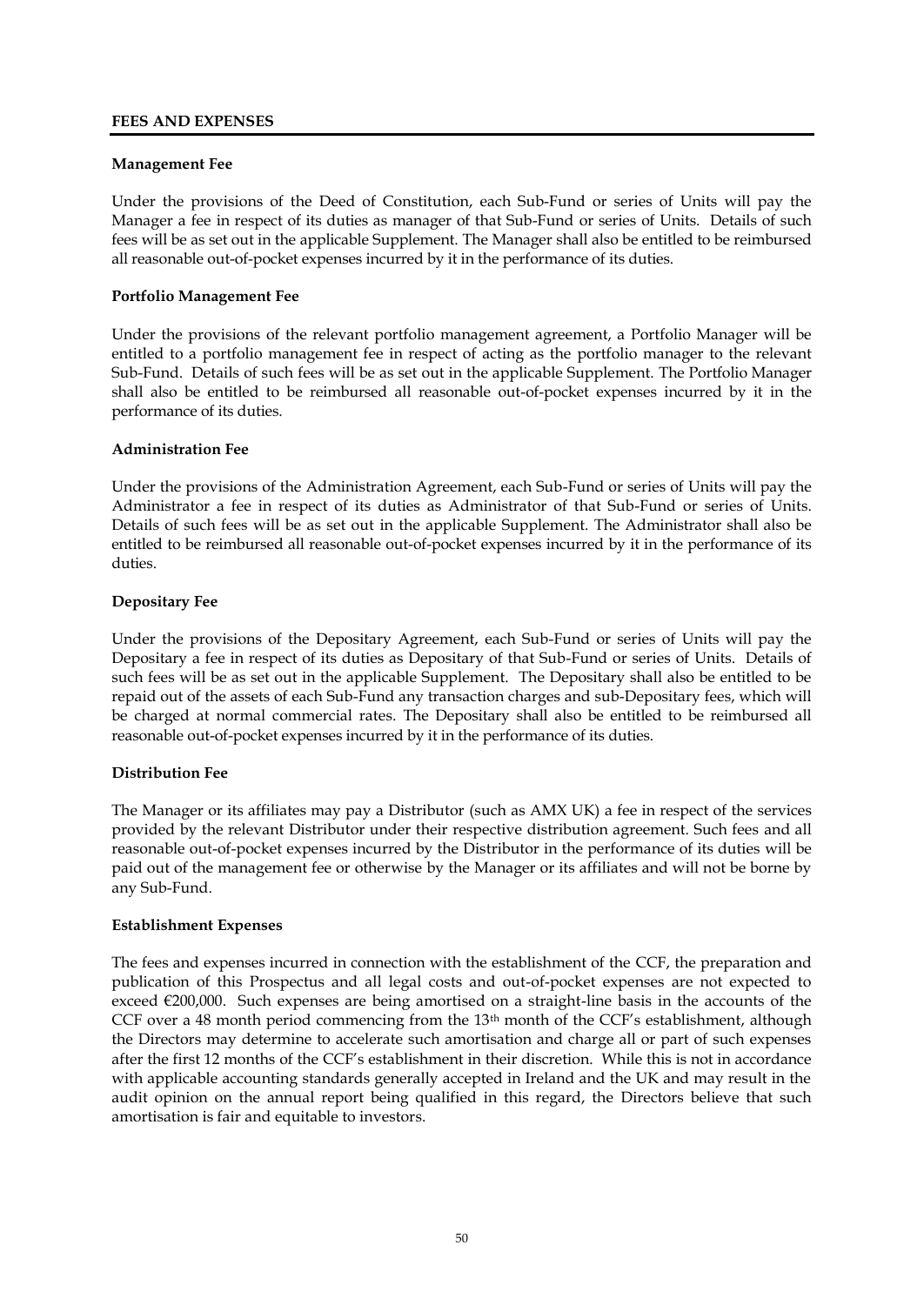All Sub-Funds of the CCF will be allocated such portion of the formation expenses of the CCF as the Directors consider fair in the circumstances. Details of the establishment expenses relating to Sub-Funds will be set out in the applicable Supplement.

## **Other Expenses**

The CCF will pay the following costs and expenses:

- (i) all fees and out-of-pocket expenses of any other service provider (other than those specifically listed above or in the applicable Supplement) in respect of the CCF, including, but not limited to, any entity that provides money laundering reporting officer services, administration services in respect of the Central Bank's Online Reporting (ONR) System, VAT services, payroll services, FATCA and/or CRS compliance services, regulatory reporting services, country-specific registration or tax reporting services or GDPR compliance services to the CCF and/or any Sub-Fund (including VAT thereon). Such expenses may include, but are not limited to, transaction charges and all such fees and expenses shall be charged at normal commercial rates;
- (ii) all stamp duty (other than any payable by an applicant for Units or by a Unitholder) or other tax or duty which may be levied or payable from time to time on or in respect of the CCF or on creation or issue of Units or arising in any other circumstance;
- (iii) all fiscal and purchase or fiscal and sale charges arising on any acquisition or disposal of investments;
- (iv) all taxes payable by the CCF in Ireland or elsewhere and to municipal, or other governmental agencies in Ireland, or elsewhere;
- (v) all expenses incurred in relation to the registration of any investments into and transfer of any investments out of the name of the CCF or its nominees or the holding of any investment or the custody of investments and/or title thereto (including bank charges, insurance of documents of title against loss in shipment, transit or otherwise);
- (vi) all expenses incurred in the collection of income of the CCF;
- (vii) all expenses of and incidental to producing, printing and posting or otherwise dispatching the annual accounts of the CCF and/or each Sub-Fund and any report of the Directors, the Manager and/or auditors therewith and notices to Unitholders;
- (viii) all costs and expenses of and incidental to preparing written requests for confirmations or seeking such other confirmations from the Unitholders for the purpose of securing that the CCF conforms to legislation coming into force after the date of the incorporation of the CCF;
- (ix) all charges and expenses incurred before and after registration of the CCF in connection with the registration, operation, authorisation, existence and organisation of the CCF (except any placing commission) and the listing at any time of its series of Units on a stock exchange;
- (x) all broker's commissions and transfer taxes and other expenses chargeable to the CCF in connection with securities transactions to which the CCF is a party;
- (xi) all fees and expenses involved in registering the Manager or the CCF with governmental agencies or any stock exchange to permit or facilitate the sale of any of its Units in particular jurisdictions including the preparation, printing and filing of prospectuses or similar material for use in such jurisdiction and also the fees and expenses of maintaining all such registrations;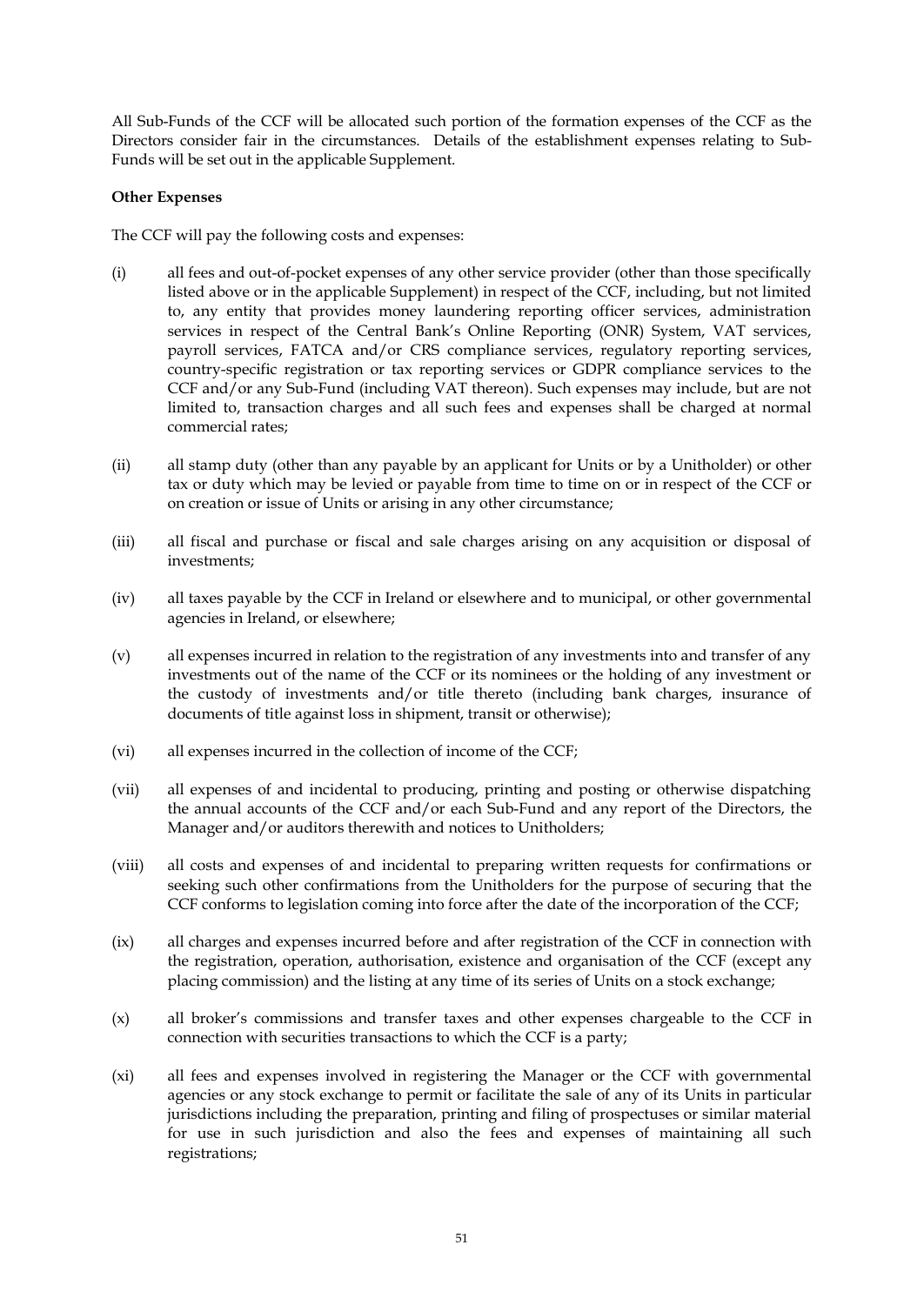- (xii) all taxation payable in respect of the holding of or dealings with or income from the CCF relating to the CCF's property and in respect of allocation and distribution of income to Unitholders other than tax of Unitholders or tax withheld on account of Unitholders' tax liability;
- (xiii) all commissions, stamp duty, value added tax and other costs and expenses of or incidental to any acquisition, holding, settlement, realisation or other dealing in investments, foreign exchange options, financial futures, contracts for differences or any other derivative instruments or the provision of cover or margin therefor or in respect thereof or in connection therewith (including data and systems used for collateral and counterparty management and oversight);
- (xiv) all stationery, printing and postage costs in connection with the preparation and distribution of cheques, warrants, tax certificates, statements, accounts and reports made, issued or despatched pursuant to the Deed of Constitution;
- (xv) the fees and expenses of the auditors (including all professional and accounting fees relating to the ascertainment, payment and claims of tax charges or reliefs on behalf of the CCF), tax and legal advisers (in connection with the Manager's or the CCF's authorisation, regulation, status, registration in any jurisdiction in which the Units are marketed or otherwise sold, financial structure, relations with its Unitholders and other matters), translators and other professional advisers in respect of the Manager or the CCF (including the costs of fee/cost accrual management systems);
- (xvi) all fees and expenses incurred by the CCF, the Manager and/or its affiliates in connection with the management, marketing and advertising of the CCF, including but not limited to, the costs associated with obtaining marketing passports and/or marketing licences, the costs (including any licence fees) associated with the use of benchmarks and indices for performance comparison and other purposes, the costs associated with the investment, risk and liquidity management and regulatory compliance oversight functions in respect of the CCF (including the costs associated with the use of data and analytical systems and tools), the costs associated with investor reporting such as the costs relating to publishing details and prices of the Units and other performance and portfolio information of the CCF in newspapers and other hard copy and electronic publications and formats;
- (xvii) any fees payable by the Manager or the CCF to any regulatory authority in any country or territory, the costs and expenses (including legal, accountancy and other professional charges and printing costs) incurred in meeting on a continuing basis the notification, registration and other requirements of each such regulatory authority, and any fees and expenses of representatives or facilities agents in any such other country or territory;
- (xviii) all fees and costs relating to a scheme of reconstruction and amalgamation (to the extent it has not been agreed that such expenses should be borne by other parties) under which the CCF acquires investments;
- (xix) fees in respect of company secretarial services;
- (xx) all charges or expenses payable by the Manager and any other supplier of services to the Manager or to the CCF (including VAT thereon) as agreed between the Manager and the relevant supplier of services. Such expenses may include, but are not limited to, the fees payable to the Directors (and any associated costs, such as director and officer insurance), the fees and out-of-pocket expenses of the Manager's MLRO and company secretary, the cost of the Manager's professional indemnity insurance or the cost of an ERISA fidelity bond in the context of the Manager acting as the manager to the CCF;
- (xxi) any regulatory fees;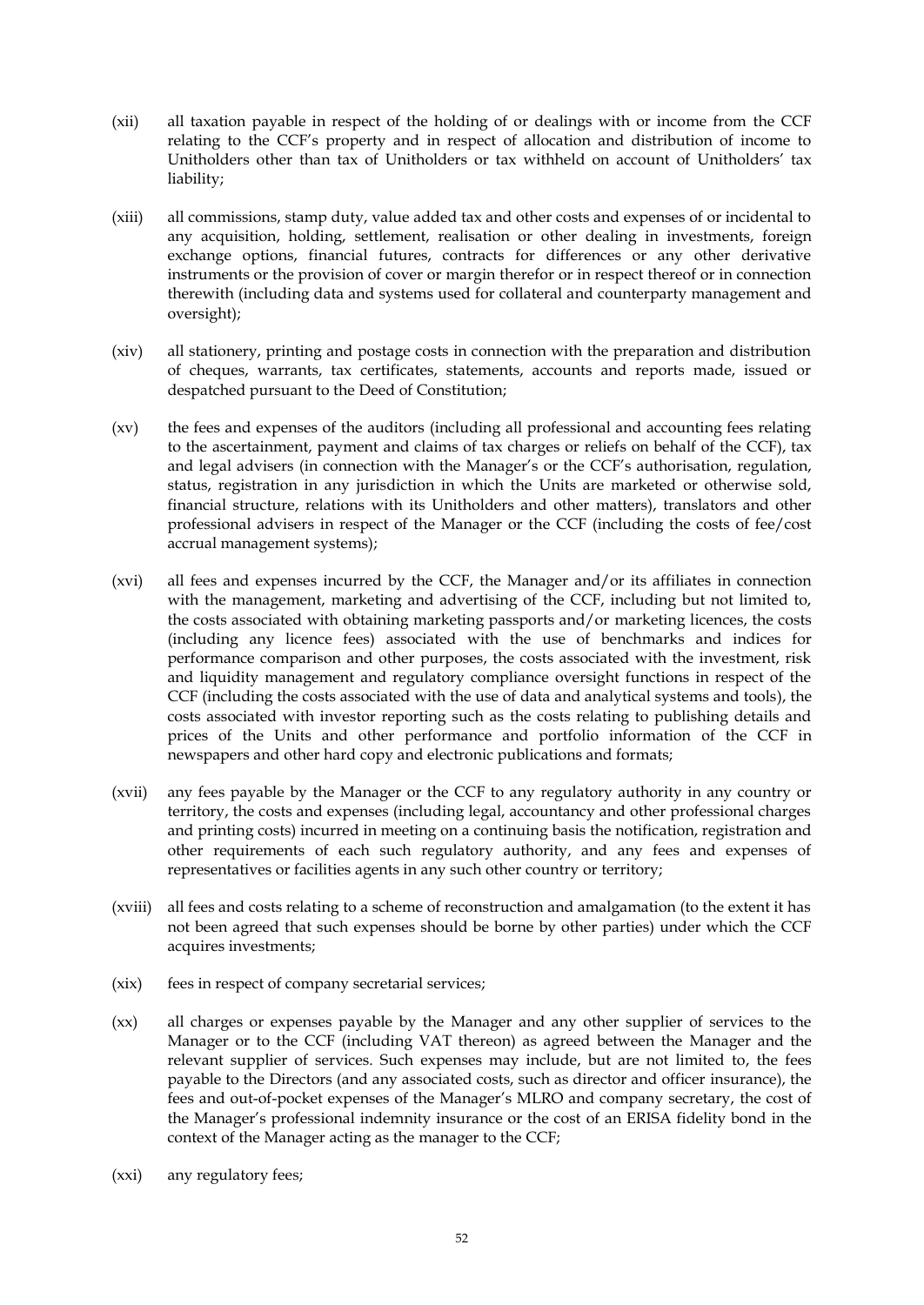- (xxii) the costs of termination/liquidation of any Sub-Fund and the CCF;
- (xxiii) all regulatory costs and expenses incurred by the CCF or the Manager, including those incurred in preparing applicable regulatory filings; and

(xxiv) all fees incurred in respect of the preparation of key investor information documents.

The foregoing expenses will be properly vouched for or, if not vouched for, shall be charged to the CCF at normal commercial rates.

Any expenses incurred in relation to a particular Sub-Fund will be applied to that Sub-Fund. Expenses incurred in relation to more than one Sub-Fund will be applied across the relevant Sub-Funds in a fair and equitable manner as determined by the Directors in their absolute discretion.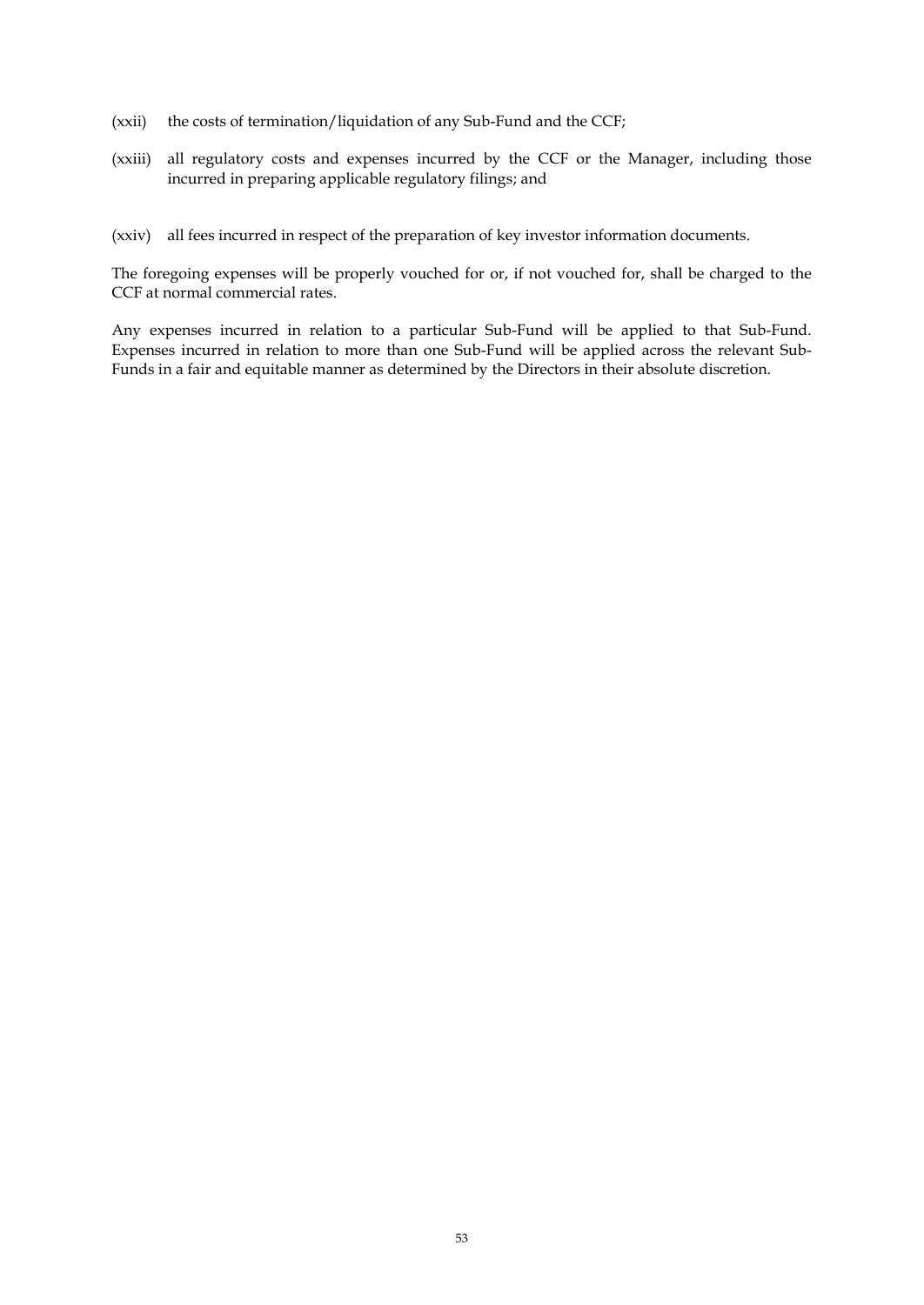## **TAXATION**

**The following summary of certain relevant taxation provisions is based on current law and practice and does not constitute legal or tax advice. It does not purport to deal with all the tax consequences applicable to the CCF or to all categories of investors, some of whom may be subject to special rules. Unitholders and potential investors are advised to consult their professional advisers concerning possible taxation or other consequences of purchasing, holding, selling, converting or otherwise disposing of the Units under the laws of their country of incorporation, establishment, citizenship, residence or domicile, and in light of their particular circumstances.**

**Potential investors and Unitholders should note that the statements on taxation which are set out below are based on advice which has been received by the Directors regarding the law and practice in force in the relevant jurisdiction as at the date of this Prospectus. As is the case with any investment, there can be no guarantee that the tax position or proposed tax position prevailing at the time an investment is made in the CCF will endure indefinitely.**

**Any reference in this Taxation section to the CCF includes references to the Manager of the CCF taking any action on behalf of the CCF.**

#### **Ireland**

The Directors have been advised that, on the basis that the CCF is a common contractual fund within the meaning of section 739I(1) of the Taxes Act and certain conditions are met, the taxation position of the CCF and the Unitholders is as set out below.

#### **Taxation of the CCF**

It is intended that the CCF will be a common contractual fund within the meaning of section 739I of the Taxes Act, being an unincorporated body established by a UCITS management company under which the participants by contractual arrangement participate and share in the property of the collective investment undertaking as co-owners.

On the basis that the CCF is a common contractual fund within the meaning of section 739I of the Taxes Act and the conditions set out below are met, the CCF is not chargeable to Irish tax in respect of relevant profits. The relevant income and gains of the CCF shall be treated as arising, or as the case may be, accruing to each Unitholder in proportion to the value of Units held by that Unitholder, as if the relevant income and relevant gains have arisen or, as the case may be, accrued to the Unitholders in the CCF without passing through the CCF. This tax treatment shall only apply where each of the Units of the CCF:

- (a) is an asset of a pension fund or beneficially owned by a person other than an individual; or
- (b) is held by a custodian or trustee for the benefit of a person other than an individual.

The Directors intend that the CCF will qualify for the above tax treatment and on that basis, the CCF would be transparent for the purposes of Irish tax.

The CCF is required to make an annual statement to the Revenue Commissioners in an electronic format approved by the Revenue Commissioners which, in respect of each year of assessment:

- (a) specifies the total amount of relevant profits arising to the CCF in respect of the Units in the CCF; and
- (b) specifies, in respect of each Unitholder,: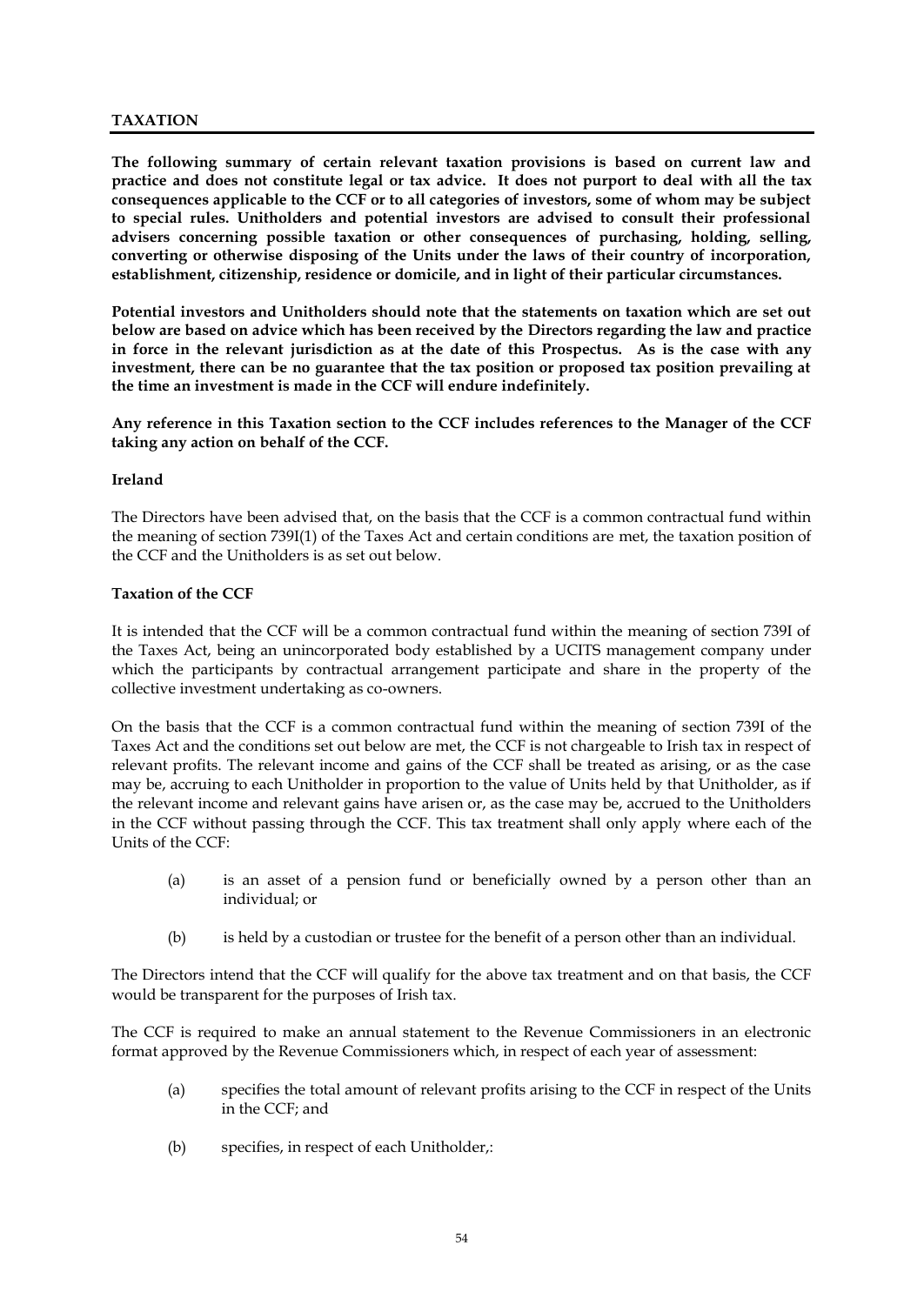- (i) the name and address of the Unitholder;
- (ii) the amount of the relevant profits to which the Unitholder is entitled; and
- (iii) such other information as the Revenue Commissioners may require.

This statement is required to be filed with the Revenue Commissioners by 28 February of the year following the year of assessment.

#### **Taxation of Unitholders**

Distributions, interest or gains derived from securities may be subject to taxes, including withholding taxes imposed by the country of source. The CCF has been constituted by the Directors with the objective that it would be viewed as tax transparent. Provided such transparency is respected, where double taxation treaties apply, those treaties between the countries where the Unitholders and the investments are located will be relevant. Although in some markets domestic withholding tax exemptions may apply. The objective of the Directors is that the CCF may effectively be ignored for double taxation treaty purposes although the Directors make no representations or warranties as to the tax transparency of the CCF or its Sub-Funds in any jurisdictions.

The Unitholders in the CCF may not be able to benefit from a reduction in the rate of withholding tax and may not therefore be able to prevent withholding taxes being deducted or be able to reclaim withholding taxes suffered in particular countries. If this position changes in the future and the application for a higher or lower rate results in an additional payment of tax or repayment to a relevant Sub-Fund the Net Asset Value of the relevant Sub-Fund will not be re-stated and the benefit or the cost will be allocated to the existing Unitholders of the relevant Sub-Fund rateably at the time of the adjustment.

#### **Stamp Duty**

No Irish stamp duty will be payable on the issue, transfer or redemption of Units provided that no application for Units or re-purchase or redemption of Units is satisfied by an in specie transfer of Irish situated securities or other properties. Even if such application was satisfied by an in specie transfer of property, held by a pension scheme or charity, to the CCF no stamp duty would be payable where Units in the CCF are issued to be held by or for the benefit of the pension scheme or charity.

## **Capital Acquisitions Tax**

No Irish gift tax or inheritance tax (capital acquisitions tax) liability will arise on a gift or inheritance of Units provided that at the date of the disposition the transferor is neither domiciled nor ordinarily resident in Ireland; and the Units are comprised in the disposition at the date of the gift or inheritance and the valuation date.

#### **Taxation outside Ireland**

The tax consequences of any investment can vary considerably from one jurisdiction to another, and ultimately will depend on the tax regime of the jurisdictions within which a person is tax resident. Therefore, the Directors strongly recommend that Unitholders obtain tax advice from an appropriate source in relation to the tax liability arising from the holding of Units in the CCF and any investment returns from those Units.

Distributions, interest and gains (if any) derived from a CCF's securities and other investments may be subject to taxes, including withholding taxes imposed by the country of source. Where the tax transparency of the CCF is respected and double taxation treaties apply, those treaties between the countries where the Unitholders and the investments are located will generally be relevant. See the section Double Taxation Treaties of this Prospectus for further information.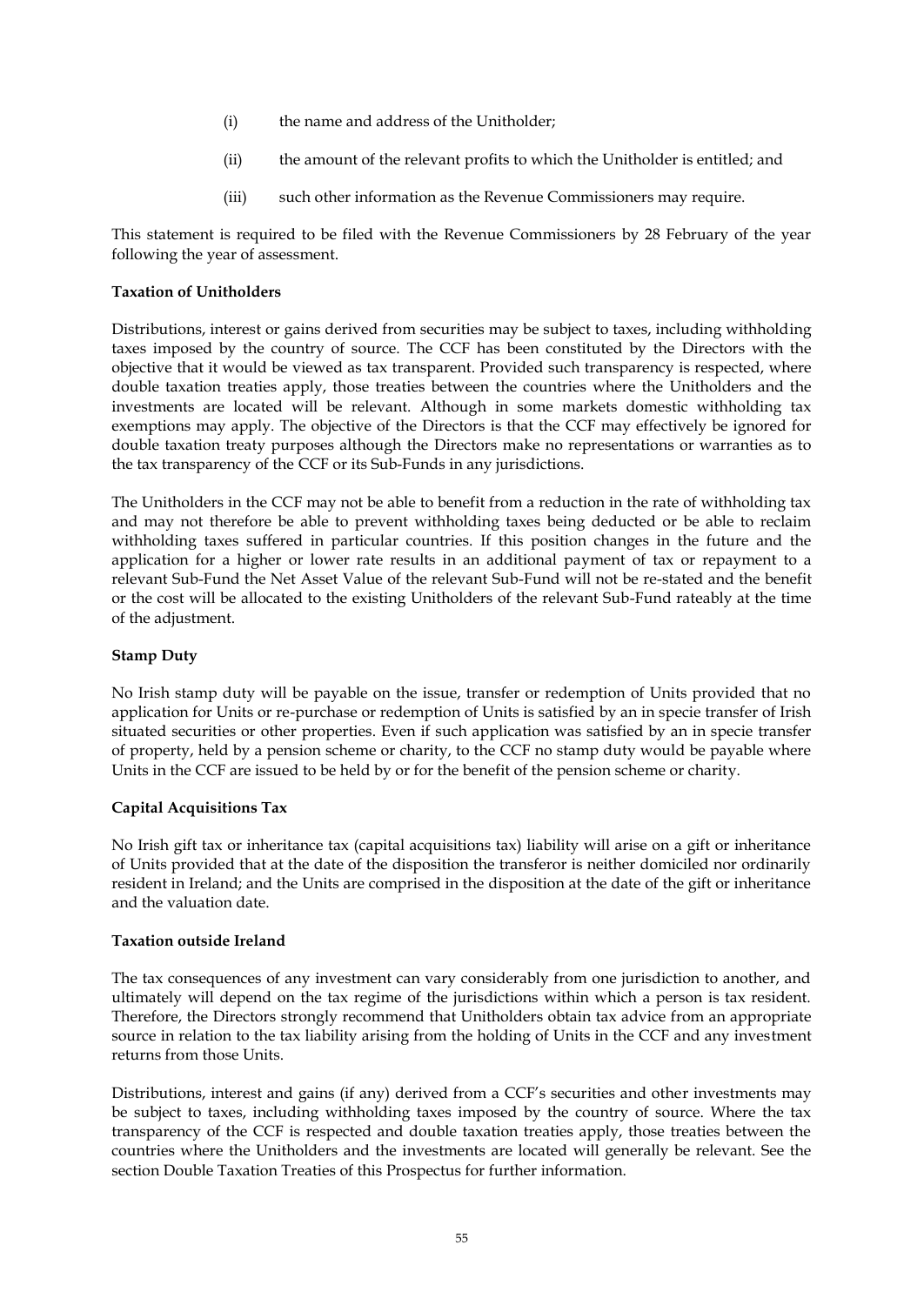It is the intention of the Directors that the CCF will not be carrying on activities that amount to a trade (as opposed to investment) in the United Kingdom. Even if the CCF were seen as trading in the United Kingdom, it is intended that the affairs of the CCF and the Manager will be arranged such that the conditions of the so-called United Kingdom Investment Manager Exemption will be satisfied. This cannot be guaranteed, however.

# **Tax Reclaims**

Tax reclaims may be filed on behalf of Unitholders and may be recorded in the relevant series by accounting on an accrual basis. Therefore, reclaims may be shared at the time of origination amongst the existing Unitholders in a series of Units. The composition of Unitholders and/or their holdings in the series at the time at which reclaims are paid may change. Tax reclaims may be filed, provided the Unitholders are entitled to the benefits of a double taxation treaty and that transparency is recognised in both the Unitholder's jurisdiction and the jurisdiction of the investments, in accordance with the confirmations received in any tax documentation completed by the Unitholder.

Tax reclaim filings may not be successful, and, in those cases, Unitholders of the relevant series will share the burden of an unsuccessful reclaim. From time to time, tax reclaims may fall below the market or other minimum filing amounts for a Unitholder in the relevant series. Accrued reclaims which are written off will be written off at the Unit series level. The Net Asset Value of the relevant series will not be restated and the cost will be allocated to the existing series Unitholders at the time of the adjustment.

Where a tax authority seeks to collect past tax or reclaim funds which were previously reclaimed on behalf of Unitholders, Unitholders shall indemnify and hold harmless the Directors and the Depositary from any claims, demands, proceedings, liabilities, damages, losses, costs and expenses directly or indirectly suffered or incurred by the CCF or series of Unit. The previous sentence includes, but is not limited to, claims, demands, proceedings, liabilities, damages, losses, costs and expenses related to the Directors's, Depositary's or other delegate's failure to provide correct information to the tax authority or failure to notify either the Unitholders or the tax authority of a change in circumstances.

## **Double Taxation Treaties**

It is intended that the CCF is treated as tax transparent in most or all countries, depending on the type and location of a particular CCF's investments, such that the treaty between the Unitholder's home country and country of investment would generally be applicable. However, this may not be the case for all Unitholders in every country of investment. The Directors also reserves the right not to apply applicable double taxation treaties in practice, for example, in a scenario where the cost of filing treaty claims would outweigh the tax benefit.

Unitholders participating in the same series of Units in a CCF must all be entitled to the same double taxation treaty benefits allowing their unique withholding tax and tax reclaims to be isolated to those eligible to benefit from such treaty benefits. Events which would cause a Unitholder's entitlements to treaty benefits, preferential withholding tax rates, or tax reclaims to diverge from the other Unitholders within the series include:

- (a) lack of valid Unitholder tax documentation for a particular market; and
- (b) divergence of tax treaty rates and domestic exemption applicability between Unitholders.

If a Unitholder fails to timely provide or otherwise lacks valid tax documentation to receive treaty benefits, the Directors, in its discretion, may either redeem the Unitholder's Units from the CCF or exchange the Unitholder's Units in the series for Units in a series where full statutory (i.e., non-treaty) rates of withholding tax are generally applied until valid documentation is received by the Depositary. When an investor's withholding rate or tax reclaim rate diverges from the other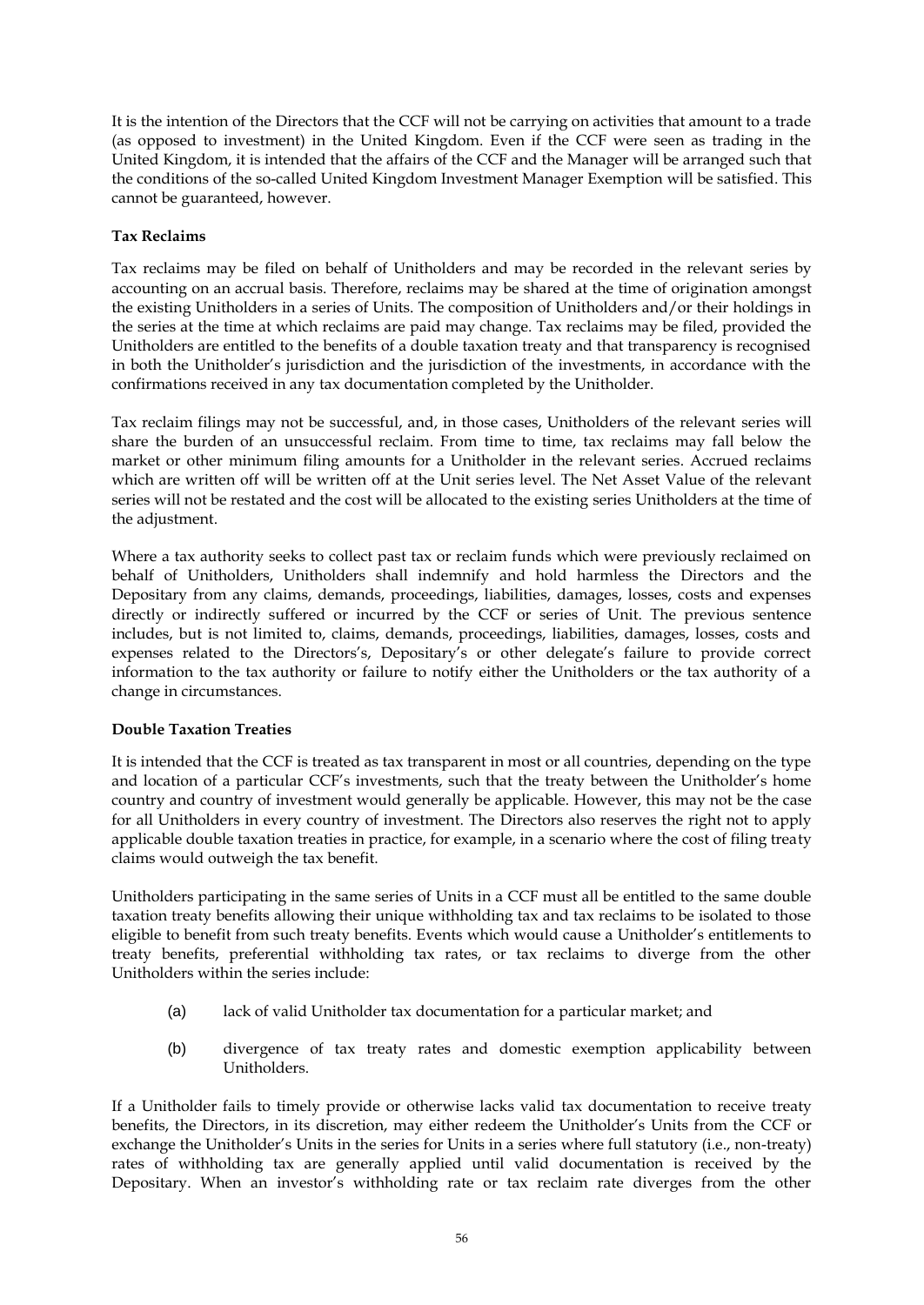Unitholders in the series due to changes in double tax treaties, domestic exemptions or other relevant law covering the investor, the Directors, in its discretion, may either redeem the Unitholder's Units from the CCF or exchange the investor's Units in a series for Units in a separate series.

#### **Automatic Exchange of Information for Tax Purposes**

Council Directive 2011/16/EU on Administrative Cooperation in the field of Taxation (as amended by Council Directive 2014/107/EU) (**"DAC2"**) provides for the implementation among Member States (and certain third countries that have entered into information exchange agreements) of the automatic exchange of information in respect of various categories of income and capital and broadly encompasses the regime known as the CRS proposed by the OECD as a new global standard for the automatic exchange of information between tax authorities in participating jurisdictions.

Under CRS, governments of participating jurisdictions have committed to collect detailed information to be shared with other jurisdictions annually. CRS is implemented in Ireland pursuant to the Returns of Certain Information by Reporting Financial Institutions Regulations 2015, S.I. 583 of 2015, made under Section 891F of the Taxes Act. DAC2 is implemented in Ireland pursuant to the Mandatory Automatic Exchange of Information in the Field of Taxation Regulations of 2015, S.I. No. 609 of 2015 made under Section 891G of the Taxes Act. Pursuant to these Regulations, the CCF will be required to obtain and report to the Revenue Commissioners annually certain financial account and other information for all non-Irish and non-US new and existing accountholders in respect of their Units. The returns are required to be submitted annually by 30 June. The information will include amongst other things, details of the name, address, taxpayer identification number ("TIN"), place of residence and, in the case of accountholders who are individuals, the date and place of birth, together with details relating to payments made to accountholders and their holdings. All Unitholders will be required to provide this information and documentation, if applicable, to the CCF and each Unitholder will agree or will be deemed to agree by its subscription for Units or, by its holding of Units, to provide the requisite information and documentation, if applicable, to the CCF, upon request by it or its service providers so that the CCF can comply with its obligations under the CRS.

#### FATCA Implementation in Ireland

The FATCA provisions of the US Hiring Incentives to Restore Employment Act were enacted to identify US persons either directly investing outside the US or indirectly earning income inside or outside the US by using foreign entities. The obligations of Irish financial institutions under FATCA are covered by the provisions of the Ireland/US Intergovernmental Agreement (**"IGA"**) and the Financial Accounts Reporting (United States of America) Regulations 2014, as amended (the **"Regulations"**). Under the IGA and the Regulations, any Irish financial institutions as defined under the IGA are required to report annually to the Revenue Commissioners details on its US account holders including the name, address and taxpayer identification number (**"TIN"**) and certain other details. The CCF, in conjunction with assistance from its service providers where necessary, will endeavour to ensure that it satisfies any obligations imposed on it under the IGA and the Regulations.

The CCF's ability to satisfy its obligations under the IGA and the Regulations will depend on each Unitholder in the CCF, providing the CCF with any information, including information concerning the direct or indirect owners of such Unitholders, that the CCF determines is necessary to satisfy such obligations. Each Unitholder will agree in its application form to provide such information upon request from the CCF. If the CCF fails to satisfy its obligations under the IGA and the Regulations, it may, in certain circumstances, be treated as a Non-participating Financial Institution by the US Tax Authorities and therefore subject to a 30% withholding on its US source income. Unitholders are encouraged to consult with their own tax advisors regarding the possible implications of FATCA on their interest in the CCF.

### **THE TAX AND OTHER MATTERS DESCRIBED IN THIS MEMORANDUM DO NOT CONSTITUTE, AND SHOULD NOT BE CONSIDERED AS, LEGAL OR TAX ADVICE TO PROSPECTIVE INVESTORS. PROSPECTIVE INVESTORS SHOULD CONSULT LEGAL AND**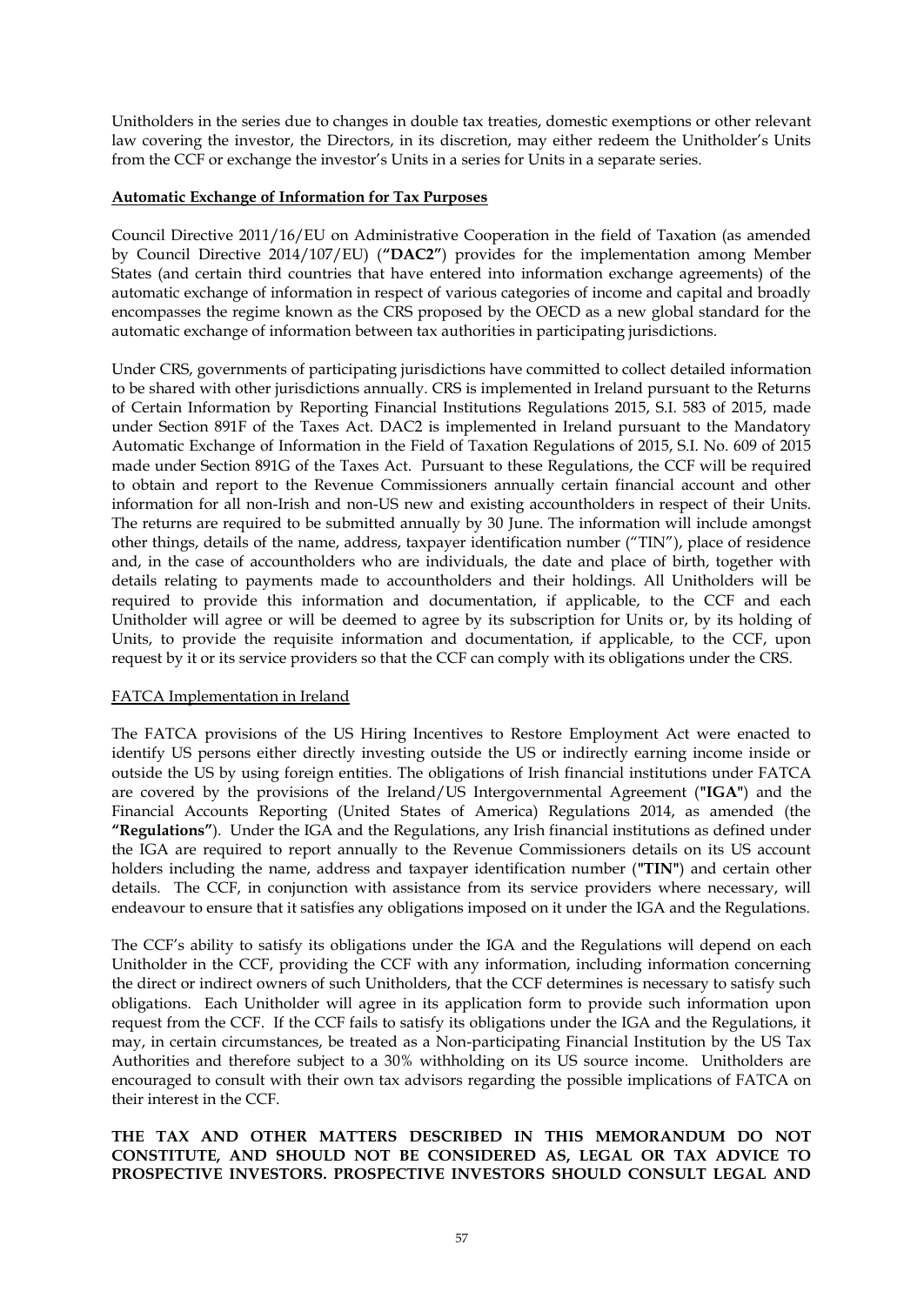**TAX ADVISORS IN THE COUNTRIES OF THEIR CITIZENSHIP, RESIDENCE AND DOMICILE TO DETERMINE THE POSSIBLE TAX OR OTHER CONSEQUENCES OF PURCHASING, HOLDING AND REDEEMING UNITS UNDER THE LAWS OF THEIR RESPECTIVE JURISDICTIONS.**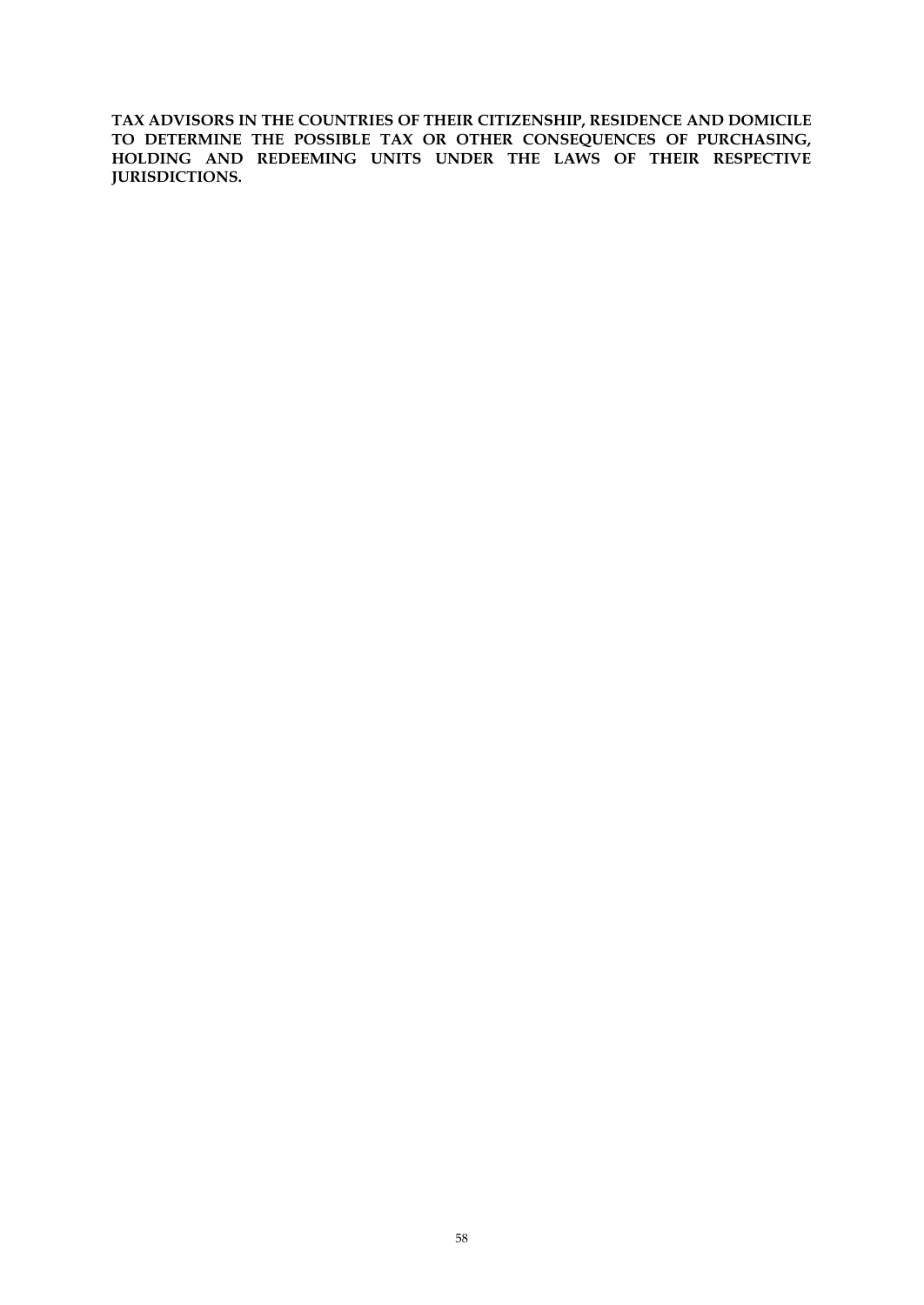# **MATERIAL CONTRACTS**

The following contracts, not being contracts entered into in the ordinary course of business, have been entered into since the incorporation of the CCF and are, or may be, material.

### **The Deed of Constitution**

A summary of the pertinent terms of the Deed of Constitution is contained in the section of this Prospectus entitled "GENERAL INFORMATION" below.

However, specifically with respect to the appointment of the Manager, the Deed of Constitution provides, inter alia, that:

- *(a)* The Manager will be paid a management fee as set out in the Sub-Fund Supplement. The Manager shall also be entitled to be reimbursed out of the assets of the CCF all reasonable and properly vouched expenses incurred by it in the performance of its duties under the Deed of Constitution.
- *(b)* The Manager shall without prejudice to any indemnity allowed by law or elsewhere be indemnified out of the assets of the CCF or the relevant Sub-Fund against all claims, demands, losses or damages (including costs and expenses arising therefrom or incidental thereto) which may be made against or suffered by the Manager as a result of or in the course of the proper discharge of the Manager's obligations under the Deed of Constitution otherwise than by reason of any material breach or the Manager's (or any of its employees', agents', sub-contractors', permitted delegates' or affiliates') fraud, negligence, wilful default or bad faith.
- *(c)* Pursuant to the terms of the Deed of Constitution, the Manager shall so long as the CCF subsists continue to act as the UCITS management company thereof in accordance with the Deed of Constitution which may be terminated by either party giving not less than sixty (60) days prior written notice to the other party thereto. If no new Manager is appointed to the CCF within sixty (60) days of the date of the Manager's notification of its intention to retire, the Manager shall within six months of the expiry of the notice redeem all Units in the CCF and apply to the Central Bank for the revocation of the CCF's authorisation under the Act and shall serve notice of termination of the CCF pursuant to the terms of the Deed of Constitution provided that the Manager will continue to act as Manager until such time as the CCF has been terminated and authorisation of the CCF by the Central Bank has been revoked.
- *(d)* The Manager for the time being shall be subject to removal by notice in writing given by the Depositary to the Manager forthwith if (i) following the service of written notice, signed by Unitholders holding 50% (50 per cent) of the Units in issue in the CCF requiring the Manager to resign, the Manager has not resigned; (ii) the Manager goes into liquidation (except a voluntary liquidation for the purpose of reconstruction or amalgamation upon terms previously approved by the Unitholders) (iii) a receiver is appointed in respect of any of the assets of the Manager; (iv) if the Manager is no longer permitted by the Central Bank to perform its duties or exercise its powers in respect of the CCF; or (v) if an examiner is appointed to the Manager pursuant to Part X of the Companies Act 2014.
- *(e)* The Manager may retire at any time upon the appointment of a successor with the approval of the Depositary and the Central Bank and with prior notice to the Central Bank, save that the approval of the Depositary shall not be required where the Manager retires in favour of an affiliate or associate of the Manager. The successor to the Manager must be approved by the Central Bank. The Central Bank may replace the Manager under the Act.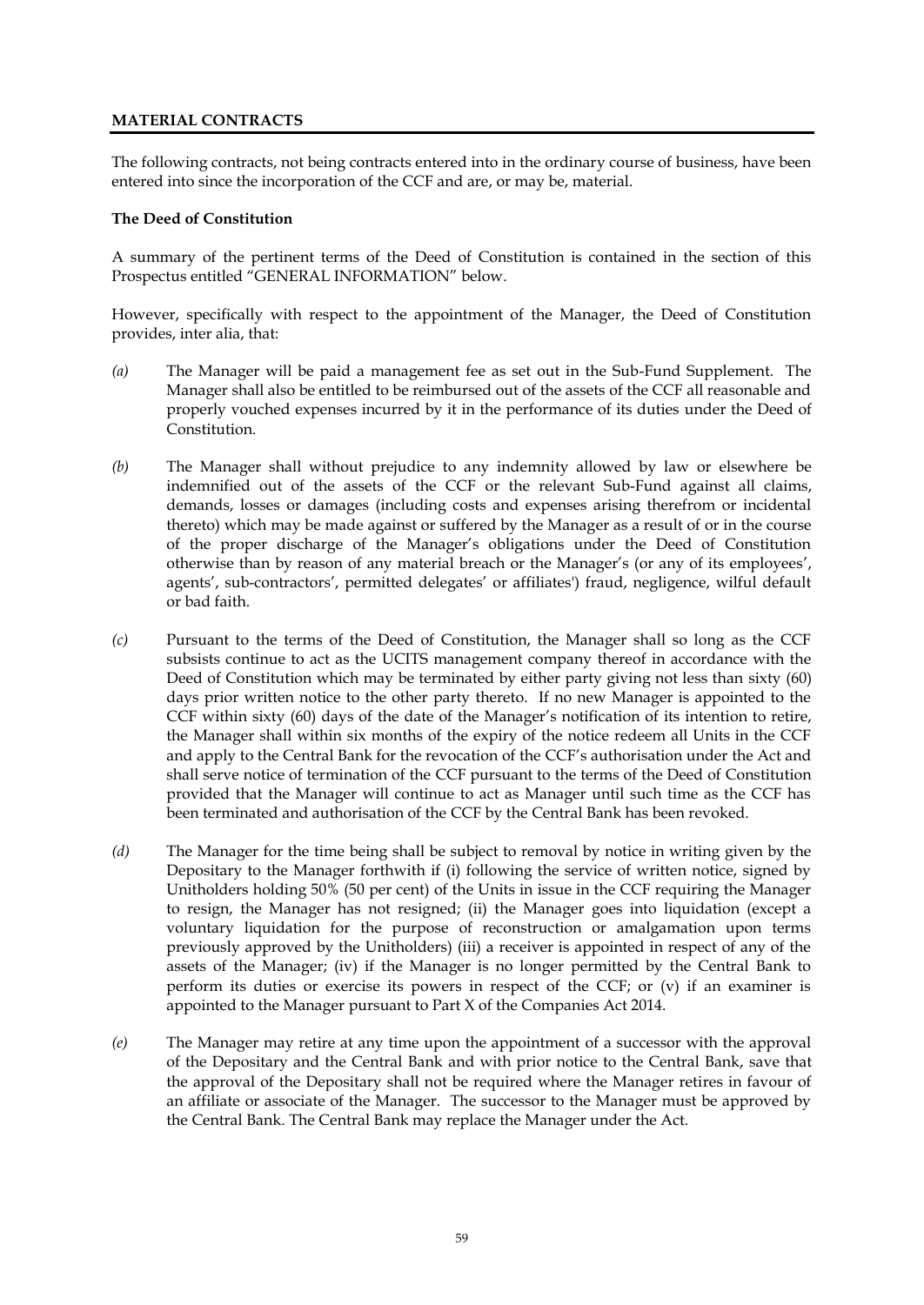### **The Administration Agreement**

The Manager has appointed the Administrator under the terms of the Administration Agreement to act as administrator, registrar and transfer agent of the CCF and to provide such administration services as set out in the Administration Agreement.

The Administration Agreement provides, inter alia, that:

- *(a)* In consideration of the services to be performed by the Administrator the Manager out of the assets of the CCF shall pay to the Administrator such fee as may be agreed between the parties from time to time, details of which are set out in the relevant Supplement.
- *(b)* The Administrator will be liable to the Manager and the CCF or any other person for any loss, damages, liabilities, reasonable costs and expenses whatsoever and howsoever incurred by the Manager, the CCF or any other person to the extent arising from the Administrator's or any of its delegates' or associated companies' breach of agreement, fraud, wilful misconduct, wilful default or negligence. The Administrator shall not be liable for any losses which arise to the extent due to any of the following:-
	- (i) any failure to fulfil a CCF Dependency (as listed in Schedule G of the Administration Agreement) except where such failure arises as a direct result of the Administrator's breach of agreement, fraud, bad faith, recklessness, wilful misconduct, wilful default or negligence;
	- (ii) the Administrator's reliance on information provided to the Administrator by or on behalf of the CCF; and
	- (iii) as a result of the acts or omissions of the Manager or any third party (excluding the Administrator's delegates or agents) whose data or services the Administrator must rely upon in performing its duties under the Administration Agreement except where such loss, liability, tax, interest or penalties arise as a direct result of the Administrator's breach of agreement, fraud, bad faith, recklessness, wilful misconduct, wilful default or negligence.
- *(c)* The Manager shall, out of the assets of the CCF, indemnify the Administrator, its officers, employees, agents, sub-contractors and representatives (the "Indemnitees") against, and hold them harmless from, any liabilities, tax, interest, losses, claims, costs, damages, penalties, fines or expenses of any kind whatsoever (including reasonable fees and legal expenses) ("Liabilities") that may be imposed on, incurred by or asserted against any of the Indemnitees in connection with or arising out of:
	- (i) the Administrator's proper performance of its services in accordance with the terms of this Administration Agreement provided that the Indemnitees have not acted with negligence or engaged in material breach, fraud, wilful misconduct or wilful default in connection with the Liabilities in question;
	- (ii) any failure to fulfil a CCF dependency (as listed in Schedule G of the Administration Agreement);
	- (iii) the Administrator's reliance on information provided to the Administrator by or on behalf of the CCF or any asset pricing, valuer or market data providers provided that the Indemnitees have not acted with negligence or engaged in material breach, fraud, wilful misconduct or wilful default in connection with the Liabilities in question;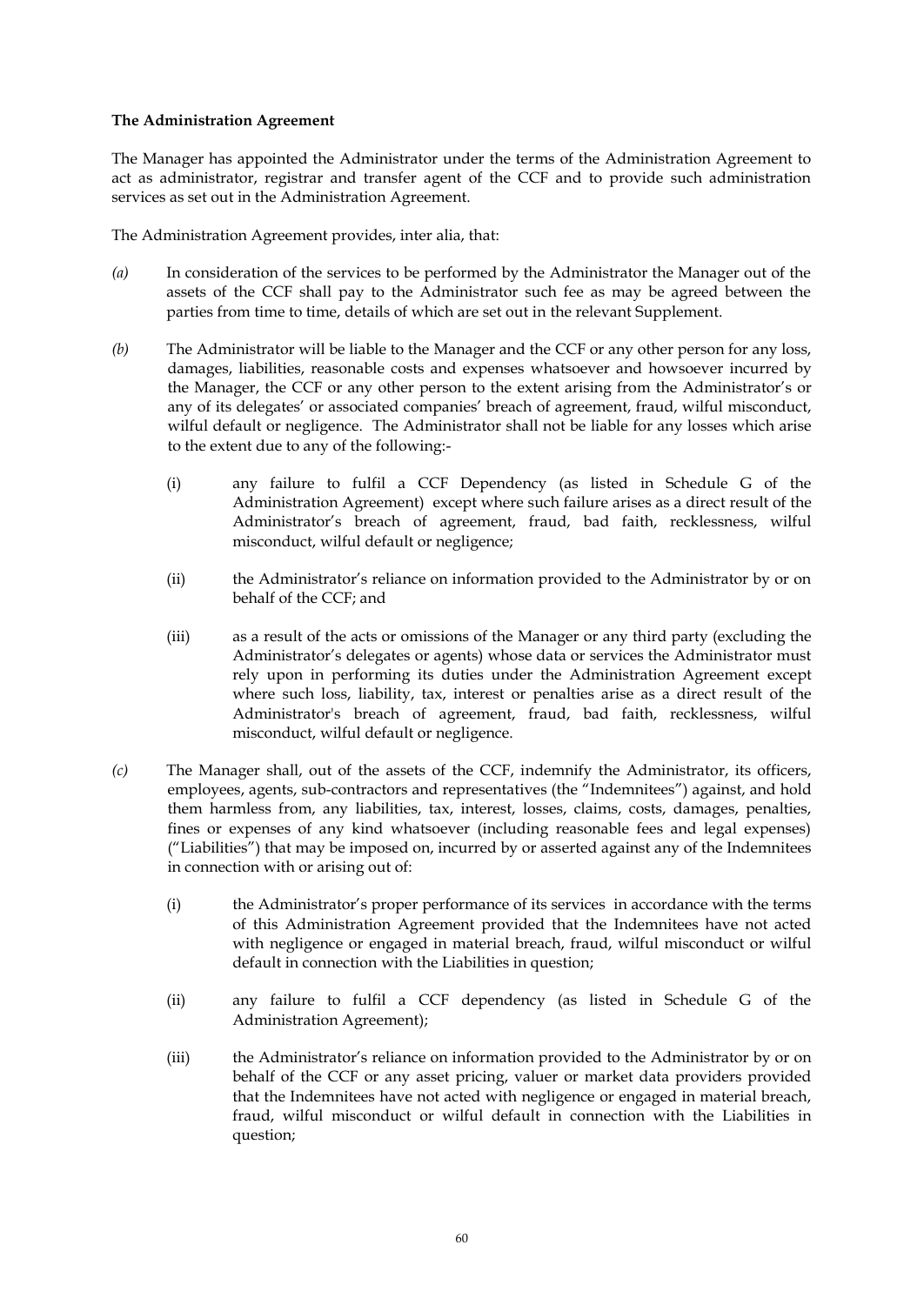- (iv) any action or omission taken by the Administrator acting reasonably and in good faith in accordance with any proper instructions or other directions upon which the Administrator is authorised to rely under the terms of the Administration Agreement. Furthermore, the Manager shall indemnify the Indemnitees out of the assets of the CCF against any liabilities, losses, claims, costs, damages, penalties, fines or expenses of any kind whatsoever (including reasonable fees and legal expenses) which they may suffer or incur in connection with or arising directly from or as a result of the interception, non-receipt, alteration or corruption of any email communication sent or received by the Administrator and its employees and delegates or otherwise arising in respect of a breach of confidentiality provided that the Indemnitees have not acted with negligence or engaged in material breach, fraud, wilful default or bad faith;
- (v) the actions or omissions of any broker, dealer, bank, depositary, custodian or other person engaged by the Manager (other than an associated company of the Administrator); and
- (vi) any claim whether arising out of the investment activities of the CCF or otherwise related to the services of the Administrator, including an action, suit, claim or demand brought or threatened against, or suffered or sustained by the Administrator, by a Unitholder or a person who holds a charge or other security interest over any property comprised in the CCF including but not limited to a claim under an external complaints resolution procedure.
- *(d)* The Administration Agreement will continue in force until terminated by either party giving to the other not less than ninety (90) days' written notice, however, upon the insolvency of either party or upon the occurrence of certain other events as set out in the Administration Agreement, the Administration Agreement may be terminated by either party with immediate effect.
- *(e)* The Administration Agreement shall be governed by and construed in accordance with the laws of Ireland and the parties submit to the exclusive jurisdiction of the courts of Ireland.

## **The Depositary Agreement**

The Manager on behalf of the CCF has appointed the Depositary pursuant to the Deed of Constitution and the Depositary Agreement to provide in accordance with the UCITS Directive the depositary services comprising asset verification services, cash-flow monitoring services, custody services and oversight services and such other duties as are imposed on the Depositary pursuant to the Deed of Constitution and the Depositary Agreement.

The Depositary Agreement provides, inter alia, that:

- *(a)* The Depositary shall be entitled to receive such fees out of the assets of the CCF as may be agreed between the Depositary and the Manager on behalf of the CCF from time to time, details of which are set out in the relevant Supplement.
- *(b)* The Manager, out of the assets of the CCF, shall also pay or reimburse the Depositary in respect of all reasonable and properly vouched out-of-pocket expenses, as well as the reasonable fees and customary agents' charges paid by the Depositary or its affiliate to any third party sub-custodian which shall be charged at normal commercial rates together with value added tax, if any, thereon.
- *(c)* The Depositary shall be liable to the CCF and the Unitholders for the loss of financial instruments held in custody by the Depositary or a third party to whom the custody of financial instruments held in custody in accordance with paragraph (4)(a) of Regulation 34 of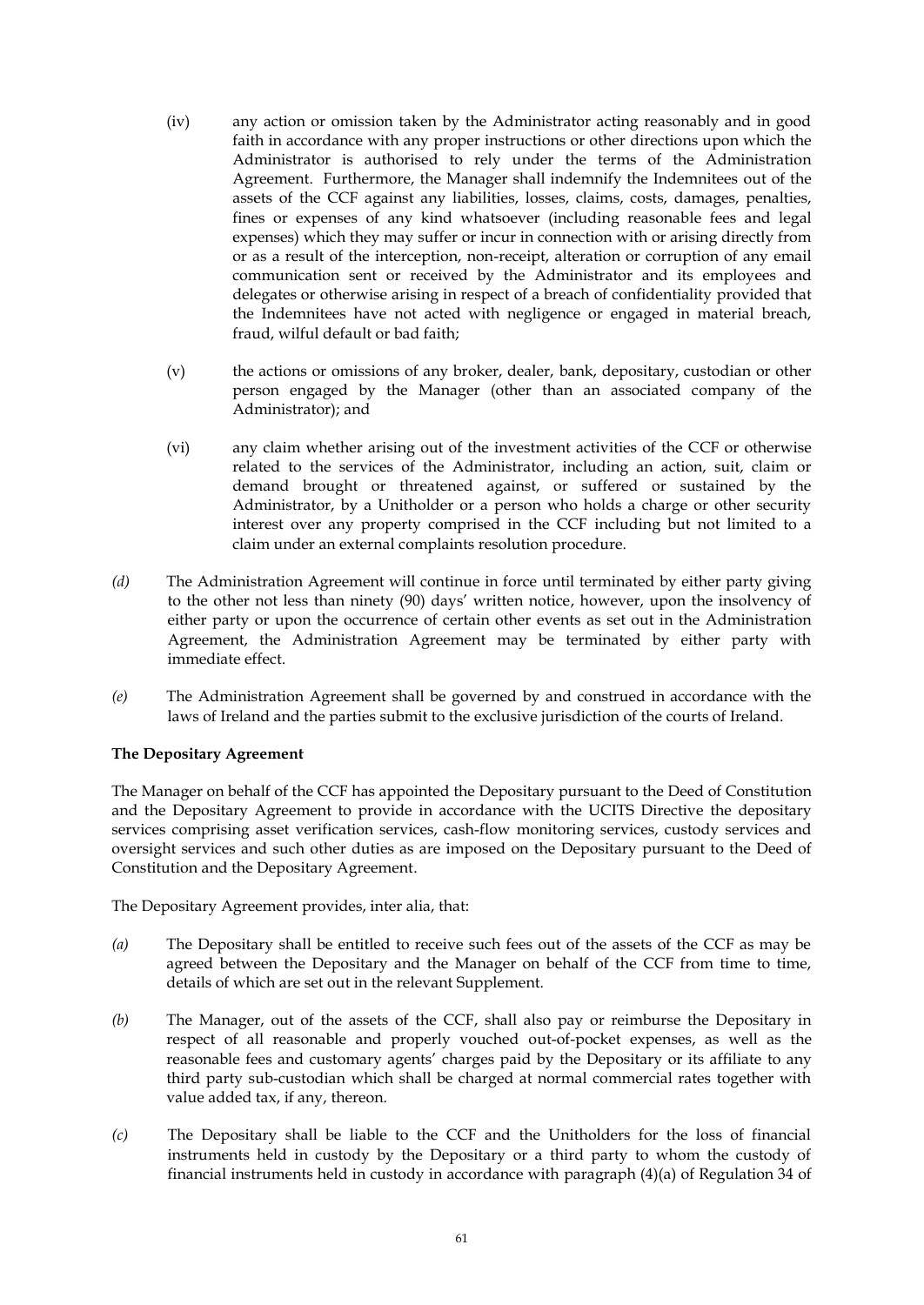the UCITS Regulations has been delegated. In the case of such a loss of a financial instrument held in custody, the Depositary shall return a financial instrument of an identical type or the corresponding amount to the CCF, or the Manager acting on behalf of the CCF without undue delay. The Depositary shall be liable to the CCF and the Unitholders for the loss of assets held in custody by the Depositary pursuant to the terms of the Depositary Agreement.

- *(d)* The Manager shall indemnify and keep indemnified and hold harmless the Depositary (and each of its directors, officers and employees) out of the assets of the relevant Sub-Fund from and against any and all third party actions, proceedings, claims, costs, demands and expenses which may be brought against suffered or incurred by the Depositary other than in circumstances where the Depositary is liable for (i) the Loss of Financial Instruments held in custody by the Depositary or a third party to whom the custody of Financial Instruments held in custody in accordance with Regulation  $34(4)(a)$  of the UCITS Regulations has been delegated or (ii) losses as a result of the Depositary's negligent or intentional failure to properly fulfil its obligations pursuant to the UCITS Regulations.
- *(e)* The Depositary Agreement shall continue unless and until terminated by the Manager or the Depositary by a notice in writing to the other party, such termination to take effect not sooner than ninety (90) days after the date of such delivery or posting of the notice, with an additional ninety (90) days if required by the Manager to conclude an orderly transition to a replacement depositary. Upon the insolvency of either party or the occurrence of certain other events, the Depositary Agreement may be terminated by either party with immediate effect. The Manager may terminate the Depositary Agreement at any time with immediate effect in the event that Northern Trust Corporation's long-term credit rating according to Moody's falls below Baa2 or if it considers this to be in the best interest of the Unitholders to do so, or if it is required to do so by the Central Bank. In order to ensure the protection of Unitholders, the termination of the Depositary Agreement by any party pursuant to the foregoing shall not take effect unless and until a successor depositary approved for such purpose by the Central Bank has been appointed by the Manager or the authorisation of the CCF by the Central Bank has been revoked.
- *(f)* The Depositary Agreement shall be governed by and construed in accordance with the laws of Ireland and the parties submit to the exclusive jurisdiction of the courts of Ireland.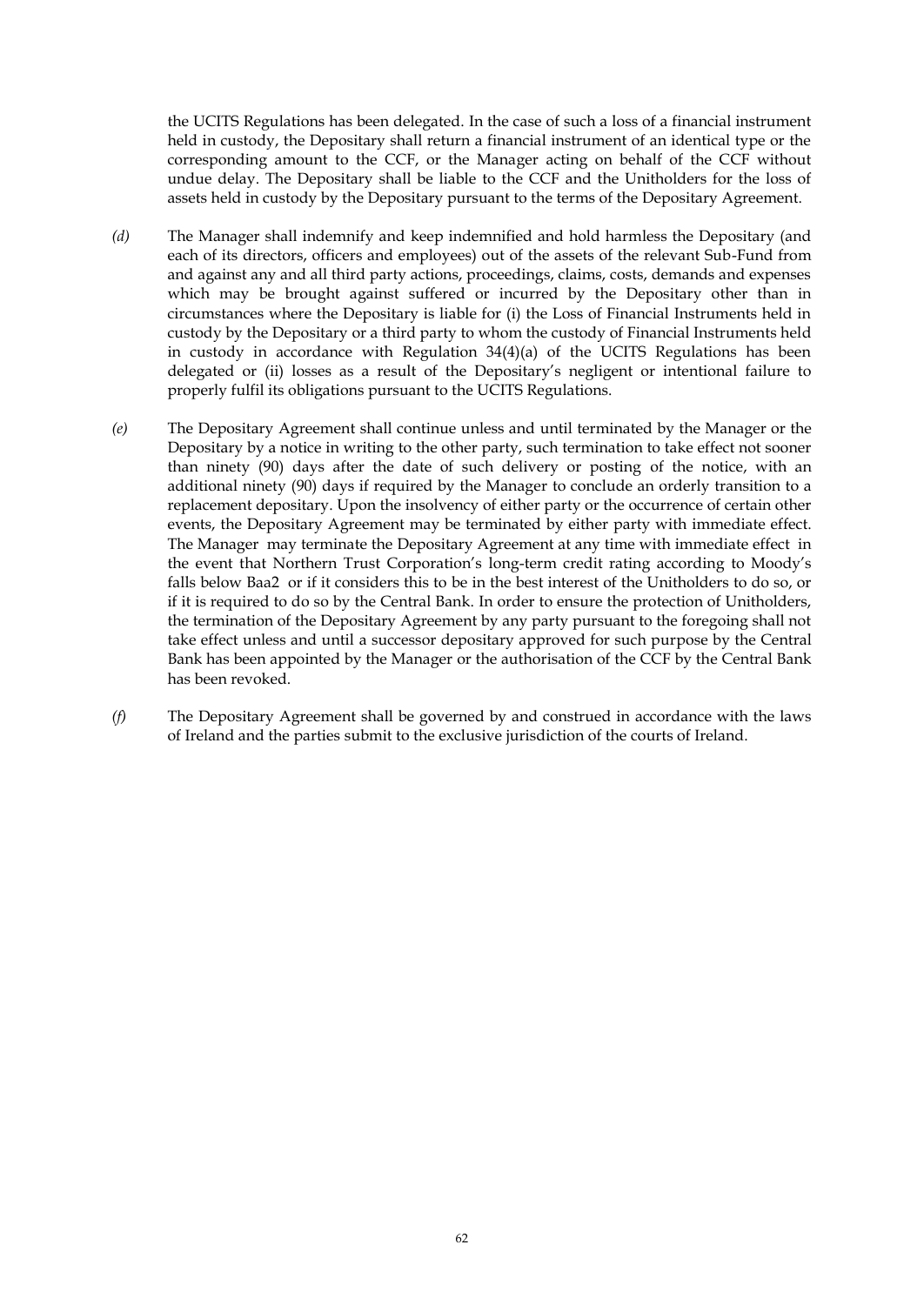# **GENERAL INFORMATION**

## **The CCF**

The CCF is a Common Contractual Fund and it was established on 18 October 2019 pursuant to the Deed of Constitution. The CCF is established as an umbrella fund with segregated liability between Sub-Funds and is authorised by the Central Bank pursuant to the UCITS Regulations.

## **Termination of the Deed of Constitution**

The Deed of Constitution shall continue unless and until terminated by the Manager or the Depositary by a notice in writing to the other party, such termination to take effect not sooner than ninety (90) days after the date of such delivery or posting of the notice, with an additional ninety (90) days if required by the Manager to conclude an orderly transition to a replacement depositary. Upon the insolvency of either party or the occurrence of certain other events, the Deed of Constitution may be terminated by either party with immediate effect. The Manager may terminate the Deed of Constitution at any time with immediate effect in the event that Northern Trust Corporation's longterm credit rating according to Moody's falls below Baa2 or if it considers this to be in the best interest of the Unitholders to do so, or if it is required to do so by the Central Bank.

## *Termination of the CCF or Sub-Funds*

- *(a)* The CCF or any of its Sub-Funds or series of Units may be terminated by the Manager in its absolute discretion by notice in writing to the Unitholders as hereinafter provided in any of the following events, namely:
	- (a) if the Manager determines that the continuation of any CCF, Sub-Fund or series of Units is not economically viable. Unless otherwise stated in the applicable Supplement, it is anticipated that the minimum viable size of each Sub-Fund at any stage is \$100 million or such other lower amount as may be determined by the Directors in their absolute discretion. The process set out in the Deed of Constitution in relation to the termination of Sub-Funds shall be followed where the Directors determine to terminate a Sub-Fund where that Sub-Fund has fallen below its minimum viable size. Where the Directors have determined that a Sub-Fund must reach a minimum viable size within a certain period of time (with such minimum viable size and the corresponding period of time being set out in the Supplement for the relevant Sub-Fund), the Manager on behalf of the Sub-Fund will return any subscriptions to the Unitholders where the minimum viable size is not reached within the relevant period;
		- (b) if the CCF shall cease to be an authorised Common Contractual Fund under the Act or if any of its Sub-Funds or series of Units shall cease to be approved by the Central Bank;
		- (c) if any law shall be passed which renders it illegal or in the reasonable opinion of the Manager impracticable or inadvisable to continue the CCF or any of its Sub-Funds or series of Units ;
		- (d) if within a period of three months from the date of the Manager expressing in writing to the Depositary its desire to retire, a replacement manager shall not have been appointed; or
		- (e) if within a period of three months from the date of the sole remaining Portfolio Manager expressing in writing to the Manager its desire to retire the Manager shall have failed to appoint a new Portfolio Manager.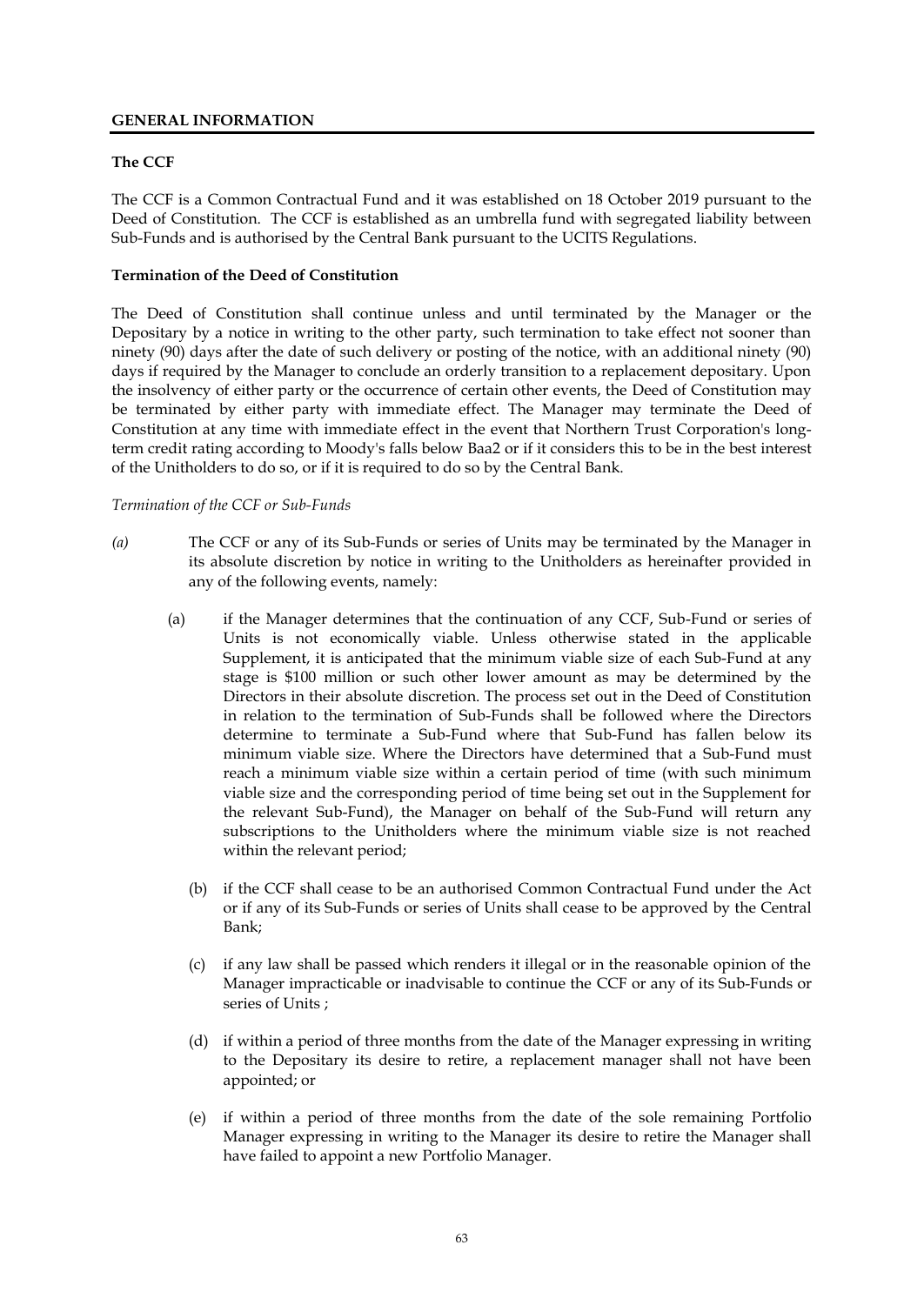- *(b)* Notwithstanding the above, the Manager shall have power upon notice to the Central Bank to close any Sub-Fund by serving not less than thirty days' notice of such closure on the holders of Units in that Sub-Fund.
- *(c)* After the giving of notice of such termination the Manager shall procure the sale of all investments then remaining in the hands of the Depositary or of the Depositary's nominee as part of the assets and such sale shall be carried out as the Manager and the Depositary think desirable.
- *(d)* The Manager shall at its discretion procure the distribution to the Unitholders, of all net cash proceeds derived from the realisation of the investments of the relevant Sub-Fund or attributable to the relevant series of Units and any cash then forming part of the relevant Sub-Fund or attributable to the relevant series of Units so far as the same are available for the purpose of such distribution. The cash amount payable to the relevant Unitholder in the context of such a distribution may be adjusted, as appropriate, in order to reflect the accrued recoverable tax amounts attributable to that Unitholder.
- *(e)* Every such distribution shall be made only after such form of request for payment and receipt as the Manager shall in its absolute discretion require, have been lodged with the Manager, provided that:
	- (i) the Manager acting in good faith, shall be entitled to retain out of any monies held by the Depositary full provision for all reasonable costs, charges, expenses, claims, liabilities and demands relating to the relevant Sub-Fund or series of Units for which the Manager or the Depositary is or may become liable; and
	- (ii) any unclaimed net proceeds or other cash held by the Depositary may at the expiration of twelve months from the date on which the same were payable be paid into court subject to the right of the Depositary to deduct therefrom any expenses it may incur in giving effect to this provision.
- *(f)* If the CCF or any Sub-Fund shall be wound up (whether the liquidation is voluntary, under supervision or by the court) the liquidator or the Manager (where relevant) may, if of the Unitholders responding to a request for confirmation, a simple majority consent, divide among the Unitholders in specie the whole or any part of the assets of the CCF or Sub-Fund, and whether or not the assets shall consist of property of a single kind, and may for such purposes set such value as he deems fair upon any one or more class or classes of property, and may determine how such division shall be carried out as between the Unitholders. In such circumstances, the Unitholder has the right to instruct the liquidator or Manager (where relevant) to sell such underlying investments on its behalf (the amount that the Unitholder receives after such a sale will be net of all usual sale charges).

## *Miscellaneous*

- *(g)* The Deed of Constitution provides that the sole object of the CCF is the collective investment of its Sub-Funds in property with the aim of spreading risk and giving Unitholders the benefit of the results of the management of its Sub-Funds.
- *(h)* The assets of the CCF are only invested in investments permitted under the Act and are subject to the restrictions and limits set out in the Act, the UCITS Regulations, in this Prospectus, any relevant Supplement and any derogations permitted by the Central Bank.
- *(i)* The Manager, on behalf of the CCF, may, with the prior approval of the Central Bank and subject to the Irish Companies Act 2014, form one or more wholly-owned companies (a "Subsidiary" or "Subsidiaries") if the formation of such a Subsidiary is, in the opinion of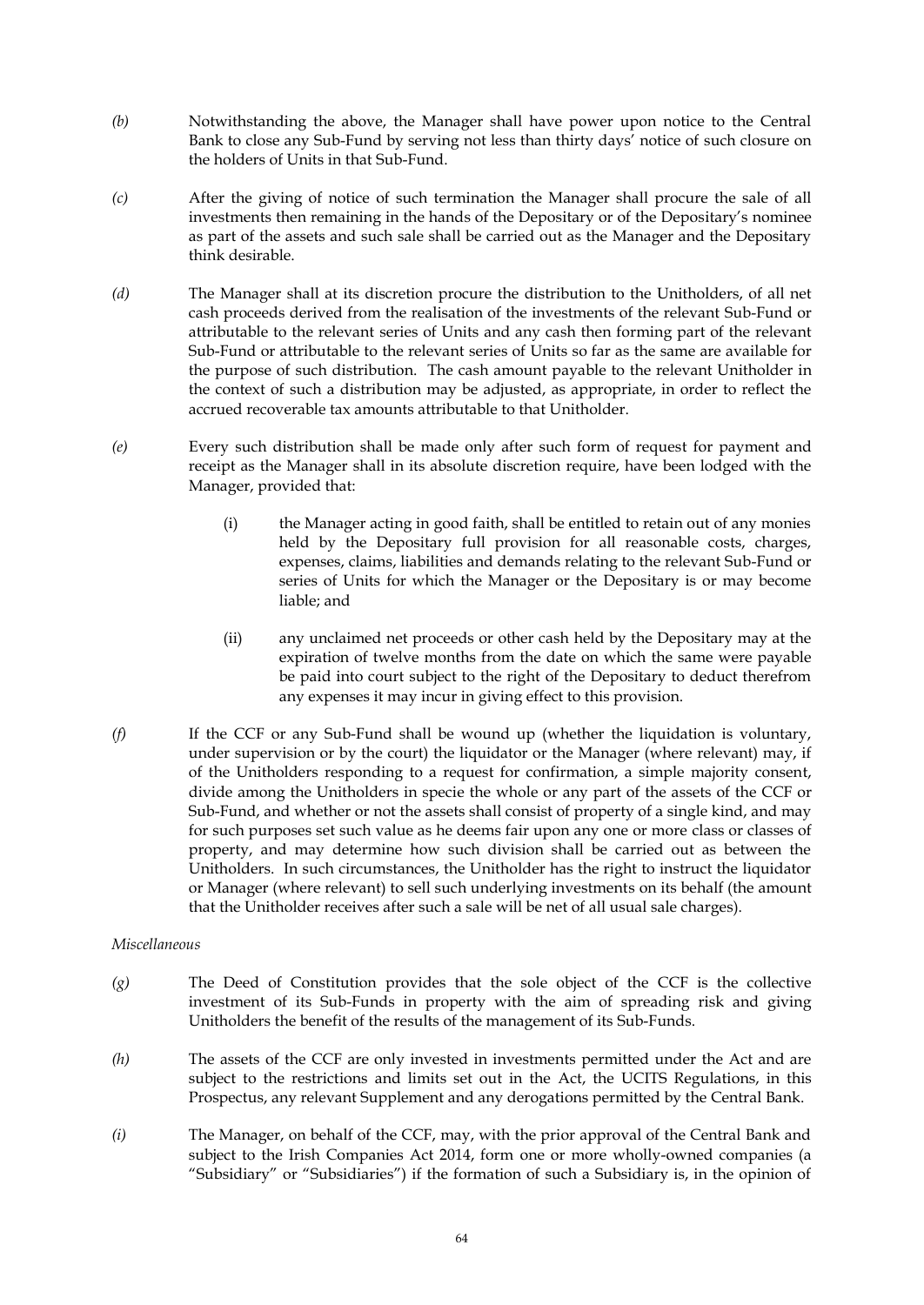the Manager, desirable to the CCF for investment purposes or to enable the CCF to avail of any pecuniary tax or other benefits or to comply with the laws or regulations of any jurisdiction or otherwise for efficient Sub-Fund management.

- *(j)* No voting rights shall attach to the Units and no meetings of Unitholders shall be held.
- *(k)* Subject to any limits imposed by the Act and the limits and conditions laid down by the Central Bank or in this Prospectus or any relevant Supplement, the Manager may at any time borrow money for the account of the CCF (including borrowing for the purpose of repurchasing Units) and may mortgage, charge or pledge or instruct the Depositary to mortgage, charge or pledge the undertaking, property and assets of the CCF or any part thereof and to issue debentures, debenture stock, bonds and other securities whether outright or as security for any debt, liability or obligation of the CCF.
- *(l)* A register in respect of the Sub-Fund listing the Unitholders who have been issued with Units in registered form in the Sub-Fund or any series of Units is to be kept by or under the control of the Manager.
- *(m)* The inscription of the Unitholder's name in the register of Units evidences such Unitholder's entitlement to such registered Units.
- *(n)* The CCF is organised in the form of an umbrella fund with segregated liability between Sub-Funds. Each Sub-Fund will have a distinct portfolio of investments. Separate books and records will be maintained for each Sub-Fund. The assets and liabilities attributable to each Sub-Fund established by the Manager will be segregated by the Depositary and there will be no cross-liabilities among the Sub-Funds. Each Sub-Fund will bear its own liabilities.

#### *Modification of the Deed of Constitution*

- *(o)* The Depositary and the Manager may, with the prior approval of the Central Bank, be entitled by deed supplemental to the Deed of Constitution to modify, alter or add to the provisions of the Deed of Constitution in such manner and to such extent as they may consider necessary or expedient for any purpose other than one which would cause the CCF to cease to be an authorised Common Contractual Fund, provided that, unless the Depositary shall certify in writing that in its opinion such modification, alteration or addition does not materially prejudice the interests of the Unitholders or any of them and does not operate to release the Depositary or the Manager from any responsibility to the Unitholders or unless such modification, alteration or addition shall be required by virtue of legislation, or any regulation made or notice issued by the Central Bank under the Act, no such modification, alteration or addition shall be made unless, of the Unitholders in the CCF (or the relevant Sub-Fund only, if applicable) responding to a request for confirmation, a simple majority of such Unitholders confirm in writing that they consent to such modification, alteration or addition, and provided also that no such modification, alteration or addition shall impose upon any Unitholder any obligation to make any further payment in respect of his Units or to accept any liability in respect thereof.
- *(p)* The Manager shall, within 21 days of the execution of such supplemental deed, deposit with the Central Bank a copy of the Deed of Constitution as so modified, altered or added to, or containing the said modifications, alterations or additions.

#### **Reports**

The financial year-end of the CCF is 30 September in each year. The annual report of the CCF, incorporating audited financial statements in respect of each Sub-Fund, will be published within four months of the financial year end to which it relates. The first such year-end of the CCF will be 30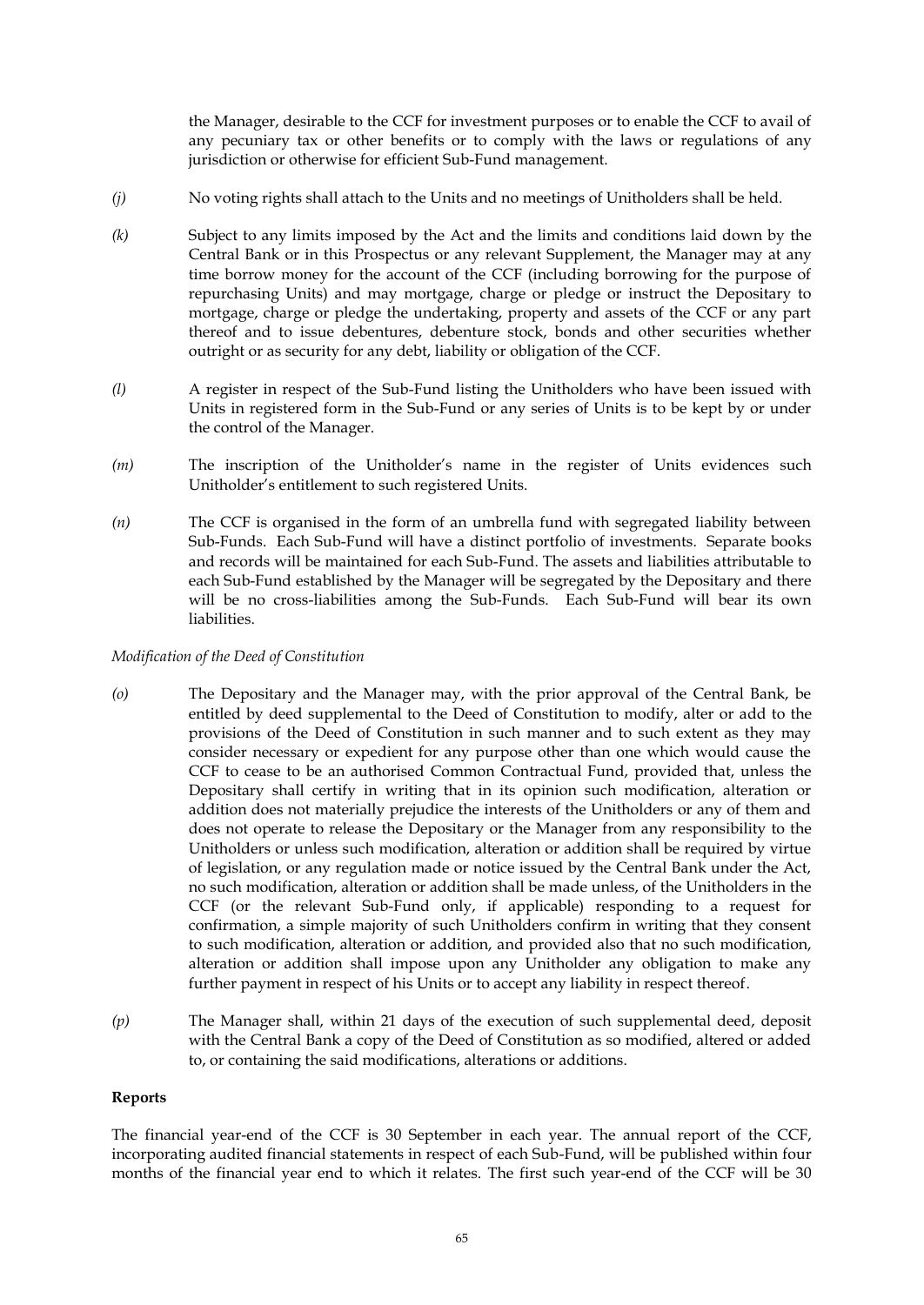September 2020. The financial statements of the CCF will be maintained in the Base Currency. The first report will be made up to 30 September 2020.

Unaudited interim financial reports for the CCF will be made up to 31 March each year and will be published within two months of the date on which such report is made up. The first interim report will be made up to 31 March 2021.

The annual and interim financial reports will be made available to all Unitholders and sent to the Central Bank within four months and two months respectively at the end of the period to which they relate.

### **Documents Available**

Copies of the following documents are available free of charge at the registered office of the Manager and will be sent to Unitholders and prospective investors, free of charge, upon request:

- (a) the Prospectus and any Supplement;
- (b) the Deed of Constitution;
- (c) the most recently published annual or interim reports in respect of the CCF or a Sub-Fund; and
- (d) a list of the Sub-Funds that are currently in existence.

In respect of each Sub-Fund, the Manager will also periodically disclose to Unitholders the risk profile of that Sub-Fund(s), along with the risk management system employed by the Manager to manage those risks.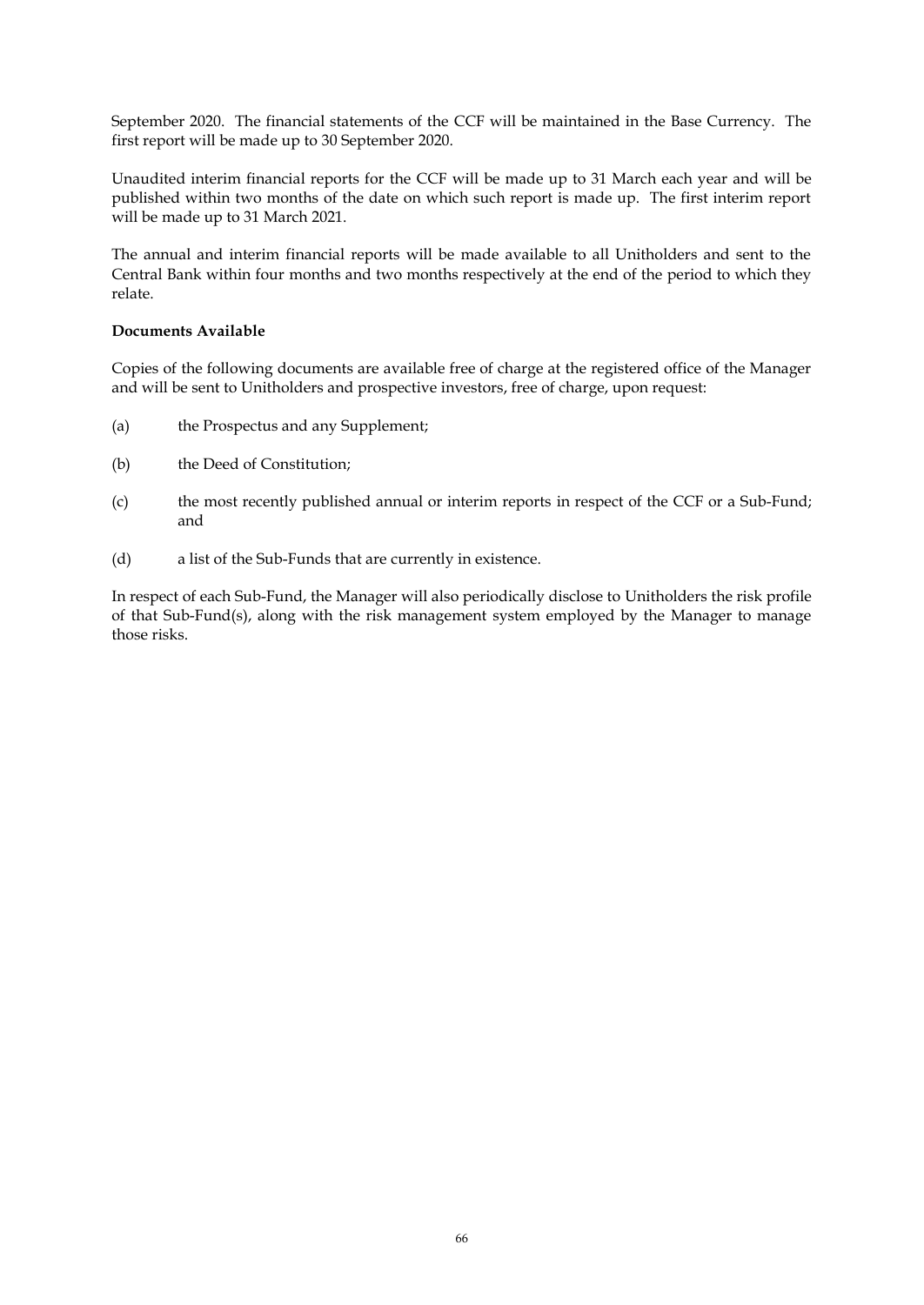#### **INVESTMENT AND BORROWING RESTRICTIONS**

Each Sub-Fund of the CCF will be subject to the investment and borrowing restrictions that are set out in the UCITS Regulations and the Central Bank UCITS Regulations. Additional restrictions (if any) relevant to a Sub-Fund will be set out in the applicable Supplement.

#### **1.Investments of the CCF are confined to:-**

- (a) Transferable Securities and Money Market Instruments, which are either admitted to official listing on a stock exchange in a Member State or non-Member State or which are dealt on a market which is regulated, operates regularly, is recognised and open to the public in a Member State or non-Member State;
- (b) recently issued Transferable Securities which will be admitted to official listing on a stock exchange or other market (as described above) within a year;
- (c) Money Market Instruments, other than those dealt on a regulated market;
- (d) units of UCITS;
- (e) units of alternative investment funds;
- (f) deposits with credit institutions; and
- (g) FDIs.

#### **2. Investment Restrictions**

- (a) A Sub-Fund may invest no more than 10% of its Net Asset Value in Transferable Securities and Money Market Instruments other than those referred to in paragraph 1.
- (b) Subject to paragraph 2, a Sub-Fund shall not invest any more than 10% of its Net Asset Value in securities of the type to which Regulation  $68(1)(d)$  of the UCITS Regulations apply.

Paragraph 1 above does not apply to an investment by a responsible person in certain US securities known as Rule 144 A securities provided that:

- (i) the relevant securities have been issued with an undertaking to register the securities with the U.S. Securities and Exchange Commission within one year of issue; and
- (ii) the securities are not illiquid securities i.e. they may be realised by a Sub-Fund within seven days at the price, or approximately at the price, at which they are valued by the Sub-Fund.
- (c) A Sub-Fund may invest no more than 10% of its Net Asset Value in Transferable Securities or Money Market Instruments issued by the same body provided that the total value of Transferable Securities or Money Market Instruments held in the issuing bodies in each of which it invests more than 5% is less than 40%.
- (d) The limit of 10% (in (c)) is raised to 25% in the case of bonds that are issued by a credit institution which has its registered office in a Member State and is subject by law to special public supervision designed to protect bond-holders. If a Sub-Fund invests more than 5% of its Net Asset Value in these bonds issued by one issuer, the total value of these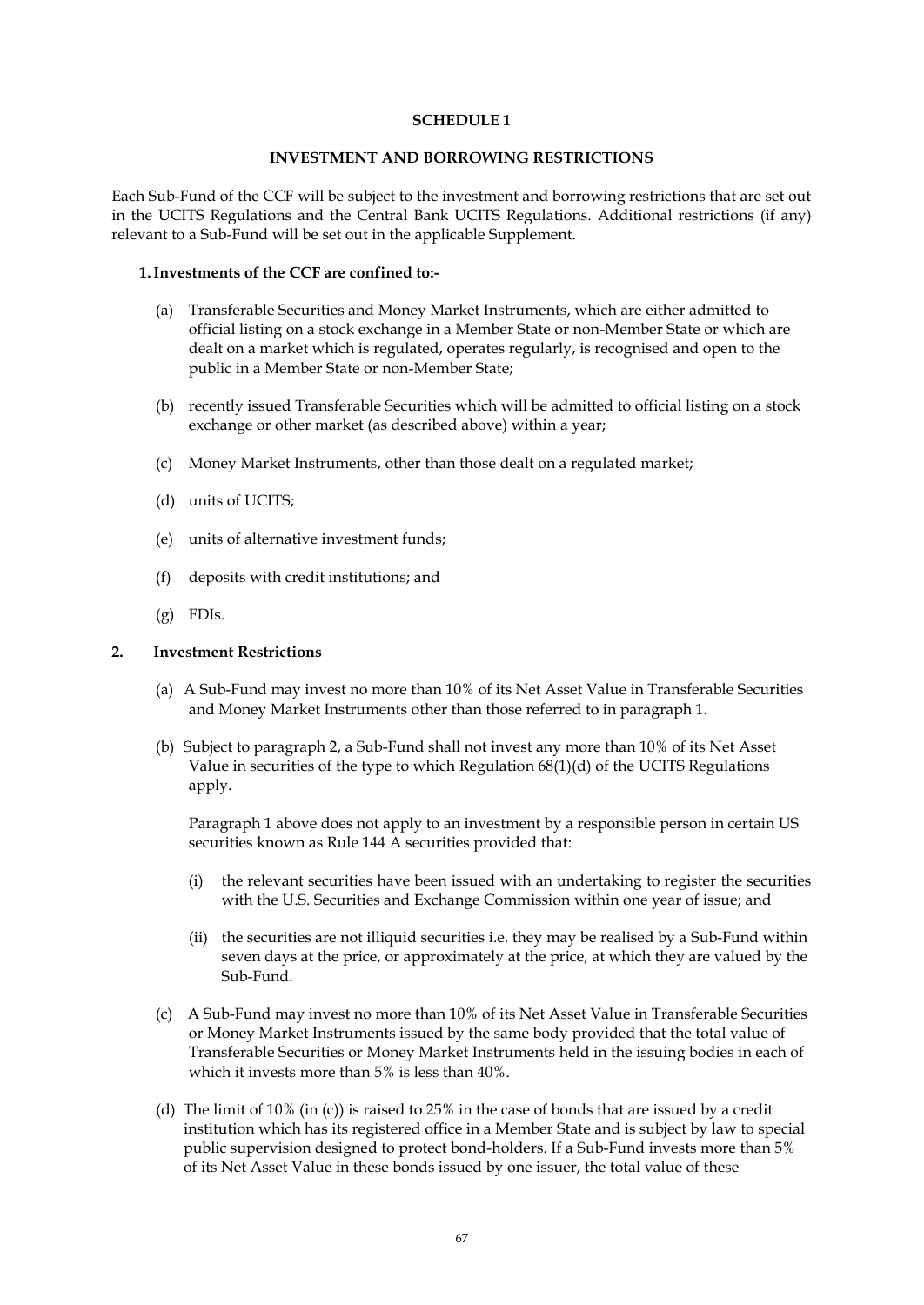investments may not exceed 80% of the Net Asset Value of the Sub-Fund. Such an investment will require the prior approval of the Central Bank.

- (e) The limit of 10% (in (c)) is raised to 35% if the Transferable Securities or Money Market Instruments are issued or guaranteed by a Member State or its local authorities or by a non-Member State or public international body of which one or more Member States are members.
- (f) The Transferable Securities and Money Market Instruments referred to in (d) and (e) shall not be taken into account for the purpose of applying the limit of 40% referred to in (c).
- (g) Cash booked in accounts and held as ancillary liquidity shall not exceed:

10% of the Net Asset Value of the Sub-Fund; or

where the cash is booked in an account with the Depositary, 20% of the Net Asset Value of the Sub-Fund.

(h) The risk exposure of a Sub-Fund to a counterparty to an OTC derivative may not exceed 5% of the Net Asset Value of the Sub-Fund.

This limit is raised to 10% in the case of credit institutions authorised in the EEA; a credit institution authorised within a signatory state (other than an EEA Member State) to the Basel Capital Convergence Agreement of July 1988; or a credit institution authorised in Jersey, Guernsey, the Isle of Man, Australia or New Zealand.

- (i) Notwithstanding paragraphs  $(c)$ ,  $(g)$  and  $(h)$  above, a combination of two or more of the following issued by, or made or undertaken with, the same body may not exceed 20% of net assets:-
	- (i) investments in Transferable Securities or Money Market Instruments;
	- (ii) deposits; and/or
	- (iii) counterparty risk exposures arising from OTC derivatives transactions.
- (i) The limits referred to in (c), (d), (e), (g), (h) and (i) above may not be combined, so that exposure to a single body shall not exceed 35% of the Net Asset Value of a Sub-Fund.
- (k) Group companies are regarded as a single issuer for the purposes of (c), (d), (e), (g), (h) and (i). However, a limit of 20% of the Net Asset Value of a Sub-Fund may be applied to investment in Transferable Securities and Money Market Instruments within the same group.
- (l) A Sub-Fund may invest up to 100% of its Net Asset Value in different Transferable Securities and Money Market Instruments issued or guaranteed by any Member State, its local authorities, non-Member States or public international body of which one or more Member States are members.

The individual issuers will be drawn from the following list:

- OECD Governments (provided the relevant issues are investment grade),
- Government of the People's Republic of China,
- Government of Brazil (provided the issues are of investment grade),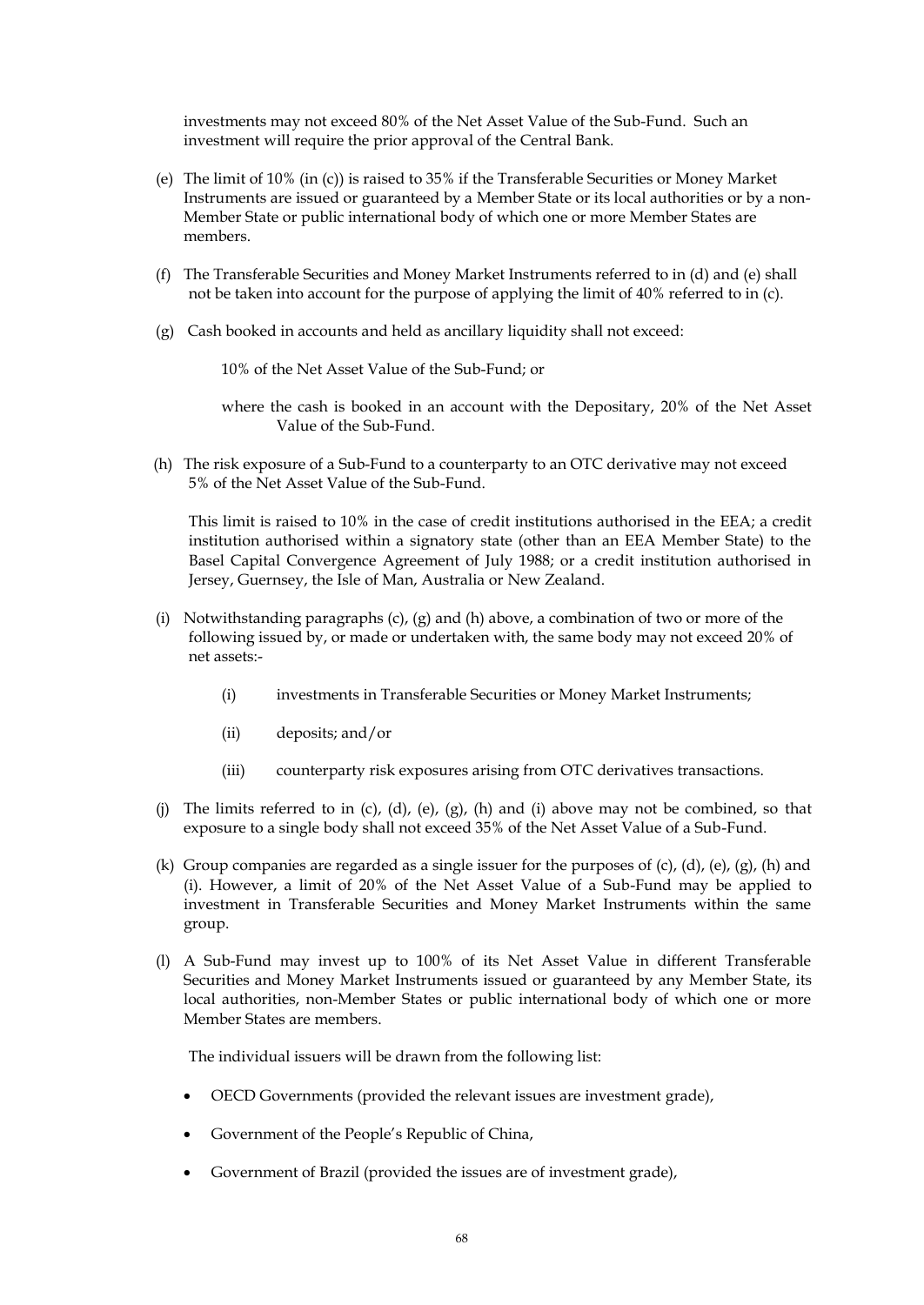- Government of India (provided the issues are of investment grade),
- Government of Singapore,
- European Investment Bank,
- European Bank for Reconstruction and Development,
- International Finance Corporation,
- International Monetary Fund,
- Euratom,
- The Asian Development Bank,
- European Central Bank,
- Council of Europe,
- Eurofima,
- African Development Bank,
- International Bank for Reconstruction and Development (The World Bank),
- The Inter-American Development Bank,
- European Union,
- Federal National Mortgage Association (Fannie Mae),
- Federal Home Loan Mortgage Corporation (Freddie Mac),
- Government National Mortgage Association (Ginnie Mae),
- Student Loan Marketing Association (Sallie Mae),
- Federal Home Loan Bank,
- Federal Farm Credit Bank,
- Tennessee Valley Authority, and
- Straight-A Funding LLC.

A Sub-Fund must hold securities from at least 6 different issues, with securities from any one issue not exceeding 30% of the Net Asset Value of the Sub-Fund.

#### **3**. **Investment in Collective Investment Schemes ("CIS")**

- (a) A Sub-Fund may not invest more than 20% of its Net Asset Value in any one CIS.
- (b) Investment in alternative investment funds may not, in aggregate, exceed 30% of the Net Asset Value of a Sub-Fund.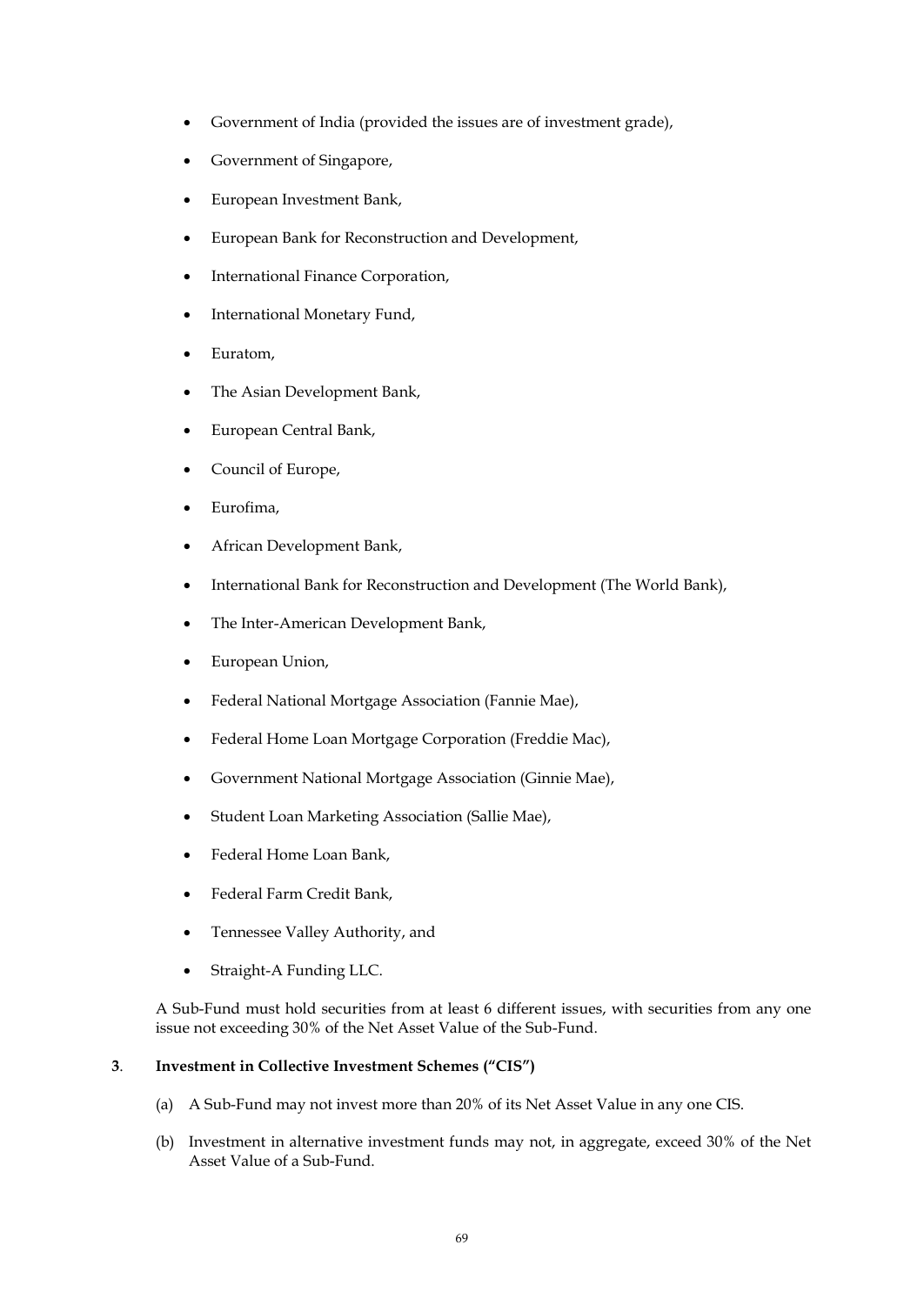- (c) The CIS in which a Sub-Fund invests is prohibited from investing more than 10% of its net assets in other open-ended CIS.
- (d) When a Sub-Fund invests in the units of other CIS that are managed, directly or by delegation, by the Manager or by any other company with which the Manager is linked by common management or control, or by a substantial direct or indirect holding, that management company or other company may not charge subscription, conversion or redemption fees on account of the Sub-Fund's investment in the shares of such other CIS.
- (e) Where by virtue of investment in the units of another investment fund, a responsible person, an investment manager or an investment advisor receives a commission on behalf of the Sub-Fund (including a rebated commission), the responsible person shall ensure that the relevant commission is paid into the property of the Sub-Fund.

### **4. Index Tracking Funds**

- (a) A Sub-Fund may invest up to 20% of its Net Asset Value in shares and/or debt securities issued by the same body where the investment policy of the Sub-Fund is to replicate an index which satisfies the criteria set out in the Central Bank UCITS Regulations and is recognised by the Central Bank.
- (b) The limit in (a) may be raised to 35%, and applied to a single issuer, where this is justified by exceptional market conditions.

#### **5. General Provisions**

- (a) The CCF or the Manager acting in connection with all of the CIS it manages, may not acquire any shares carrying voting rights which would enable it to exercise significant influence over the management of an issuing body.
- (b) A Sub-Fund may acquire no more than:-
	- (i) 10% of the non-voting shares of any single issuing body;
	- (ii) 10% of the debt securities of any single issuing body;
	- (iii) 25% of the units of any single CIS; or
	- (iv) 10% of the Money Market Instruments of any single issuing body.

The limits laid down in (ii), (iii) and (iv) above may be disregarded at the time of acquisition if, at that time, the gross amount of the debt securities or of the Money Market Instruments, or the net amount of the securities in issue cannot be calculated.

- (c) Paragraphs 5(a) and 5(b) above shall not be applicable to:-
	- (i) Transferable Securities and Money Market Instruments issued or guaranteed by a Member State or its local authorities;
	- (ii) Transferable Securities and Money Market Instruments issued or guaranteed by a non-Member State;
	- (iii) Transferable Securities and Money Market Instruments issued by public international bodies of which one or more Member States are members;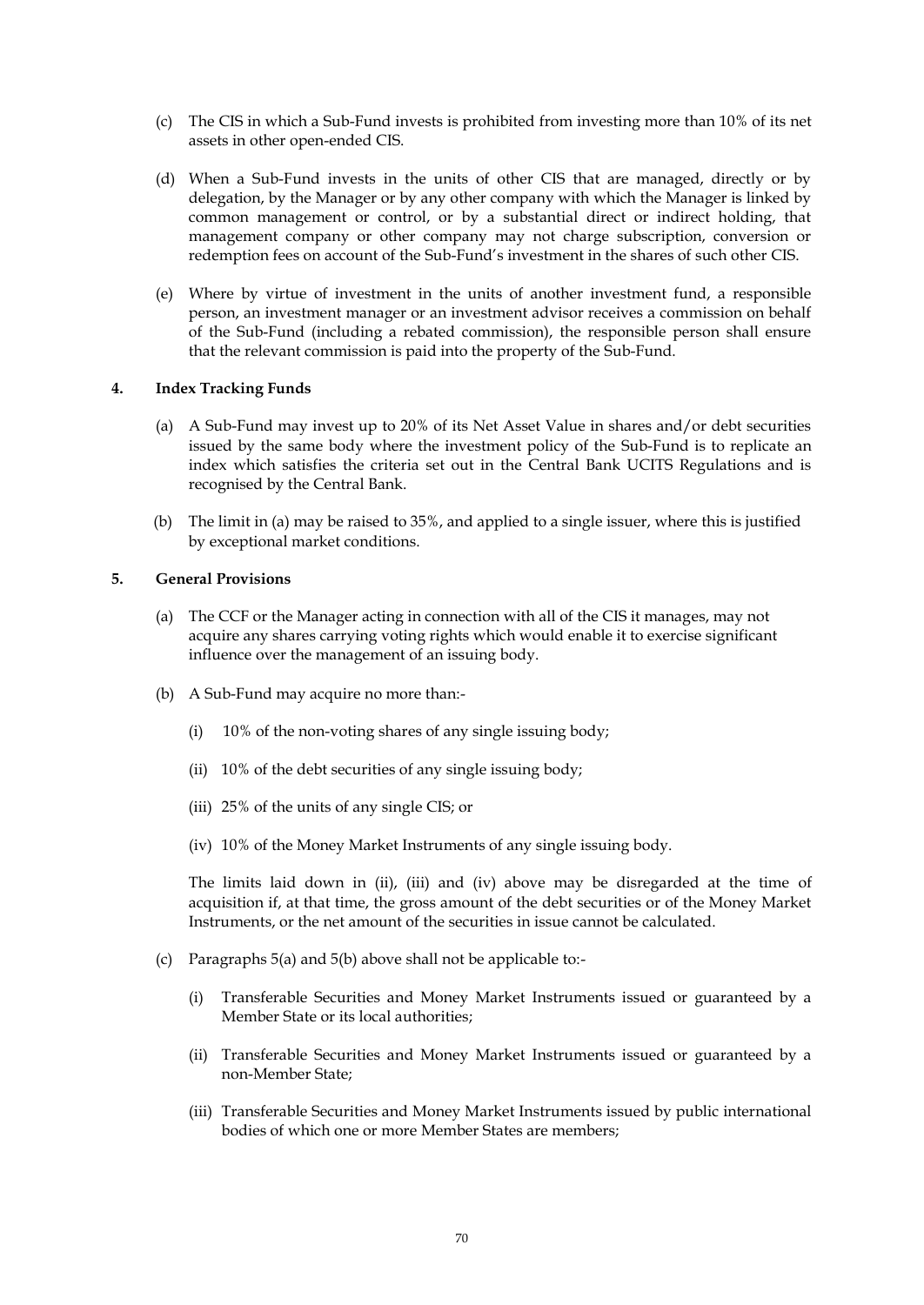- (iv) shares held by a Sub-Fund in the capital of a company incorporated in a non-Member State which invests its assets mainly in the securities of issuing bodies having their registered offices in that state, where under the legislation of that state such a holding represents the only way in which the Sub-Fund can invest in the securities of issuing bodies of that state. This waiver is applicable only if in its investment policies the company from the non-Member State complies with the limits laid down in 2(c) to  $2(k)$ ,  $3(a)$ ,  $3(b)$ ,  $5(a)$ ,  $5(b)$ ,  $5(d)$ ,  $5(e)$  and  $5(f)$ , and provided that where these limits are exceeded, paragraphs 5(e) and 5(f) below are observed; or
- (v) shares held by a Sub-Fund or Sub-Funds in the capital of subsidiary companies carrying on only the business of management, advice or marketing in the country where the subsidiary is located, in regard to the repurchase of Units at Unitholders' request exclusively on their behalf.
- (d) Sub-Funds need not comply with the investment restrictions herein when exercising subscription rights attaching to Transferable Securities or Money Market Instruments which form part of their assets.
- (e) The Central Bank may allow recently authorised Sub-Funds to derogate from the provisions of  $2(c)$  to  $2(1)$ ,  $3(a)$ ,  $3(b)$   $4(a)$  and  $4(b)$  for six months following the date of their authorisation, provided they observe the principle of risk spreading.
- (f) If the limits laid down herein are exceeded for reasons beyond the control of a Sub-Fund, or as a result of the exercise of subscription rights, the Sub-Fund must adopt as a priority objective for its sales transactions the remedying of that situation, taking due account of the interests of its Unitholders.
- (g) The CCF may not carry out uncovered sales of:-
	- (i) Transferable Securities;
	- (ii) Money Market Instruments;
	- (iii) units of investment funds; or
	- (iv) FDIs.
- (h) A Sub-Fund may hold ancillary liquid assets.

#### **6. Financial Derivative Instruments**

- (a) The Sub-Fund's global exposure relating to FDIs must not exceed its total Net Asset Value;
- (b) Position exposure to the underlying assets of the FDIs, including embedded FDIs in Transferable Securities or Money Market Instruments, when combined where relevant with positions resulting from direct investments, may not exceed the investment limits set out in the Central Bank UCITS Regulations/ Guidance. (This provision does not apply in the case of index based FDIs provided the underlying index is one which meets with the criteria set out in the Central Bank UCITS Regulations);
- (c) The Sub-Fund may invest in FDIs dealt in OTC provided that the counterparties to OTC transactions are institutions subject to prudential supervision and belonging to categories approved by the Central Bank;
- (d) Investments in FDIs are subject to the conditions and limits laid down by the Central Bank.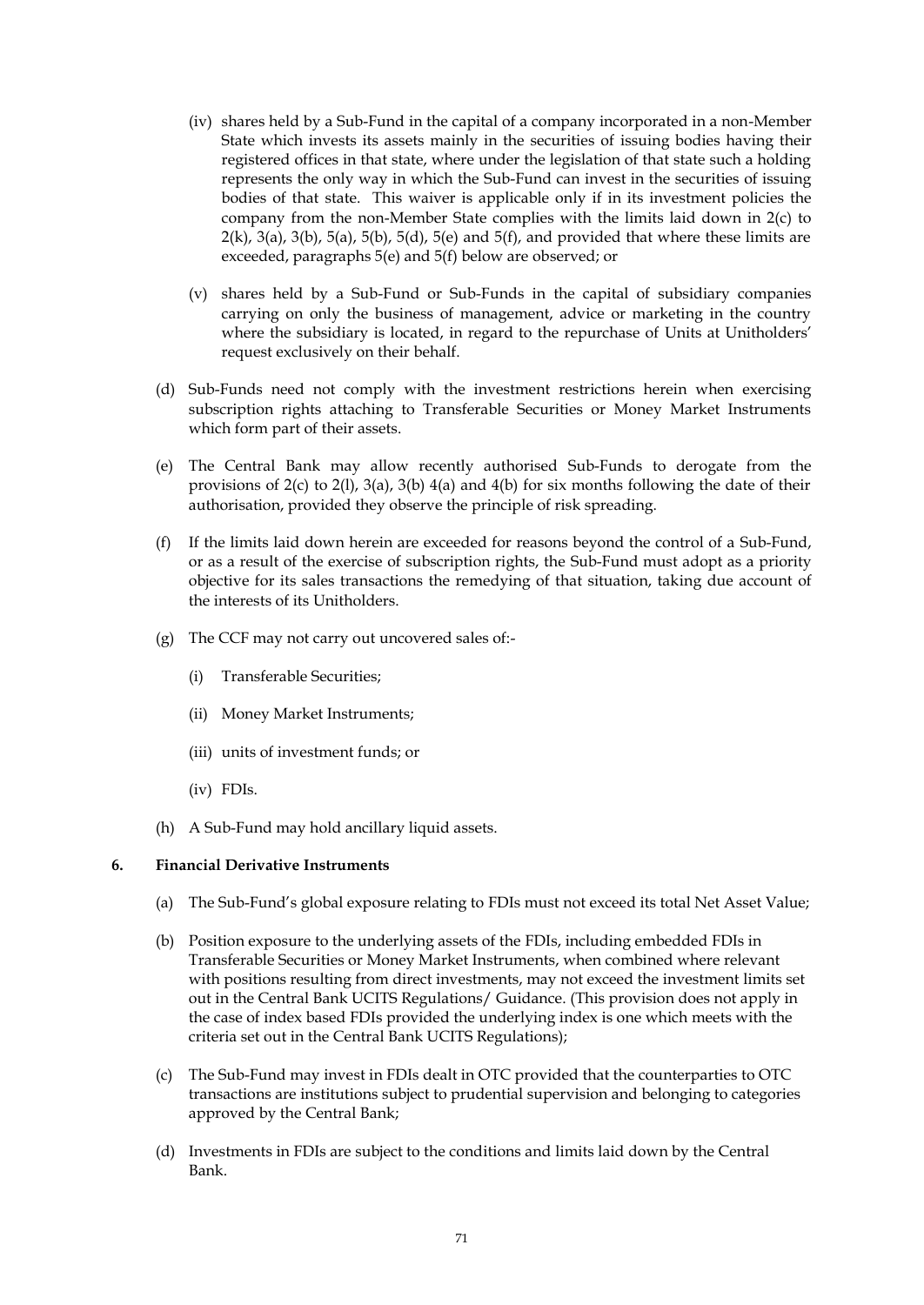## **LIST OF RECOGNISED MARKETS**

It is the CCF's intention to seek exposure to countries or regions through investment in companies or instruments that are listed or traded on a stock exchange or market that is located in a jurisdiction other than Ireland. With the exception of permitted investments in unlisted securities, the CCF's investments will be restricted to securities listed or traded on exchanges and markets listed below:-

### 1. All stock exchanges:-

- In a Member State of the European Union.
- In a Member State of the European Economic Area (EEA) (excluding Liechtenstein)

Iceland

Norway

• In any of the following countries:-

| US          | Australia                                                                                 |
|-------------|-------------------------------------------------------------------------------------------|
| Canada      | New Zealand                                                                               |
| Japan       | Hong Kong                                                                                 |
| Switzerland | United Kingdom*                                                                           |
|             | *If the United Kingdom is no longer deemed to be a<br>Member State of the European Union. |

Any stock exchange included on the following list:

| Argentina  | the stocks exchanges in Buenos Aires, Cordoba, Mendoza, Rosario and<br>La Plata                                                                                                              |
|------------|----------------------------------------------------------------------------------------------------------------------------------------------------------------------------------------------|
| Bahrain    | the stock exchange in Manama                                                                                                                                                                 |
| Bangladesh | the Dhaka Stock Exchange                                                                                                                                                                     |
| Bermuda    | Bermuda Stock Exchange                                                                                                                                                                       |
| Botswana   | the stock exchange in Serowe                                                                                                                                                                 |
|            | Bosnia and Herzegovina Sarajevo Stock Exchange                                                                                                                                               |
| Brazil     | the stock exchanges in Sao Paulo, Brasilia, Bahia-Sergipe-Alagoas,<br>Extremo Sul Porto Alegre, Parana Curitiba, Regional Fortaleza, Santos,<br>Pernambuco e Bahia Recife and Rio de Janeiro |
| Chile      | the stock exchange in Santiago                                                                                                                                                               |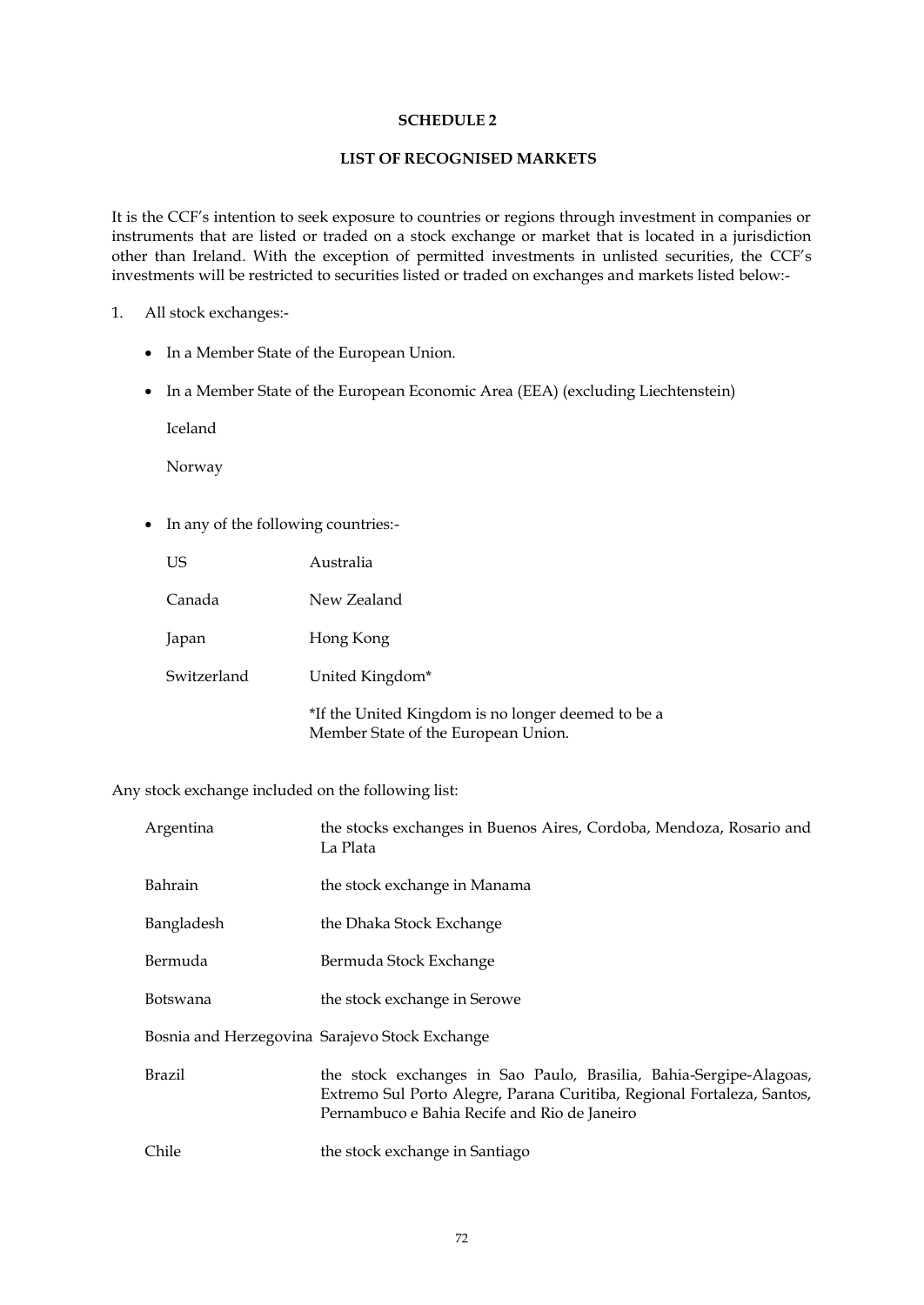| China        | the stock exchanges in Shanghai and Shenzhen                                                                                                             |
|--------------|----------------------------------------------------------------------------------------------------------------------------------------------------------|
| Columbia     | the stock exchange in Bogota                                                                                                                             |
| Croatia      | the Zagreb Stock Exchange                                                                                                                                |
| Eswatini     | Swaziland Stock Exchange                                                                                                                                 |
| Egypt        | the stock exchanges in Cairo and Alexandria                                                                                                              |
| Ghana        | the stock exchange in Accra                                                                                                                              |
| Hong Kong    | the stock exchange in Hong Kong                                                                                                                          |
| India        | the stock exchanges in Bombay, Madras, Delhi, Ahmedabab,<br>Bangalore, Cochin, Gauhati, Magadh, Pune, Hyderabad, Ludhiana,<br>Uttar Pradesh and Calcutta |
| Indonesia    | the stock exchanges in Jakarta and Surabaya                                                                                                              |
| Israel       | the stock exchange in Tel Aviv                                                                                                                           |
| Jordan       | the stock exchange in Amman                                                                                                                              |
| Kazakhstan   | Central Asian Stock Exchange and Kazakhstan Stock Exchange                                                                                               |
| Kenya        | the stock exchange in Nairobi                                                                                                                            |
| Korea        | the stock exchange in Seoul                                                                                                                              |
| Kuwait       | the stock exchange in Kuwait                                                                                                                             |
| Mauritius    | the stock exchange in Mauritius                                                                                                                          |
| Malaysia     | the stock exchange in Kuala Lumpur                                                                                                                       |
| Mexico       | the stock exchange in Mexico City                                                                                                                        |
| Morocco      | the stock exchange in Casablanca                                                                                                                         |
| Namibia      | Namibian Stock Exchange                                                                                                                                  |
| Nigeria      | the stock exchanges in Lagos, Kaduna and Port Harcourt                                                                                                   |
| Oman         | Muscat Stock Exchange                                                                                                                                    |
| Pakistan     | Pakistan Stock Exchange Limited                                                                                                                          |
| Peru         | the stock exchange in Lima                                                                                                                               |
| Philippines  | the Philippine Stock Exchange                                                                                                                            |
| Qatar        | the Doha Exchange                                                                                                                                        |
| Russia       | the Moscow Exchange                                                                                                                                      |
| Saudi Arabia | the stock exchange in Riyadh                                                                                                                             |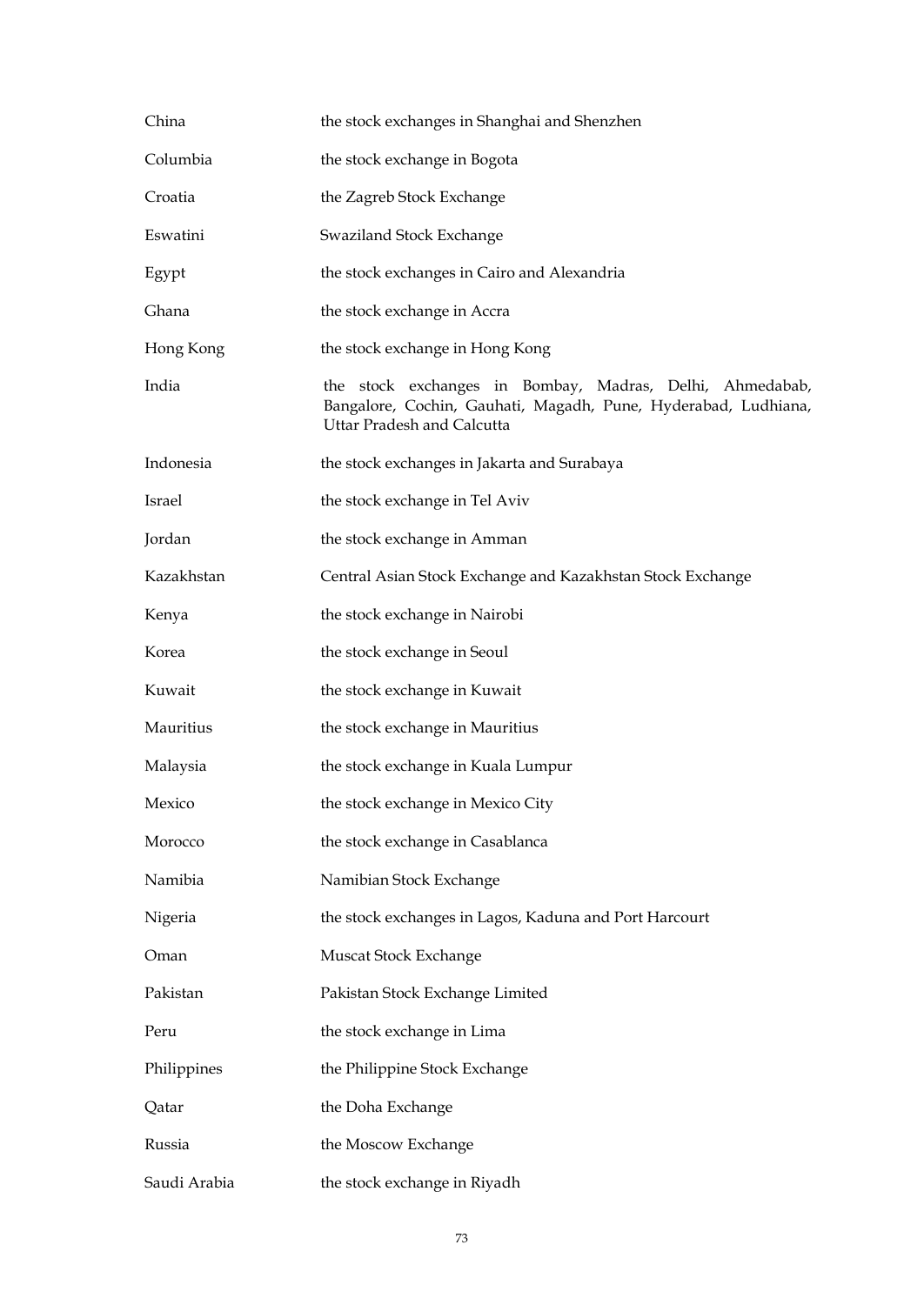| Serbia                      | the Serbian stock exchange                               |
|-----------------------------|----------------------------------------------------------|
| Singapore                   | the stock exchange in Singapore                          |
| South Africa                | the stock exchange in Johannesburg                       |
| South Korea                 | Korea Exchange                                           |
| Sri Lanka                   | Colombo Stock Exchange                                   |
| Taiwan                      | the stock exchange in Taipei                             |
| Thailand                    | the stock exchange in Bangkok                            |
| Tunisia                     | the stock exchange in Tunis                              |
| Turkey                      | the stock exchange in Istanbul                           |
| Uganda                      | Uganda Securities Exchange                               |
| Ukraine                     | Ukrainian Stock Exchange                                 |
| <b>United Arab Emirates</b> | the Abu Dhabi Exchange                                   |
| Uruguay                     | Bolsa de Valores de Montevideo                           |
| Venezuela                   | Caracus Stock Exchange, Maracaibo Stock Exchange         |
| Vietnam                     | the Stock Trading Center of Viet Nam in Ho Chi Minh City |
| Zambia                      | Lusaka Stock Exchange                                    |

- 2. Any market on the following list:
	- the market organised by the members of the International Capital Market Association
	- NASDAQ
	- the over-the-counter market in the U.S. conducted by primary and secondary dealers regulated by the SEC and by FINRA and by banking institutions regulated by the U.S. Comptroller of the Currency
	- the Federal Reserve System or Federal Deposit Insurance Corporation
	- the market conducted by listed money market institutions as described in the Financial Services Authority publication entitled "The Regulation of the Wholesale Cash and OTC Derivatives Markets": "The Grey Paper" (as amended or revised from time to time)
	- the over-the-counter market in Japan regulated by the Securities Dealers Association of Japan
	- AIM the Alternative Investment Market in the UK, regulated by the London Stock Exchange
	- the French Market for Titres de Creance Negotiable (over-the-counter market in negotiable debt instruments)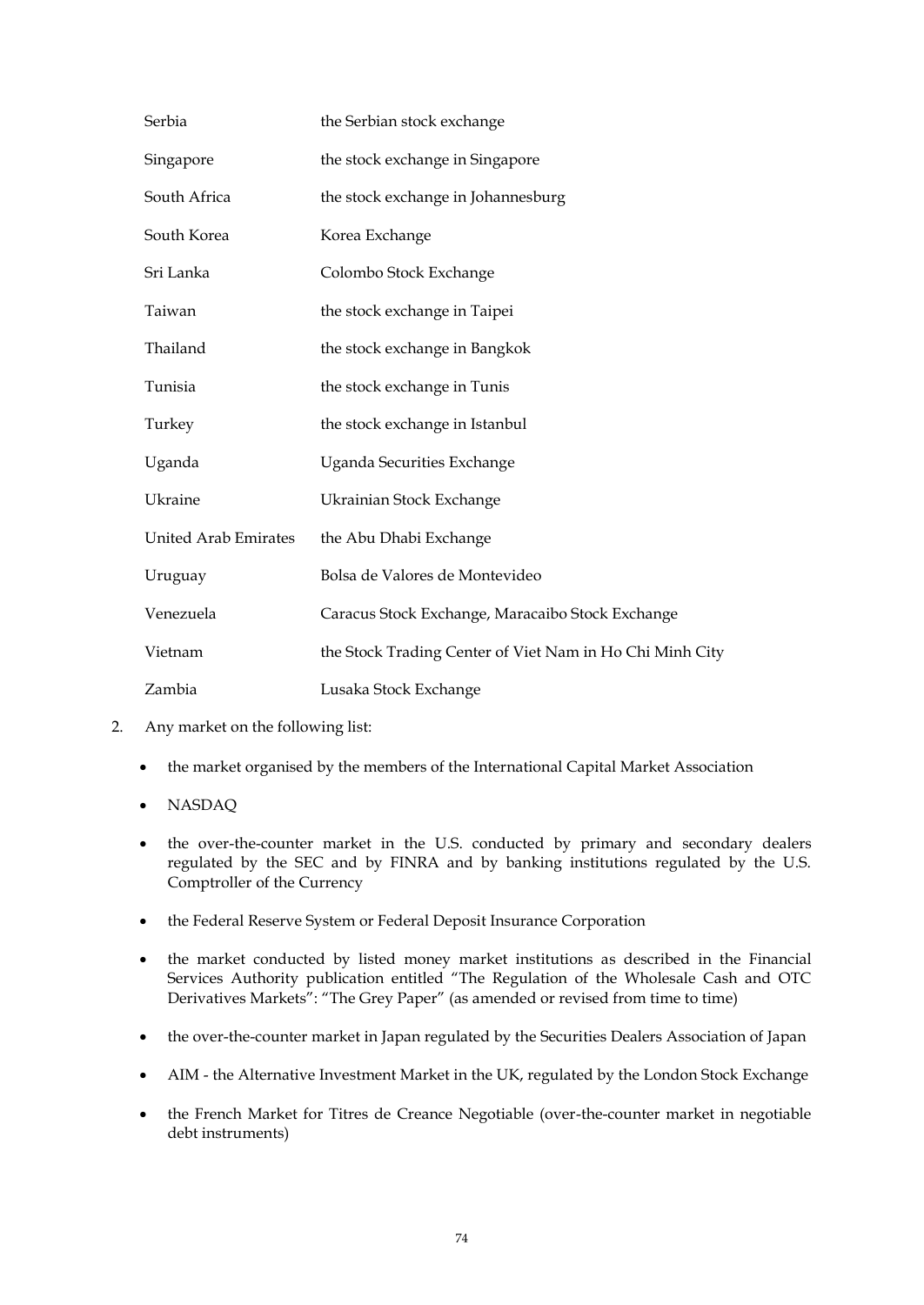- the over-the-counter market in Canadian Government Bonds regulated by the Investment Dealers Association of Canada
- all futures and options exchanges in a member state of the European Union or a Member State of the European Economic Area (EEA) (excluding Liechtenstein)

These exchanges and markets are listed in accordance with the regulatory criteria defined in the UCITS Regulations. The Central Bank does not issue a list of approved markets.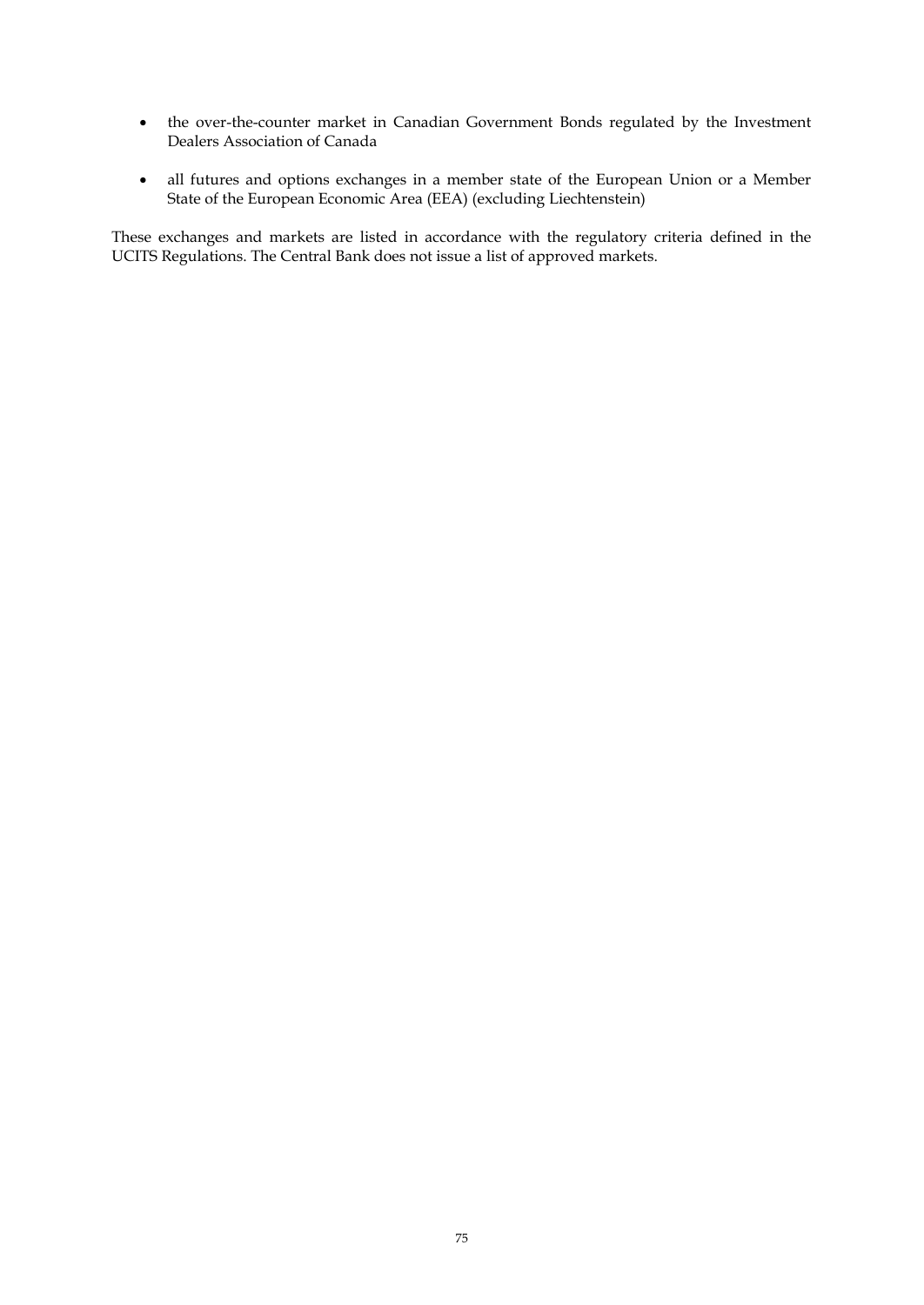#### **COLLATERAL POLICY**

In the context of EPM techniques and/or the use of FDIs for hedging or investment purposes, collateral may be received from a counterparty for the benefit of the relevant Sub-Fund or posted to a counterparty by or on behalf of the relevant Sub-Fund. Any receipt or posting of collateral by the Sub-Fund will be conducted in accordance with the requirements of the Central Bank and the terms of the CCF's collateral policy outlined below.

A counterparty will provide collateral to a Sub-Fund, where required, so that the Sub-Fund's risk exposure to the counterparty is reduced to the extent required by the Central Bank. The Sub-Fund's net exposure to the counterparty will not exceed 10% of the Net Asset Value of the Sub-Fund (in accordance with regulation  $70(1)(c)(i)$  of the UCITS Regulations). The Sub-Fund may also be required under the terms of the relevant agreement to provide collateral to the counterparty in circumstances when the counterparty has a counterparty credit exposure to the Sub-Fund (e.g. when the value of the relevant contract result in a payable by the Sub-Fund to the counterparty). Collateral movements between a Sub-Fund and the counterparty will be in accordance with the requirements of Regulation (EU) No. 648/2012 of the European Parliament and of the Council of 4 July 2012 on OTC derivatives, central counterparties and trade repositories ("**EMIR**") and related rules. Collateral means assets delivered pursuant to the relevant arrangements under the relevant contracts and, in respect of collateral received by a Sub-Fund from the counterparty, which constitute acceptable collateral in accordance with the requirements of the Central Bank.

The types of collateral acceptable for a Sub-Fund shall include: (i) cash; (ii) government or other public securities; (iii) certificates of deposit issued by relevant institutions; (iv) bonds/commercial paper issued by relevant institutions or by non-bank issuers; and (v) equity securities traded on certain stock exchanges.

#### *Collateral – Received by the Sub-Fund*

Collateral posted by a counterparty for the benefit of a Sub-Fund may be taken into account as reducing the exposure to such counterparty. The Sub-Fund will require receipt of the necessary level of collateral so as to ensure counterparty exposure limits set out in the UCITS Regulations are not breached. Counterparty risk may be reduced by an amount equivalent to the value of the collateral received after taking into account appropriate discounts.

The Manager or its delegate will liaise with the Depositary (and/or any other collateral management service provider as may be appointed from time to time) in order to manage all aspects of the counterparty collateral process. Risks linked to the management of collateral, such as operational and legal risks, shall be identified, managed and mitigated by the CCF's risk management process.

If the relevant Sub-Fund receives collateral for at least 30% of its Net Asset Value it will put in place an appropriate stress testing policy to ensure regular stress tests are carried out under normal and exceptional liquidity conditions to enable the relevant Sub-Fund to assess the liquidity risk attached to the non-cash collateral. The liquidity stress testing policy with respect to non-cash collateral will at least prescribe the following:

- (a) Design of stress test scenario analysis including calibration, certification and sensitivity analysis;
- (b) Empirical approach to impact assessment, including back-testing of liquidity risk estimates;
- (c) Reporting frequency and limit/loss tolerance thresholds; and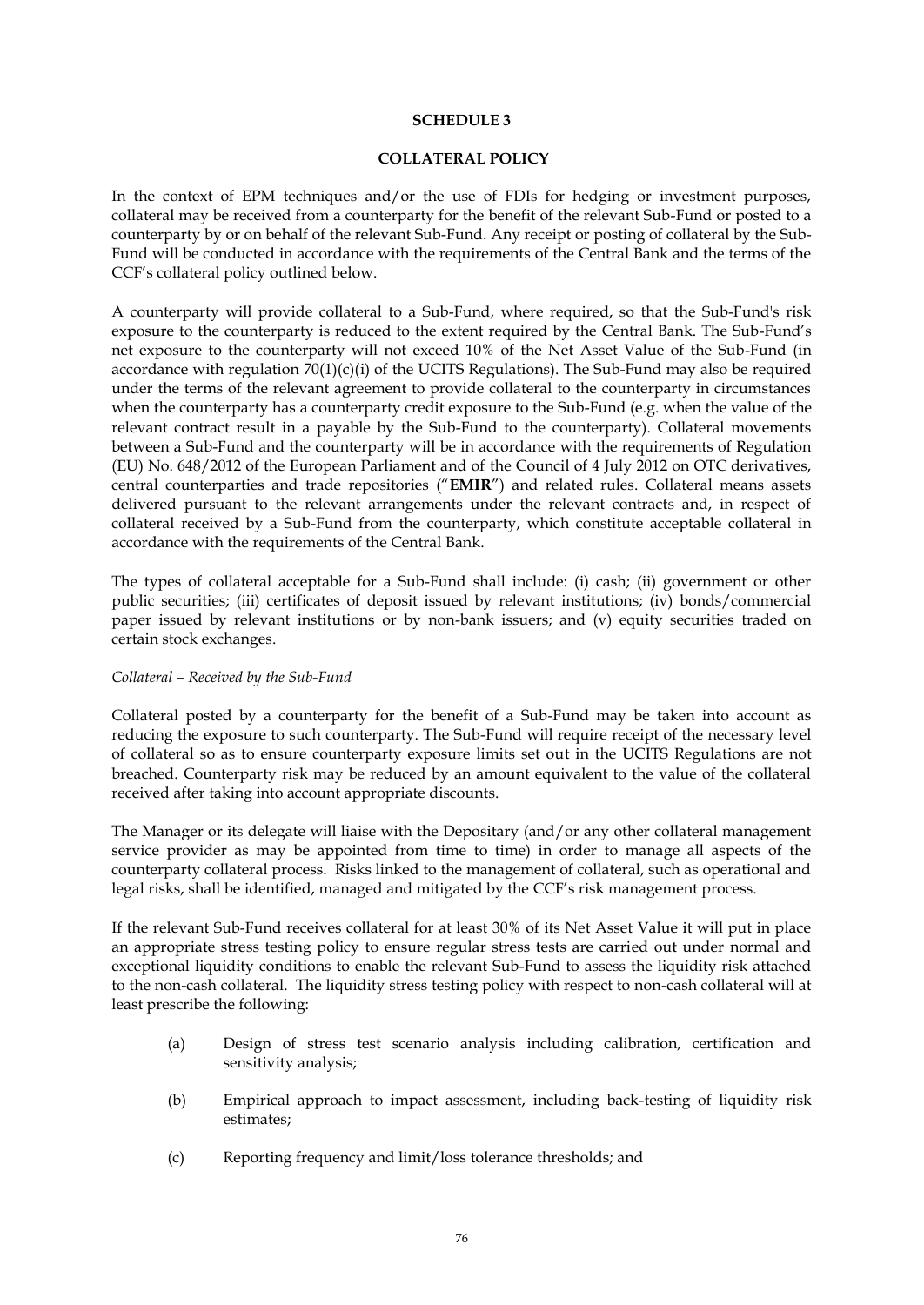(d) Mitigation actions to reduce loss including haircut policy and gap risk protection.

All assets received by the relevant Sub-Fund in the context of stocklending/repurchase transactions shall be considered as collateral and must comply with the terms of the CCF's collateral policy.

#### *Non-Cash Collateral*

Cash is acceptable as a form of collateral by the Sub-Fund, as is non-cash collateral, provided the noncash collateral meets the criteria set out below. Additionally, in the event that non-cash collateral consists of government securities of varying maturities, the Sub-Fund will only accept such securities if they do not exhibit high price volatility. Any non-cash collateral will be marked-to-market on a daily basis and subject to daily variation margin movements.

*Liquidity* - collateral received, other than cash, should be highly liquid and traded on a regulated market or multilateral trading facility with transparent pricing in order that it can be sold quickly at a price that is close to its pre-sale valuation. Collateral that is received should also comply with the provisions of Regulation 74 of the UCITS Regulations.

*Valuation* - collateral that is received should be valued on at least a daily basis and assets that exhibit high price volatility should not be accepted as collateral unless suitably conservative haircuts are in place. Any non-cash collateral will be marked-to-market on a daily basis and subject to daily variation margin movements.

*Issuer Credit Quality* - collateral received should be of high quality. The Portfolio Manager shall ensure that: (i) where the issuer was subject to a credit rating by an agency registered and supervised by ESMA that rating shall be taken into account by the Portfolio Manager in the credit assessment process; and (ii) where an issuer is downgraded below the two highest short-term credit ratings by the credit rating agency referred to in (i) this shall result in a new credit assessment being conducted of the issuer by the Portfolio Manager without delay. Rating services are not regarded as an unimpeachable source for assessing credit quality any more than a broker's recommendation on a stock is necessarily correct.

*Correlation* - collateral received should be issued by an entity that is independent from the counterparty. There are reasonable grounds for the Portfolio Manager to expect that it would not display a high correlation with the performance of the counterparty.

*Diversification (asset concentration)* - collateral should be sufficiently diversified in terms of country, markets and issuers in accordance with Schedule 3 of the Central Bank UCITS Regulations. When the Sub-Fund is exposed to different counterparties, the different baskets of collateral should be aggregated to calculate the relevant exposure limit to a single issuer. A Sub-Fund may be fully collateralised in different transferable securities and money market instruments issued or guaranteed by a Member State, local authority, third country or public international body drawn from the list of issuers. The Fund will receive securities from at least 6 different issues, but securities from any single issue will not account for more than 30% of the Sub-Fund's Net Asset Value and the Sub-Fund can accept more than 20% of its Net Asset Value as collateral from those entities listed at Part 2(l) of Schedule 1 of this Prospectus. In accordance with the Central Bank UCITS Regulations, invested cash collateral should be diversified in accordance with the diversification requirement applicable to noncash collateral. Invested cash collateral may not be placed on deposit with the counterparty or a related entity.

*Immediately Available* - collateral received should be capable of being fully enforced by the Sub-Fund at any time without reference to or approval from the counterparty.

*Safekeeping* - collateral received on a legal title transfer basis, in the form of a financial instrument that fulfils the criteria of Article 12 of Commission Delegated Regulation (EU) 2016/438 of 17 December 2015 supplementing Directive 2009/65/EC (as amended), will be held by the Depositary (or sub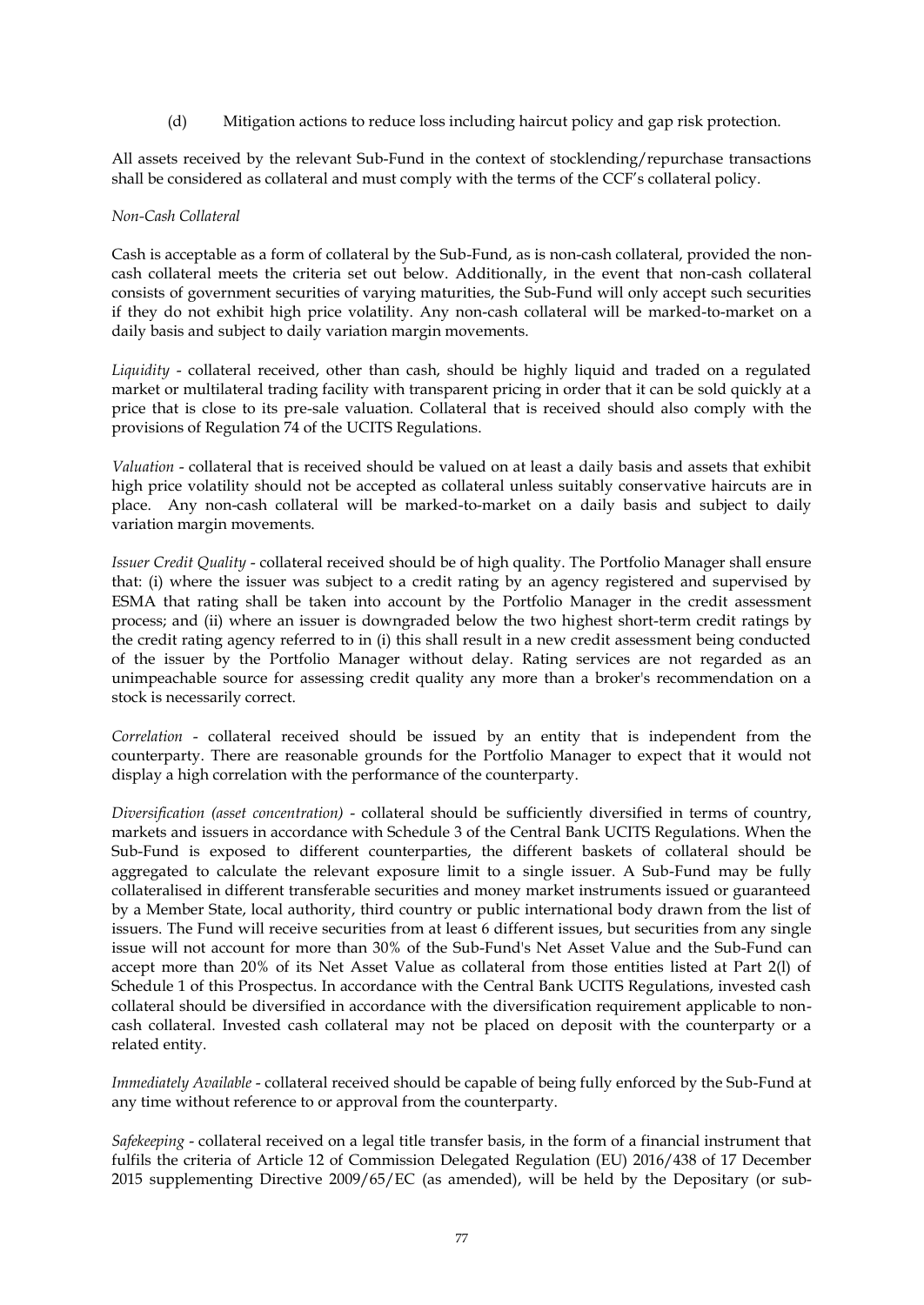custodian thereof). However, where the Sub-Fund receives collateral on any basis other than under a legal title transfer, even where the collateral is in the form of financial instruments, the Manager shall ensure that such collateral is held by a third party depositary (i.e. an entity outside the remit of the Depositary) which is subject to prudential supervision and is unrelated and unconnected to the provider of the collateral

*Haircuts* - The Manager (or its delegate), on behalf of the Sub-Fund, shall apply suitably conservative haircuts or discounts to the market value of assets being received as collateral where appropriate on the basis of an assessment of the characteristics of the assets such as the credit standing or the price volatility, as well as the outcome of any stress tests performed as referred to above. The Manager has determined that generally if issuer or issue credit quality of the collateral is not of a very high quality or the collateral carries a significant level of price volatility, a conservative haircut must be applied in accordance with the CCF's haircut policy. However, the application of such a haircut will be determined on a case by case basis. The Manager, on behalf of the CCF, in its discretion, may accept certain collateral with more conservative, less conservative or no haircuts applied in accordance with its haircut policy.

Non-cash collateral cannot be sold, pledged or re-invested.

# *Cash Collateral*

Cash collateral received by a Sub-Fund may not be invested other than in the following:

- (a) deposits with relevant institutions;
- (b) high-quality government bonds;
- (c) reverse repurchase agreements provided the transactions are with credit institutions subject to prudential supervision and the Sub-Fund is able to recall at any time the full amount of cash on an accrued basis;
- (d) short-term money market funds as defined in the ESMA Guidelines on a Common Definition of European Money Market Funds (ref CESR/10-049).

Any re-investment of cash collateral shall be diversified in accordance with the requirements of the Central Bank. Re-invested cash collateral exposes the Sub-Funds to certain risks such as the risk of a failure or default of the issuer of the relevant security in which the cash collateral has been invested. Investors should consult the "Risk Factors" of the Prospectus for information on counterparty risk and broker credit risk in this regard.

## *Collateral – Posted by the Sub-Fund*

Collateral posted to a counterparty by or on behalf of the Sub-Fund must be taken into account when calculating counterparty risk exposure. Collateral posted to a counterparty and collateral received by such counterparty may be taken into account on a net basis provided the Sub-Fund is able to legally enforce netting arrangements with the counterparty.

For the purpose of providing margin or collateral in respect of transactions in techniques and instruments, the Sub-Fund may transfer, mortgage, pledge, charge or encumber any assets or cash forming part of the Sub-Fund in accordance with normal market practice and the requirements of the Central Bank.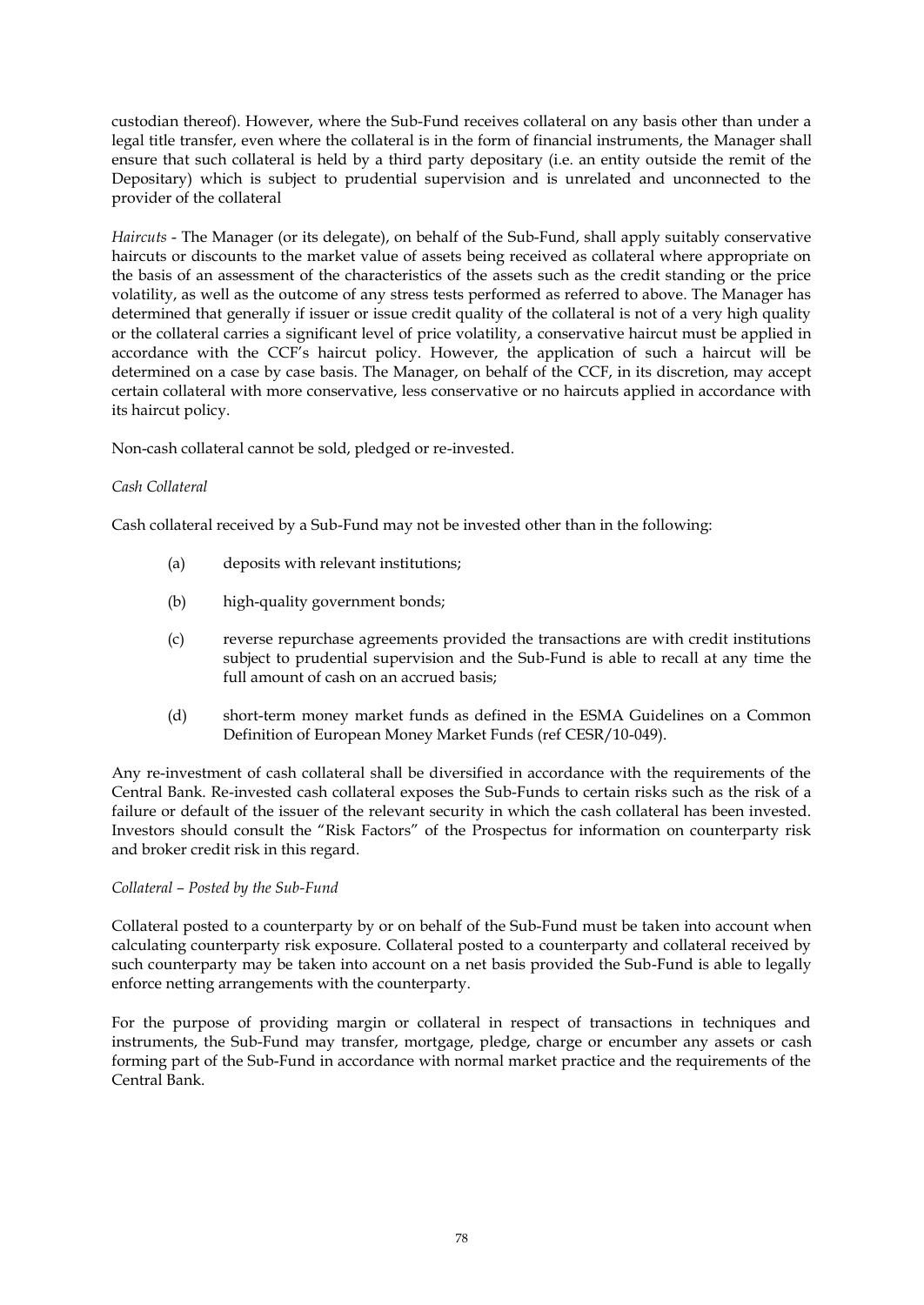# **FINANCIAL DERIVATIVE INSTRUMENTS**

Subject to the limits and restrictions set out in the UCITS Regulations and the Central Bank UCITS Regulations and the Prospectus, a Sub-Fund may use the FDIs set out below for investment purposes and/or efficient portfolio management purposes and/or hedging purposes. The FDIs utilised by a Sub-Fund and their associated use or uses will be listed in the relevant Supplement for each Sub-Fund. FDIs may be traded on-exchange or over-the-counter ("**OTC**"). All short positions will only be generated synthetically using FDIs.

| <b>Financial Derivative Instruments</b> |                                                                                                                                                                                                                                                                                                                                                                                                                                                                                                                                                                                                                                                                                                                                                                                                                            |  |
|-----------------------------------------|----------------------------------------------------------------------------------------------------------------------------------------------------------------------------------------------------------------------------------------------------------------------------------------------------------------------------------------------------------------------------------------------------------------------------------------------------------------------------------------------------------------------------------------------------------------------------------------------------------------------------------------------------------------------------------------------------------------------------------------------------------------------------------------------------------------------------|--|
| FDI Type and Use*                       | Description                                                                                                                                                                                                                                                                                                                                                                                                                                                                                                                                                                                                                                                                                                                                                                                                                |  |
| <b>Futures</b><br>Index Futures.        | Futures are standardised, exchange-traded instruments that<br>oblige the buyer to purchase an asset (or the seller to sell an asset)<br>at a predetermined future date and price. The initial cash outlay is<br>minimal but a Sub-Fund is subjected to the full market variation<br>of the economic exposure of the underlying securities, hence<br>whilst they provide exposure in a cost effective and liquid<br>manner, their use can result in high levels of leverage. (Index<br>futures refer to indices in bonds, equities, CDS, currency and<br>swaps). Index futures may be used to obtain exposure to the<br>components of an equity index in an efficient manner. They<br>enable a Sub-Fund to track an index more efficiently as compared<br>to investment in the underlying components of the index directly. |  |
| Forwards                                | Forwards are used to purchase or sell securities or markets on a<br>specified date at a predetermined price.                                                                                                                                                                                                                                                                                                                                                                                                                                                                                                                                                                                                                                                                                                               |  |
| Currency Forwards; and                  | Currency forwards allow hedging against foreign exchange risk.<br>Currency forwards may be used to efficiently gain exposure to a<br>currency or to mitigate the exchange rate risk between the Base<br>Currency and assets held in other currencies, the Base Currency<br>and Unit series currency or Unit series currency and the currency<br>of the assets.                                                                                                                                                                                                                                                                                                                                                                                                                                                             |  |
| Non-deliverable<br>forwards.            | Non-deliverable forwards are non-deliverable forward currency<br>exchange contracts that are cash-settled contracts on a thinly<br>traded or non-convertible currency. The latter currency is<br>specified against a freely convertible, major currency, and the<br>contract is for a fixed amount of the non-convertible currency, on<br>a specified due date, and at an agreed forward rate. At maturity,<br>the daily reference rate is compared with the agreed forward rate,<br>and the difference must be paid in the convertible currency on the<br>value date.                                                                                                                                                                                                                                                     |  |
| <b>Swaps</b>                            | Swaps provide a convenient vehicle for hedging against market<br>price movements for the terms desired. Also, through Swaps, a                                                                                                                                                                                                                                                                                                                                                                                                                                                                                                                                                                                                                                                                                             |  |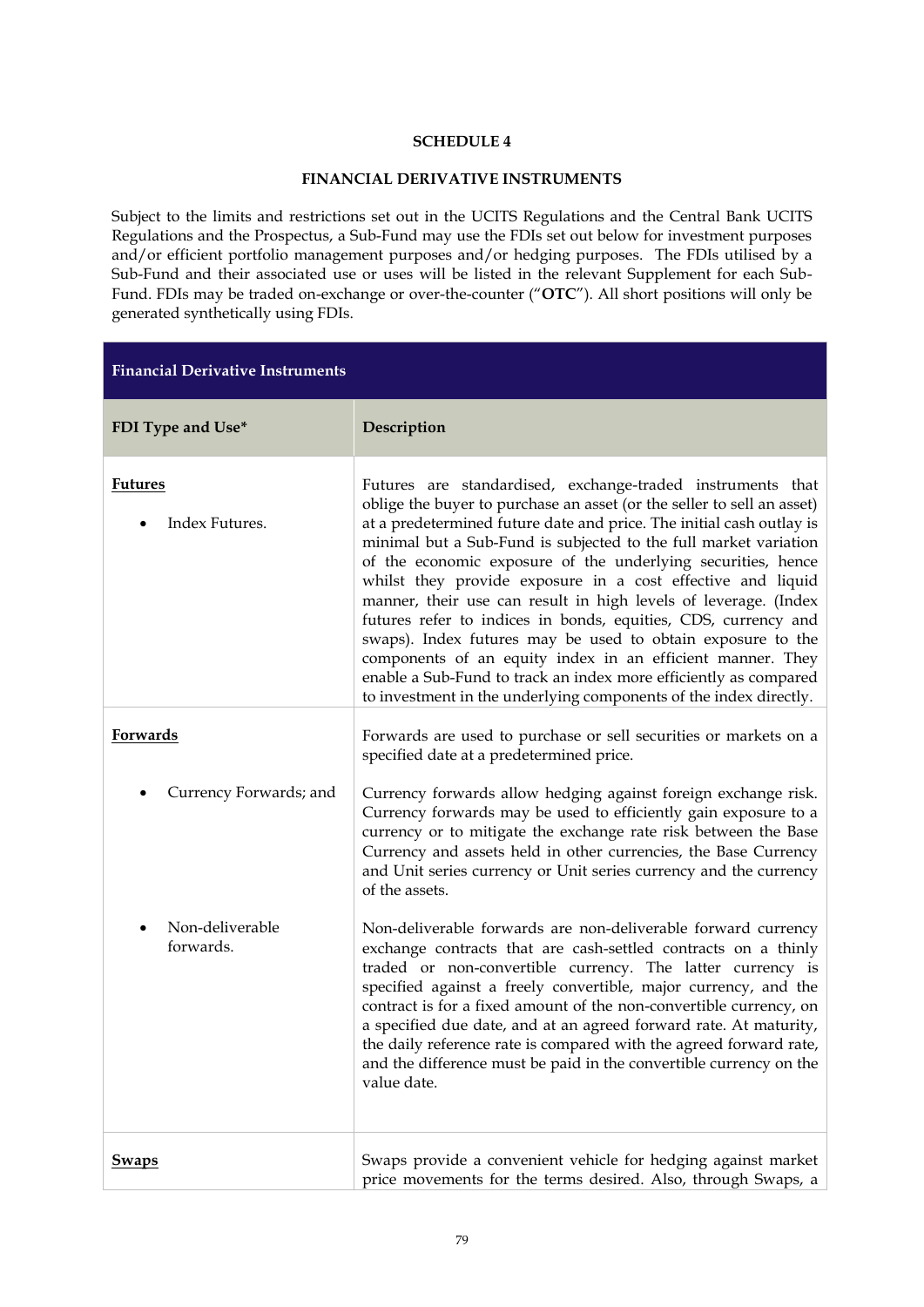| <b>Financial Derivative Instruments</b> |                                                                                                                                                                                                                                                                                                                                                                                                                                                                                                                                                                                                                                                                                                                                                                                                                                                                                                                                                                                                                                                                                                                                                                                                                                                                                                                                                          |  |  |
|-----------------------------------------|----------------------------------------------------------------------------------------------------------------------------------------------------------------------------------------------------------------------------------------------------------------------------------------------------------------------------------------------------------------------------------------------------------------------------------------------------------------------------------------------------------------------------------------------------------------------------------------------------------------------------------------------------------------------------------------------------------------------------------------------------------------------------------------------------------------------------------------------------------------------------------------------------------------------------------------------------------------------------------------------------------------------------------------------------------------------------------------------------------------------------------------------------------------------------------------------------------------------------------------------------------------------------------------------------------------------------------------------------------|--|--|
| FDI Type and Use*                       | Description                                                                                                                                                                                                                                                                                                                                                                                                                                                                                                                                                                                                                                                                                                                                                                                                                                                                                                                                                                                                                                                                                                                                                                                                                                                                                                                                              |  |  |
|                                         | Sub-Fund can gain economic exposure to the underlying market<br>in a cost effective and liquid manner. Swaps are typically OTC<br>financial derivatives in which two counterparties exchange two<br>sets of cash flows that are either pre-specified (Fixed Leg) or<br>contingent on economic variables (Floating Leg) for the period<br>pre-specified or until a termination event happens, as in cases of<br>credit default swaps ("CDS").                                                                                                                                                                                                                                                                                                                                                                                                                                                                                                                                                                                                                                                                                                                                                                                                                                                                                                             |  |  |
| Credit Default Swaps;<br>٠              | CDS provide a measure of protection against or exposure to<br>defaults of debt issuers. The parties' obligations depend on<br>whether a credit event has occurred in relation to the reference<br>asset. The credit events are specified in the contract and are<br>intended to identify the occurrence of a significant deterioration in<br>the creditworthiness of the reference asset. On settlement, credit<br>default products may be cash settled or involve the physical<br>delivery of an obligation of the reference entity following a<br>default. The buyer in a CDS contract is obligated to pay the seller<br>a periodic stream of payments over the term of the contract<br>provided that no event of default on an underlying reference asset<br>has occurred. If a credit event occurs, the seller must pay the<br>buyer the full notional value of the reference asset that may have<br>little or no value. A Sub-Fund may also use CDS to take synthetic<br>short or directional positions and may therefore more commonly<br>be used to hedge or efficiently gain exposure to credit risk.                                                                                                                                                                                                                                            |  |  |
| <b>Total Return Swaps;</b>              | A Total Return Swap ("TRS") is a contract whereby one party<br>agrees to make a series of payments to another party based on the<br>total return of the underlying assets during the specified period.<br>In exchange, the other party to the contract agrees to make a series<br>of payments calculated by reference to an interest rate and/or<br>some other agreed-upon amount. TRS can be used to gain<br>economic exposure to an asset without owning it or taking<br>physical custody of it. A TRS is a highly customisable contract<br>between two counterparties, so the potential underlying assets<br>and maturities are wide-ranging. TRS can be tailored to specific<br>maturities and may extend over long horizons. A Sub-Fund may<br>use TRS to more efficiently take long or short positions in or<br>hedge against changes in a number of economic exposures, such<br>as: securities indices, specific securities prices, interest rates or<br>currency exchange rates. A Sub-Fund deals TRS only with<br>reputable, sizeable institutions that are prudently regulated.<br>Counterparties to TRS dealt in by a Sub-Fund do not have any<br>control or discretion over the composition or management of the<br>Sub-Fund. Risks associated with counterparties are detailed in the<br>section entitled "Risk Factors" in the Prospectus. |  |  |
| <b>Interest Rate Swaps;</b>             | Interest rate swaps are agreements to exchange interest rate cash<br>flows, calculated on a notional principal amount, at specified                                                                                                                                                                                                                                                                                                                                                                                                                                                                                                                                                                                                                                                                                                                                                                                                                                                                                                                                                                                                                                                                                                                                                                                                                      |  |  |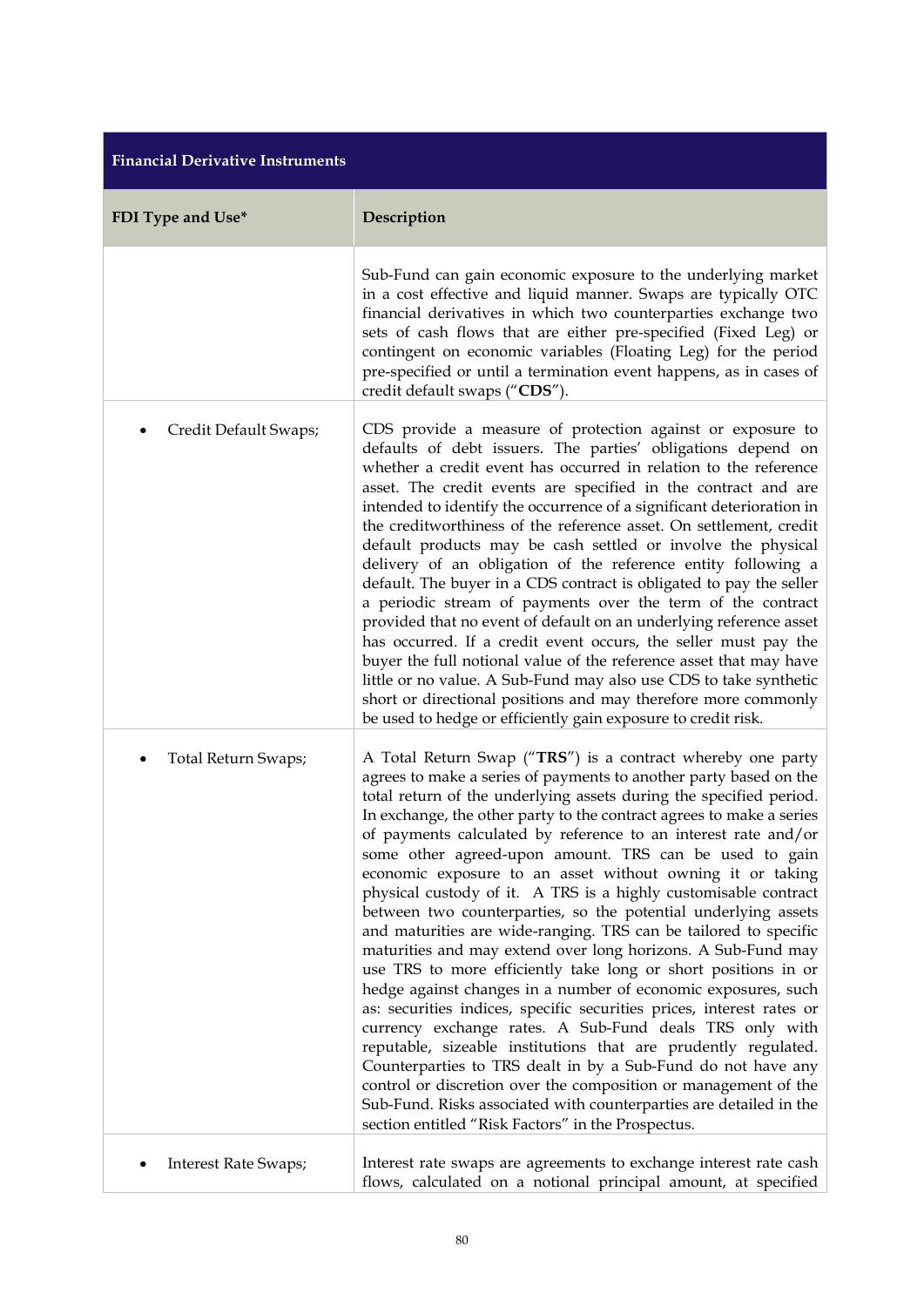| <b>Financial Derivative Instruments</b>                                                                                                               |                                                                                                                                                                                                                                                                                                                                                                                                                                                                                                                                                                                                                                                                                                                                                                                                                                                                      |  |
|-------------------------------------------------------------------------------------------------------------------------------------------------------|----------------------------------------------------------------------------------------------------------------------------------------------------------------------------------------------------------------------------------------------------------------------------------------------------------------------------------------------------------------------------------------------------------------------------------------------------------------------------------------------------------------------------------------------------------------------------------------------------------------------------------------------------------------------------------------------------------------------------------------------------------------------------------------------------------------------------------------------------------------------|--|
| FDI Type and Use*                                                                                                                                     | Description                                                                                                                                                                                                                                                                                                                                                                                                                                                                                                                                                                                                                                                                                                                                                                                                                                                          |  |
|                                                                                                                                                       | times during the life of the swap. Each party's payment obligation<br>is calculated using a different interest rate. The notional principal<br>is never exchanged and is only used to calculate the payments. In<br>a typical interest rate swap one party will pay a floating rate in<br>return for receiving a fixed rate. An interest rate swap may be<br>structured as a coupon swap, where there are regular payments<br>made by both parties at the relevant rates, or a bullet swap, where<br>single lump sum payment is made at the maturity of the swap in<br>return for regular payments during the life of the swap.                                                                                                                                                                                                                                      |  |
| Inflation Swaps; and                                                                                                                                  | Inflation swaps are similar to interest rate swaps, except that the<br>parties generally agree to exchange payments at a fixed rate in<br>return for payments based on inflation over the relevant period.<br>In the case of inflation swaps, which are structured as bullet<br>swaps generally both parties will only make a single lump sum<br>payment on maturity of the swap.                                                                                                                                                                                                                                                                                                                                                                                                                                                                                    |  |
| Cross Currency Swaps.                                                                                                                                 | Cross currency swaps are agreements negotiated between two<br>parties to exchange two different currencies, at specified dates<br>during the life of the swap. There may be a final, interim or initial<br>exchange of the notional amounts. Currency swaps are generally<br>used to manage a Sub-Fund's currency exposure and may also be<br>used as a means of gaining desired currency exposure.                                                                                                                                                                                                                                                                                                                                                                                                                                                                  |  |
| <b>Options</b><br>Currency Options;<br><b>Equity Options;</b><br>Dividend Options;<br>Index Options;<br>Interest Rate Options;<br>Options on Futures; | Options are financial derivatives that give the option holder the<br>right but not the obligation to buy (call options) or sell (put<br>options) the underlying asset specified in contract at maturity<br>date (European style) or a set of scheduled dates (Bermudan style)<br>or any time before the maturity date of the contract (American<br>style). Options can be bought or sold on their own or embedded<br>in other financial assets such as a callable bond. Options give the<br>investment manager the opportunity to hedge exposure to<br>underlying financial markets without directly holding the<br>underlying assets. Also, it provides investment managers a way to<br>gain economic exposure to the underlying market in a cost-<br>effective and liquid manner. (Index options refer to indices in<br>bonds, equities, CDS, currency and swaps). |  |
| Rights;                                                                                                                                               | An issue of rights to a company's existing shareholders that<br>entitles them to buy additional shares directly from the company<br>in proportion to their existing holdings, within a fixed time<br>period. In a rights offering, the subscription price at which each<br>share may be purchased is generally at a discount to the current<br>market price. Rights are often transferable, allowing the holder to<br>sell them on the open market in order to take advantage of the                                                                                                                                                                                                                                                                                                                                                                                 |  |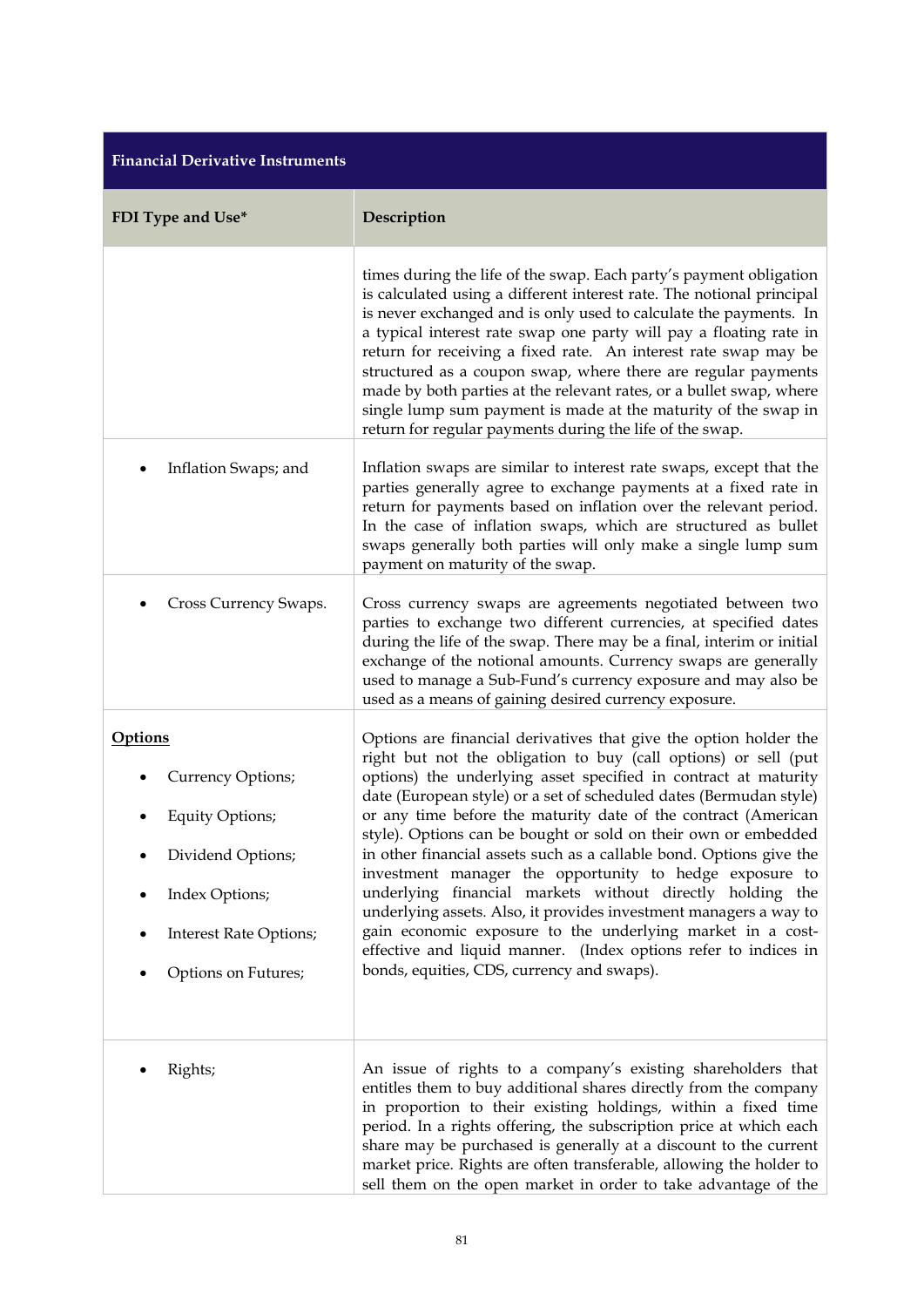| <b>Financial Derivative Instruments</b>     |                                                                                                                                                                                                                                                                                                                                                                                                                                                                        |  |
|---------------------------------------------|------------------------------------------------------------------------------------------------------------------------------------------------------------------------------------------------------------------------------------------------------------------------------------------------------------------------------------------------------------------------------------------------------------------------------------------------------------------------|--|
| FDI Type and Use*                           | Description                                                                                                                                                                                                                                                                                                                                                                                                                                                            |  |
|                                             | economic gain resulting from the discounted subscription price.                                                                                                                                                                                                                                                                                                                                                                                                        |  |
| Bond Options;                               | A bond option is an option (as described above) in which the<br>underlying security is a bond. A bond option gives the holder the<br>right, but not the obligation, to buy (call options) or sell (put<br>options) the underlying bond at maturity date (European style) or<br>at any time before the maturity date (American style) of the<br>contract.                                                                                                               |  |
| CDS Options;                                | A CDS option is an option (as described above) in which the<br>underlying instrument is a CDS. A CDS option gives the holder<br>the right, but not the obligation, to buy (call options) or sell (put<br>options) the underlying CDS at maturity date (European style) or<br>at any time before the maturity date (American style) of the<br>contract.                                                                                                                 |  |
| Knock-in Barrier Options;                   | A knock-in barrier option, like other options, can have a range of<br>underlying assets from which it derives value, but with the caveat<br>that the option does not have value until the underlying asset's<br>price reaches a pre-determined level. Upon reaching the pre-<br>determined level, the option becomes activated and will exist<br>until either the option matures or is exercised.                                                                      |  |
| Knock-out<br><b>Barrier</b><br>Options; and | A knock-out barrier option, like other options, can have a range of<br>underlying assets from which it derives value, but with the caveat<br>that the option may be voided if the underlying asset's price<br>reaches a pre-determined level. Once a knock-out option is<br>voided, it can no longer be re-activated.                                                                                                                                                  |  |
| Swaptions.                                  | A swaption is an option in which the underlying instrument is a<br>swap. A swaption gives the holder the right, but not the<br>obligation, to buy (call options) or sell (put options) the<br>underlying swap at maturity date (European style) or at any time<br>before the maturity date (American style) of the contract.                                                                                                                                           |  |
| <b>Embedded Derivatives</b>                 | Embedded derivatives are a component of hybrid financial assets<br>with the features of both transferable securities and derivatives.<br>They are used to reduce or transfer risk or can be used to take<br>economic exposure for a Sub-Fund.                                                                                                                                                                                                                          |  |
| Convertible Bonds;                          | A convertible bond, like traditional bonds, pay interest to the<br>bond holder on a regular scheduled basis and returns the<br>principal value upon maturity. Unlike traditional bonds, however,<br>the holder has the right at certain times during the bond's life to<br>convert the bond holding into a predetermined number of shares<br>of common stock in the issuing company or into cash of<br>equivalent value. Once converted into common stock, the bond is |  |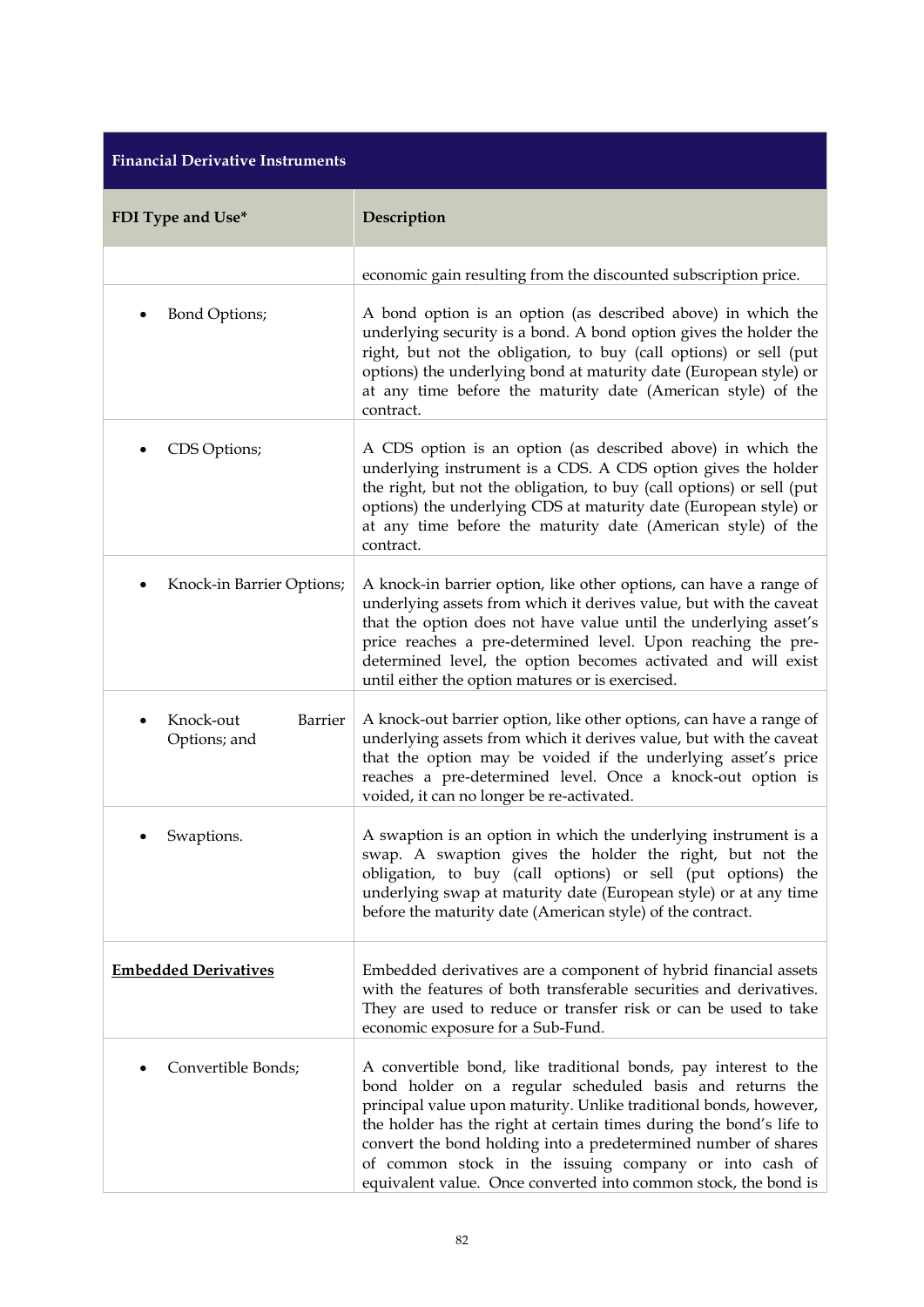| <b>Financial Derivative Instruments</b> |                                                                                                                                                                                                                                                 |  |
|-----------------------------------------|-------------------------------------------------------------------------------------------------------------------------------------------------------------------------------------------------------------------------------------------------|--|
| FDI Type and Use*                       | Description                                                                                                                                                                                                                                     |  |
|                                         | redeemed and the common stock holder can no longer reconvert<br>back to the original bond. The market value of convertible<br>securities tends to decline as interest rates increase and,<br>conversely, to increase as interest rates decline. |  |
| Callable Bond;                          | A callable bond is a bond with an embedded call provision, which<br>allows the company issuing the bond to redeem (buy back) the<br>bond at the call price at any time specified in the bond's terms and<br>conditions.                         |  |
| Putable Bond; and                       | A putable bond is a bond with an embedded put provision, which<br>allows the investor to redeem (re-sell to the issuer) the bond at the<br>put price and in any manner specified within the bond's terms<br>and conditions.                     |  |
| Warrants.                               | Warrants are instruments entitling the holder to subscribe for a<br>share, debenture, alternative debenture or government and public<br>security.                                                                                               |  |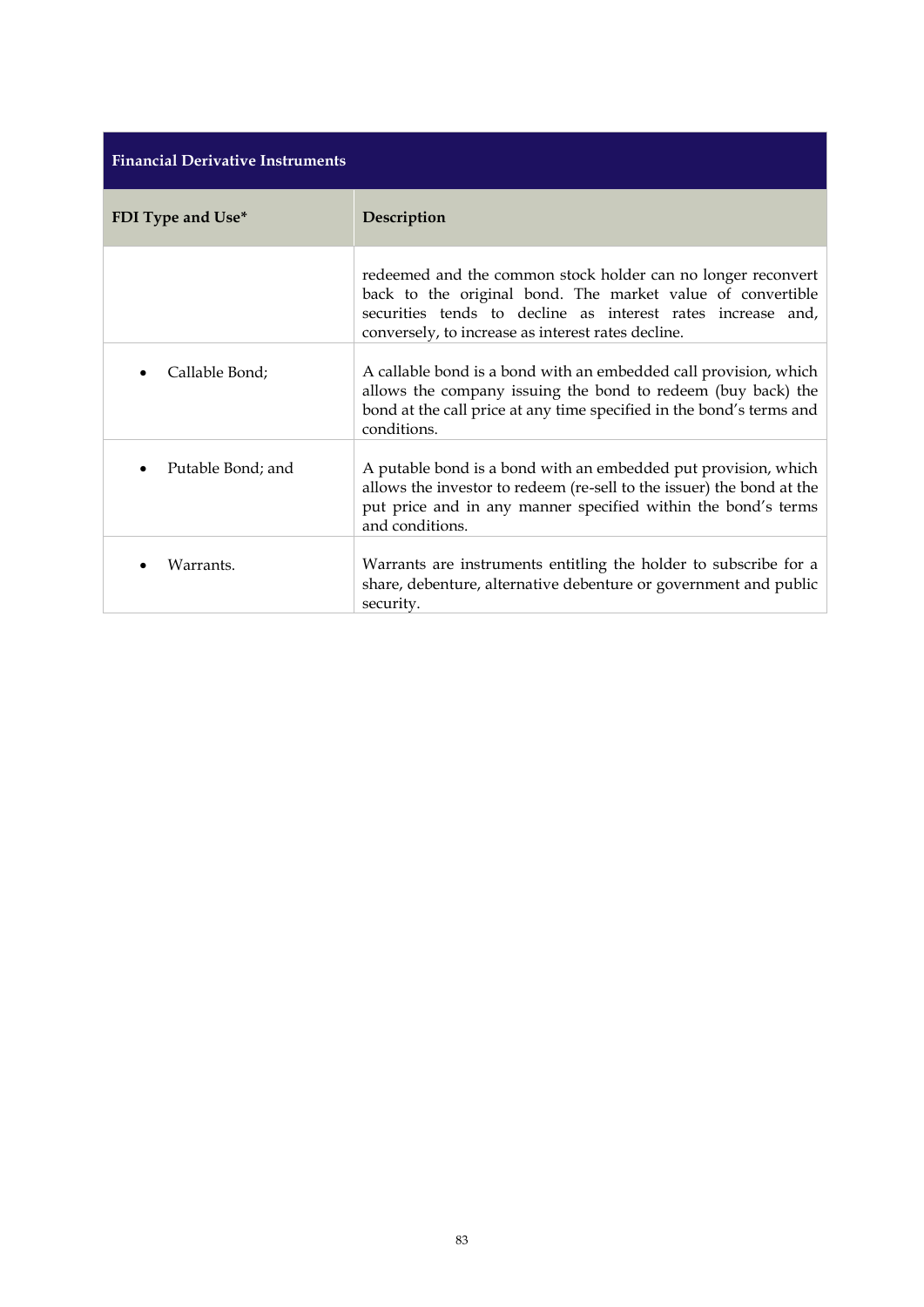## **LIST OF SUB-CUSTODIANS**

The Depositary's global sub-custodian has appointed the following entities as sub-delegates in each of the markets set forth below. This list may be updated from time to time and is available on request in writing from the Depositary. The Depositary does not anticipate that there would be any specific conflicts of interest arising as a result of any delegation to The Northern Trust Company or any of the sub-delegates listed below. The Depositary will notify the Manager of any such conflict should it so arise.

| Jurisdiction                  | Subcustodian                                                  | <b>Subcustodian Delegate</b>        |
|-------------------------------|---------------------------------------------------------------|-------------------------------------|
| Argentina                     | Citibank N.A., Buenos Aires Branch                            |                                     |
|                               | The Hongkong and Shanghai Banking HSBC Bank Australia Limited |                                     |
| Australia                     | Corporation Limited                                           |                                     |
| Austria                       | UniCredit Bank Austria AG                                     |                                     |
| <b>Bangladesh</b>             | <b>Standard Chartered Bank</b>                                |                                     |
| Belgium                       | Deutsche Bank AG                                              |                                     |
| Bermuda                       | The Hongkong and Shanghai Banking HSBC Bank Bermuda Limited   |                                     |
|                               | Corporation Limited                                           |                                     |
| <b>Bosnia and Herzegovina</b> | Raiffeisen Bank International AG                              | Raiffeisen Bank Bosnia DD BiH       |
| <b>(Federation of Bosnia-</b> |                                                               |                                     |
| Herzegovina)                  |                                                               |                                     |
| <b>Bosnia and Herzegovina</b> | Raiffeisen Bank International AG                              | Raiffeisen Bank Bosnia DD BiH       |
| (Republic of Srpska)          |                                                               |                                     |
| Botswana                      | Standard Chartered Bank Botswana                              |                                     |
|                               | Limited                                                       |                                     |
| <b>Brazil</b>                 | Citibank N.A., Brazilian Branch                               | Citibank Distribuidora de Titulos e |
|                               |                                                               | Valores Mobiliaros S.A ("DTVM")     |
| <b>Bulgaria</b>               | Citibank Europe plc, Bulgaria Branch                          |                                     |
| Canada                        | The Northern Trust Company,                                   |                                     |
|                               | Canada                                                        |                                     |
| Canada*                       | Royal Bank of Canada                                          |                                     |
| <b>Chile</b>                  | Citibank N.A.                                                 | Banco de Chile                      |
| China B Share                 | The Hongkong and Shanghai Banking HSBC Bank (China) Company   |                                     |
|                               | Corporation Limited                                           | Limited                             |
| Clearstream                   | Clearstream Banking S.A.,                                     |                                     |
| Colombia                      | Cititrust Columbia S.A. Sociedad                              |                                     |
|                               | Fiduciaria                                                    |                                     |
| Costa Rica                    | Banco Nacional de Costa Rica                                  |                                     |
| Croatia                       | UniCredit Bank Austria AG                                     | Zagrebacka Banka d.d.               |
| Cyprus                        | Citibank Europe PLC                                           |                                     |
| <b>Czech Republic</b>         | UniCredit Bank Czech Republic and                             |                                     |
|                               | Slovenia, a.s.                                                |                                     |
| Denmark                       | Nordea Bank Abp                                               |                                     |
| Egypt                         | Citibank N.A., Cairo Branch                                   |                                     |
| Estonia                       | Swedbank AS                                                   |                                     |
| Eswatini (formerly Swaziland) | Standard Bank Swaziland Ltd                                   |                                     |
| Finland                       | Nordea Bank Abp                                               |                                     |
| France                        | The Northern Trust Company                                    |                                     |
| Germany                       | Deutsche Bank AG                                              |                                     |
| Ghana                         | Standard Chartered Bank Ghana                                 |                                     |
|                               | Limited                                                       |                                     |
| Greece                        | Citibank Europe PLC                                           |                                     |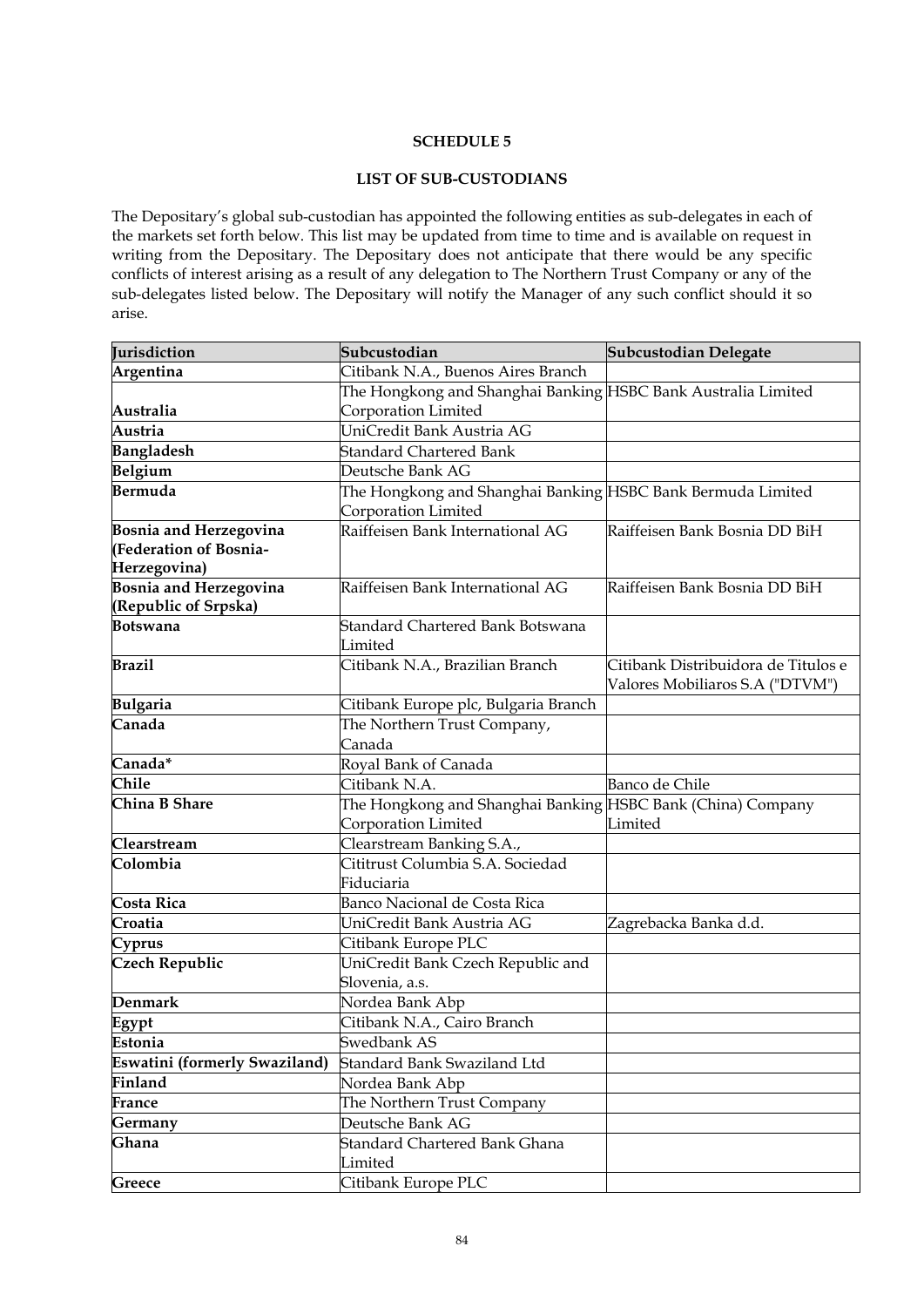| <b>Hong Kong</b>                | The Hongkong and Shanghai Banking                               |  |
|---------------------------------|-----------------------------------------------------------------|--|
|                                 | Corporation Limited                                             |  |
| <b>Hong Kong (Stock Connect</b> | The Hongkong and Shanghai Banking                               |  |
| Shanghai/Shenshen)              | Corporation Limited                                             |  |
| Hungary                         | UniCredit Bank Hungary Zrt.                                     |  |
| Iceland                         | Landsbankinn hf                                                 |  |
| India                           | Citibank N.A.                                                   |  |
| Indonesia                       | <b>Standard Chartered Bank</b>                                  |  |
| Ireland                         | Euroclear UK and Ireland Limited                                |  |
|                                 | (Northern Trust self-custody)*                                  |  |
| <b>Israel</b>                   | Bank Leumi Le-Israel B.M.                                       |  |
| Italy                           | Deutsche Bank SpA                                               |  |
| Japan                           | The Hongkong and Shanghai Banking                               |  |
|                                 | Corporation Limited                                             |  |
| Jordan                          | <b>Standard Chartered Bank</b>                                  |  |
| Kazakhstan                      | Citibank Kazakhstan JSC                                         |  |
| Kenya                           | Standard Chartered Bank Kenya                                   |  |
|                                 | Limited                                                         |  |
| Kuwait                          | The Hongkong and Shanghai Banking HSBC Bank Middle East Limited |  |
|                                 | Corporation Limited                                             |  |
| Latvia                          | Swedbank AS                                                     |  |
| Lithuania                       | AB SEB bankas                                                   |  |
| Luxembourg                      | Euroclear Bank S.A./N.V.                                        |  |
| Malaysia                        | The Hongkong and Shanghai Banking HSBC Bank Malaysia Berhad     |  |
|                                 | Corporation Limited                                             |  |
| <b>Mauritius</b>                | The Hongkong and Shanghai Banking                               |  |
|                                 | Corporation Limited                                             |  |
| <b>Mexico</b>                   | Banco Nacional de Mexico S.A.                                   |  |
|                                 | integrante del Grupo Financiero                                 |  |
|                                 | Banamex                                                         |  |
| <b>Morocco</b>                  | Société Générale Marocaine de                                   |  |
|                                 | <b>Banques</b>                                                  |  |
| Namibia                         | Standard Bank Namibia Ltd                                       |  |
| Netherlands                     | Deutsche Bank AG                                                |  |
| New Zealand                     | The Hongkong and Shanghai Banking                               |  |
|                                 | Corporation Limited                                             |  |
| Nigeria                         | Stanbic IBTC Bank Plc                                           |  |
| Norway                          | Nordea Bank Abp                                                 |  |
| Oman                            | The Hongkong and Shanghai Banking HSBC Bank Oman S.A.O.G        |  |
|                                 | Corporation Limited                                             |  |
| Pakistan                        | Citibank N.A., Karachi Branch                                   |  |
| Panama<br>Peru                  | Citibank N.A., Panama Branch<br>Citibank del Peru S.A.          |  |
| Philippines                     |                                                                 |  |
|                                 | The Hongkong and Shanghai Banking                               |  |
| Poland                          | Corporation Limited                                             |  |
|                                 | Bank Polska Kasa Opieki Spółka                                  |  |
|                                 | Akcyjna,<br><b>BNP Paribas Securities Services</b>              |  |
| Portugal<br>Qatar               | The Hongkong and Shanghai Banking HSBC Bank Middle East Limited |  |
|                                 | Corporation Limited                                             |  |
| Romania                         | Citibank Europe PLC                                             |  |
| Russia                          | <b>AO</b> Citibank                                              |  |
|                                 |                                                                 |  |